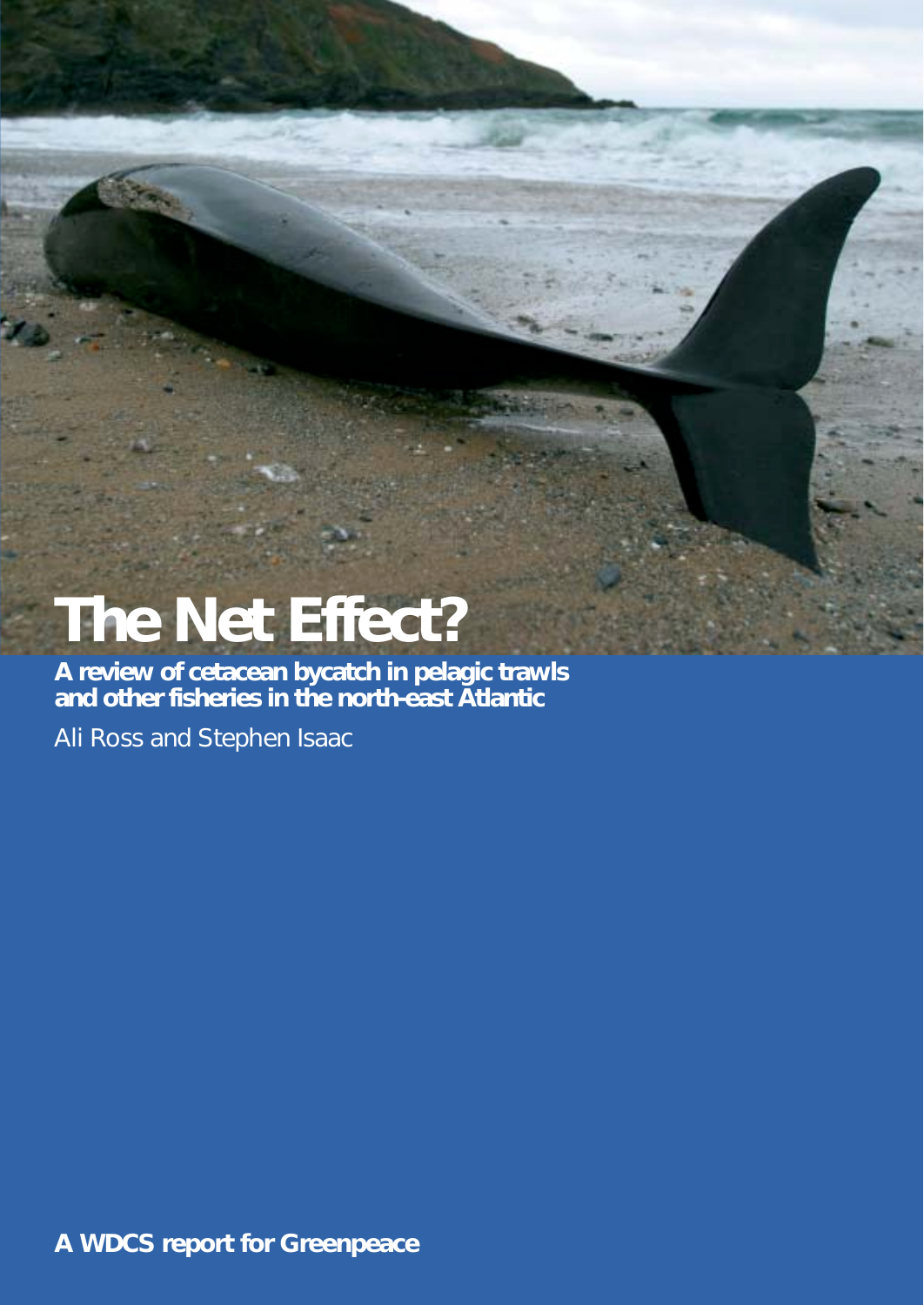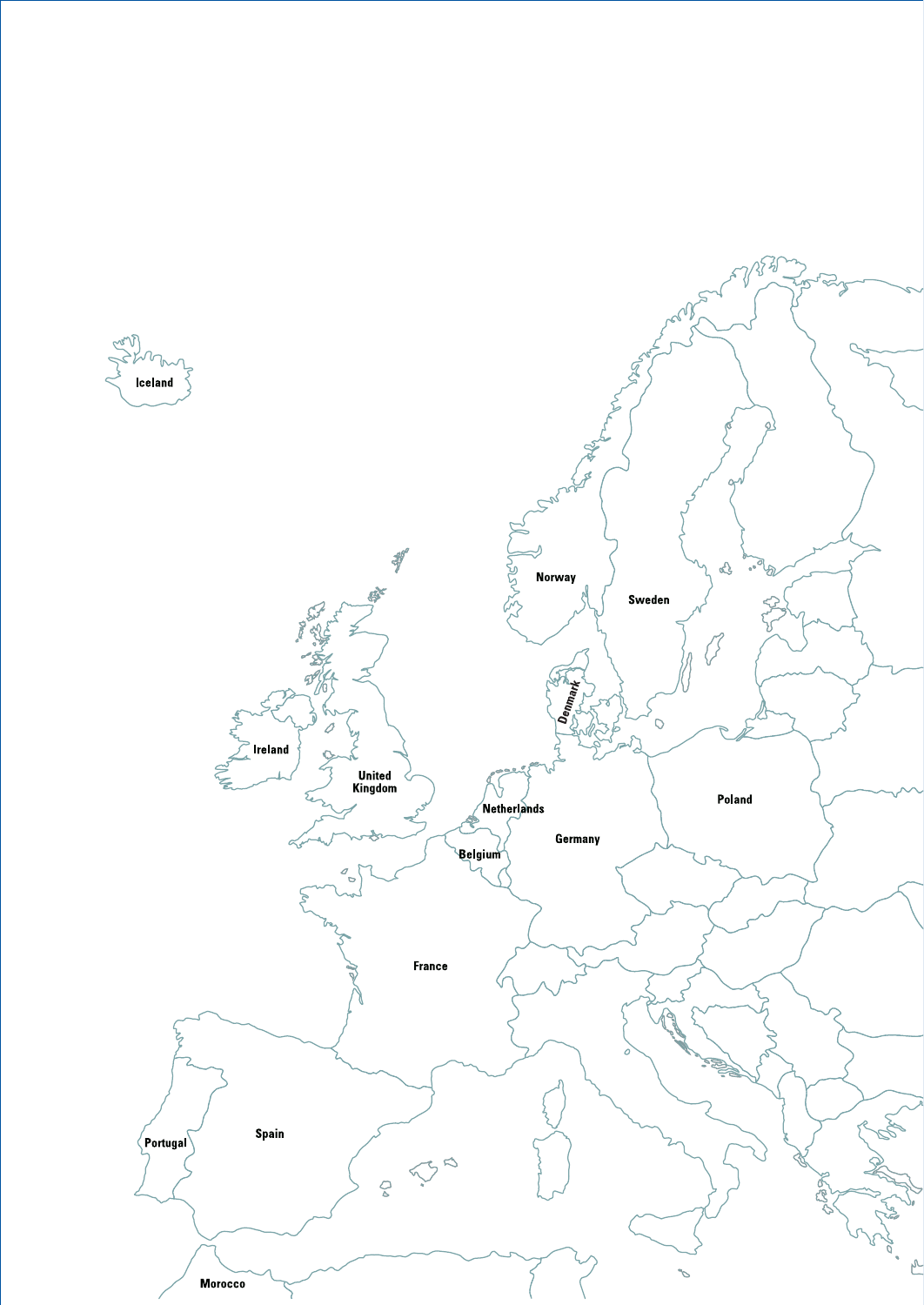# **Executive Summary**

The incidental capture, or bycatch, of nontarget species such as mammals, birds, turtles, fish and other marine species in fisheries is recognised to be a major problem in many parts of the world. It has been estimated that 23% of the global fisheries catch is thrown back into the sea dead and wasted. Globally, the toll on all cetaceans (whales, dolphins and porpoises) is estimated to exceed 300,000 animals each year and bycatch is acknowledged to be a serious threat to the conservation of cetaceans in the north-east Atlantic region. However, despite evidence of thousands of dolphins and porpoises being killed each year in a variety of fisheries in this region, some at clearly unsustainable levels, there has been remarkably little policy or practical response to the issue at either national or EU level.

The cetacean species caught in the greatest numbers in the north-east Atlantic are the common dolphin and the harbour porpoise. High levels of common dolphin bycatch have been recorded in pelagic trawl fisheries such as the UK sea bass pair trawl fishery and the Irish albacore pair trawl fishery, but the limited monitoring of pelagic fisheries to date precludes an assessment of total mortality levels. However, the number and scale of pelagic trawl fisheries operating in the Celtic Sea, Biscay and Channel area, which also include large French, Dutch and Danish fleets, coupled with the number of bycaught dolphins that strand on surrounding coasts, indicate that the total annual mortality figure is in the thousands, possibly many thousands, and is probably unsustainable.

Other species caught include Atlantic whitesided dolphins, striped dolphins, long-finned pilot whales, and bottlenose dolphins. The conservation implications for these species are difficult to assess, but they may also be a cause for major concern.

The harbour porpoise is killed in high numbers in bottom-set gillnet fisheries.

Observer monitoring in some areas has recorded large and unsustainable bycatch levels: some 2,200 porpoises per year in the Celtic Sea and around 8,000 per year in the North Sea. In the Baltic Sea, where the harbour porpoise population is extremely low, and affected by both bottom-set nets and driftnets, even a very low level of bycatch is critical in conservation terms.

Given all the major areas of uncertainty, it is vital that extreme precaution is applied in assessing the significance of cetacean bycatch and, in particular, in defining conservation and management objectives. It is recommended that the intermediate precautionary objective identified by ASCOBANS (the Agreement on the Conservation of Small Cetaceans of the Baltic and North Seas), *to reduce bycatches to less than 1% of the best available population estimate,* is the absolute maximum threshold that should be applied, and that targets and timeframes to reduce bycatch to below this level, and ultimately towards zero, should be adopted.

The main options currently being pursued for mitigating bycatch involve technical measures: the dolphin exclusion device that is being developed in the UK sea bass pelagic trawl fishery; and acoustic deterrent devices (pingers), developed primarily for gillnet fisheries but now also being tried in pelagic trawls. Management options include time/area restrictions, effort reduction, alternative gear types and fishery closures. Overall reduction in fishing pressure should lead to a reduction of bycatch, but to be most effective it must be targeted at those gears or fisheries with the highest bycatch rates.

EU Member States are obliged under the Habitats Directive to monitor the incidental capture of cetaceans and to take further research or conservation measures as required to ensure that it does not have a significant negative impact on the species concerned. Parties to ASCOBANS have also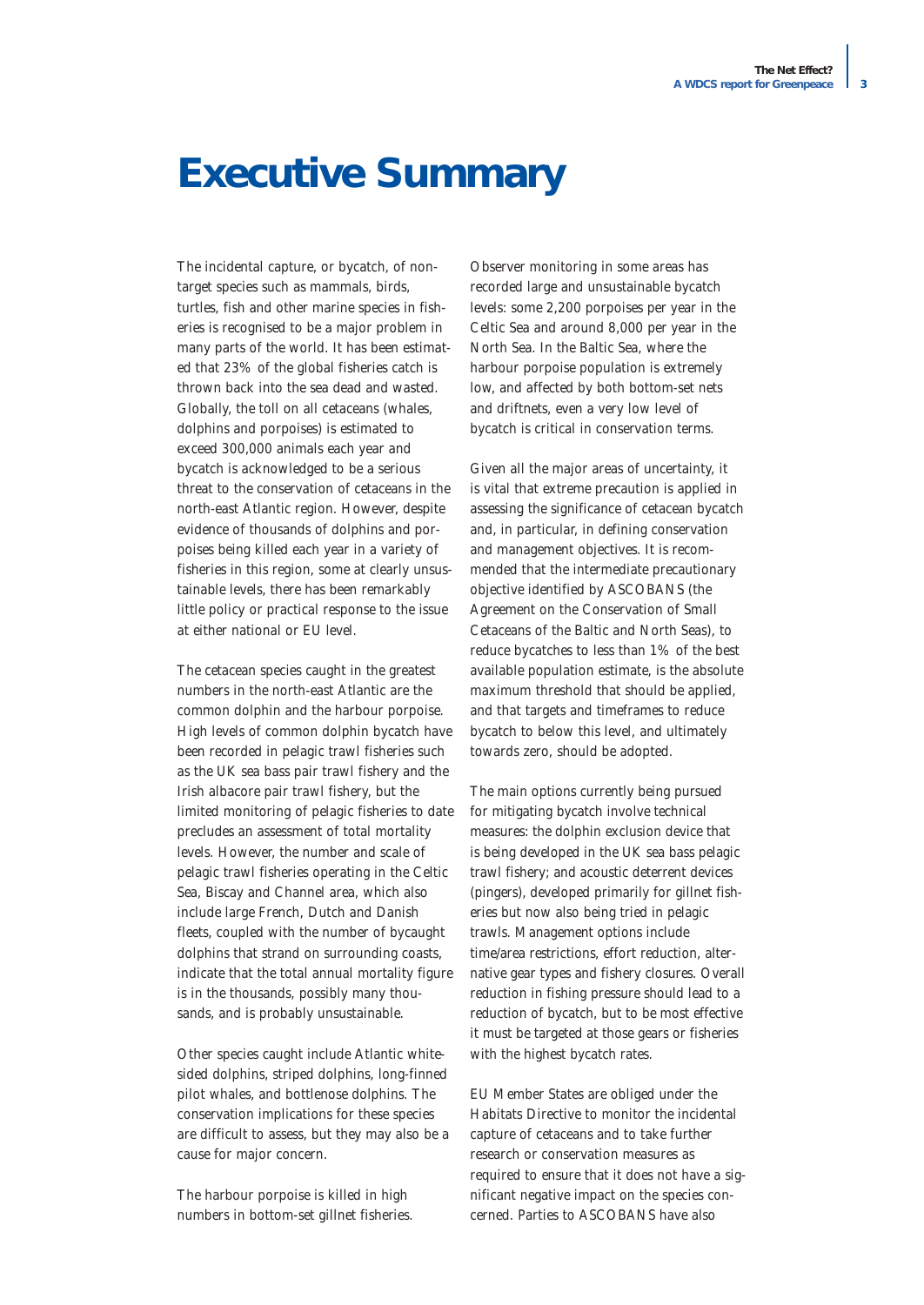identified conservation objectives and a definition of an "unacceptable" bycatch level below which they have undertaken to reduce bycatch. However, these commitments are not being fulfilled. This fact was acknowledged by the European Commission in launching a proposal in July 2003 for a new EC Regulation to address cetacean bycatch.

The Commission's proposal consists of three main measures:

- a limit on the length of driftnets used in the Baltic Sea to 2.5 km, followed by a total prohibition by 2007;
- compulsory use of acoustic deterrent devices (pingers) in specified gillnet fisheries associated with high levels of harbour porpoise bycatch; and
- compulsory onboard observer monitoring of cetacean bycatch in specified fisheries and areas, including fisheries required to use pingers, other bottom-set net fisheries and pelagic trawl fisheries in the Celtic Sea, Biscay, Channel area.

The proposal has generally been welcomed by conservationists. However, it has also given rise to a number of concerns about the emphasis on pingers, the adequacy of proposed observer coverage levels, the lack of management objectives, targets or a management framework for bycatch reduction and, more specifically, the absence of any measures, or even stated intent, to reduce bycatch in pelagic trawl fisheries.

In conclusion, in order to address effectively the problem of cetacean bycatch in the north-east Atlantic it is proposed that:

- Precautionary management objectives must be identified, with the ultimate aim of reducing bycatch to zero.
- A management framework for bycatch reduction must be introduced at EU level at the earliest opportunity to ensure that bycatch reduction targets are identified and met.
- The proposed EC Regulation on cetacean bycatch must be tightened up and adopted as soon as possible. In particular:
	- compulsory observer monitoring, with adequate coverage, must be introduced without delay in order to assess bycatch levels in all fisheries that pose a threat to cetaceans, and the efficacy of mitigation measures;
	- any compulsory use of pingers must be time-limited and accompanied by comprehensive observer monitoring to assess efficacy of deployment and bycatch rates, investigation of any habitat exclusion effects and research into alternative mitigation and fishing methods; and
	- the proposed length restriction and subsequent prohibition of driftnets in the Baltic Sea must be introduced, with no slippage in the proposed timing.
- The European Community must act without delay to introduce measures to reduce bycatch in those pelagic trawl fisheries where levels are problematic.
- Environmental impact assessment must be conducted for new fisheries or changes in fisheries policy in order to prevent new problems from arising.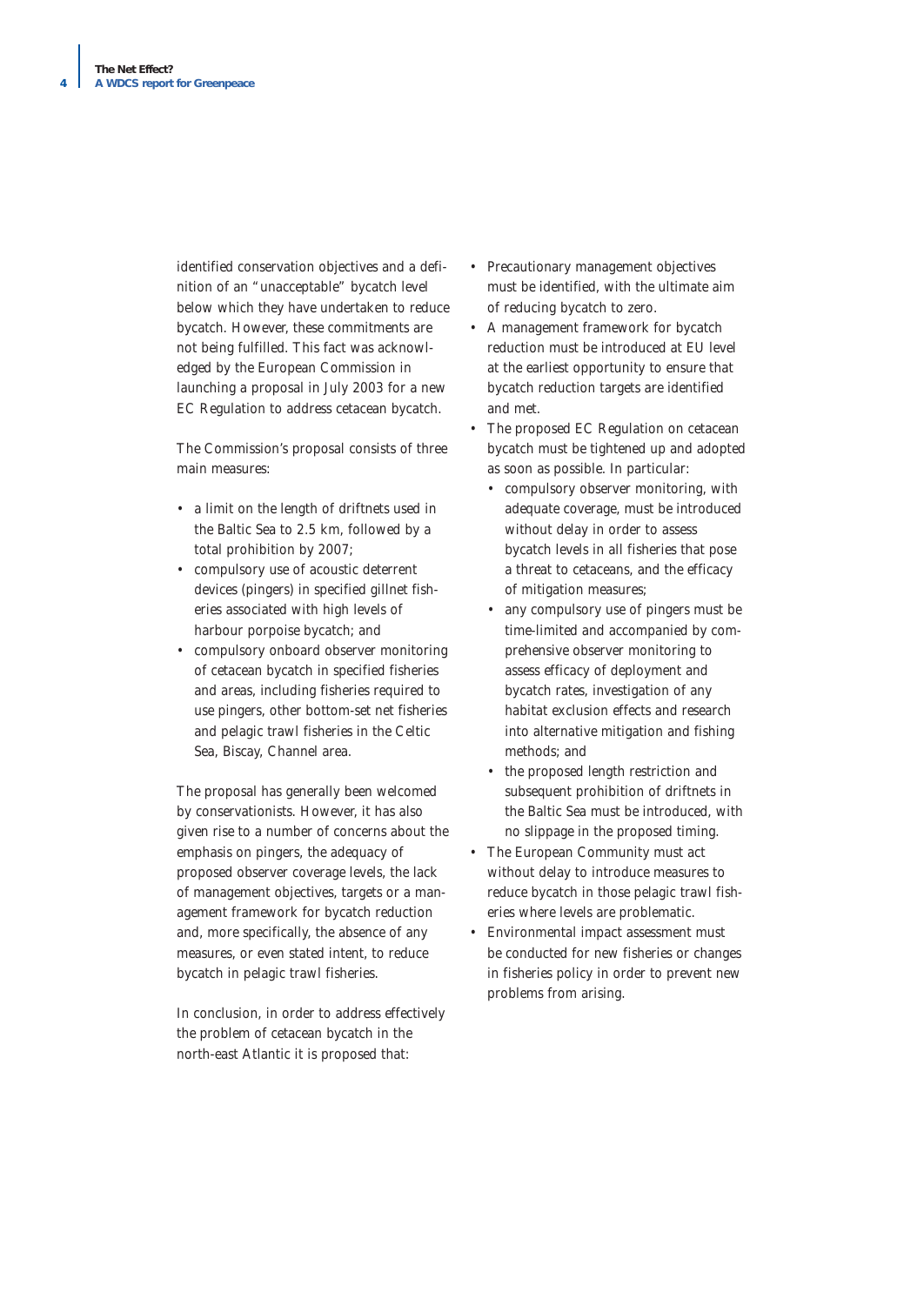# **Contents**

| 1.    | <b>Introduction</b>                           | 6  | 4.2.1     |                                 | <b>Exclusion devices</b>                  | 40 |
|-------|-----------------------------------------------|----|-----------|---------------------------------|-------------------------------------------|----|
| 1.1   | <b>Bycatch worldwide</b>                      | 6  | 4.2.2     |                                 | Acoustic deterrent devices                |    |
| 1.2   | Cetacean bycatch in the                       |    |           |                                 | (pingers) in set nets                     | 42 |
|       | north-east Atlantic                           | 7  | 4.2.3     |                                 | Acoustic deterrent devices                |    |
| 1.3   | Current state of play                         | 8  |           |                                 | (pingers) in pelagic trawls               | 44 |
|       |                                               |    | 4.2.4     |                                 | Net modifications                         | 45 |
| 2.    | <b>Cetaceans Under Threat</b>                 | 10 | 4.3       |                                 | Management mitigation measures            | 45 |
| 2.1   | Cetacean species of the                       |    | 4.3.1     |                                 | <b>Effort reduction</b>                   | 45 |
|       | north-east Atlantic                           | 10 | 4.3.2     |                                 | Time and area restrictions                | 46 |
| 2.2   | Harbour porpoise Phocoena phocoena            | 10 | 4.3.3     |                                 | Alternative gear types                    | 47 |
| 2.2.1 | Ecology, population and distribution          | 10 | 4.3.4     |                                 | <b>Emergency measures</b>                 | 47 |
| 2.2.2 | Bycatch of harbour porpoises                  | 11 | 4.4       |                                 | Bycatch management framework              | 47 |
| 2.3   | Common dolphin Delphinus delphis              | 13 |           |                                 |                                           |    |
| 2.3.1 | Ecology, population and distribution          | 13 | 5.        |                                 | <b>Bycatch regulation</b>                 | 49 |
| 2.3.2 | Bycatch of common dolphins                    | 14 | 5.1       |                                 | Regulation of bycatch around the world    | 49 |
| 2.4   | Striped dolphin Stenella coeruleoalba         | 17 | 5.1.1     |                                 | International treaties, conventions       |    |
| 2.4.1 | Ecology, population and distribution          | 17 |           |                                 | and agreements                            | 49 |
| 2.4.2 | Bycatch of striped dolphins                   | 18 | 5.1.2     |                                 | National legislation elsewhere            | 49 |
| 2.5   | Atlantic white-sided dolphin                  |    | 5.2       |                                 | <b>Existing obligations within</b>        |    |
|       | Lagenorhyncus acutus                          | 18 |           | the north-east Atlantic         |                                           | 51 |
| 2.5.1 | Ecology, population and distribution          | 18 | 5.2.1     |                                 | Regional conventions and agreements       | 51 |
| 2.5.2 | Bycatch of Atlantic white-sided dolphins      | 19 | 5.2.2     |                                 | <b>ASCOBANS</b>                           | 51 |
| 2.6   | Bottlenose dolphin Tursiops truncatus         | 20 | 5.3       | <b>Existing EU legislation</b>  |                                           | 53 |
| 2.6.1 | Ecology, population and distribution          | 20 | 5.3.1     |                                 | Common Fisheries Policy                   | 53 |
| 2.6.2 | Bycatch of bottlenose dolphins                | 21 | 5.3.2     |                                 | <b>Habitats Directive</b>                 |    |
| 2.7   | Long-finned pilot whale Globicephala melas 21 |    | 5.4       | Proposed EU regulation on       |                                           | 54 |
| 2.7.1 | Ecology, population and distribution          | 21 |           | incidental catches of cetaceans |                                           | 54 |
| 2.7.2 | Bycatch of long-finned pilot whales           | 22 |           |                                 |                                           |    |
|       |                                               |    | 6.        |                                 | <b>Conclusions and recommendations</b>    | 56 |
| 3.    | <b>Fisheries associated with Bycatch</b>      | 23 | 6.1       |                                 | Significance of cetacean bycatch          | 56 |
| 3.1   | Overview                                      | 23 | 6.2       |                                 | Assessment and monitoring of fisheries    | 57 |
| 3.2   | Pelagic trawls                                | 24 | 6.3       |                                 | Proposed new EU regulation                | 58 |
| 3.2.1 | French pelagic trawl fisheries                | 26 | 6.4       |                                 | Pelagic trawl fisheries                   | 59 |
| 3.2.2 | Dutch pelagic trawl fisheries                 | 27 |           |                                 |                                           |    |
| 3.2.3 | UK pelagic trawl fisheries                    | 29 | Figure 1: |                                 | Schematic representation                  | 25 |
| 3.2.4 | Irish pelagic trawl fisheries                 | 30 |           |                                 | of a pair trawl operation                 |    |
| 3.2.5 | Danish pelagic trawl fisheries                | 32 | Figure 2: |                                 | Schematic model of the exclusion grid 40  |    |
| 3.2.6 | Spanish pelagic trawl fisheries               | 32 | Table 1:  |                                 | Pelagic trawl fisheries known or          |    |
| 3.3   | <b>Bottom-set gillnets</b>                    | 33 |           |                                 | suspected to catch cetaceans in the       |    |
| 3.3.1 | Danish bottom-set gillnets                    | 32 |           |                                 | <b>NE Atlantic</b>                        | 25 |
| 3.3.2 | UK bottom-set gillnets                        | 34 | Table 2:  |                                 | Details of French pelagic trawl fisheries |    |
| 3.3.3 | French, Portuguese and Spanish                |    |           |                                 | sampled during the 1994-95 study          | 26 |
|       | bottom-set gillnets                           | 35 | Table 3:  |                                 | Comparison of catches between             |    |
| 3.3.4 | Baltic bottom-set gillnets                    | 35 |           |                                 | pairs with standard tows and one          |    |
| 3.4   | <b>Driftnets</b>                              | 36 |           |                                 | fitted with a selection grid and          |    |
| 3.4.1 | North-east Atlantic and Mediterranean         | 36 |           |                                 | associated experimental equipment         | 41 |
| 3.4.2 | <b>Baltic</b>                                 | 37 |           |                                 | Appendix 1: Map of ICES fisheries areas   |    |
|       |                                               |    |           |                                 | in the north-east Atlantic                | 62 |
| 4.    | <b>Measures to reduce Bycatch</b>             | 39 |           |                                 | Appendix 2: Details of the French         |    |
| 4.1   | Why cetaceans get caught                      | 39 |           |                                 | pelagic fleet for 1992                    | 63 |
| 4.2   | <b>Technical mitigation measures</b>          | 40 |           |                                 | Appendix 3: Table of scientific names     |    |
|       |                                               |    |           |                                 | of species referred to                    | 64 |
|       |                                               |    |           |                                 |                                           |    |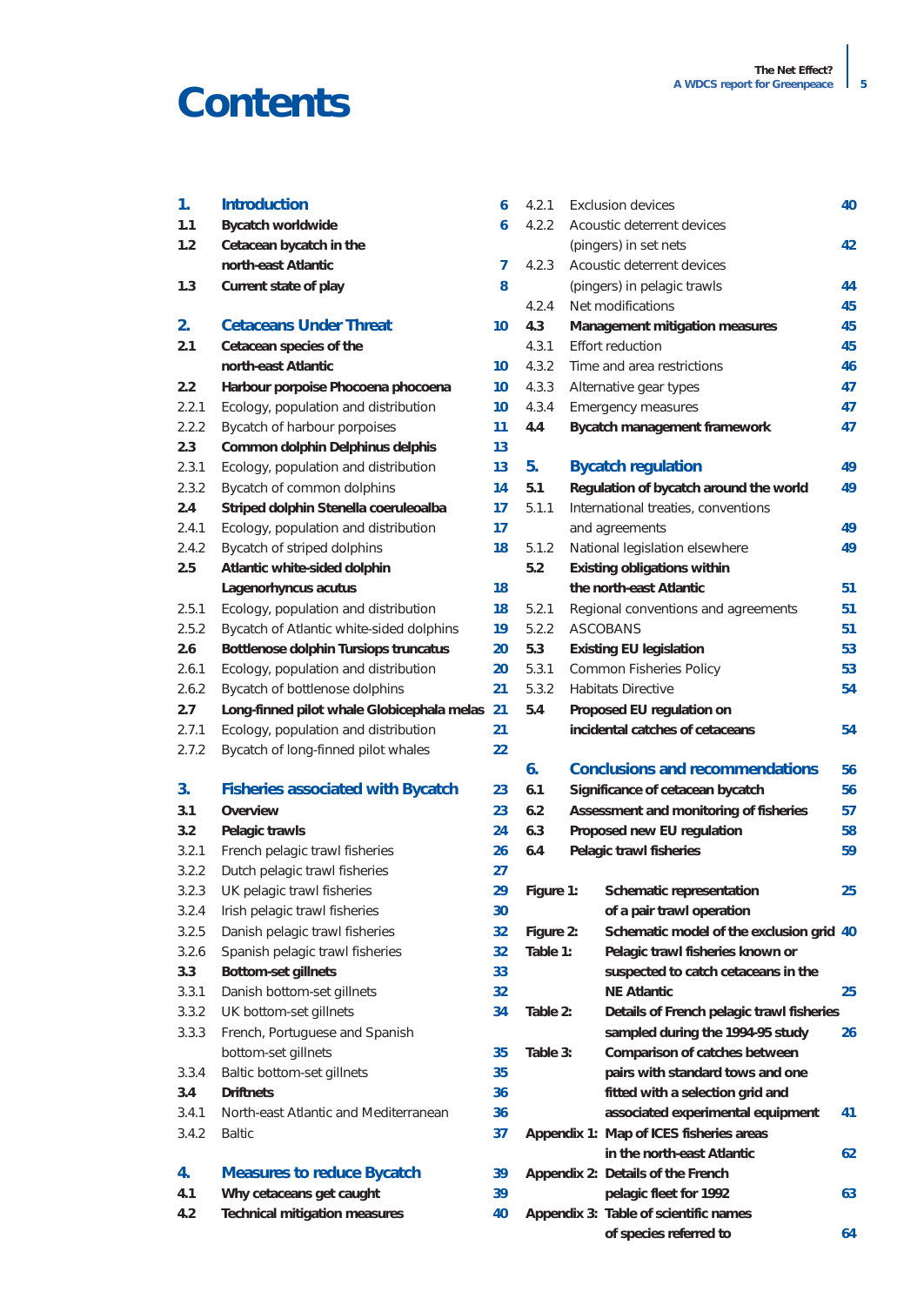# **Introduction**

### **1.1 Bycatch worldwide**

The term bycatch refers to the unintended mortality of non-target species in fisheries. The phenomenon is common and widespread, affecting an extremely wide range of species from marine mammals, sea birds and turtles to sharks and numerous other nontarget fish species. The scale of this mortality is such that bycatch may affect the structure and function of marine systems at the population, community and ecosystem levels (Crowder & Murawski 1998). Indeed, bycatch is widely recognised as one of the most serious environmental impacts of modern commercial fisheries (Alverson *et al.* 1994; Dayton *et al.* 1995).

It has been estimated that 23% of the global fisheries catch is thrown back into the sea – dead and wasted. This figure includes nontarget species as well as target species that cannot be landed because they are, for instance, over quota or undersized. This figure translates to some 20 million tonnes of marine life being discarded every year (Horsten & Kirkegaard 2002).

Long-lived and slow-reproducing species such as sharks, turtles and marine mammals are likely to be most vulnerable to the depletion of populations through fisheries bycatch (Read 2000). In the case of harbour porpoises, it has been agreed internationally that an annual loss of even 1% of a population should be a cause for concern that merits investigation as a matter of priority (Bjørge & Donovan 1995). Indeed there are cases, such as that of the vaquita, a small porpoise found only in the Gulf of California, Mexico, where bycatch is driving a species to extinction (D'Agrosa *et al.* 2000).

A recent study of estimated marine mammal bycatches in fisheries in the United States in the 1990s, extrapolated to figures for fishing effort worldwide, concluded that global bycatch of cetaceans (all whales, dolphins and porpoises) is likely to exceed 300,000

animals each year (Read *et al.* 2003). In addition to the large bycatches that are known and documented in some areas, the authors note that, with mortality levels on this scale, it is likely that important conservation problems exist that have not yet been identified and that bycatch is likely to be an important factor influencing the dynamics of many marine mammal populations.

Cetaceans get caught in a very wide variety of fishing gear including active towed gears such as trawls and seines, hooks and lines, passive gillnets and driftnets and even the lines of pots and creels. The significance of these different gears for cetacean bycatch varies in different areas according to the fisheries present, the distribution of cetacean species and the vulnerability of populations. However, on a global scale, the vast majority of cetacean bycatches are thought to occur in gillnet fisheries (Read *et al.* 2003).

There is a great deal that is still unknown about cetacean bycatch in fisheries, with regard to both the scale and impact of the interactions involved, and the magnitude and composition of the fishing fleets in many parts of the world (Read *et al.* 2003). Even in fisheries where the bycatch of cetaceans has been quantified, there is still a dearth of information on the nature and causes of the interactions, such as is required in order to identify effective mitigation measures or alternative fishing methods (e.g. ICES 2002).

There is now a range of technical and management measures that have been, or are being, developed to reduce cetacean bycatch levels, some of which are being applied with some success. However, it is recognised that it is seldom possible to generalise from one bycatch problem to another, and that most interactions will require a solution that reflects the particular species and fishery involved (Read 2000). Moreover, it is widely considered that effective bycatch reduction requires the establishment of an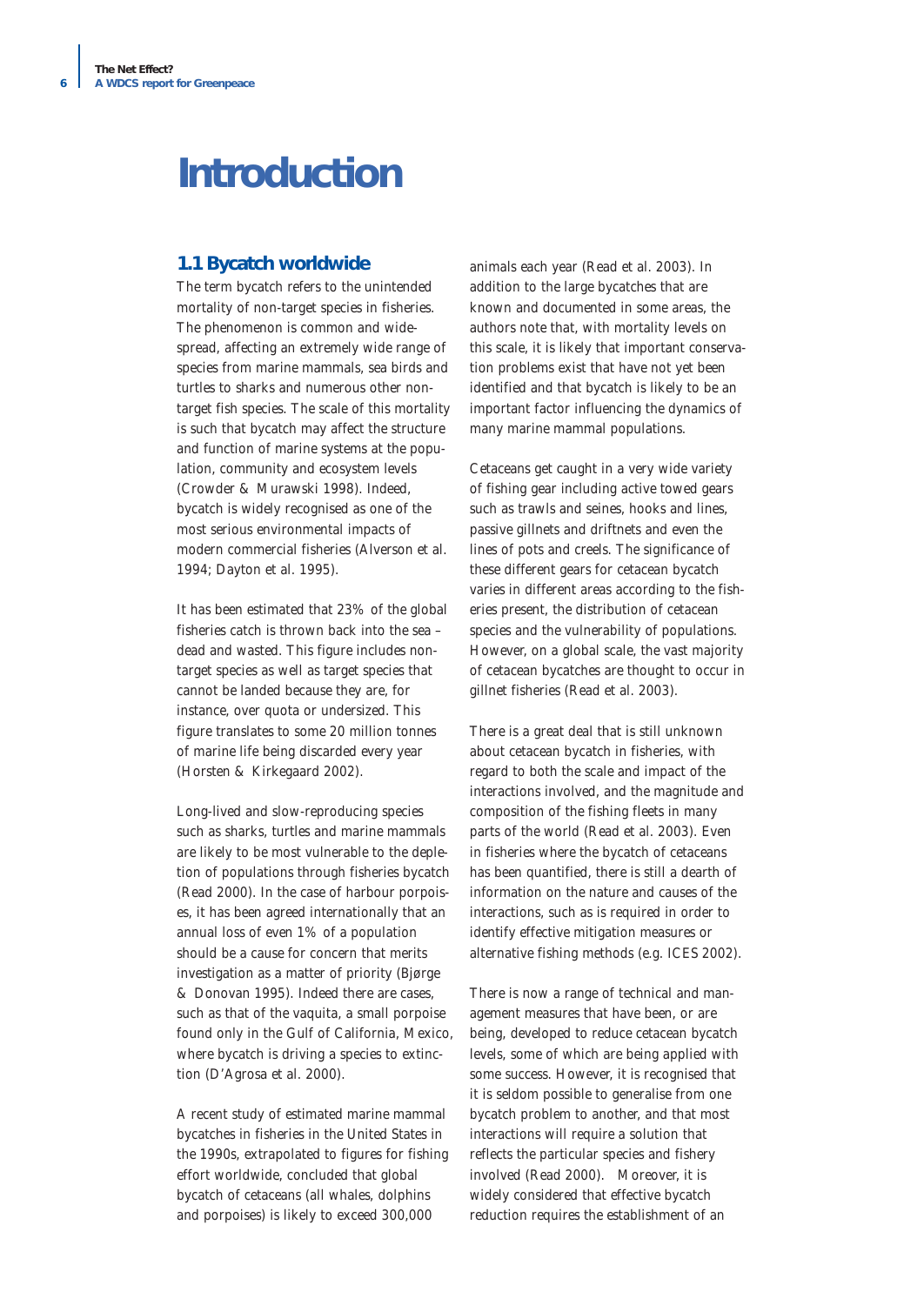appropriate management framework to ensure that conservation objectives are identified and that appropriate action is taken to meet these (Read 2000, CEC 2002b).

#### **1.2 Cetacean bycatch in the north-east Atlantic**

Bycatch in fisheries has been acknowledged to be a major threat to the conservation of cetaceans in the north-east Atlantic region by bodies ranging from national governments to the European Commission (e.g. DEFRA 2003; ASCOBANS 2000a; CEC 2003a). It is a problem that has been known about and documented in the region for at least 20 years (e.g. Andersen & Clausen 1983; Northridge 1984), but it is only relatively recently that governments and international bodies have started to take action to investigate the problem and initiate research into its mitigation. There are still only a few examples of measures that have been actively introduced to reduce the bycatch of cetaceans in the north-east Atlantic region.

Cetacean bycatch in the north-east Atlantic, as elsewhere, affects mainly small cetaceans – i.e. dolphins, porpoises and the smaller toothed whales. Species caught in the region are primarily the harbour porpoise, common dolphin, striped dolphin, Atlantic white-sided dolphin, white-beaked dolphin, bottlenose dolphin and long-finned pilot whale (e.g. CEC 2002a). However, other larger cetaceans, such as the minke whale, are also among the victims of fisheries bycatch in the region (e.g. ASCOBANS 2003a). Chapter 2 below examines the main species affected by bycatch in more detail.

The various species have different distributions, behaviour patterns and prey preferences, which result in different levels of interaction with the various types of fishery. In general, and as would be expected, the harbour porpoise, which tends to be distributed in the shallower waters on the continental shelf and which often feeds at or near the

seabed, suffers the greatest mortality in bottom-set gillnet and tangle net fisheries. The more oceanic species such as common, striped and Atlantic white-sided dolphins are caught most frequently in pelagic (i.e. midwater) trawls and pelagic driftnets. However, some species, including the common dolphin, are known to be bycaught in a number of different types of fishing gear, even within the same sea area, which is likely to compound the impact on the affected populations (e.g. Tregenza & Collet 1998).

Attention and concern during the 1980s and early 1990s focused mainly on the issues of dolphin bycatch in pelagic driftnets and harbour porpoise bycatch in bottom-set gillnets. A series of studies revealed bycatch levels exceeding what is considered sustainable in a number of fisheries using these gears. During and since the 1990s, however, increasing concern has arisen about the level of bycatch in the pelagic trawl fisheries that operate in the north-east Atlantic. The main fisheries implicated in cetacean bycatch are examined in Chapter 3.

Although we know which fisheries are responsible for some of the bycatch in the north-east Atlantic and have, in some cases, an indication of the scale of the problem, there remain major deficiencies in the available information. These include lack of information on: bycatch rates in many fisheries, fisheries data (including effort data, location and methods used) and cetacean populations (including abundance, distribution and population structures). As a result, it remains impossible in many cases of bycatch to ascertain properly the scale of the problem and its significance in conservation terms, or to suggest appropriate mitigation measures.

A number of international bodies have attempted to establish what level of cetacean bycatch could be considered 'sustainable' in conservation terms. For example, the Scientific Committee of the International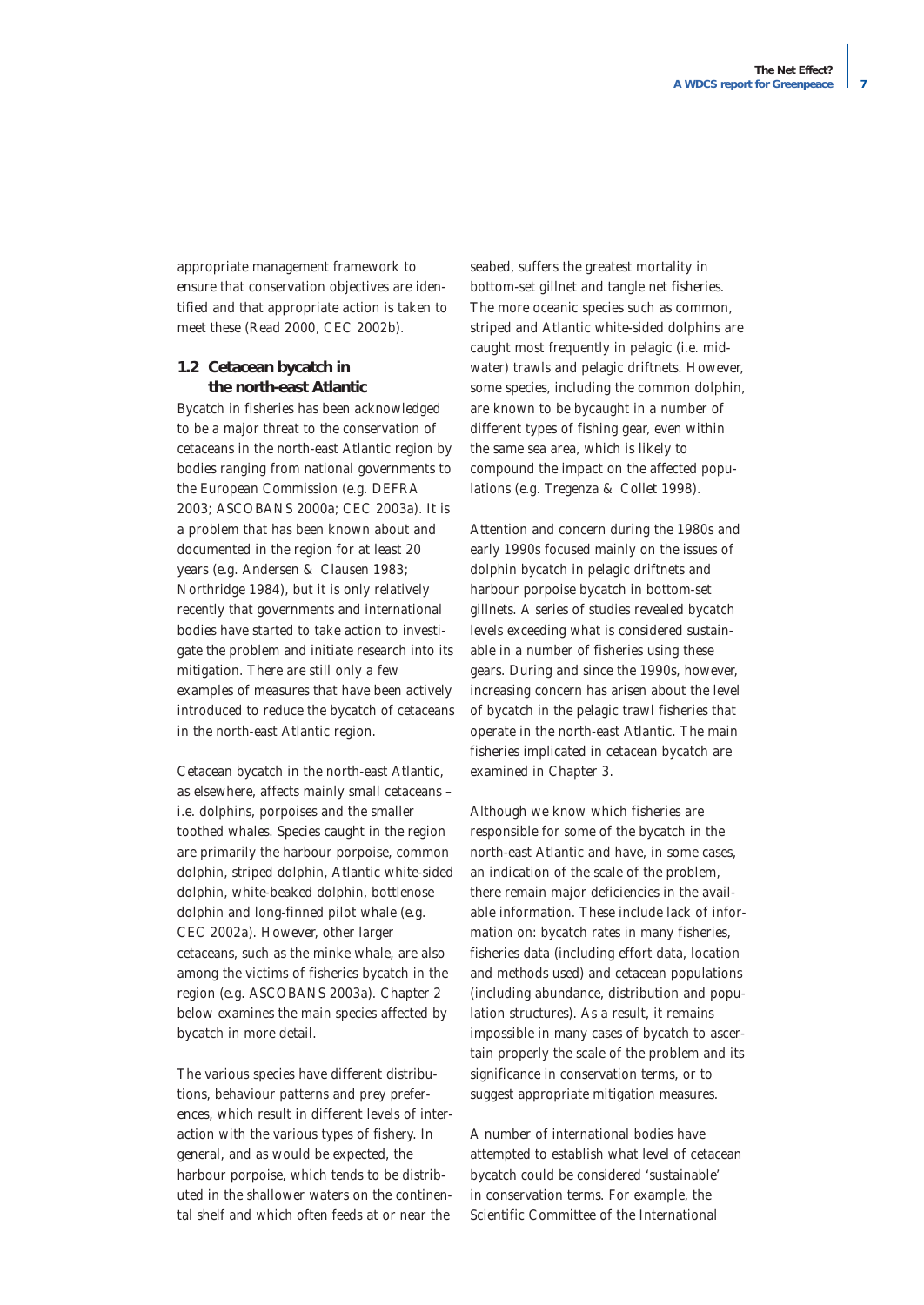Whaling Commission (IWC) considered an annual bycatch level of 1% of estimated abundance to be a threshold for concern for harbour porpoise populations (Bjørge & Donovan 1995). This figure is based on agreement that bycatch should not exceed 50% of the maximum annual growth rate of a population, estimated at between 4% and 5% for harbour porpoises (Woodley & Read 1991, Caswell *et al.* 1998), while factoring in the considerable uncertainty inherent in estimates of both bycatch and abundance. Such limits have been calculated for very few small cetacean species (CEC 2002b). The Parties to the Agreement on the Conservation of Small Cetaceans of the Baltic and North Seas (ASCOBANS) have adopted 1.7% of abundance as a general definition of the threshold of "unacceptable interactions" in the context of cetacean bycatch (ASCOBANS 2000b; see 5.2.2 below).

As cetaceans are predators at the top of the marine food chain, any decline in their populations could have further knock-on impacts on the health of marine ecosystems (Jackson *et al.* 2001) which, with our current state of knowledge, are almost impossible to predict. However it is reasonable to suppose that the impact of extensive bycatch of cetaceans in the north-east Atlantic will not be confined to the population levels of the cetaceans themselves but will lead to further unanticipated, and potentially profound, changes to marine ecosystems.

It should be obvious moreover that cetacean bycatch is not only a conservation issue, but also a significant animal welfare problem. The injuries sustained by bycaught dolphins and porpoises typically include bruising, muscular tearing, broken beaks, torn and severed fins and flukes and cuts and abrasions on the skin (Kuiken *et al.* 1994). Given that thousands of cetaceans are killed in this manner each year in the north-east Atlantic region, bycatch clearly also presents an ethical issue.

#### **1.3 Current state of play**

There is an obligation on EU Member States under EU law to monitor the incidental capture and killing of all cetaceans (see 5.3.2). It is now well established that the only reliable way to gather data on cetacean bycatch is through independent onboard observer schemes (Northridge 1996). Despite this, relatively few EU fisheries have been subject to thorough or routine observer monitoring. Member States are also required to ensure that incidental capture and killing does not have a significant negative impact on the species concerned. Again, this requirement is not being fulfilled. In addition, various goals and areas for priority action on bycatch have been agreed by the Parties to ASCOBANS (see 5.2.2). Once again, these have not been achieved (ASCOBANS 2003b).

Action has been taken in the case of the cetacean bycatch in EU driftnet fisheries (see section 3.4.1). This resulted in the adoption of EU regulations during the 1990s, first limiting the length of EU driftnets (except notably in the Baltic Sea) and then prohibiting their use entirely in fisheries for tuna, including albacore and bluefin, swordfish and other specified species. However, the extent of enforcement of this prohibition is a matter of serious concern, particularly in the Mediterranean Sea.

Similar action to address other known bycatch problems has been much slower in coming. The problem of harbour porpoise bycatch in bottom-set gillnets has been well studied and documented in certain, but by no means all, fisheries in the north-east Atlantic (see 2.2.2 and 3.3). It has also been the subject of considerable research efforts around the world to establish effective mitigation measures, with some notable success (see 4.2.2). However, at present the only targeted mitigation measures being taken in this region are the requirement of acoustic deterrent devices (pingers) in one small section of Danish set net fisheries in the North Sea, and similar measures being consid-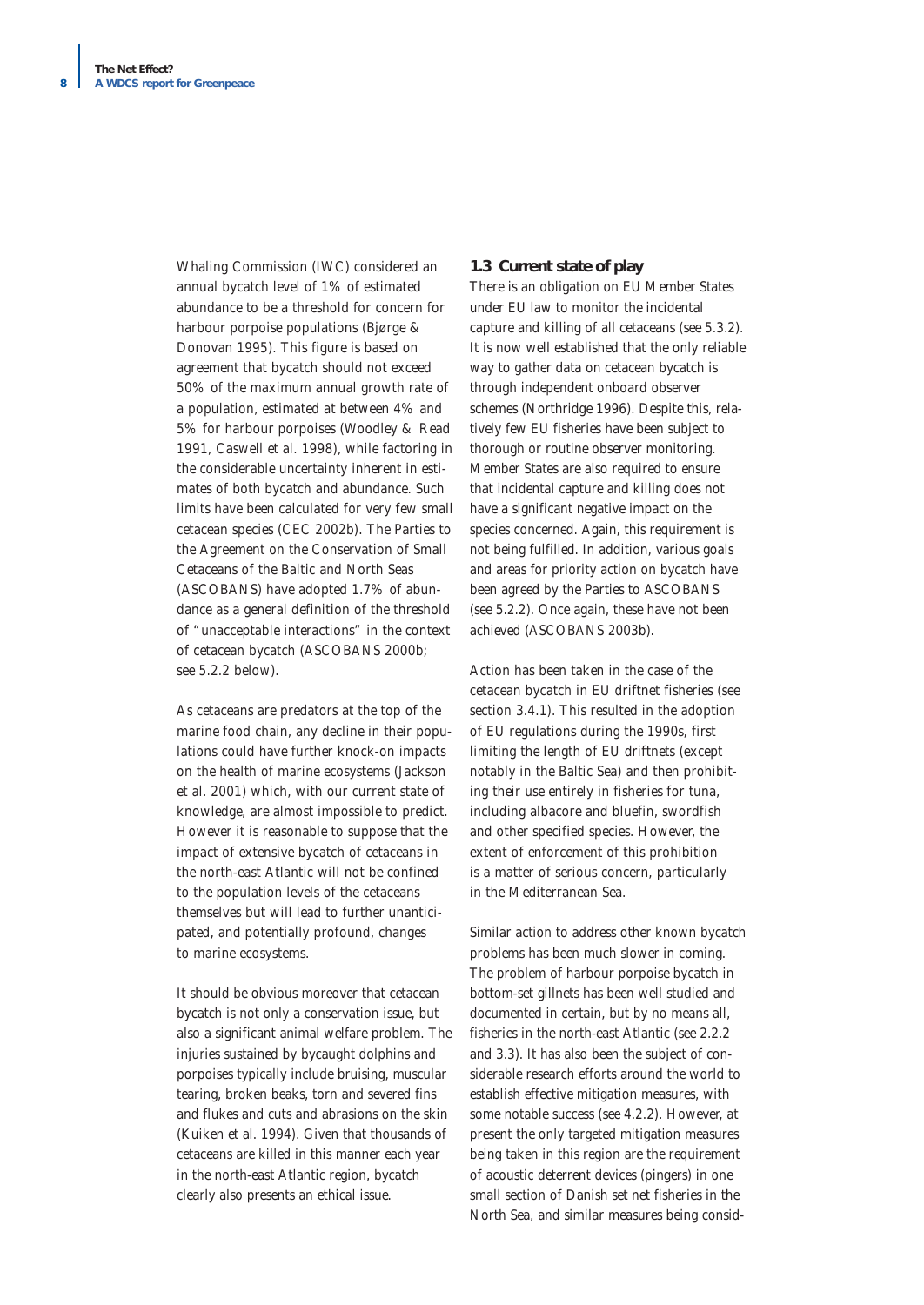ered by other countries such as the UK and Sweden. Latest strandings figures suggest that bycatch of harbour porpoises is still a growing problem in some areas (Sabin *et al.* 2003).

The problem of cetacean bycatch in pelagic trawls in the north-east Atlantic has been known about and documented for over a decade (e.g. Kuiken *et al.* 1994; Simmonds & Hutchinson 1994). While limited observer studies have identified some of the fisheries causing this bycatch (e.g. Morizur *et al.* 1999; Northridge 2003a; see 3.2) much of the evidence of the likely scale of the problem continues to come from strandings records (Ross 2003). In 2003 the European Commission commissioned an observer study of pelagic trawl fisheries in the north-east Atlantic with a view to identifying the fisheries responsible for cetacean bycatch (CEC 2003b). Research into mitigation of this problem is still at an early stage, although work in the UK to develop an exclusion device has shown promising first results (Northridge 2003a). In the meantime, no restrictions or other management measures

have been introduced to curb what is an apparently growing bycatch problem in pelagic trawl fisheries.

Various national governments in the region have produced (Denmark) or are now producing (UK and Sweden) action plans to address the problem of cetacean bycatch (e.g. Ministry of Environment and Energy 1998; DEFRA 2003). In July 2003, the European Commission published a proposal for a Council Regulation to address cetacean bycatch (CEC 2003a; see 5.4). This proposal makes provisions to limit the length of, and subsequently prohibit, driftnets in the Baltic Sea; to require the use of pingers in specified bottom-set net fisheries; and to require compulsory onboard observer schemes in specified fisheries (including many gillnet and pelagic trawl fisheries). Negotiations on this proposal and its final adoption are likely to extend well into 2004. However, even after the enactment of this regulation, there will not be any requirement, under EU fisheries law, for management measures to be taken to prevent or reduce cetacean bycatch in pelagic trawls.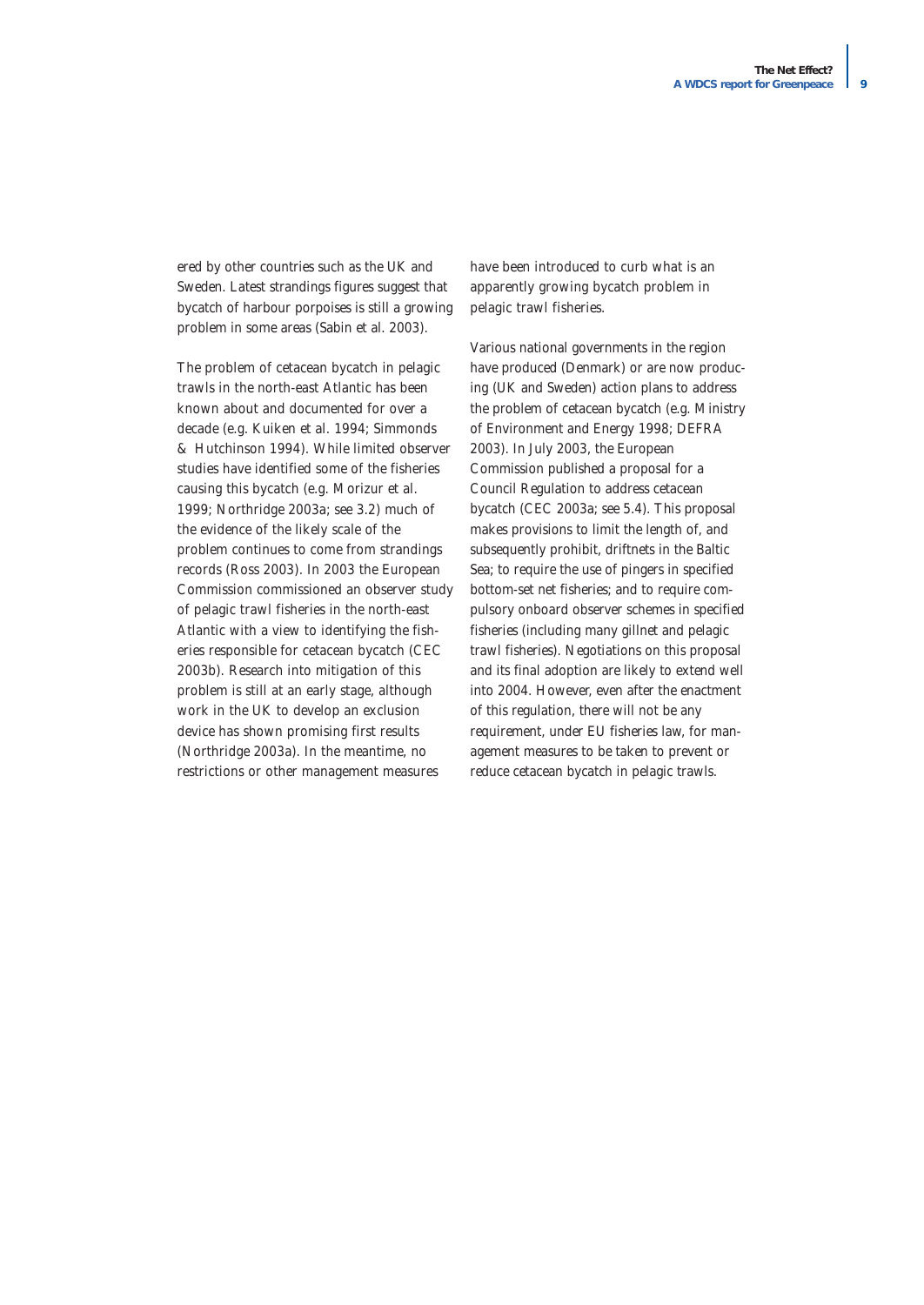# **2. Cetaceans under threat**

## **2.1 Cetacean species of the north-east Atlantic**

The distribution of cetaceans in the region has been reviewed in a recent publication by the Joint Nature Conservation Committee, the *Atlas of cetacean distribution in northwest European waters* (Reid *et al.* 2003).

A number of whale species either permanently inhabit or migrate through the north-east Atlantic region. The baleen whales recorded here include humpback, minke, sei, blue and fin whales. Most of these have a fairly wide range within the region. Several toothed whales are also found in this area, including orca, sperm whale and long and short-finned pilot whales, although this latter species is rarely seen as far north as northern Europe.

A large variety of dolphin species also live in or migrate through this region. The bottlenose dolphin has a very wide distribution and can potentially be sighted around many coasts of the north-east Atlantic as far north as the Faeroe Islands. The striped dolphin occurs mainly in offshore waters, extending as far north as the southern British Isles and including all of the Mediterranean. The common dolphin is also widespread in most of the north-east Atlantic, as is the harbour porpoise. Other species include Risso's whitebeaked and Atlantic white-sided dolphins.

The following sections examine in more detail the species that are thought to be most affected by fisheries bycatch.

# **2.2 Harbour porpoise** *(Phocoena phocoena)*

# **2.2.1 Ecology, population and distribution**

The harbour porpoise is a small cetacean that generally inhabits coastal areas and is usually found in depths of under 200m (Carwardine 2000), although it has been recorded in deep water, for example between the Faeroe Islands and Iceland (Reid *et al.* 2003).

Harbour porpoises eat a wide variety of small fish species (Read 1999). In the northeast Atlantic these are mainly small gadoids such as whiting, poor cod and Norway pout, while herring, sandeels and gobies may be important at certain times or locations (Rae 1973; Santos Vázquez 1998).

The harbour porpoise is widely distributed across the north and central North Sea with important concentrations off the west coast of Scotland, in the southern Irish Sea, and off south-western Ireland (Northridge *et al.* 1995). There is also evidence of a porpoise calving ground off the islands of Sylt, Amrum and southern Rømø, off Schleswig-Holstein, Germany (Sonntag *et al.* 1999). Variations in porpoise sightings in some areas may be indicative of seasonal movements (Reid *et al.* 2003), such as those recently reported between Danish inner waters and the North Sea (Teilmann *et al.* 2003).

The harbour porpoise is the most numerous marine mammal in north-western European shelf waters (Reid *et al.* 2003). Several surveys have been conducted in different parts of the north-east Atlantic region but the most wide-ranging to date has been the SCANS (Small Cetacean Abundance in the North Sea) survey of 1994, which focused on the distribution and abundance of the harbour porpoise and other small cetaceans in the North Sea and adjacent waters (Hammond *et al.* 1995). This produced an estimated North Sea population of around 280,000 harbour porpoises, with a further 36,000 in the Skagerrak and Belt Seas and 36,000 over the Celtic shelf between Ireland and Brittany.

During the SCANS survey no harbour porpoises were seen in the English Channel or the southern tip of the North Sea, producing an abundance estimate of zero for this area (Hammond *et al.* 1995). However, an increase in strandings of porpoises along the coasts of France and Belgium was reported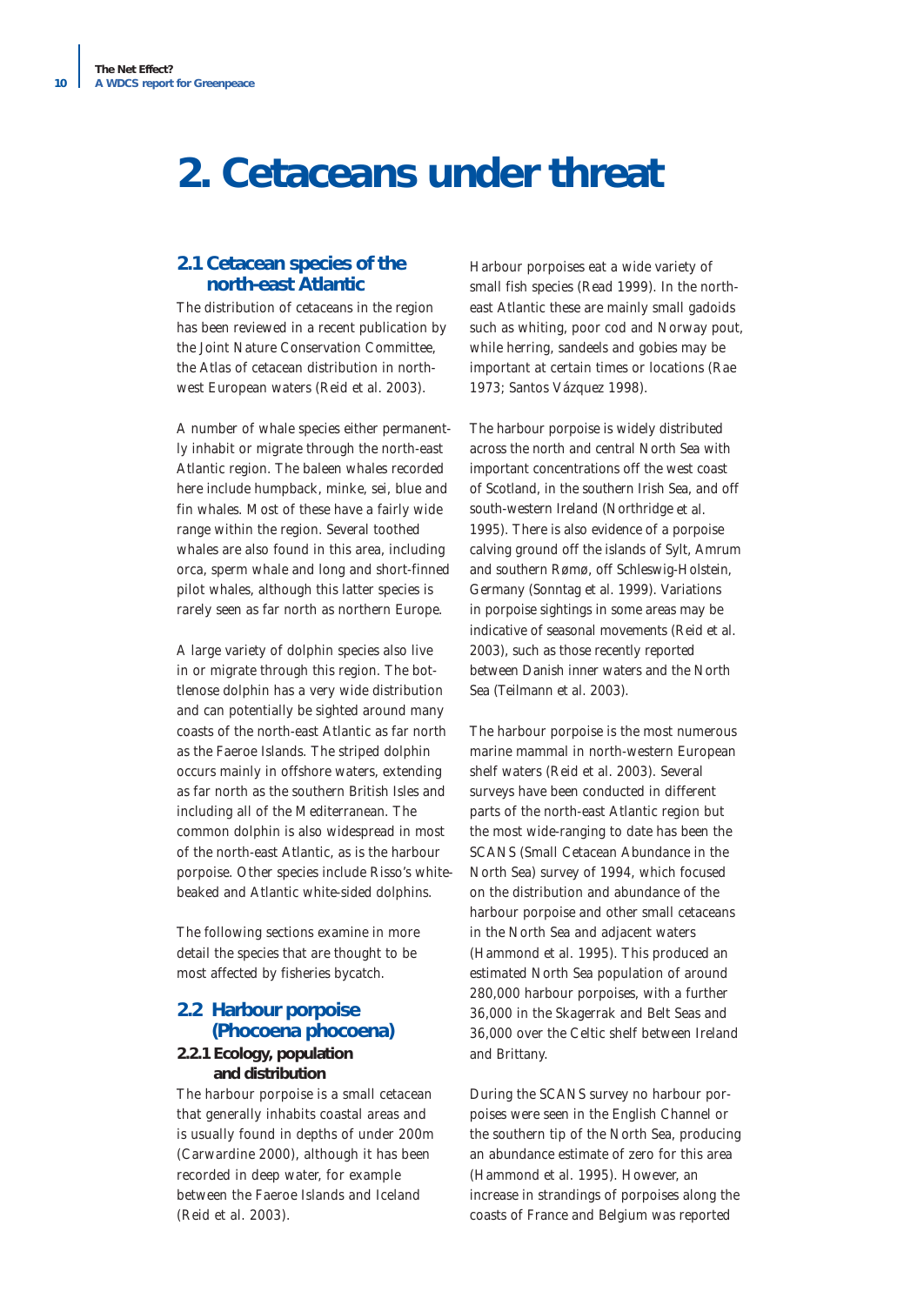in the late 1990s (Jauniaux *et al.* 2002). Whereas only five porpoise carcasses were collected between 1990 and 1996, seven were collected in 1997 alone, eight in 1998, twenty-seven in 1999 and eight in 2000. The cause of this increase is uncertain, but it may have reflected a temporary increase in the porpoise population in the southern North Sea, possibly related to the abundance of prey (Jauniaux *et al.* 2002).

Other surveys have produced estimates for northern Norwegian waters and the Barents Sea of 11,000 porpoises, and for the northern North Sea and southern Norwegian waters of 82,000 (Bjørge & Øien 1995).

An aerial survey of the Baltic Sea in 1995 produced an estimated porpoise population of 599 animals in the southern and western portions (International Council for the Exploration of the Sea, subdivisions 24 and 25 excluding the Polish coastal corridor) and 817 animals for the Keil and Mecklenburg Bights in the extreme south-western Baltic (Hiby & Lovell 1996). It is widely acknowledged that this Baltic population has suffered a major decline from historic abundance levels, assumed to have been at least several thousands, and is now in serious danger (ASCOBANS 2002).

Genetic and other studies have indicated that there are several distinct populations of harbour porpoises within the region (summarised in Kaschner 2003). For instance, the harbour porpoises of the Baltic Sea are distinct from the animals in the Skagerrak and Kattegat Seas, and porpoises in the Keil-Mecklenburg Bights are distinct from those elsewhere in the Baltic and in the North Sea. While some of the results are considered controversial, the existence of such distinct populations would indicate a greater risk of local depletion (IWC 2000).

There is little information available on population abundance and distribution for

harbour porpoises in the waters of southwestern Europe. The harbour porpoise was not recorded at all during 14 surveys carried out over the continental shelf of Portugal between 1987 and 1994. However, there are strandings data for Portugal which show that the vast majority of harbour porpoise strandings have occurred along the northern and central zones of the country's coast (Sequeira 1996). Strandings records for Galicia, northwest Spain, show that harbour porpoises represent 7% of total cetacean strandings (López *et al.* 2002).

#### **2.2.2 Bycatch of harbour porpoises**

Harbour porpoises are highly prone to incidental capture in bottom-set gillnets, which is thought to be explained largely by their feeding behaviour on or near the seabed. High incidences of capture have been recorded in a number of fisheries throughout their range.

Concerns over harbour porpoise bycatch in the north-east Atlantic first arose in the Danish North Sea bottom-set gillnet fisheries. Various studies have been conducted since the early 1980s (e.g. Clausen & Andersen 1988; Kinze 1994), which demonstrated that large numbers of porpoises are caught mostly in large-mesh gillnets set for cod, turbot, lumpfish and plaice. Observations during the 1990s confirmed substantial catches in the Danish gillnets, with the highest total porpoise mortality occurring in the turbot fishery (which has long nets and soak-times) but the highest rate of porpoise catch was in the cod wreck nets (i.e. gillnets set over shipwrecks or similar objects), particularly in the third quarter of the year (Vinther 1999).

A recent revision of the estimated total porpoise bycatch in Danish bottom-set nets has been produced, based on fishing effort, in terms of days at sea, in the various fisheries (Vinther & Larsen 2002). This produced an estimated mean total catch of 5,591 porpoises per year from 1987 to 2001; a peak catch of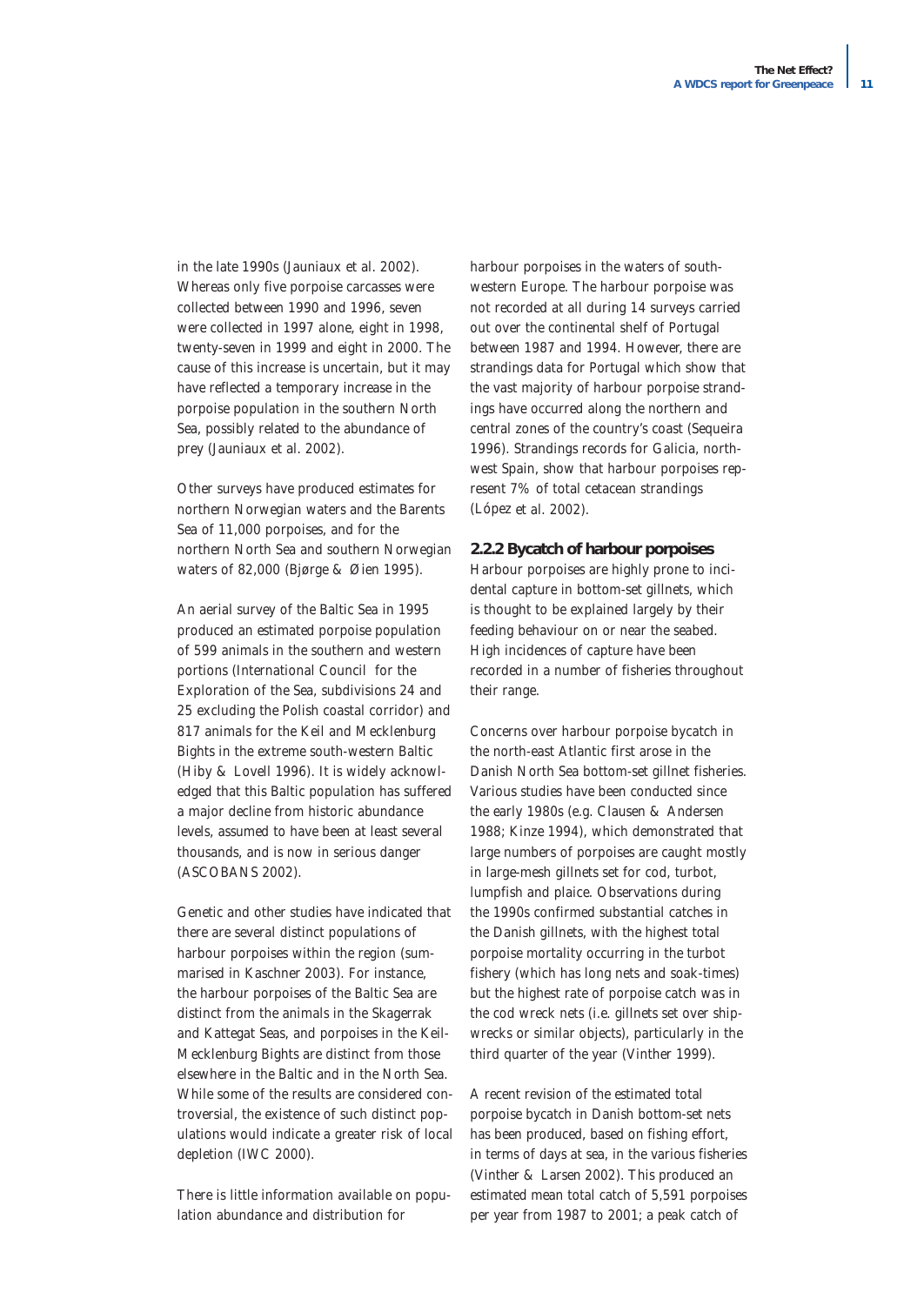7,366 in 1994, reducing to a low of 3,887 porpoises in 2001. The figures provided for 2000 and 2001 are assumed to be overestimates (by 570 and 405 animals respectively) as they do not take into account effects of the mandatory use of pingers in the cod wrecknet fishery that was introduced in 2000 (Vinther & Larsen 2002). The highest annual catch figure of 7,366 represents 4.3% of the porpoise population in the relevant part of the North Sea (170,000 animals) as estimated by SCANS (Hammond *et al.* 1995).

Harbour porpoises are also caught in the North Sea by UK bottom-set gillnet and tangle-net fisheries targeting cod, sole, skate and turbot. Observer studies of these fisheries have allowed bycatch levels to be assessed for the period 1995-99, with annual catches estimated to total from 818 porpoises in 1995 to 436 animals in 1999 (CEC 2002a). While porpoise bycatch rates were found to be highest in the skate fishery, the estimated total porpoise mortality was greatest in the inshore cod fishery due to the very large fishing effort (Northridge & Hammond 1999). The decrease in bycatch levels over the study period is attributed to the decline in fishing effort (measured in days at sea).

The Celtic Sea bottom-set gillnet fishery for hake presents one of the most acute bycatch problems for harbour porpoises recorded in the north-east Atlantic. The UK and Irish setnet fisheries in the Celtic Sea were investigated using onboard observers from 1992 to 1994. This study recorded a catch of 43 porpoises, all but one of them caught in hake gillnets and one caught in a tangle net. Extrapolation to the total UK and Irish fleets produced an estimated total mortality of 2,200 harbour porpoises per year, which represents 6.2% of the estimated population in the Celtic Sea (Tregenza *et al.* 1997a).

Latest strandings figures from the UK demonstrate that harbour porpoise strandings have been steadily increasing in the UK since the beginning of the 1990s, with more marked increases in 2001 and 2002 (Sabin *et al.* 2003). In particular, there has been a general increase over this period in the number of bycaught harbour porpoises that stranded annually in south-west England. There has also been an increase in the number of porpoises reported stranded around the south-west in the winter months and into early spring. Bycaught harbour porpoises that strand in the UK typically show external signs consistent with wide-meshed monofilament-type gear (gillnets), in contrast to common dolphins which tend to have injuries consistent with smaller-meshed gear such as trawl netting. However, it is notable that many of the bycaught harbour porpoises examined in the first quarter of 2002 lacked the usual monofilament-type net marks. It is suggested that these porpoises may have been caught in smaller-mesh mobile gear (trawl nets) since they often stranded in the same areas and in a similar state of decomposition to large numbers of common dolphins that were diagnosed as having died due to bycatch (Sabin *et al.* 2003).

The Baltic Sea, where the population is already severely depleted, is an area of considerable concern for the harbour porpoise. Bycatch is considered to have played an important role not only in reducing the abundance of porpoises, but also in preventing their recovery (e.g. Berggren *et al.* 2002). Bycatches of harbour porpoises are known to have occurred in many parts of the Baltic in salmon driftnets and bottom-set gillnets (for cod and other demersal species) (ASCOBANS 2002). As the density of porpoises in the Baltic is now extremely low, the animals are only rarely seen or caught, which makes assessing bycatch rates extremely difficult. However, porpoise bycatches have been reported in recent years in Swedish driftnets, various Polish gillnet fisheries and Finnish fisheries (CEC 2002a). It has been estimated that the current minimum bycatch is seven porpoises per annum (Berggren *et al.* 2002).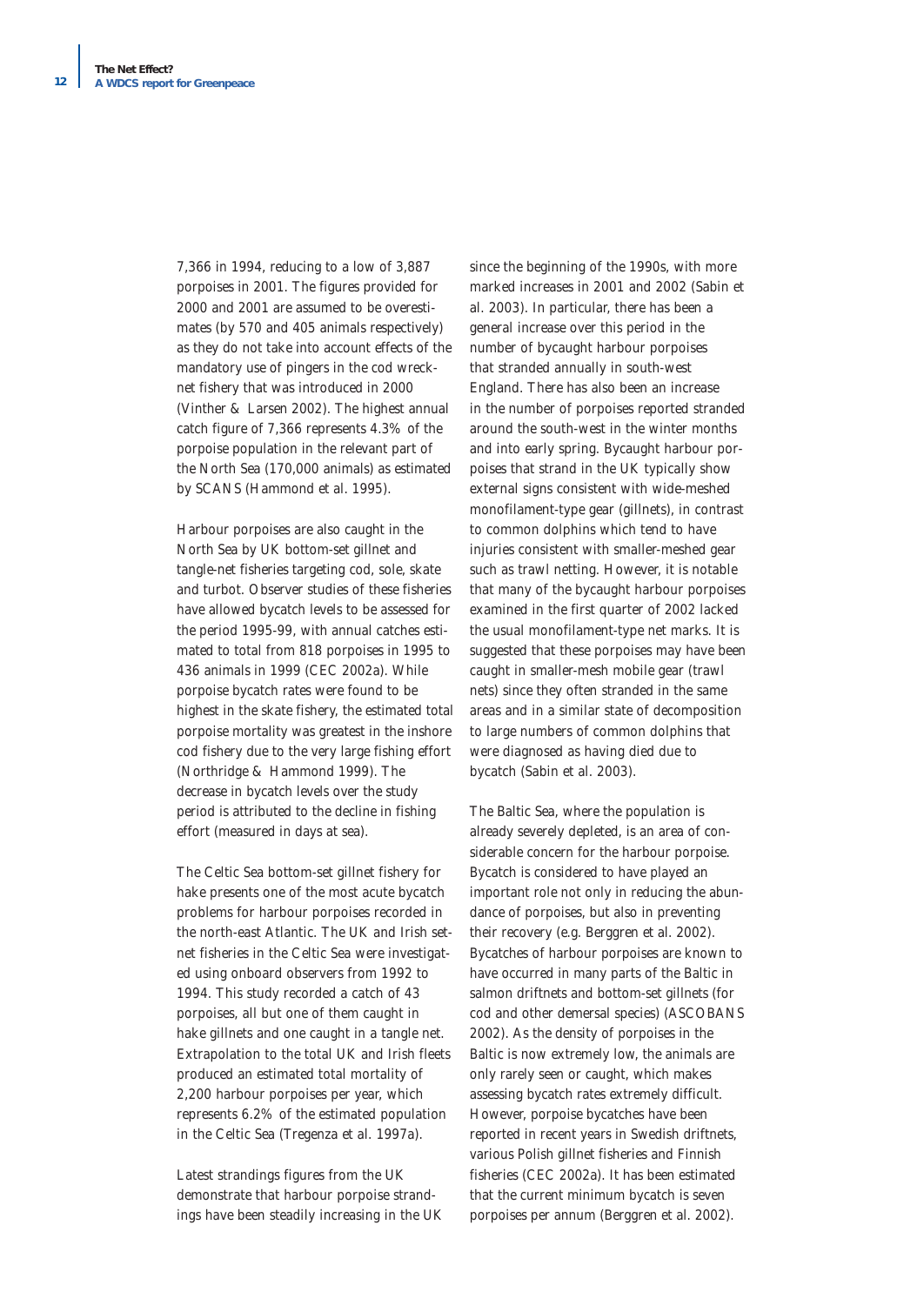It has also been calculated that in order to achieve a recovery of the population (towards the interim goal of 80% of carrying capacity) then bycatch in the surveyed portion of the Baltic must be reduced to two or fewer animals per year (ASCOBANS 2002).

In the Skagerrak and Kattegat Seas harbour porpoise bycatch is reported in Swedish and Danish gillnet fisheries. Studies of Swedish setnet fisheries targeting cod and pollack were conducted between 1995 and 1997, revealing a very high bycatch rate per fishing effort and total mortalities of more than 100 animals per year (Berggren & Carlström 1999). Harbour porpoise bycatches are reported to have declined in recent years as a result of a decline in effort in all Swedish set-net fisheries (CEC 2002a). However, effort information indicates a substantial increase in effort in Swedish gillnet fisheries operating in the Baltic and current fishing effort in the Skagerrak/Kattegat area that is only slightly lower than that reported for 1996 (CEC 2002a).

The harbour porpoise is also frequently caught in gillnets off the northern Portuguese coast, resulting in a significant number of strandings (Sequeira 1996). Systematic monitoring of marine mammal strandings between January 2000 and October 2002 recorded a total of 77 cetaceans, of which 19% were harbour porpoises. Up to 53% of harbour porpoise strandings are thought to have been the result of bycatch in beach purse seine nets, with further mortalities occurring in inshore gillnet fisheries (Ferreira *et al.* 2003). Beach purse seines are used mainly for sardines and are usually set from a small boat some distance offshore and then operated from the shore (Sequeira 1996).

In Spain, the scale of small cetacean bycatch in fisheries based in Galicia (the main fishing region in Spain has been examined from observer trips on fishing vessels, an interview survey with fishermen and a carcass recovery scheme (López *et al.* 2003). Although two

harbour porpoises were handed in out of a total of 17 bycaught cetaceans recovered, no gillnetters agreed to carry observers on board their vessels. In addition, it was noted that Galician fishermen do not routinely distinguish between common dolphins and harbour porpoises, making it difficult to assess their respective catches from interview data.

Other gillnet fisheries exist in the region that have not yet been subject to observer monitoring. For instance, there is no programme established to monitor cetacean bycatch in Norwegian fisheries. However, it has been noted that harbour porpoises are caught in coastal gillnet fisheries and that this bycatch may be substantial (CEC 2002a). Therefore the figures presented represent only a minimum estimate of porpoise bycatch in the region.

# **2.3 Common dolphin**  *(Delphinus delphis)*

## **2.3.1 Ecology, population and distribution**

The short-beaked common dolphin is the most numerous offshore cetacean species in the temperate north-east Atlantic (Reid *et al.* 2003). They are gregarious animals, frequently found in groups of dozens or even hundreds. They also frequently breach and often bow-ride.

Two population estimates have been made of separate but overlapping areas to the southwest of Britain, both looking at summer populations. The MICA survey was conducted in 1993 to assess the impact of cetacean bycatch in the French albacore tuna driftnet fishery and estimated the abundance of common dolphins in the tuna fishery area to be 62,000 (Goujon *et al.* 1993). The SCANS survey in 1994 included the Celtic Shelf and produced an estimate for this area of 75,500 common dolphins (Hammond *et al.* 1995). The two survey areas overlap along the shelf edge and Goujon (1996) suggested a total population of around 120,000 common dolphins in the two areas combined.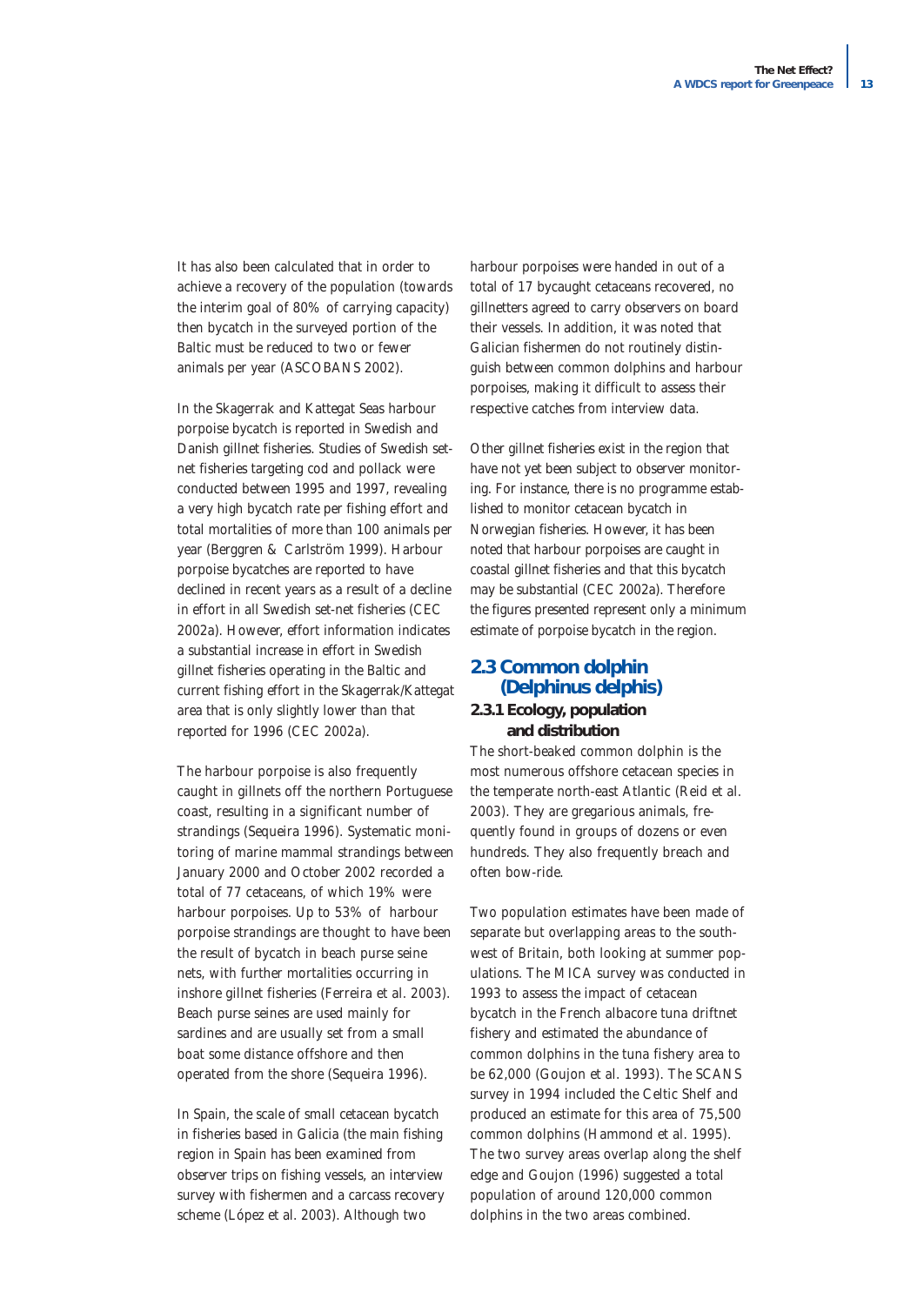Off the western coasts of Britain and Ireland the species is found in continental shelf waters, such as the Celtic Sea and the western approaches to the English Channel, and off southern and western Ireland (Reid *et al.* 2003). It is frequently seen in the Sea of the Hebrides in the summer months and has been observed occasionally in the North Sea. The usual northern limit of this species' range appears to be around 60ºN.

Seasonal movements onto the continental shelf of the British Isles are reported to occur between July and October, whilst in the Bay of Biscay the species occurs throughout the year but with numbers lowest between March and May (Evans 1998). In the seas around Spain and Portugal, common dolphins occur closer to the coast than elsewhere in the region on account of the continental shelf sloping steeply near the coasts of the Iberian Peninsula (Forcada *et al.* 1990).

The diet of common dolphins comprises a wide range of small fish and squid, and the most common prey species in the north-east Atlantic appear to be pelagic schooling fish (Reid *et al.* 2003). Mackerel, sprat, pilchard, anchovy, horse mackerel (also known as 'scad'), hake, blue whiting and squid are all known to be exploited. The distribution of common dolphins is largely controlled by the distribution of their major prey species, resulting in seasonal movements following those of species such as mackerel and blue whiting (Evans 1980; Collet 1981).

#### **2.3.2 Bycatch of common dolphins**

Common dolphins are frequently recorded as the victims of fisheries bycatch in the northeast Atlantic region, both in strandings records and from observations of fisheries. They have been shown to be caught in a number of fisheries in the region, although pelagic trawls appear to present the greatest current threat to this species (see 3.2).

During the 1990s, substantial common

dolphin bycatches were recorded in several studies of the albacore tuna driftnet fishery, which has now been terminated (see 3.4.1). A study was conducted in 1992 and 1993 of the French fleet, which operated in north-east Atlantic waters within and beyond the Bay of Biscay using driftnets nominally 5 km long (Goujon *et al.* 1993). This produced an estimated bycatch level by the whole French fleet of 1,700 dolphins in each of the years studied. Approximately 400 of these were common dolphins, but the majority were striped dolphins.

The UK in 1995 placed observers on its much smaller albacore driftnet fishery, operating at that time with 2.5 km long nets, producing an estimated total bycatch for the UK fleet of 165 dolphins, of which 61 were common dolphins and 104 striped dolphins (SMRU 1995). Although the total UK dolphin catch was smaller than that recorded in the French study, the rate of dolphin bycatch per 100 tuna caught was found to be almost three times greater than the French rate. This difference may be at least partially explained by the more northerly distribution of UK fishing effort (SMRU 1995).

In 1996 the Irish driftnet fishery for albacore was observed and a mean catch rate of two cetaceans per haul was recorded (Harwood *et al.* 1999). With just seven boats operating in the fishery during that year, the estimated total cetacean bycatch was 535 animals, including 134 striped dolphins and 345 common dolphins. However, in 1998 the Irish fleet had increased to 18 boats and the extrapolated annual bycatch for the whole fleet was 964 striped dolphins, 2,522 common dolphins and smaller numbers of less frequently caught species (Harwood *et al.* 1999).

The first notable peak in common dolphin strandings in the UK was recorded in 1992 when 118 dolphin carcasses came ashore in Cornwall and Devon in the first three months (Kuiken *et al.* 1994). Nearly half of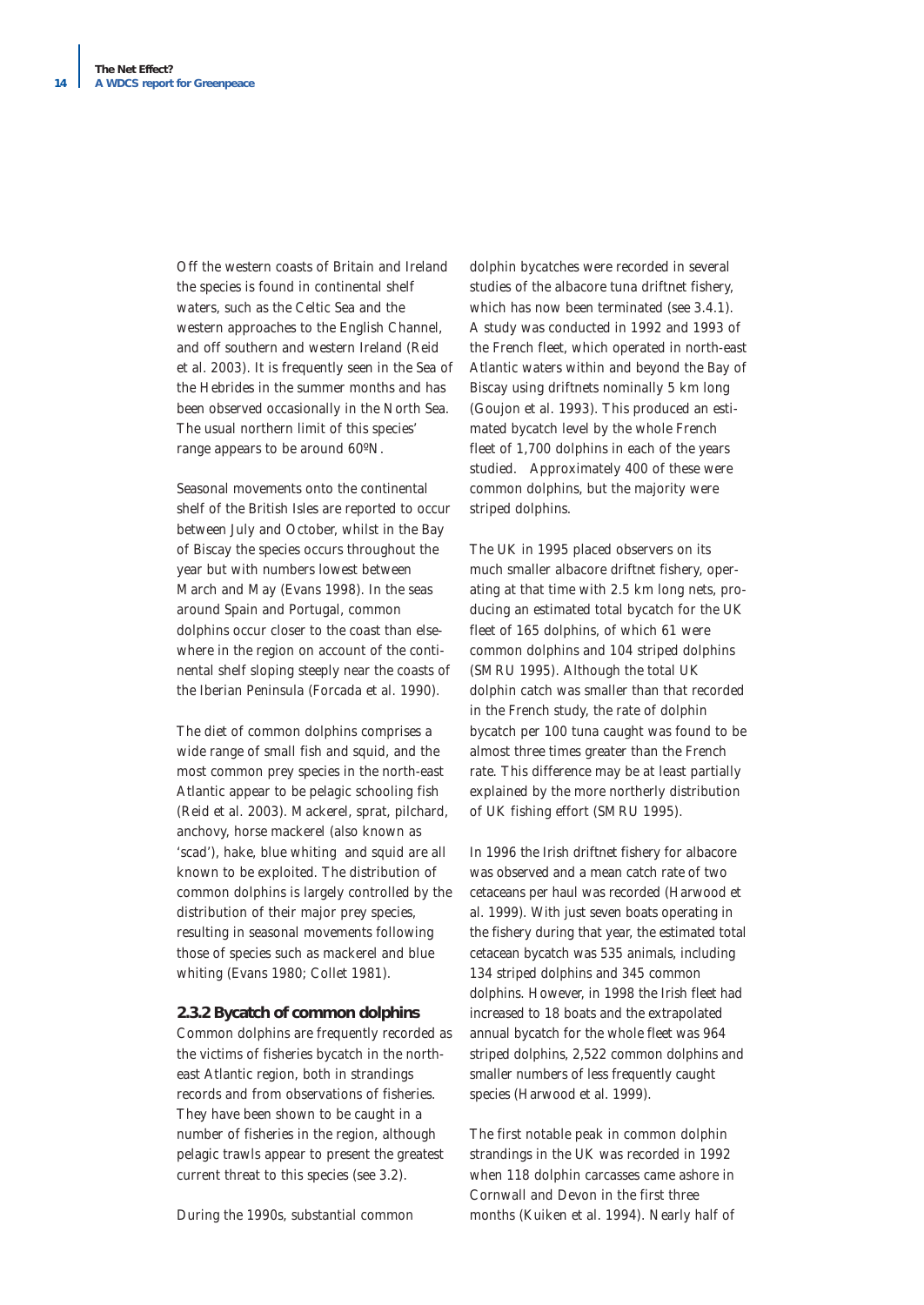the animals were positively identified as common dolphins and post-mortem examinations revealed that most of them had died as a result of incidental capture in fisheries. The injuries visible on the animals, reported as being characteristic of capture in a smallmeshed net, and the fish present in the dolphins' stomachs led to the conclusion that they had died in trawl or purse seine nets used to catch mackerel or pilchard.

Recent strandings records in the UK have shown a consistent spatial and seasonal pattern for common dolphins (Sabin *et al.* 2003). In 2002, 119 common dolphins stranded, the vast majority in south-west England, and 65% of the animals examined were diagnosed as bycaught. In 2003, a total of 116 dead cetaceans (58% of them confirmed as common dolphins) were recorded stranded in the south-west of England (Cornwall, Devon and Dorset) in January alone, increasing to 131 animals by the end of March (NHM 2003). Overall strandings figures for the period from 1990 to 2002 show that over 95% of the stranded bycaught common dolphins found were in the south-west, and the majority stranded in the first three months of the year. Most of these bycaught animals are recorded as having injuries consistent with entanglement in small-meshed mobile gear (trawl netting) (Sabin *et al.* 2003).

Even more pronounced winter peaks of dolphin strandings have been recorded in France in many recent years (Tregenza & Collet 1998). At the end of February 1989 more than 600 dead dolphins stranded in just two days on the coasts of the Landes and Vendée, some freshly dead while others had been decomposing for many weeks. In 1997 a prolonged westerly storm brought 629 dead cetaceans (mostly common dolphins) ashore on the southern Breton and Biscay coasts over a three-week period in February and March. Of the animals examined, 74% showed obvious signs of

incidental capture in fisheries. In 2002, more than 300 cetaceans stranded along the Atlantic coast of France, south of Brittany, in a period of 10 days (from about 20th to 30th January). By far the dominant species was the common dolphin with a few striped dolphins and very few harbour porpoises. The majority of these animals showed clear marks of bycatch (broken beaks, missing fins or flukes, body cut open, etc) (V. Ridoux, Centre de Recherche sur les Mammiféres Marins, pers.comm.).

Taking the common dolphin strandings figures for the winter period of 2002 in south-west England and in France, and making the conservative assumption that the stranded animals represent only 10% of the total mortality that occurs in fisheries, provides a very rough estimate of the likely total mortality in that year of around 4,000 dolphins (Ross 2003). This level would represent a mortality rate of somewhere between 3% and 5% of the estimated common dolphin population in the Celtic Sea/Biscay area.

During 1993-1995 observer studies were conducted in pelagic trawl fisheries operating seasonally in the area from the Bay of Biscay north to south-west Ireland and in the western approaches to the English Channel. Dolphin catches were recorded in four of the 11 fisheries studied: the Dutch horse mackerel fishery, the French hake fishery, the French albacore tuna fishery and the French sea bass fishery, although it is emphasised that zero observed bycatch in the remaining fisheries does not imply there is no bycatch in them (Morizur *et al.* 1999). The species caught were common dolphin, Atlantic white-sided dolphin and a probable bottlenose dolphin. This study made no attempt to extrapolate from the observations to a total cetacean bycatch. However, the report notes that the size of the European fleet and the amount of fishing effort mean that the total number of animals caught may be significant. It also observes that the bycatch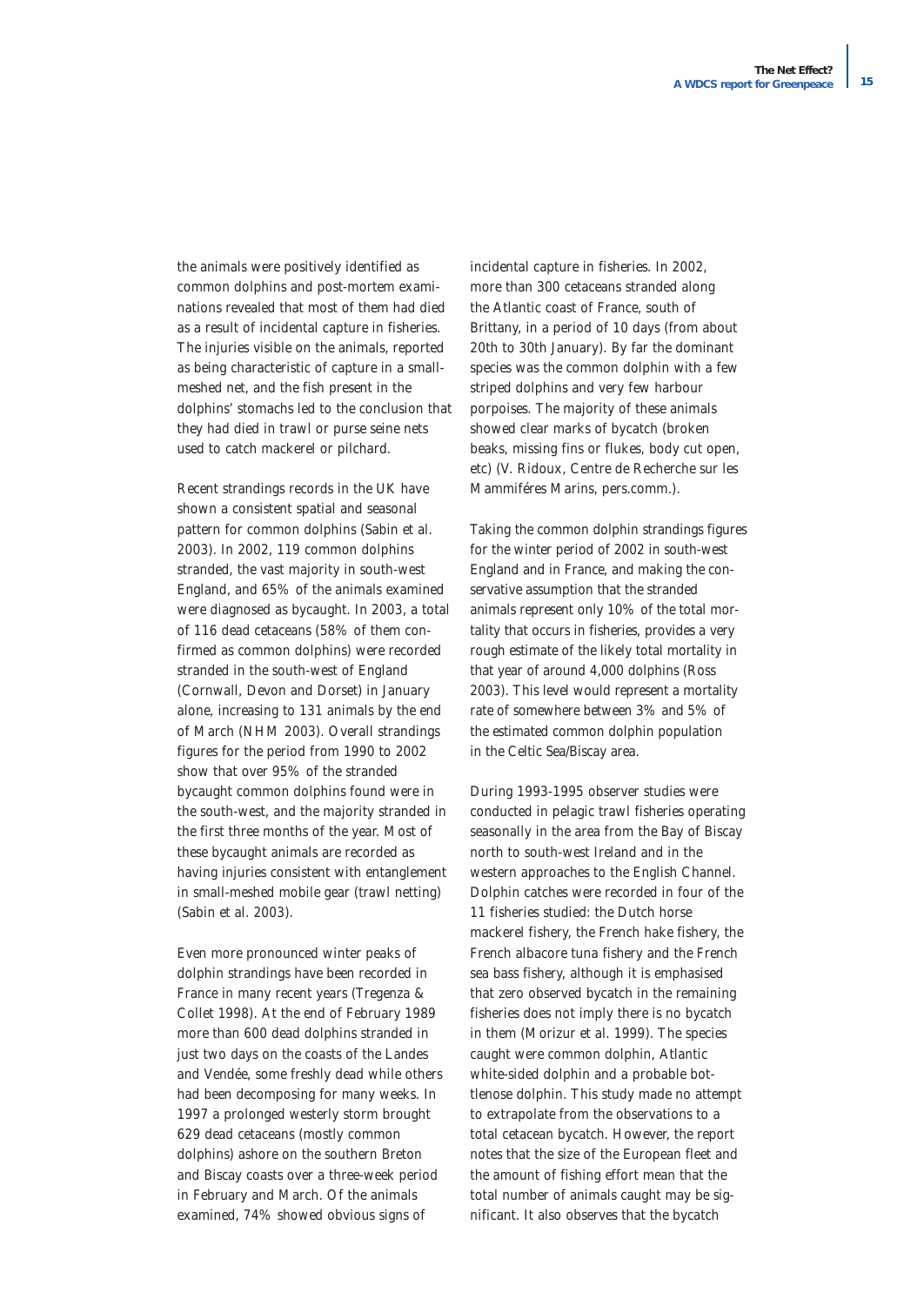estimate must be treated as a minimum because some fishing fleets such as the Irish west coast mackerel fishery refused to take observers on board. Also, in fisheries such as the UK mackerel and pilchard fisheries that use fish pumps to transfer the catch from the net to the boat, cetaceans would be too large to be pumped aboard and they would be flushed from the net before it was hauled and thus may go unobserved.

A Dutch observer study of the cetacean bycatch in the pelagic trawl fishery for mackerel and horse mackerel was conducted in 1992-1994 (see also 2.5.2 below). Incidental catches of cetaceans were found to be largely restricted to late winter/early spring in the area along the continental slope south-west of Ireland, with a peak in late February/early March (Couperus 1997a). The main species caught in this fishery was the Atlantic white-sided dolphin (83%) but other species caught included long-finned pilot whale, common dolphin, bottlenose dolphin and white-beaked dolphin. In 1994, a total catch of 172 dolphins was recorded by twelve Dutch and two English vessels in this fishery, but the limited data available prevented the researchers from estimating the overall extent of the bycatch problem.

This Dutch study also included observations of Dutch pelagic trawling operations in the western and northern North Sea (primarily targeting herring) and in the Channel south of Cornwall (targeting horse mackerel) (Couperus 1997a). In these areas smaller, but still significant bycatches of cetaceans were recorded, including five common dolphins, three white-beaked dolphins, five long-finned pilot whales and twenty-two unidentified dolphins (assumed to be common or whitebeaked dolphins).

Further evidence of common dolphin bycatch in pelagic trawls is provided by the Irish study of the trial-use of pelagic pair trawls in

the albacore tuna fishery which occurs in the summer months (BIM 2000). In 1999 observers monitored a total of 313 hauls over 160 days and recorded 145 cetaceans caught by just four pairs of trawlers. These included 127 common dolphins, the rest consisting of striped dolphins, pilot whales and Atlantic white-sided dolphins. A catch of 30 dolphins was recorded in a single haul.

In 2001 observers placed on UK pair trawlers engaged in the winter sea bass fishery in ICES area VII (mainly in the Channel) recorded a catch of 53 common dolphins in 12 tows (out of a total of 116 hauls monitored). A further eight common dolphins were taken in two tows of the 66 observed in 2002 (CEC 2002b). Monitoring was also undertaken in the UK mackerel, pilchard, blue whiting and anchovy fisheries in this area but no cetacean mortalities were recorded.

Common dolphins are also caught in bottom-set gillnets. In the study of the UK and Irish gillnet fishery for hake in the Celtic Sea (see 2.2.2 above), in addition to the bycatch of harbour porpoises, four common dolphins were recorded. This produced an estimated annual catch in this fishery of 200 common dolphins (Tregenza & Collet 1998). The dolphins were observed to arrive at the fishing boats significantly more frequently during the setting of the nets, leading to the suggestion that they may be attracted to the 'float clatter' of the gillnets as they are set (Tregenza *et al.* 1997b).

A study of cetacean bycatches in Spain, based on observer trips on fishing boats and interviews with fishermen in Galicia and Asturias, found that around 80% of bycatches are probably dolphins, consisting mainly of common dolphins and less commonly bottlenose dolphins (Aguilar 1997). Offshore trawling was identified as a major contributor to common dolphin bycatch mortality and pair trawls were considered the main cause. According to fisher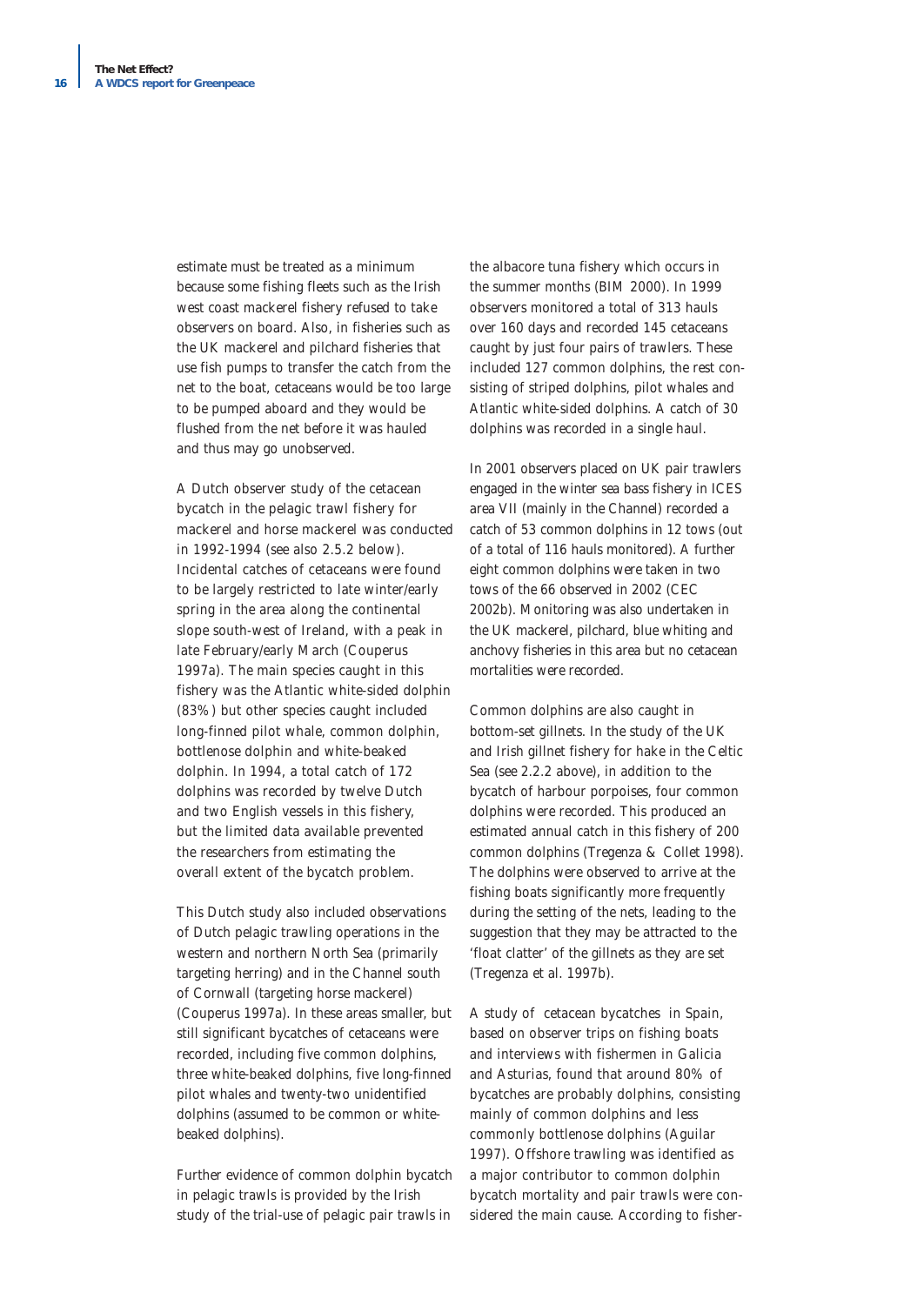men interviewed in this study, during nocturnal fishing it was rare not to catch dolphins, usually up to 10 animals but sometimes 30 or more. During 1996 and 1997 observers were present on four trips using pair trawls at night and in all cases common dolphins were caught, totalling eight individuals (Aguilar 1997).

A subsequent study of Galician fisheries in 1998-2000 used observers, carcass recovery and interviews with fishermen, and recorded six common dolphins among the 17 bycaught animals that were retrieved by skippers of fishing boats (López *et al.* 2003). Although the observers on board 67 fishing trips observed no cetacean bycatches, data collected from interviews with fishermen allowed total annual catches to be estimated. Highest bycatch rates were found to occur in offshore gillnets (estimated to total around 1,500 animals per year) and trawling in Grand Sole, off south-west Ireland (about 350 animals per year). Most of these bycatches are assumed to be common dolphins. A further 200 dolphins per annum were estimated to be bycaught in inshore gillnet fisheries and these are assumed again to be mostly common dolphins, with in addition long-finned pilot whales, bottlenose dolphins and harbour porpoises (López *et al.* 2003). The interview data collected in this study also produced references to cetaceans being used for human consumption (69 out of 500 interviewees) and use of cetaceans for bait, animal food and as a source of fat was also mentioned (López *et al.* 2003).

Records of common dolphin strandings in Portugal between 1975 and 1998 have been analysed, revealing that up to 44% of the animals may have died as a result of fisheries interactions. Gillnet fisheries were responsible for 67% of these mortalities, while beach seine nets and trawling operations killed 11% and 9% respectively (Silva & Sequeira 2003).

# **2.4 Striped dolphin**  *(Stenella coeruleoalba)*

#### **2.4.1 Ecology, population and distribution**

In some parts of the world, striped dolphins occur in groups of hundreds or even thousands of individuals. In continental European waters, group sizes of 6-60 are most common, whereas in British and Irish waters sightings are generally of groups of less than 10 individuals and often in mixed schools with common dolphins (Reid *et al.* 2003). Groups of striped dolphins can show segregation by age, and there is also evidence of segregation of the sexes outwith the breeding season.

The striped dolphin is a largely oceanic species, tending to occur well beyond the continental shelf in depths of 1000 m or more, although it has been recorded in waters of 60 m depth or less (Forcada *et al.* 1990). In the north-east Atlantic, the species mainly occurs offshore west of the Iberian Peninsula and France, and in the Bay of Biscay (Forcada *et al.* 1990). The striped dolphin occurs rarely in UK waters, but can be seen in the south-west Channel approaches and off southern Ireland. Occasional sightings and strandings come from as far north as Shetland, and even the Faeroe Islands, Iceland and Norway (Reid *et al.* 2003). The species was noted for the first time in Norwegian waters in the period from 1986 to 1999. The appearance of striped dolphins in these waters has been attributed to an increase in sea temperature (Isaksen & Syvertsen 2002) and it has been suggested that this species may occur in this area throughout the year in small numbers, but is more likely to strand or die between January and March, the coldest time of the year (see also Bloch *et al.* 1996).

The only population estimate for striped dolphins in the north-east Atlantic is derived from the MICA survey (see also 2.3.1 above). This produced an estimated abundance of about 74,000 animals for an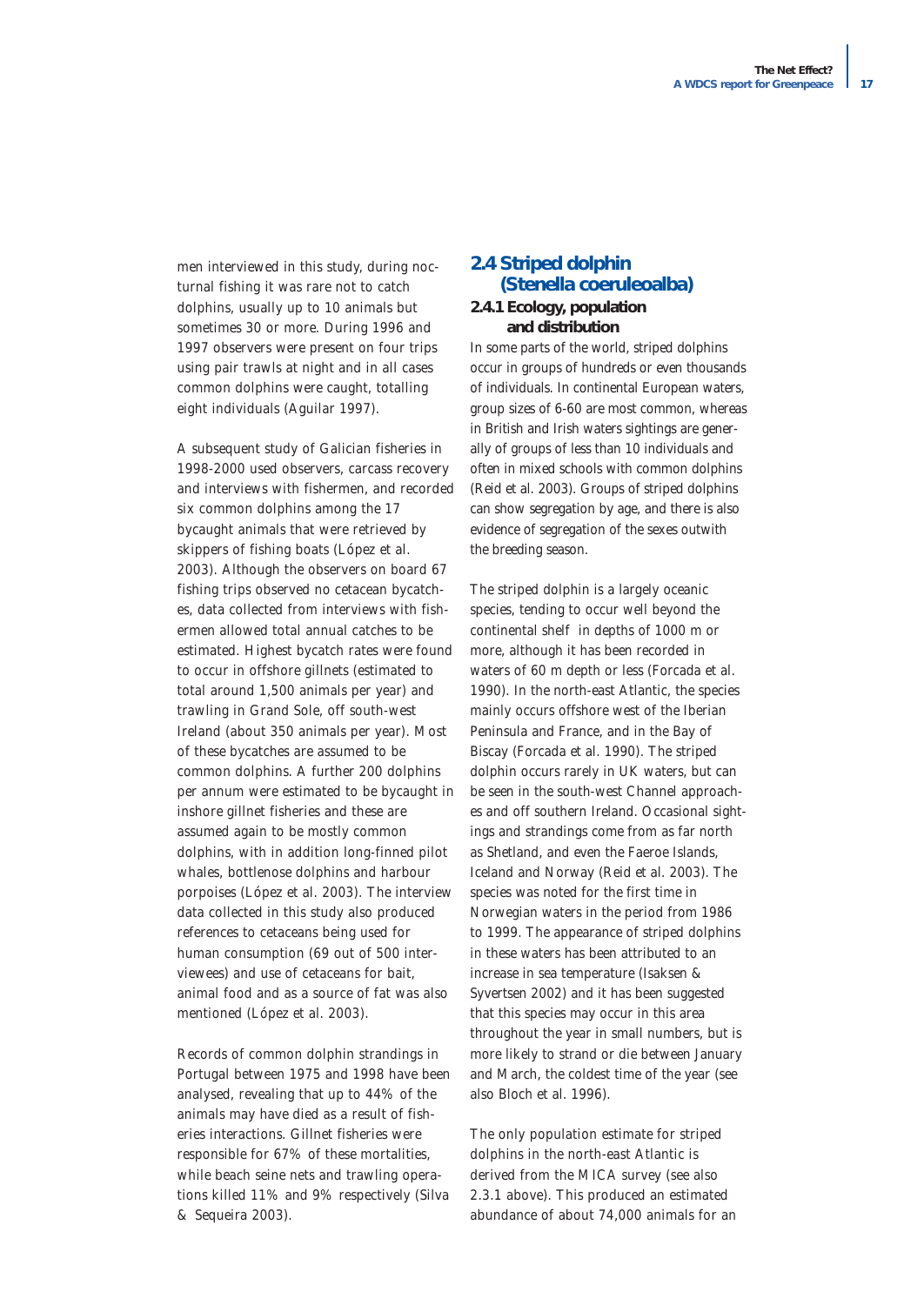area extending south-west of Ireland to France and north-west Spain (excluding the Bay of Biscay) and westwards to 20º W (Goujon *et al.* 1993).

Striped dolphins in the north-east Atlantic feed on a variety of small pelagic and benthic fish, including sprat, blue whiting, silvery pout, hake, horse mackerel, bogue, anchovy and gobies. Squid and crustaceans are also frequently taken (e.g. Desportes 1985; Santos Vázquez 1998). Surveys in the western Mediterranean indicate the striped dolphins may feed along the shelf edge at night and move offshore during the day (Gannier & David 1997).

#### **2.4.2 Bycatch of striped dolphins**

Striped dolphins do not appear to be attracted to vessels to the same extent as common dolphins (Reid *et al.* 2003). However, there is evidence of their entanglement in a number of fishing operations.

In the 1990s several studies were made of bycatch in the driftnet fishery for albacore tuna in the north-east Atlantic which occurs in the summer months (see also 2.3.2 above). Substantial catches of striped dolphins were recorded in the French driftnet fleet in 1992 and 1993. This fleet operated in north-east Atlantic waters within and beyond the Bay of Biscay using driftnets nominally 5 km long, producing an estimated bycatch by the whole fleet of almost 1200 striped dolphins a year (of a total of 1,700 cetaceans taken) (Goujon *et al.* 1993). This bycatch rate was deemed to be unsustainable (Woodley 1993; CEC 1993). Use of a demographic model for striped dolphins indicated that the population can only sustain incidental mortalities of up to about 1% per year (Woodley 1993). This compares with estimated mortality rates of 1.62% and 1.56% of the population for the years 1992 and 1993 respectively in the French driftnet fishery alone (Goujon *et al.* 1993)

Observation of the UK's much smaller albacore driftnet fishery (using 2.5 km long nets) in 1995 resulted in an estimate of total bycatch for the UK fleet of 165 dolphins, of which 104 were striped dolphins and the rest common dolphins (SMRU 1995). Subsequent results from observations of the Irish albacore driftnet fishery demonstrated an even higher cetacean bycatch rate, and produced an estimated total bycatch of 535 cetaceans (including 134 striped dolphins) in the fishery in 1996 (Harwood *et al.* 1999). The extrapolated bycatch figure for 1998, when the number of vessels in the Irish fishery had increased, was 3,754 (including 964 striped dolphins). Largely as a result of the cetacean bycatch, the decision was made in 1998 to prohibit of the use of driftnets in the albacore and similar fisheries, a prohibition which came into force in January 2002 (see also 3.4.1).

Bycatch of striped dolphins has also been recorded in the Irish pelagic pair trawl fishery for albacore tuna, which ironically was introduced to replace the prohibited driftnet fishery (see also 2.3.2 above). This fishery also occurs in the summer months. A study of the trial fishery in 1999 monitored a total of 313 hauls over 160 days by four pairs of trawlers and recorded a bycatch of 145 cetaceans, eight of which were striped dolphins (the majority being common dolphins) (BIM 2000).

### **2.5 Atlantic white-sided dolphin** *(Lagenorhynchus acutus)*

#### **2.5.1 Ecology, population and distribution**

Atlantic white-sided dolphins are very gregarious animals and frequently mix with other cetacean species, particularly white-beaked dolphins, and sometimes bottlenose and common dolphins and larger whale species. The species sometimes gathers in very large groups of up to 1,000 individuals, within which smaller subgroups of some 2-15 animals can often be distinguished (Reid *et al.* 2003).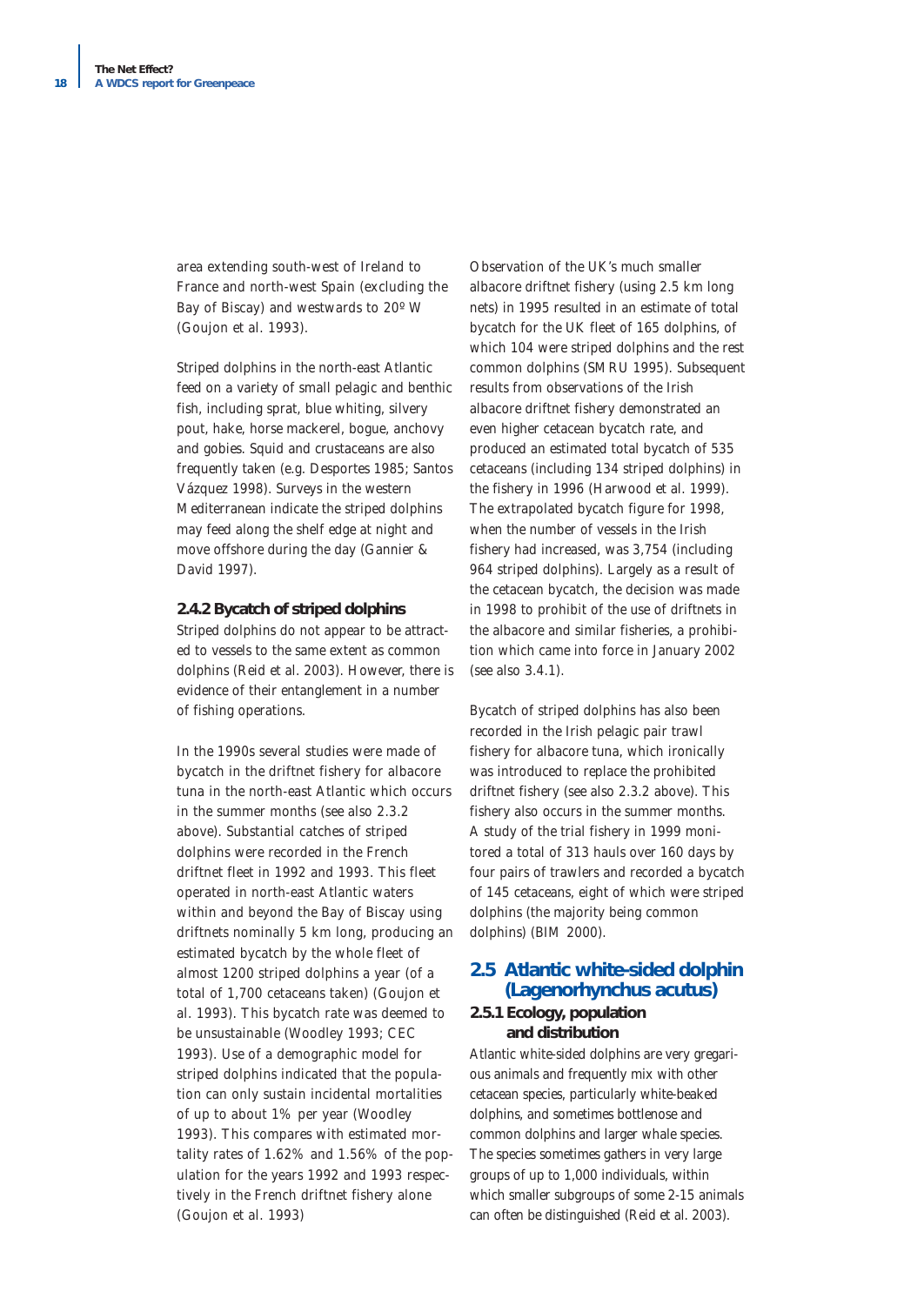Distribution of the Atlantic white-sided dolphin is limited to the temperate and sub-Arctic seas of the north Atlantic. In the northeast Atlantic it occurs from Iceland, southern Svalbard and the Barents Sea, south to the Bay of Biscay and occasionally to Portugal, the western Mediterranean and the Azores. The species is rare in the Irish Sea, the Channel, the southern and German bights of the North Sea and the Kattegat, Skaggerak and Belt Seas, although groups have been recorded in these waters. There is only one record from the Baltic Sea (Reid *et al.* 2003).

The preferred habitat of white-sided dolphins is cool waters (7-12ºC), particularly seaward or along the edges of continental shelves, and they may also be numerous in much deeper oceanic waters (Leopold & Couperus 1995). Large numbers of the species have been reported in the Celtic Sea and off south-west Ireland.

Population estimates for the white-sided dolphin in this region are difficult to obtain, largely because of confusion with the whitebeaked dolphin during sightings surveys (Hammond *et al.* 1995). However, an estimate of 21,000 animals has been made for the Faeroese-Shetland channel in 1998 (Macleod 2001).

Little is known of the seasonal movements of this species (Reid *et al.* 2003). They are found in deep waters around the north of Scotland throughout the year and are thought to enter the North Sea mainly in summer. The dolphins appear to move into the waters south-west of Ireland to feed on the mackerel that migrate southwards to spawn there in February and March (Couperus 1997a). Indeed it is speculated that the animals observed south-west of Ireland at this time must come from deeper, westward offshore Atlantic waters as whitesided dolphins are not caught by the trawlers that exploit the mackerel further north earlier in the year.

The diet of white-sided dolphins includes a wide variety of fish including blue whiting, whiting, cod, hake, herring, silvery pout, lantern fishes, pearlsides, mackerel, horse mackerel, salmonids and squid (Reid *et al.* 2003).

#### **2.5.2 Bycatch of Atlantic white-sided dolphins**

Catches of Atlantic white-sided dolphins have been recorded in a number of fisheries in the north-east Atlantic. These include the Irish driftnet fishery and the Irish pelagic pair trawl fishery for albacore tuna (CEC 2002a; BIM 2000; see 2.3.2 and 2.4.2). In both these cases, white-sided dolphins constitute a very small proportion of the total cetacean catch (1 animal out of 253 cetaceans observed caught in the driftnet fishery; and 2 out of 145 cetaceans observed caught in the pelagic pair trawls).

However, a large bycatch of this species has been reported in the Dutch pelagic trawl fishery for mackerel and horse mackerel that occurs south-west of Ireland (Couperus 1997a) (see also 2.3.2). A study of bycatch was conducted in 1992-1994, with observers placed on board five Dutch freezer trawlers (covering about 5% of the annual effort in the fishery) and subsequent voluntary reporting of bycatch by skippers. Although the mackerel fishery follows the movements of mackerel southwards broadly from northern North Sea/Norwegian waters to the southwest of Ireland during the winter season, the vast majority of cetacean catches (89%) occurred along the continental shelf southwest of Ireland. The main species caught in this fishing area was the Atlantic white-sided dolphin (83%) but other species caught included long-finned pilot whale, common dolphin, bottlenose dolphin and whitebeaked dolphin. Cetacean bycatches were largely restricted to late winter/early spring, with a peak in late February/early March (Couperus 1997a). The bycatch rate was also found to vary considerably from year to year. In 1994, a much higher bycatch level was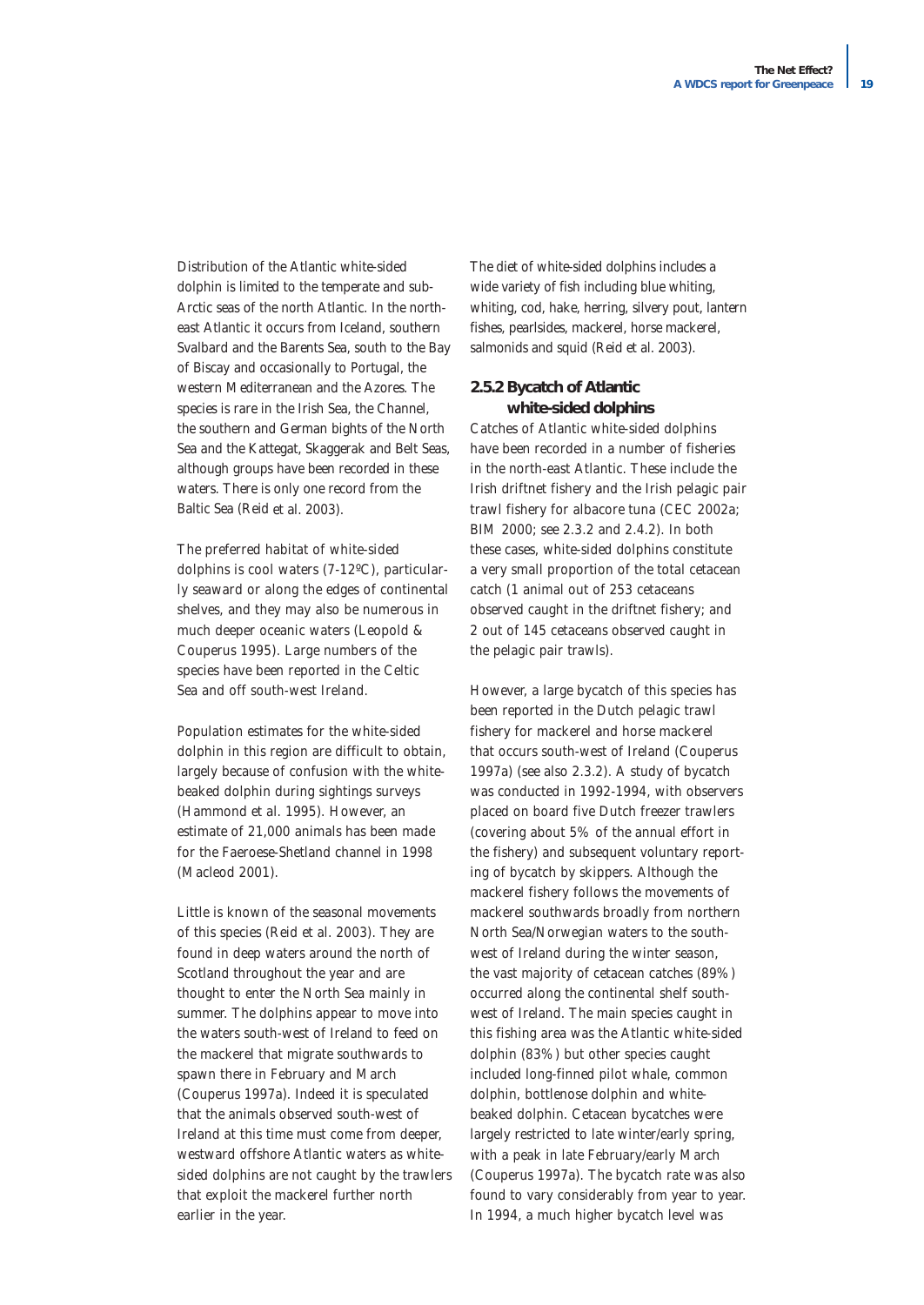recorded than in 1993, with a total catch of 172 dolphins reported by twelve Dutch and two English vessels in this fishery. However, the limited data available prevented the researchers from estimating the overall extent of the bycatch problem.

Studies of the stomach contents of dolphins bycaught in this fishery showed that nearly all the white-sided dolphins had been feeding very recently on mackerel (Couperus 1997a). However, none of the white-sided dolphins were found to contain any remains of horse mackerel, although some of the common and bottlenose dolphins did. Older remains indicated that the white-sided dolphins had previously been feeding on other species, mainly silvery pout, lanternfishes and pearlsides, which suggests that the animals had been feeding in deeper waters before they started to prey on mackerel in the vicinity of the trawlers (Couperus 1997a).

# **2.6 Bottlenose dolphin**  *(Tursiops truncatus)*

#### **2.6.1 Ecology, population and distribution**

The bottlenose dolphin is a social animal, commonly found in groups of 2-25 and occasionally low hundreds of animals. These dolphins often display breaching, somersaults and tail slapping and frequently bow-ride vessels. They are commonly observed with pilot whales in offshore habitats and also associate with white-beaked, Atlantic whitesided, common and Risso's dolphins and occasionally larger whales.

The bottlenose dolphin has a worldwide distribution in tropical and temperate seas, occurring in all oceans and in habitats ranging from shallow estuaries and bays to the continental shelf edge and beyond into deep oceanic waters (Reid *et al.* 2003). In coastal waters, the species often favours river estuaries, headlands and sandbanks, where there is uneven bottom relief and/or strong tidal currents (e.g. Lewis & Evans 1993).

In the eastern north Atlantic the species has been recorded as far north as northern Norway and Iceland (Wells & Scott 1999). Bottlenose dolphins are locally common in the inshore waters of Spain, Portugal, northwest France, western Ireland, the Irish Sea (particularly Cardigan Bay), and north-east Scotland (particularly the Moray Firth). Smaller numbers occur in the Channel, particularly the western portion. The species also occurs around the Faeroe Islands (Reid *et al.* 2003).

Overall population estimates do not exist for the bottlenose dolphin in the north-east Atlantic. The resident population in the Moray Firth, Scotland, has been estimated to be around 130 individuals (Wilson *et al.* 1997), although it has been calculated that this may be declining by more than 5% per year (Sanders-Reed *et al.* 1999). The population in Cardigan Bay, Wales, has been variously estimated at between 130 and 350 individuals (Lewis 1992; Arnold *et al.* 1997). An estimated 115 dolphins inhabit the Shannon Estuary, Ireland (Ingram *et al.* 1999). A photo-identification project in the Channel has catalogued 85 individuals from UK and north-western French waters (Liret *et al.* 1998).

The largest numbers have been seen off western Ireland and in the vicinity of the shelf break south-west of Ireland, towards the French coast (Reid *et al.* 2003). However, the species also occurs further offshore in deep waters of the North Atlantic.

In the English Channel, groups around the French coast appear to be very stable, whereas those along the southern English coast are wider-ranging and may make seasonal movements, moving eastwards from Cornwall towards Sussex during the spring and summer (Evans 1992; Williams *et al.* 1996). Seasonal distribution of bottlenose dolphins in this area has been linked to the distribution of both fish and chlorophyll (Sykes *et al.* 2003).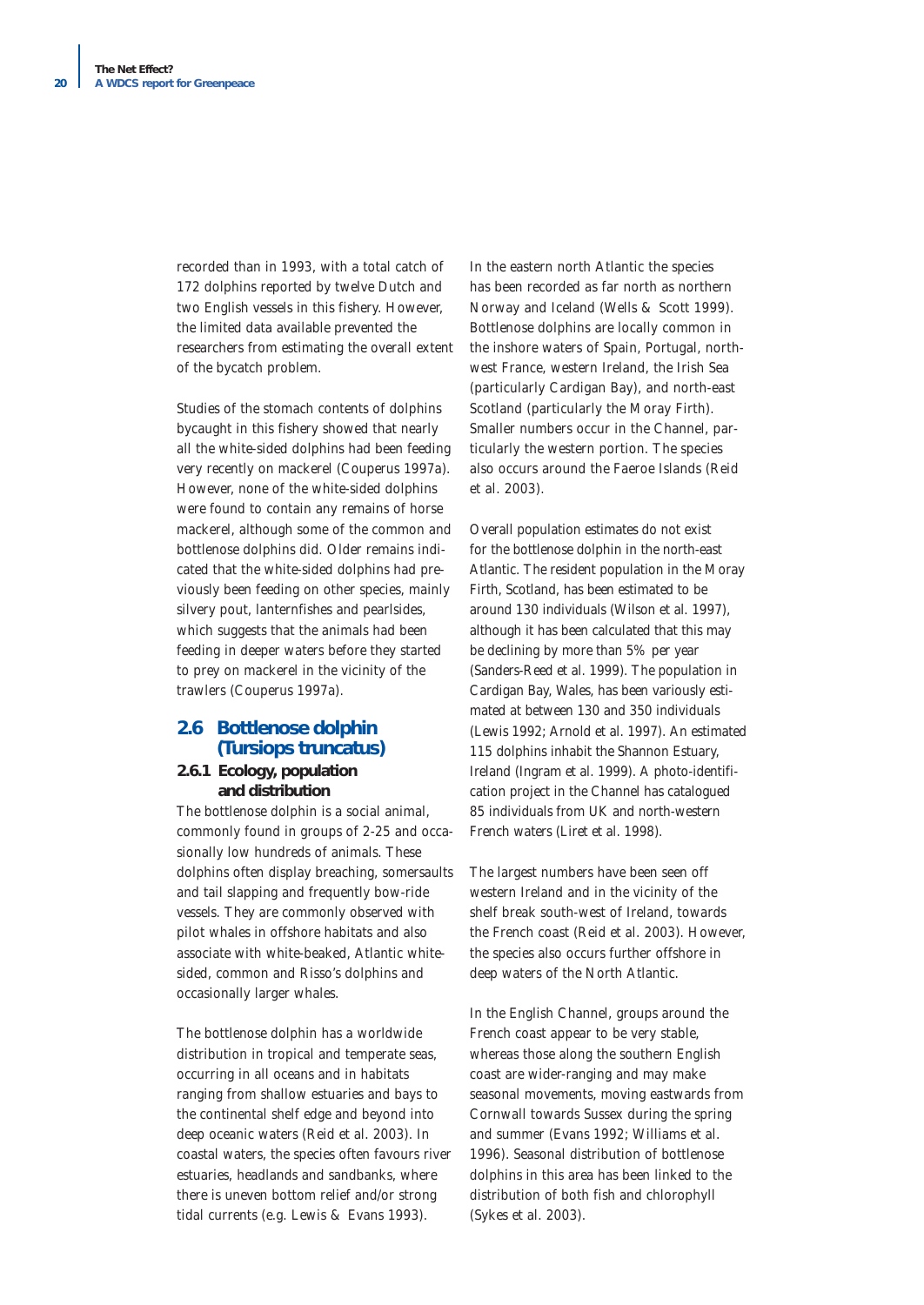Bottlenose dolphins are also common along coastlines further south. For example, the Sado estuary area of Portugal has a yearround population (Sequeira & Texeira 1990). Further offshore, bottlenose dolphins have often been sighted near deep underwater canyons, which are nutrient-rich and are reported to be particularly important feeding grounds (Sequeira & Texeira 1990).

Bottlenose dolphins take a wide variety of benthic and pelagic fish species as well as cephalopods and shellfish (Reid *et al.* 2003). Records from European animals include haddock, cod, hake, saithe, eels, blue whiting, mullet, silvery pout, sea bass, salmon, trout, sprat and sandeels among its many dietary preferences. These feeding habits are adaptable and the dolphins may feed alone or cooperatively in groups, herding fish and trapping them against the water surface, shoreline or tidal interface.

#### **2.6.2 Bycatch of bottlenose dolphins**

Bottlenose dolphin bycatches have been recorded, albeit at low levels, in a number of the fisheries already described.

For instance, bottlenose dolphins were caught in the Dutch pelagic trawl fishery for mackerel and horse mackerel south-west of Ireland, constituting 1.5% of the recorded cetacean catch incidents (the majority being Atlantic white-sided dolphins) (Couperus 1997a; see 2.5.2). Bottlenose dolphins were also included in the list of cetacean species caught in the French driftnet fishery for albacore tuna, the majority being striped and common dolphins (Goujon *et al.* 1993; see 2.3.2). In addition, a large dolphin, thought to be a bottlenose dolphin, was reported as bycaught in the study of the French pelagic pair trawl fishery for tuna in 1994 (Morizur *et al.* 1999; see 2.3.2).

The carcass recovery scheme operated in Galicia, Spain in 1998 and 1999 resulted in the retrieval of two bottlenose dolphins out

of seventeen bycaught cetaceans that were handed in (López *et al.* 2003). Data from interviews with the fishermen suggested an estimated bycatch by the Galician fleet of 65 bottlenose dolphins (out of a total of 2,000 cetaceans). The majority of bottlenose dolphin catches were reported in gillnet fisheries in inshore (24 animals) and offshore (20 animals) waters off Galicia, with fewer animals (12) reported caught in the trawl fisheries operated in Grand Sole, off southern Ireland.

Cetacean bycatch has been documented in the pole and line tuna fishery in the Azores that targets five tuna species, primarily bigeye and skipjack but also albacore, yellowfin and bluefin (Silva *et al.* 2002). From 1998 to 2000, 49 dolphins were recorded hooked in 44 fishing events (out of 6,554 events observed). Common dolphins were involved in 36 of these incidents, striped dolphins in eight and bottlenose in one. For the tuna fishery as a whole it was estimated that 38 dolphins of all species were caught in 1998, 55 in 1999, and 16 in 2000. Although all the animals caught were released alive (by cutting the fishing line), it was impossible to know if they survived the event or if injuries caused their deaths after release.

#### **2.7 Long-finned pilot whale** *(Globicephala melas)*

#### **2.7.1 Ecology, population and distribution**

The long-finned pilot whale is one of the largest dolphins (despite its name) and can be difficult to distinguish from the short-finned pilot whale. However, as the latter is generally a tropical and warm-temperate species, the pilot whales seen in more northerly northeast Atlantic waters are more likely to be the long-finned species (Reid *et al.* 2003).

Pilot whales usually occur in large pods, with a mean pod size of about 20 animals recorded in surveys in the north-east Atlantic. Large aggregations of up to 1,000 animals have been observed offshore west of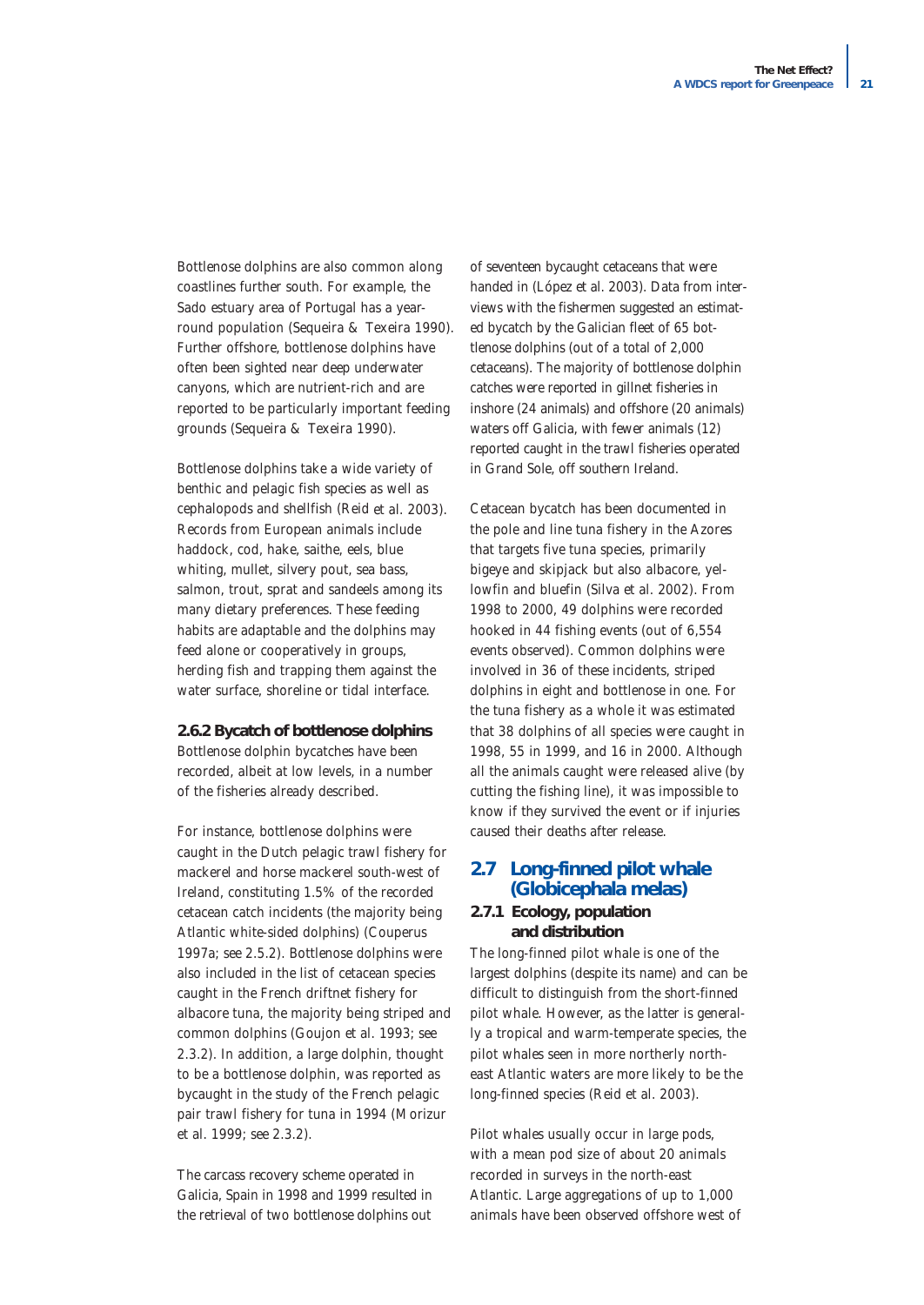the British Isles during April (Evans 1992), which coincides with the start of the peak mating season (Desportes *et al.* 1993).

Long-finned pilot whales occur in temperate and sub-Arctic regions, mainly in deep-water habitat. Surveys in the northern and northeastern North Atlantic in 1987 and 1989 indicate that their core range is deep water south-west of the Faeroes and south and west of Iceland. The species also occurs in the Bay of Biscay south to the Iberian Peninsula (Reid *et al.* 2003). Long-finned pilot whales are recorded in high numbers to the north of Scotland and south-east of the Faeroes as well as along the continental shelf edge from southern Ireland south to the Bay of Biscay, with most records from waters deeper than 200 m.

Although little seasonality has been observed in their distribution, a peak of long-finned pilot whale sightings has been reported in the south-west English Channel and North Sea between November and January, when pods were frequently seen near vessels fishing for mackerel (Evans 1980). The species' distribution has also been linked to its preferred prey of squid. Other species recorded in its diet include mid-water shoaling fish species such as blue whiting and greater argentine, and crustaceans (Reid *et al.* 2003).

#### **2.7.2 Bycatch of long-finned pilot whales**

The incidental capture of long-finned pilot whales has been recorded in a number of the fisheries already described.

Records from the Dutch pelagic trawl fishery for mackerel and horse mackerel during 1989-94 include the capture of nineteen long-finned pilot whales off south-west Ireland and a further five in other areas (North Sea and Channel). Bycatches of longfinned pilot whales constituted 12% of all the recorded bycatch events in these fisheries, the majority involving white-sided dolphins (Couperus 1997a; see also 2.5.2).

The study of the Irish pair trawl fishery for albacore tuna in 1999 recorded 8 pilot whales caught (out of 145 cetaceans, mainly common dolphins) during 313 hauls (BIM 2000; see also 2.3.2).

Two bycaught long-finned pilot whales were handed in during the Spanish carcass recovery scheme operated in 1998-99, out of 17 retrieved animals (López *et al.* 2003). Based on interview data from fishermen, about 100 long-finned pilot whales were estimated to be caught per year in Galician fisheries, some 80% of these in gillnets. A few were also reported as being bycaught in Spanish trawl fisheries operating in Grand Sole off south-west Ireland (see 2.3.2).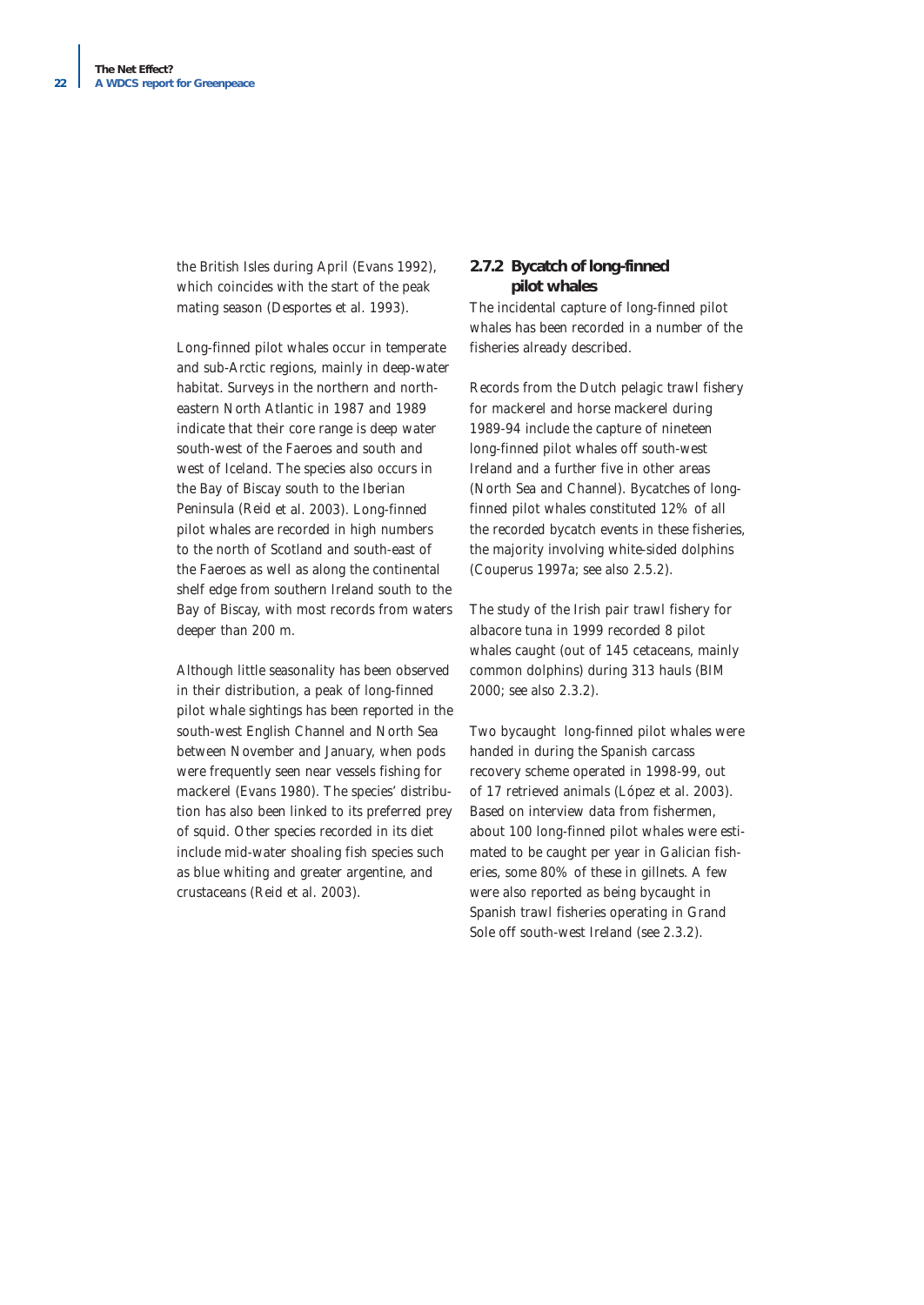# **3. Fisheries associated with Bycatch**

#### **3.1 Overview**

The use of almost any kind of fishing gear can be associated with bycatch (Alverson *et al.* 1994) and this generality is equally true for cetacean bycatch, which has been recorded in a surprising diversity of fishing operations. While many fisheries in the north-east Atlantic region have yet to be subjected to observer monitoring, bycatch of cetaceans has been identified or is suspected in fisheries that can be broadly characterised as: towed gears, including pelagic (mid-water) trawls and to a lesser extent purse-seines and demersal (bottom) trawls; and passive gears, primarily bottom-set gillnets but also driftnets and tangle nets. Entanglement of cetaceans has also been recorded in trap fisheries such as herring weirs, and in the lines of pots and creels. Cetaceans are even known to be caught in some hook and line fisheries. Lost or discarded fishing gear (ghost netting) is also assumed to be responsible for cetacean deaths.

Fisheries known or suspected to be associated with cetacean bycatch are very diverse and as many vessels in the north-east Atlantic region use mixed gear types and can target a range of fish species, it can be problematic to assess the scale and cause of bycatch problems.

Although all EU Member States are obliged under the Habitats Directive to establish a system to monitor the incidental capture and killing of cetaceans (see 5.3.2) this requirement has not been widely fulfilled. It is generally accepted that the only reliable method to estimate cetacean bycatch rates involves the use of independent observations of fishing activity (Northridge 1996). However, there are acknowledged difficulties with observer schemes. For instance, certain fisheries are more difficult to observe than others, and small boats may not have sufficient space to carry an observer. Nevertheless, there are ways to get round these difficulties, such as observation from a nearby platform or patrol vessel, or by sampling only the larger vessels

in the fleet where they fish in the same manner and area as the smaller ones (CEC 2002a). It is also important to note that observer schemes can only ever provide a minimum estimate of bycatch, as even the most vigilant observer will miss some bycatches, bycaught animals can fall out of the net while it is being hauled in, and hauling of nets frequently occurs at night.

Observational bycatch data are only useful for estimating total bycatch levels where there is an adequate measure of the activity levels of the total fleet, using comparable data (CEC 2002a). For instance, if bycatch rates are recorded as bycatches per length of net per hour of fishing time, extrapolation to the whole fleet requires full data on length of nets used and duration of sets (soak-time).

For many fisheries there is insufficient collection of data on fishing effort and gear used to be able either to devise appropriate observation schemes or to extrapolate the data collected to obtain a total figure. In some cases, total bycatch estimates have had to be derived using the weight of landed catch as an index of fishing effort. While catch landings are very widely recorded, they provide a poor measure of fishing effort, because underreporting can occur and also because fish catches per unit of fishing effort vary, especially with the size of the target fish stock (CEC 2002a). Equally, days at sea is a standard measure of fishing activity, but can represent a very different amount of fishing activity for vessels of different sizes or using different sized nets.

It is clearly critical that, where bycatch monitoring occurs, fleet effort records be made available for the estimation of total bycatch. This is frequently not the case. For instance, in EU fisheries, logbook data, which typically record measures of fishing effort as well as catches, are maintained solely for enforcement purposes and are often not made available for assessment of fisheries (CEC 2002a).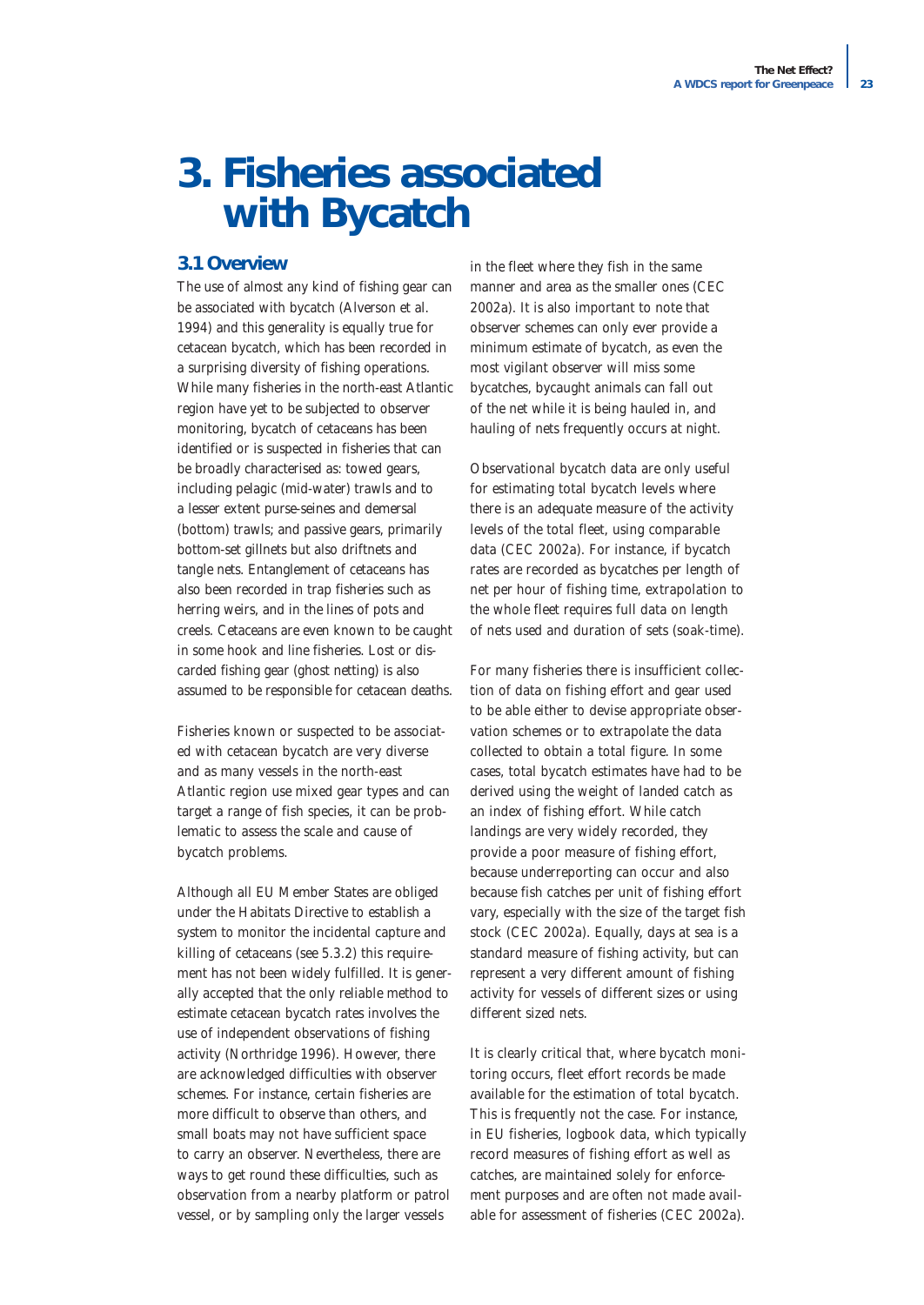In addition, in most European waters, logbook recording requirements only apply to boats over 10 m, and at present data collection requirements do not include those for assessing environmental impacts.

Based on experience from existing and previous observer monitoring schemes, advisers to the European Commission have recommended that an initial sampling level of 5-10% of the total, annual fleet effort is necessary in most fisheries to determine the approximate level of bycatch (CEC 2002b). Higher levels than this are recommended in areas where there are known problems of cetacean bycatch. In particular, observer coverage in the pelagic trawl fisheries in the Biscay, Celtic Sea and Channel area is recommended to be "as high as feasible" during December to March when mass strandings of bycaught dolphins occur (CEC 2002b). Clearly, the more observation is conducted, the more precise the estimate of total bycatch will be (as long as there are adequate data on the fishing effort).

Where observation schemes are not in place, records of stranded animals, where they have been subject to post-mortem examination, can be used to identify the existence of a bycatch problem in an area. However, strandings data cannot provide any more than an absolute minimum level of bycatch, as the rate at which bycaught and discarded animals are washed ashore is highly variable and unpredictable (CEC 2002a).

Details of injuries of stranded bycaught animals can, though, provide an indication of the type of fishery responsible, for instance whether large-mesh monofilament net or small-mesh trawl-type netting was involved (Sabin *et al.* 2003). In addition, analyses of stomach contents of bycaught animals may show which fish the cetaceans were feeding on when or immediately before they were caught, which may again give an

indication of the fishery responsible (e.g. Kuiken *et al.* 1994). Details of carcasses that are retrieved by onboard observers, such as body temperature, can also provide useful information as to how and when the animals were killed (e.g. Morizur *et al.* 1999).

The following section describes in some detail the main pelagic trawl fisheries, and outlines other key fishing types, where data are available, that are known or suspected to be associated with cetacean bycatch in the north-east Atlantic.

Much of the information presented is the result of extremely limited observer programmes. Until comprehensive observer data is available and analysed, the true extent of the cetacean bycatch problem will not be apparent. However, from the limited data available in the following sections, there is clear cause for concern.

#### **3.2 Pelagic trawls**

Pelagic or mid-water trawling involves the towing of a trawl net, which is essentially a bag net with a very wide mouth that gradually tapers to a narrow tube known as the extension piece, leading in turn to the closed end of the net, the cod-end, where the fish are collected. Pelagic trawl nets typically have large floats on the head line at the mouth of the net to keep the mouth open, and weights on the footrope at the sides, or wingends, of the net opening. The net consists of very large mesh size at the mouth, gradually decreasing along the net to a small mesh at the cod-end, depending on the size of fish being targeted. A pelagic trawl net can be towed either by a single boat (single trawl) or by a pair of boats (pair trawl), with the configuration of the gear varying between these two fishing methods, as well as between different fleets.

Mid-water trawls are considered to have a much greater potential to capture cetaceans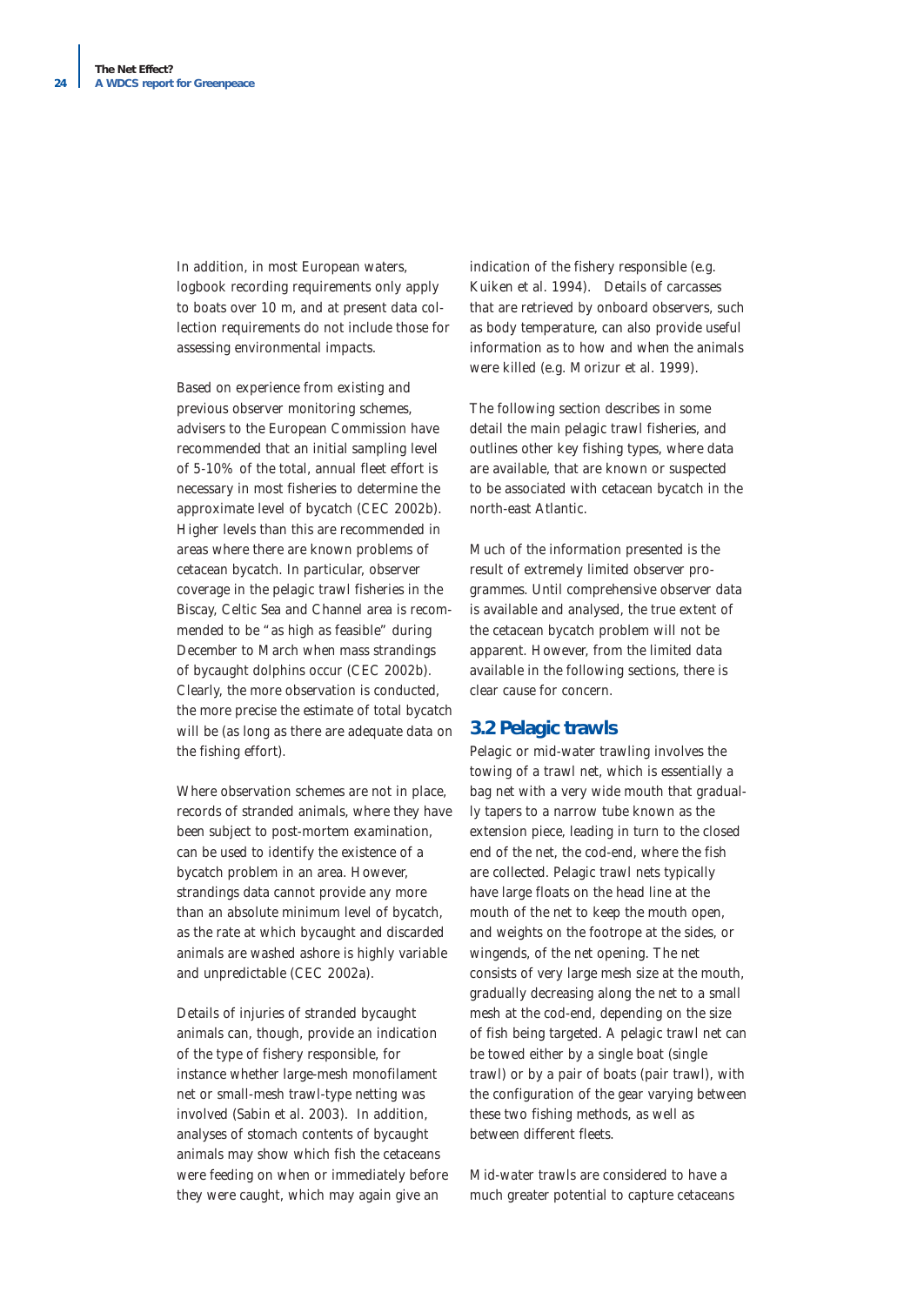![](_page_24_Figure_1.jpeg)

# **Figure 1. Schematic representation of a pair trawl operation.**

*from Northridge 2003a.*

| Gear type                                  | <b>Nation</b>                                   | Season                            | Location                                   | <b>Target</b><br>species                    | <b>Bycatch</b><br>species                                                                             | Known or<br>Suspected                                              | <b>Monitored</b><br>/estimated           |
|--------------------------------------------|-------------------------------------------------|-----------------------------------|--------------------------------------------|---------------------------------------------|-------------------------------------------------------------------------------------------------------|--------------------------------------------------------------------|------------------------------------------|
| Pelagic trawling                           | Denmark.Sweden.<br>Norway, UK,<br>Germany       | June-September                    | Kattegat,<br>Skaggerak,<br>North Sea       | Herring                                     | Long-finned pilot<br>whale, other small<br>cetaceans                                                  | Known<br>Suspected                                                 | Opportunistic<br>record.                 |
| Pelagic trawling                           | Denmark, UK,<br>Sweden, Norway                  | October-December                  | Kattegat,<br>Skaggerak,<br>North Sea       | Mackerel                                    | Small cetaceans                                                                                       | Suspected                                                          |                                          |
| Pelagic trawling                           | UK, France,<br>Netherlands.<br>Denmark, Ireland | October-December<br>January-March | West of Ireland.<br>Celtic Sea.<br>Channel | Blue Whiting,<br>Mackerel<br>Horse mackerel | Common dolphin,<br>Atlantic white-<br>sided dolphin                                                   | Known from<br>some métiers.<br>but not recorded<br>in all studies. | Morizur etal. 1996.                      |
| Pelagic pair<br>trawling                   | France                                          | Non-seasonal                      | Bay of Biscay                              | Hake                                        | Common dolphin                                                                                        | Known                                                              | Morizur et al. 1996.                     |
| Pelagic pair<br>trawling                   | France, UK,<br>Ireland                          | Summer                            | Bay of Biscay<br>Celtic Sea                | Albacore tuna                               | Common, striped,<br>Atlantic white-sided<br>and white-beaked<br>dolphins, long-<br>finned pilot whale | Known                                                              | Morizur et al. 1996.<br><b>BIM 2000</b>  |
| Pelagic pair<br>trawling                   | France, UK                                      | December-May                      | Western Channel                            | Sea bass                                    | Common dolphin                                                                                        | Known                                                              | Morizur et al. 1996.<br>Northridge 2003a |
| Pelagic pair<br>trawling                   | France                                          | November-March                    | <b>Biscay</b>                              | Sea bass                                    | Common dolphin                                                                                        | Known                                                              | Morizur et al. 1996.                     |
| Pelagic pair<br>trawling                   | France                                          | January-March<br>June-November    | <b>Biscay</b>                              | Anchovy, Pilchard,<br>Horse mackerel        | Small cetaceans                                                                                       | Suspected                                                          |                                          |
| High aperture<br>demersal pair<br>trawling | Spain                                           | Non-seasonal                      | <b>Biscay</b>                              | Hake.<br>Horse mackerel                     | Small cetaceans                                                                                       | Known                                                              | <b>CEC 2002a</b>                         |

#### **Table 1. Pelagic trawl fisheries known or suspected to catch cetaceans in the north-east Atlantic**

*Adapted from CEC 2002b.*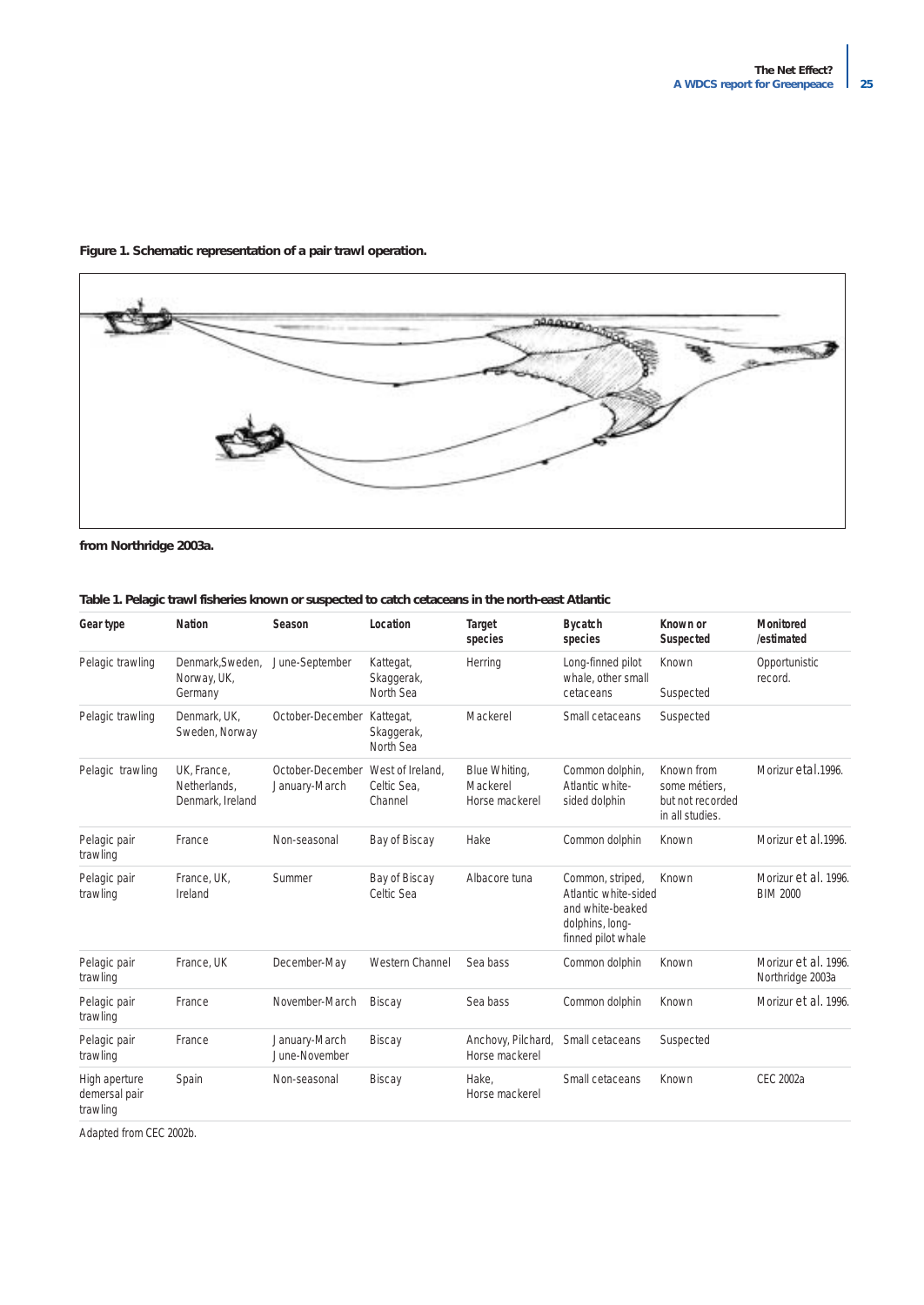than demersal trawls (Read 1996). This is partly because the nets can be towed at much faster speeds as they are not in contact with the sea bed, and also because the target species of such fisheries are often important prey animals for the cetaceans.

Pelagic trawls in the north-east Atlantic are used in fisheries targeting a wide range of pelagic and shoaling fish species, including albacore tuna, hake, herring, mackerel, horse mackerel (scad), blue whiting, sea bass, pilchard (sardine) and anchovy. The main nations operating pelagic trawl fisheries in the region are France, Ireland, the Netherlands, the UK, Denmark and Spain. Norway and Germany also have pelagic trawl fisheries, the latter targeting mainly herring in the North Sea (CEC 2002b). Monitoring for cetacean bycatch has been conducted in only a few of the fisheries operating in the region, and most of this has involved a sample size too small to be able to deduce total bycatch levels. However, the data that are available at least allow some of the fisheries responsible for bycatch to be identified, and others to be suspected by analogy.

Table 1 summarises some of the data available on pelagic trawl fisheries and their known or suspected cetacean bycatch in the north-east Atlantic region.

#### **3.2.1 French pelagic trawl fisheries**

Data on French fleets for 1992 show that up to 268 vessels were active in pelagic trawl fisheries (Biseau *et al.* 1996; see Appendix 2). Data provided for the study of bycatch in 1994-95 (Morizur *et al.* 1999) give the breakdown of effort (by number of vessels in 1992) between the various fisheries, their estimated landings (for 1994), area fished and seasonality as shown in Table 2.

The same vessels participate in a number of fisheries, therefore the total fleet is not the sum of the number of vessels listed. Also, different fish species may be targeted during the

#### **Table 2. Details of French pelagic trawl fisheries sampled during the 1994-95 study**

| Fishery                       | hake        | tuna        | sea<br>bass    | horse<br>mackerel | anchovy black  | bream   | pilchard          |
|-------------------------------|-------------|-------------|----------------|-------------------|----------------|---------|-------------------|
| No. of<br>vessels             | 120         | 50          | 70             | 130               | 130            | 15      | 90                |
| Est.<br>landings<br>(tonnes)  | 3.310       | 1.907       | 217            | 3.235             | 14,500         | 691     | 3,700             |
| Area<br>fished<br>(ICES div.) | VIIIa-b     | VIIIa-d     | VIIe,<br>VIIIb | VIIIa             | VIIIa-b        | VIIe    | VIIIa             |
| Fishing<br>season             | All<br>year | Aug-<br>Dec | Jan-<br>March  | Jan-<br>Aug       | June-<br>March | Oct-Dec | Apr-Jun April-Oct |

*Adapted from Morizur et al. 1999.*

same fishing trip, therefore for calculation of effort each individual tow has to be allocated to a specific fishery according to the catch composition (Morizur *et al.* 1999). Most pelagic trawling effort takes place in the Bay of Biscay and some of the boats enter the western Channel for the winter sea bass season (CEC 2002a).

The French fleet first introduced pelagic pair trawling into the albacore tuna fishery in 1987 (CEC 1993), although the techniques employed were very similar to those already in use by French fishermen for other species (BIM 2000).

Characteristics of the nets used in the French pelagic trawl fisheries studied during 1994 and 1995 were recorded by Morizur *et al.* (1999). While there is variation in most parameters between the fisheries, the width of the headline at the mouth of the net ranges from 100 m to 200 m, the vertical opening of the net ranges from 20 m to 60 m, the depth of the tow ranges from 10 m to 80m, and the speed of the tow is between 3 and 4.5 knots. The fisheries for sea bass, horse mackerel and anchovy were reported to consist mainly of pair trawlers, although the characteristics given for these fisheries do not show markedly larger nets or faster towing speeds than those of the other, presumably single-trawl fisheries.

Data from 2000 indicate that the French pelagic trawl fleet (mainly pair trawlers) com-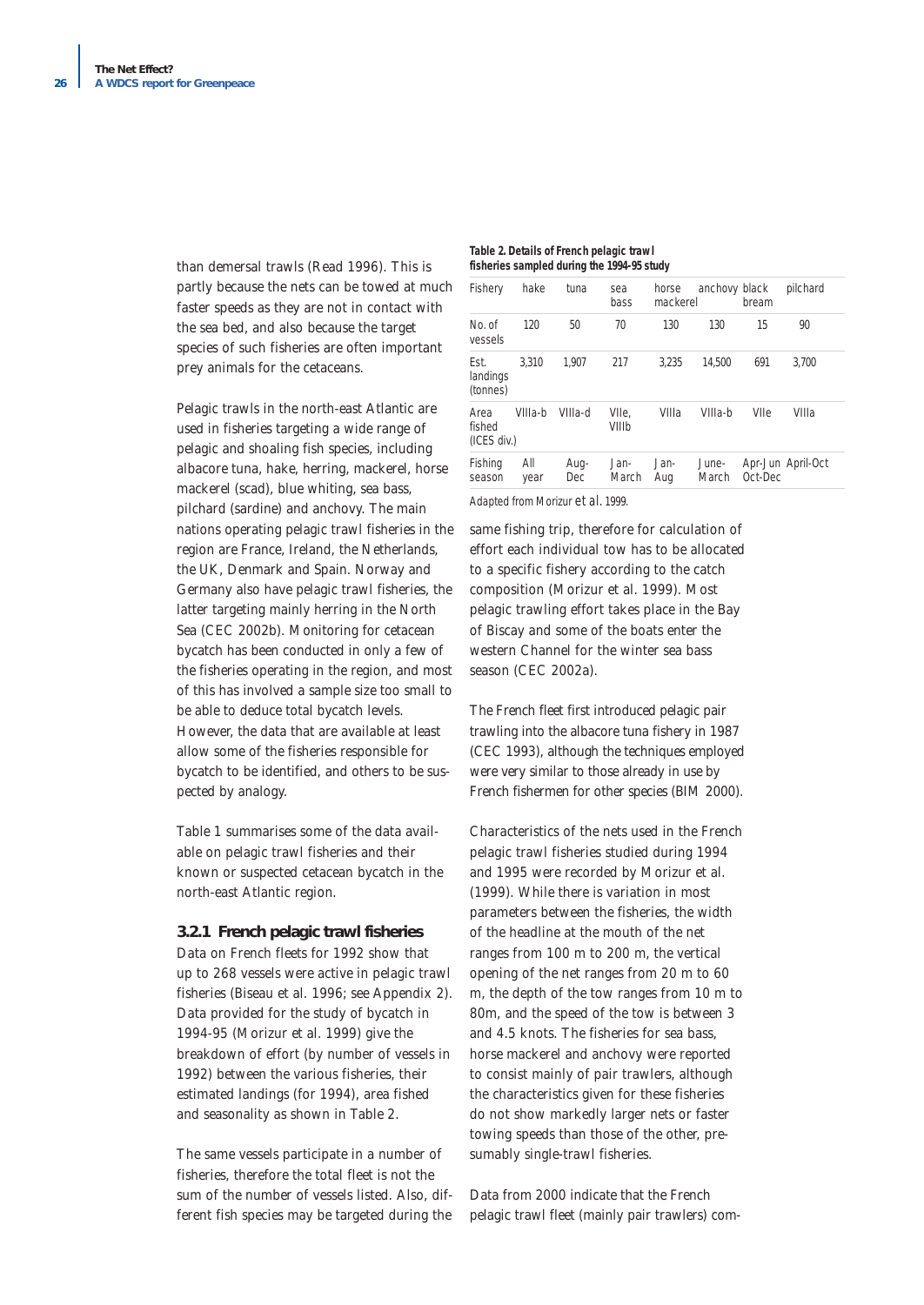prises 70 full-time pelagic pair boats and 140 mixed (demersal/pelagic) vessels (CEC 2002b). There are three large industrial boats (78-88m long) that fished mainly in ICES area VII (the Channel, Celtic Sea and west of Ireland) for pilchard, mackerel, horse mackerel and herring, the latter being sold in the Netherlands (Anon. 2003). However, most of the French pelagic fleet fall in the range of 16- 24m. The full-time pelagic pair trawlers fished for anchovy in ICES area VIII (Biscay and west of Biscay), other seasonal fisheries including sea bass and albacore in areas VII and VIII, and pilchard, horse mackerel and hake in area VIII. The remaining part-time pelagic fleet fished mainly on small pelagic species in area VIII (Anon. 2003). In the albacore trawl fishery 65 boats were linked to 149 months of fishing effort. In other pelagic trawl fisheries the effort amounted to 1,480 fishing months among 200 boats (CEC 2002b). Direct employment (crew) in the French pelagic fleet in 2000 was around 480 full-time and 658 part-time men and total annual landings for 1999-2000 were between 58,000 and 80,000 tons (Anon. 2003).

Observation of French pelagic trawlers, conducted during 1994-95, recorded cetacean bycatch in three of the fisheries, targeting hake, tuna and sea bass (Morizur *et al.* 1999). A total of nine cetaceans were recorded as bycaught, comprising common dolphins and one probable bottlenose dolphin (see 2.3.2). However, generally low proportions of these fisheries were observed.

In the hake fishery, seven trips were observed, totalling 52 sampled tows over 314 hours (representing 0.3% of annual effort). Four common dolphins were caught, which equates to 0.077 catches per tow (or 0.012 catches per hour of towing) (Morizur *et al.* 1999). The dolphins were caught in two tows, the first at a depth of 100 m with a trawl aperture height of 50m and the second at a depth of 60m with an aperture height of 30 m. In both, the footrope of the trawl was

located just above the seabed. All the bycatches occurred over 64 km from the shore and the seven sampled vessels always worked in pairs (Pouvreau & Morizur 1996).

In the summer albacore tuna fishery, four trips were observed, totalling 43 sampled tows and 265 hours of towing (representing 1.6% of annual effort). Three common dolphins and one probable bottlenose dolphin were caught, which equates to 0.06 catches per tow (or 0.015 catches per hour of towing) (Morizur *et al.* 1999). The catches occurred at the end of September, in the extreme south of the Bay of Biscay. All the dolphins were caught at night, when the pair trawl was being towed near the surface, with a trawl aperture height of 38 m (Pouvreau & Morizur 1996).

In the sea bass fishery only two trips were observed, with a total of 10 sampled tows and 73 hours of towing (representing 1.6% of annual effort). One common dolphin was bycaught which equates to 0.1 catches per tow (or 0.014 catches per hour of towing) (Morizur *et al.* 1999). Like the other French trawlers examined, the boats were using pair trawls (Pouvreau & Morizur 1996).

Although no cetacean bycatches were recorded in the horse mackerel, anchovy, black bream and pilchard fisheries, the level of sampling in these was very low (between less than 0.1% and 0.4% of annual effort). It was noted that zero recorded bycatch does not imply there is no bycatch in the fishery (Morizur *et al.* 1999).

#### **3.2.2 Dutch pelagic trawl fisheries**

Between 1989 and 1994 the size of the Dutch pelagic trawl fleet in the north-east Atlantic varied from 11 to 13 freezer trawlers, although an additional nine vessels were operating for the same Dutch company under foreign flags (three German, three British and three French) (Couperus 1996). The smallest of these trawlers was 70 m long. The four largest trawlers were 115-120 m, with a 3,000-5,000 tonne storage capacity and engines of 8,000 to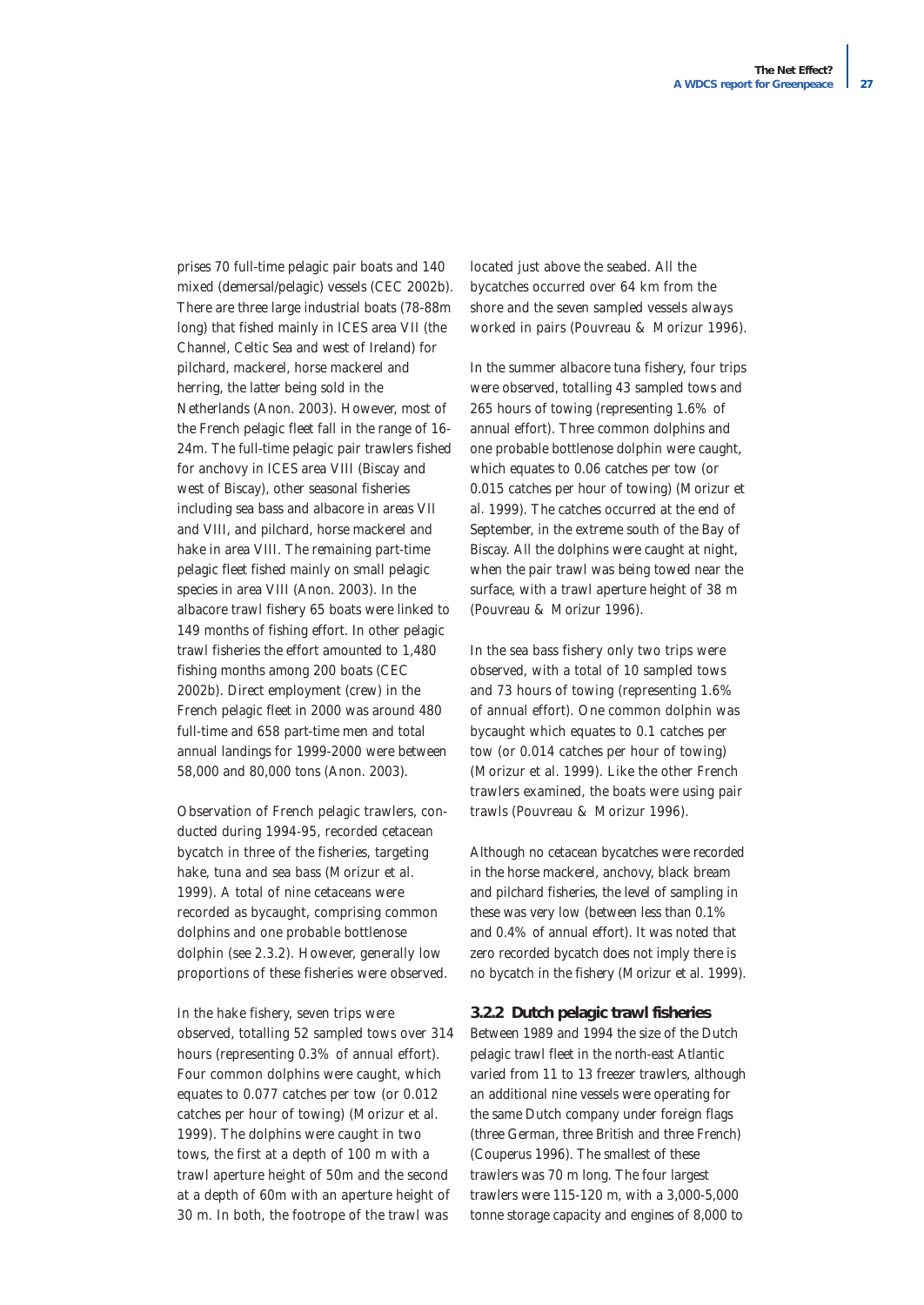10,000 horsepower. Vessels tend to stay at sea until their freezer stores are full, which can take three to five weeks for the larger vessels. Total annual catch in the early 1990s was about 300,000 tonnes.

The Dutch pelagic freezer fleet increased to 18 vessels by 2000, dropping to 16 vessels in 2001 (Anon. 2003). However, landings in 2001 were recorded as 420,000 tonnes, a 12% increase on the previous year. The total number of crew members in this fleet was 573 in 2001 (Anon. 2003).

The pelagic trawls are very large with a vertical opening of between 30 m and 60 m and the horizontal spread of the wings ranging from 80 m to 120 m. The mesh size at the front of the net is up to 30 m, diminishing to 4 cm at the cod-end. The trawl is generally towed just a few metres above the seabed, at varying depths depending on the target species, and the duration of each tow may vary from five minutes to more than ten hours, depending on signals received from sensors in the cod-end. During the early 1990s about half the Dutch fleet used fish pumps to empty the cod-end (Couperus 1996).

The target species of the freezer trawlers during this period were, in order of importance, horse mackerel, herring, mackerel, blue whiting and greater argentine. The most important fishing areas were on the continental slope west of the British Isles, in the Channel, along the British east coast and in the northern North Sea. The fleet's annual fishing pattern is described by Couperus (1996). Generally, at the start of the year part of the fleet fishes south-west of Ireland and in the northern Bay of Biscay for horse mackerel, and other vessels fish north of Scotland and Shetland for mackerel. As winter progresses, the mackerel fleet follows the mackerel southwards along the continental shelf edge, meeting the horse mackerel fleet south-west of Ireland towards the end of February. In March the whole fleet fishes

along the shelf edge south-west of Ireland, mainly targeting horse mackerel but also catching mackerel. By the end of March and into April some trawlers fish for blue whiting on the Porcupine Bank and west of Scotland. By May and June some of the fleet is still fishing for horse mackerel south-west of Ireland, some target greater argentine and herring along with blue whiting west of Scotland, and an increasing proportion moves into the central and northern North Sea to catch herring. Over the summer, most trawlers target herring in the North Sea, along the shelf edge north of Shetland and north and west of Scotland. By September most of the fleet moves to the western approaches of the English Channel and south-west of Ireland to fish for horse mackerel and herring. In October the fishery for wintering mackerel north-west of Shetland starts but the horse mackerel fishery in the western Channel and northern Biscay is still important. By the end of November, the fishery for spawning herring starts in the Channel (Couperus 1996).

An independent observer programme covering about 5% of annual effort in the Dutch pelagic trawl fisheries was conducted between 1992 and 1994 (Couperus 1997a). In parallel with this scheme, a self-reporting scheme was set up to cover the same fishery for the last two years of the study. With the addition of data collected from 1989 to 1991, bycatch records are available for a sixyear period, constituting 71 bycatch incidents involving in total 312 dolphins. Of these bycatches, 89% occurred south-west of Ireland, and these account for all the reported bycatches in the period February-April. At this time of year both mackerel and horse mackerel are found in this area. The vast majority of bycatches were Atlantic white-sided dolphins (78% of all identified animals and 83% of animals caught southwest of Ireland; see also 2.5.2). Other species caught were long-finned pilot whale (12%), common dolphin (7%), bottlenose dolphin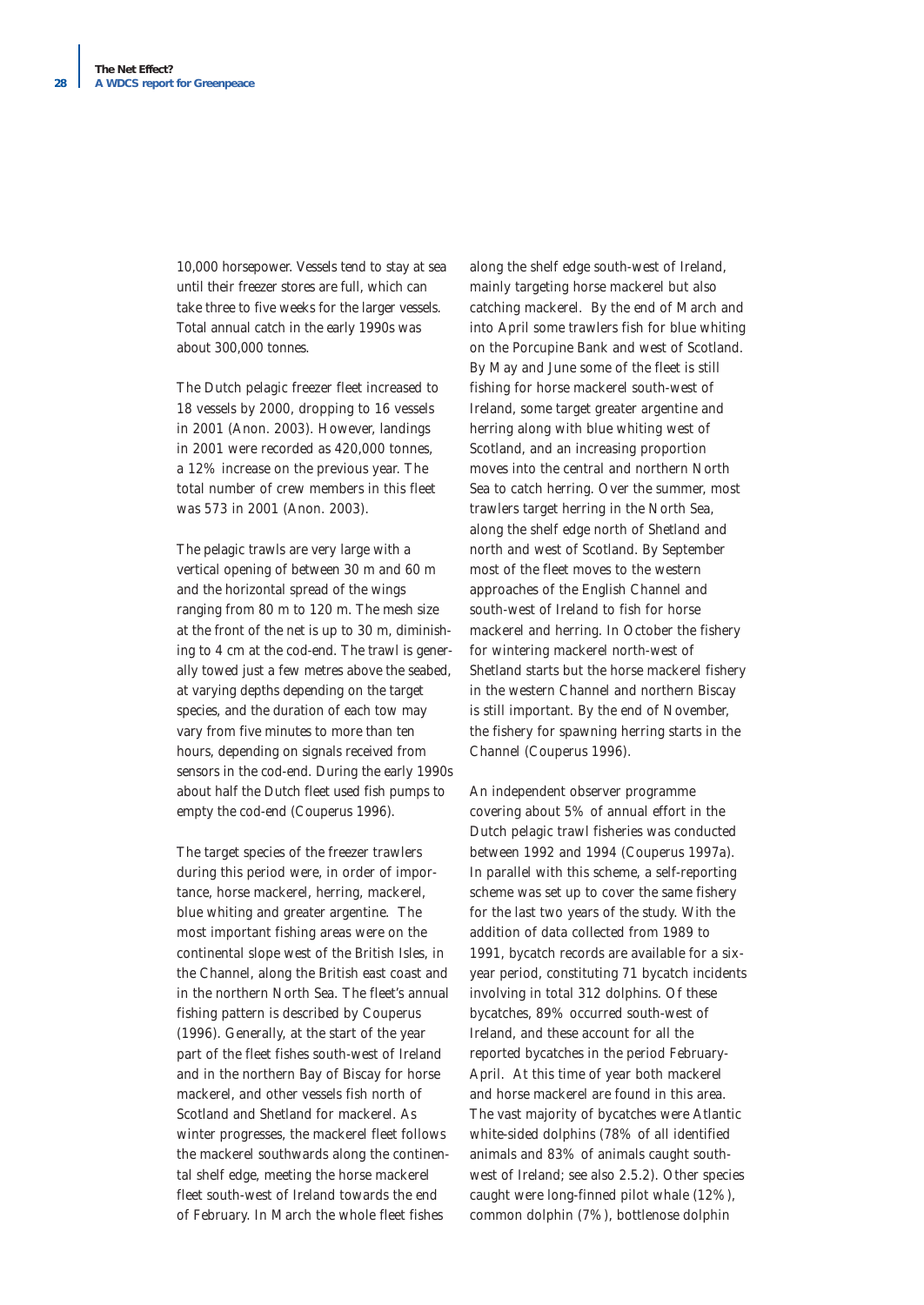(1.5%) and white-beaked dolphin (1.5%) (Couperus 1997a).

Further monitoring of the Dutch mackerel and horse mackerel fishery in the Celtic Sea and south-west of Ireland was conducted in January to March of 1994 and 1995. This sampled 119 tows over 841 hours of towing, representing 3% of annual effort (Morizur *et al.* 1999). The observers recorded catches of nine dolphins, consisting of five Atlantic white-sided and four common dolphins. This represents a bycatch rate of 0.076 animals per tow, or 0.01 animals per hour of towing. The animals were all caught at or near the continental shelf edge and the bycatches occurred either at night or in the early morning even though more hauling operations were actually conducted during daylight (Couperus 1996).

The body temperature of the bycaught animals was measured and ranged from 26.6ºC to 38ºC, and exceeded 34ºC for seven of the individuals, which is close to that for a living animal (37ºC). This finding, along with the state of rigor mortis, was taken to indicate that the animals had only recently died and had been captured during or close to hauling, perhaps being trapped by net closure during the haul-back process. It was also noted that when a vessel turns sharply during a tow, the fishing line is hauled in until the trawl doors break the surface and the net itself is closed just under the water surface (known as 'turning on the doors'). After turning, the line is paid out again, the whole process lasting for 10-20 minutes in water depths of 200 m. This procedure was also considered likely to increase dolphin bycatches compared to a haul maintained in the same direction (Couperus 1996).

In five out of the six bycatch incidents the bulk of the fish catch was mackerel (Couperus 1996). Analysis of bycaught dolphins' stomach contents has shown that white-sided dolphins were feeding heavily on mackerel shortly before capture, but not on horse-mackerel, even when the latter was present in the catches (Morizur *et al.* 1999). Trawling depth for mackerel in this fishery was reported to be between 100 m and 400 m and the duration of hauls in which dolphins were caught ranged from 4.5 hours to over 12 hours (Couperus 1996).

Bycatch monitoring continued in the Dutch fishery in 1995-96, when 84 hauls were sampled over 45 days at sea, and eight cetaceans were recorded as bycaught. During the course of the study, an additional 37 animals were recorded as bycaught in skippers' reports. However, there were insufficient data to estimate annual bycatch rates (Couperus 1997b).

No further bycatch monitoring has been conducted in the Dutch pelagic trawl fisheries. However, Dutch fishing intensity south-west of Ireland is assumed to have reduced as part of the fleet has moved to Moroccan and Mauritanian waters. The African fishing grounds are of growing importance and accounted for more than 35% of the total earnings of the fleet in 2001 (Anon. 2003). Dolphin bycatch is also reported to be high in the Mauritanian fishery (CEC 2002b).

#### **3.2.3 UK pelagic trawl fisheries**

The UK pelagic trawl fleet targets a range of fisheries including mackerel, herring, sprat, pilchard, blue whiting, anchovy and sea bass, and operates in waters all around the British Isles including the northern waters of ICES area II and south into the Bay of Biscay. The number of vessels in the UK's pelagic fleet was 67 in 1995, decreasing to 47 in 2001. However, the installed engine power of the fleet increased by 30%, from 82,900 hp to 108,150 hp, over that period (Anon 2003). The total landings of the UK pelagic fleet were 324,000 tonnes in 2001. Mackerel is the most important species, accounting for around 50% of landings, followed by herring, at around 35%. The other species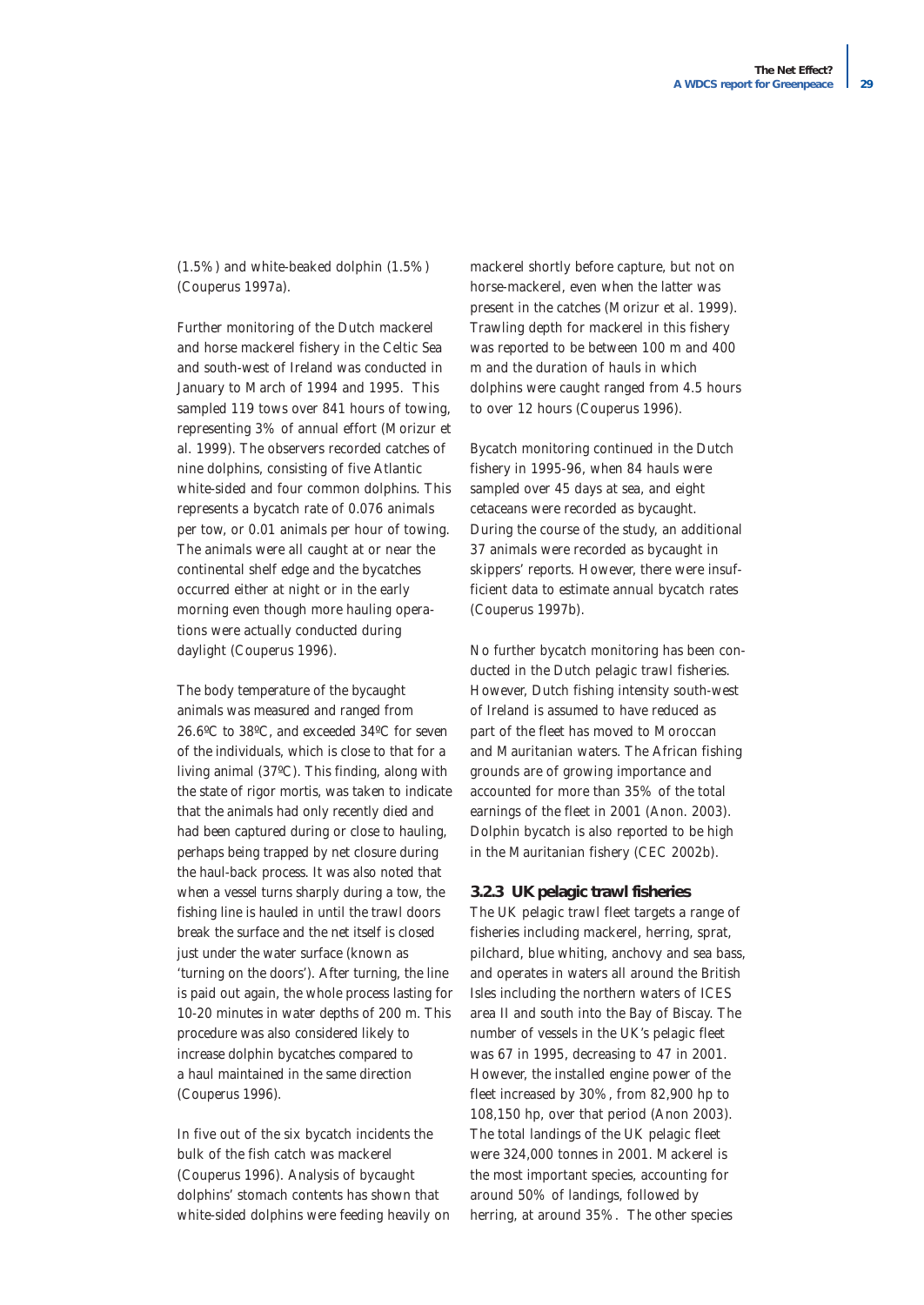each make up 5% or less of the total landings (Anon 2003).

In 1993-94 observer studies were made of the UK's pilchard and mackerel fisheries which operate in the western English Channel from October to December and November to March respectively, some using single and some pair trawls (Lewis *et al.* 1996). No cetacean bycatch was observed in either of these fisheries but it was noted that the use of fish pumps to empty the catch from the net would have compromised the ability of the observer to record marine mammal catches (Morizur *et al.* 1999). Cetaceans would be too large to pass through the pump and, in the case of the UK fisheries, the final emptying of the cod-end occurred outboard and thus any bycaught animals may have gone unobserved, particularly during the night.

Since 2000, the UK has conducted further observer monitoring to estimate the level of bycatch in UK pelagic fisheries. Initially, observers were placed on board 13 UK vessels for a total of 190 days at sea, coving 206 trawling operations around the UK. The fisheries covered include herring, mackerel, sprat, pilchard, blue whiting, anchovy and sea bass. The only fishery in which cetacean bycatch has been observed to date is the sea bass fishery (DEFRA 2003b).

The UK sea bass trawl fishery consists mainly of Scottish vessels of 30-40m in length, with up to four pairs operating in the years since 2000. The trawl nets are of a French design and are towed near the surface with a wing spread of about 140 m and a length of about 280 m, including a long 40 m tunnel to the cod end. The average duration of the observed tows was 7.4 hours (Northridge 2003a). Fishing effort in the UK sea bass pair trawl fishery (in terms of hauls per year) showed a marked increase from 1996 and then a further substantial rise since 1999 (Northridge 2003a).

In 2001, the sea bass fishery, operating mainly in the western English Channel, was observed over 71 days at sea, covering 116 hauls. A total of 53 common dolphins were observed caught in 12 of these hauls. The fishery occurs between November and April although most fishing activity occurs in late February and March when the sea bass have moved offshore to spawn in the mid-Channel region. Indeed all but one of the bycaught dolphins were observed during March (Northridge 2003a). Further monitoring during 2002 recorded eight common dolphins caught during observation of 66 hauls. By the end of the 2002-03 season over 310 tows had been observed in the sea bass fishery during 193 days at sea, and 91 cetacean catches (all common dolphins) were recorded (Northridge 2003a).

Over the course of this observer monitoring, work has also been conducted to investigate potential bycatch mitigation measures, including acoustic deterrent devices (pingers), which have not been successful (see 4.2.3) and an exclusion device (selection grid), which appears to be showing more promise (see 4.2.1).

#### **3.2.4 Irish pelagic trawl fisheries**

Data from 1992 indicate that pelagic fisheries accounted for 83% of the total fish landed into Irish ports (Berrow *et al.* 1996). Three species - herring, horse mackerel and mackerel - accounted for 97% of these landings.

In the early 1990s the Celtic Sea herring fishery was perhaps the most important single fishery within the Irish fishing industry (Berrow *et al.* 1996). In 1994-95 Ireland had a fleet of 49 pelagic vessels active in the herring fishery, operating in pairs, and with annual landings estimated to be 20,000 tonnes (Morizur *et al.* 1999). These vessels are mainly 21-25 m in length and use relatively small trawl nets with a headline width of 20-30 m and a vertical opening of 15-20 m (Berrow *et al.* 1996). This fishery operates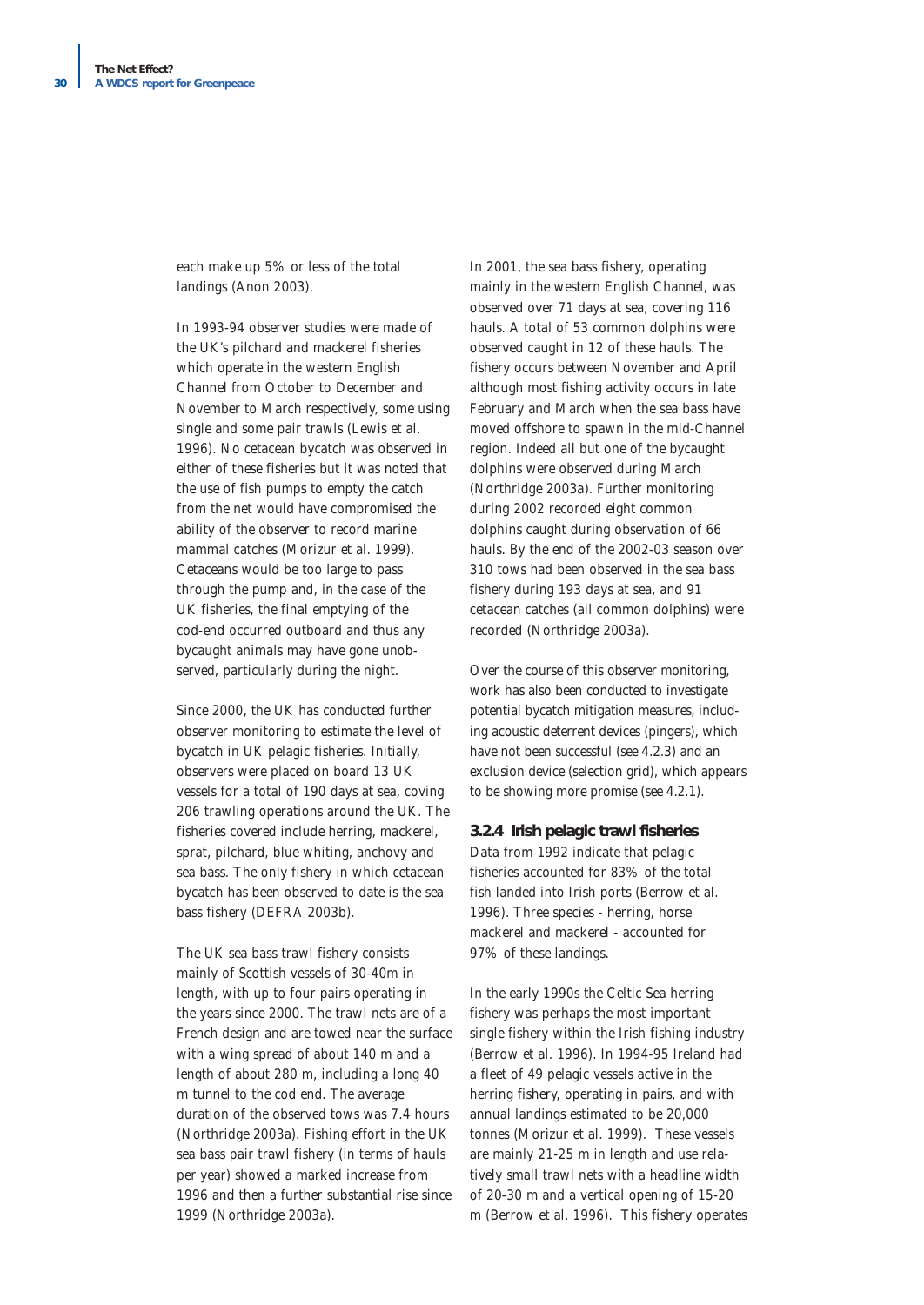from October to February, with a peak in effort recorded in January during the 1994- 95 season.

Observers were placed in the Celtic Sea herring fishery between October 1994 and January 1995, and monitored 78 tows during 85 days at sea, mostly close inshore to the south and south-east of Ireland (Berrow *et al.* 1996). The only reported marine mammal bycatch was that of four grey seals, caught individually which were found to have been feeding on herring at the time of capture. No cetaceans were caught, although it was also noted that no live cetaceans were observed from the vessels during this study.

Ireland's fleet of pelagic pair trawlers that target horse mackerel and mackerel consisted of 23 vessels in 2001 and this number has been constant since 1995 (Anon 2003). However, the total installed engine capacity of the fleet increased over this period by 13%, from 48,700 hp to 55,000 hp. These vessels are listed as being over 24 m and employ a total crew of 300. Landings of horse mackerel in 2001 were recorded as 63,000 tonnes (just over a third of that recorded for 1995). Landings of mackerel were 70,000 tonnes in 2001 and have fluctuated less over the previous 6 years. These fisheries are both widespread, with catches of both species occurring in the northern North Sea and northwards, west of the Faeroes and Scotland, and in ICES areas VII and VIII (Anon. 2003).

The researchers who studied bycatch in the Irish pelagic trawls during 1994-95 initially approached the representative organisation of the mackerel fishery but this fleet was not prepared to cooperate with the study and so no observers could be placed (Berrow *et al.* 1996). However, the report of this study concludes that the mackerel/horse mackerel fishery, as one of the largest in Ireland and having the largest vessels, should be studied to quantify incidental capture. It also notes anecdotal reports of up to 50 dolphins taken

in a single tow by Irish pelagic trawlers (Berrow *et al.* 1996).

In 1998 Ireland initiated an experimental pelagic pair trawl fishery for albacore tuna in response to the EU's decision to ban the use of driftnets to catch tuna and similar species (see 3.4.1). This is a summer fishery and the main areas targeted are from the Bay of Biscay north-westwards, broadly following the continental shelf edge to the waters south-west and west of Ireland. In 1999, there were 16 vessels participating in the trials, ranging from 21 m to 33 m (BIM 2000). Although the number of vessels dropped in the intervening years, there were 16 Irish vessels pelagic pair trawling for albacore in 2002. These had a total engine power of 12,000 hp and a crew of 100. Albacore landings by the pelagic trawl fleet rose from 65 tonnes in 1998 to 1,200 tonnes in 2002 (Anon. 2003).

The experimental fishery was studied during 1998 and 1999 to evaluate the efficacy of this (and other) fishing methods for catching albacore. The trials used a variety of net constructions based on French and Irish trawl designs, differing mainly in construction material and the fact that the French boats tow only one warp per vessel, whereas the Irish boats tow two, from the top and bottom of the bridles at the side of the net (BIM 2000). During 1998, the trial fishery was predominantly south-west of Ireland and also in the northern Bay of Biscay, fishing from August to mid-October. In total, 105 hauls by four pairs were monitored and 35 cetaceans were caught, including 23 dolphins caught in a single haul. During 1999, four pairs were again monitored, from August to late September, concentrating on waters west and south-west of Ireland and further south to the southern Bay of Biscay. A total of 313 hauls were monitored, recording a catch of 145 cetaceans (127 common dolphins, 8 striped dolphins, 8 long-finned pilot whales and 2 Atlantic white-sided dolphins). Ninety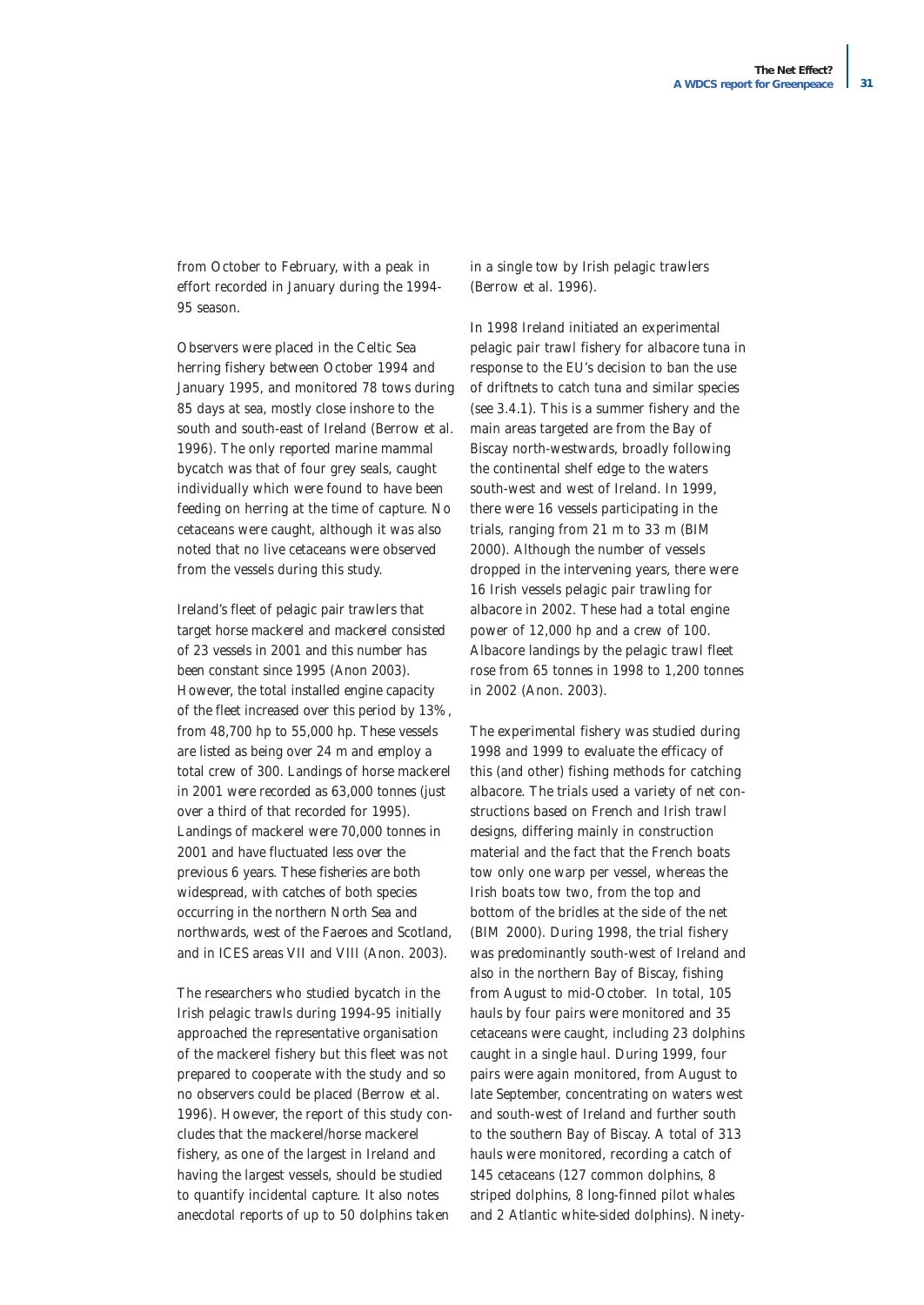eight of these (68%) were taken in just 10 hauls and one haul accounted for 30 animals (BIM 2000). The tows were generally made at night and lasted from four to six hours.

The researchers analysed the cetacean bycatch dataset by correlating it with a range of factors in the fishery such as geographic position, water depth, time of haul, towing speed and albacore catch. The strongest correlation was found to be with the depth of water during the tow, with cetacean bycatch only recorded once when the depth of water exceeded 500 m (BIM 2000).

Research into the use of acoustic deterrent devices to prevent bycatch in the Irish albacore pair trawl fishery has been conducted in 2002 and 2003 (see 4.2.3).

#### **3.2.5 Danish pelagic trawl fisheries**

Denmark has a fleet of pelagic trawlers that targets horse mackerel, mackerel and blue whiting, mostly in ICES areas VII and VIII, with the major fishing grounds located in the western Channel and the Western Approaches. The fleet consisted of 21 vessels in 2001, having declined from 35 vessels in 1998-99 (Anon 2003). Direct employment in this fleet for 2001 is given as 119 crew, and annual landings as 23,000 tonnes (down from 64,000 tonnes in 1997). Denmark also has pelagic trawlers that fish in the Kattegat and Skaggerak Seas targeting mackerel and herring.

Danish pelagic fisheries do not appear to have been monitored for cetacean bycatch, although given the size and distribution of the fishing effort it would be reasonable to assume a significant level of bycatch by analogy with other fleets targeting the same fisheries. Occasional catches of long-finned pilot whales have been recorded in the herring fishery in the Skagerrak Sea and bycatch of other species is also suspected (CEC 2002b).

# **3.2.6 Spanish trawl fisheries**

Spanish fleets are prohibited from using

pelagic trawls by national legislation. However, a new Spanish gear was introduced in the early 1990s which is in effect a demersal trawl with a very high vertical opening (VHVO or Naberan trawl: CEC 2002b). The gear is used by pair trawlers and in 1992 there were 22 Spanish Basque boats using it to target hake in the Bay of Biscay. In 2000, there were 27 pairs working with these nets, operating in ICES areas VIIIa and VIIIb (inner Bay of Biscay), while 37 pairs were fishing in area VIIIc (southern Biscay) and 18 pairs in area IXa (eastern Portuguese waters) (CEC 2002b). Although the fishing type is difficult to determine, data from 1998 also list 243 Spanish boats using "trawls" in waters offshore of Galicia and 250 boats using "trawls" in inshore Galician waters (CEC 2002b). Around 150 Galician vessels, mainly trawlers and long-liners, are reported to fish at Grand Sole, off south-west Ireland (López *et al.* 2003), presumably targeting mainly hake, blue whiting and horse mackerel.

An observer programme covering VHVO trawls has been conducted by the Institute of Fisheries Research of the Basque Country since 1996. During the period 1996-2000, 661 hauls were observed over 266 fishing days and a total of 24 dolphins were caught in ICES areas VIIIa, b and d (Bay of Biscay) (CEC 2002b). Further observation programmes have been undertaken by the Spanish Institute of Oceanography. In the 1997 survey, covering ICES areas VIIIc and IXa, 439 bottom trawl hauls and 45 bottom pair trawl hauls were observed and one bycatch incident was recorded, involving three animals in area IXa (eastern Portuguese waters). In 1999-2000, 1,759 bottom trawl hauls and 67 pair trawl hauls were monitored and one common dolphin was taken in ICES area VII (CEC 2002b).

These apparently low bycatch rates should be considered in the context of the extremely high level of fishing effort in the Spanish fleet. For instance, the total number of fishing trips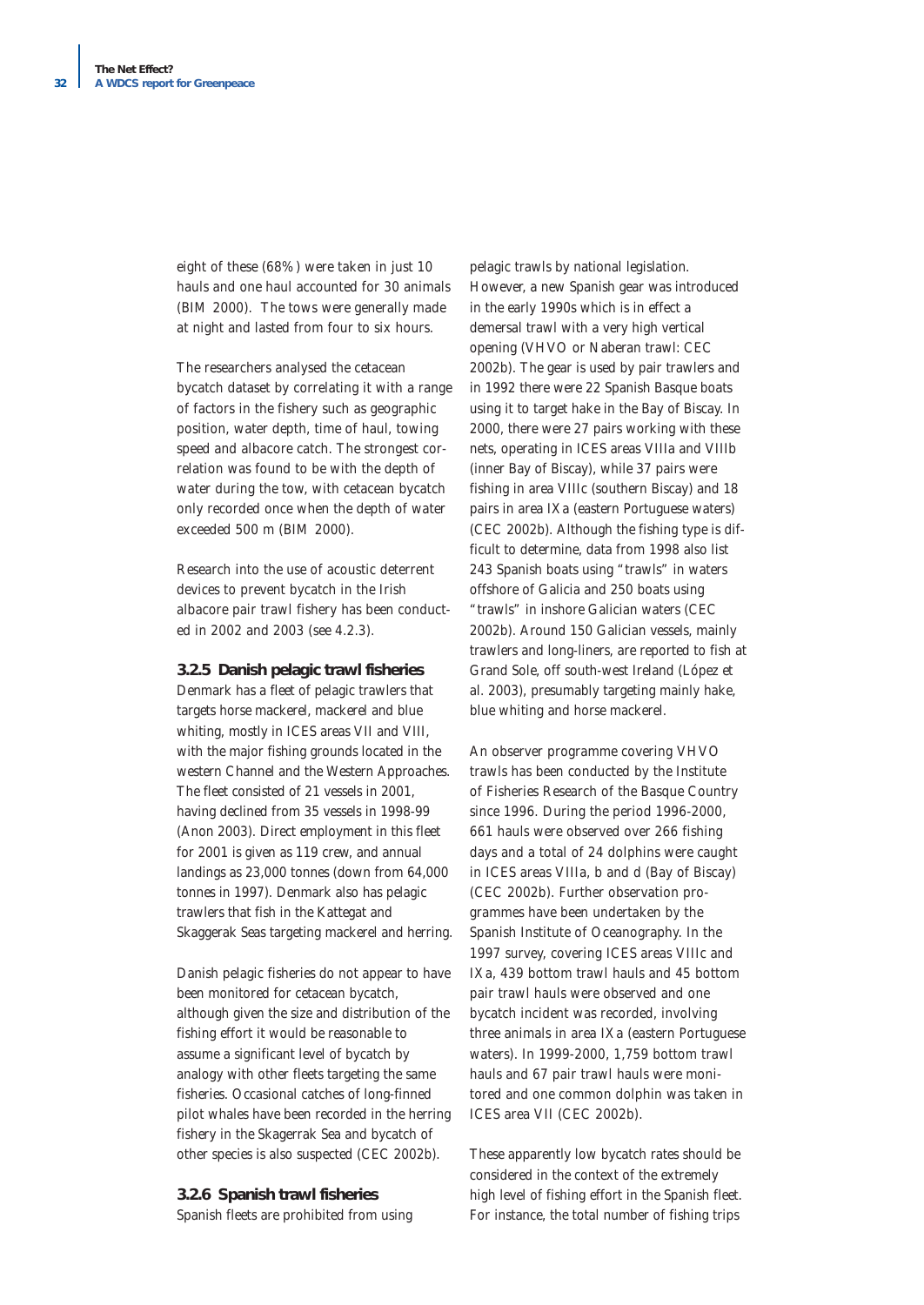by the (full-time) Galician fleet is estimated to be around 1.1 million per year (López *et al.* 2003). These findings also appear to be at odds with other recent surveys. For instance, a survey of cetacean bycatch in Galician fisheries conducted in 1998-1999 recorded no bycatch during 67 observed fishing trips (López *et al.* 2003). However, data from interviews with fishermen produced an estimated annual cetacean bycatch of 415 cetaceans per year in Galician offshore trawl fisheries and a further 332 in the trawl fishery on Grand Sole. The interviews also yielded numerous references to cetaceans being used for human consumption (69 out of 500 interviewees) and use of cetaceans for bait, animal food and as a source of fat was also mentioned (López *et al.* 2003). An earlier Spanish study, also using observers and interviews with fishermen, identified offshore pair trawling as the major cause of common dolphin mortality (Aguilar 1997). In this study, fishermen reported that during night-time fishing it was rare not to catch dolphins, usually between one and ten and sometimes thirty or more. During 1996 and 1997, observers were present on four trips using pair trawls at night and in all cases common dolphins were caught, totalling eight individuals (Aguilar 1997).

### **3.3 Bottom-set gillnets**

Gillnetting is a simple, passive form of fishing that involves the setting of sheets of netting suspended vertically in the water by way of a floatline at the top and a leadline at the bottom. Fish are caught by swimming into the net and becoming wedged within a mesh opening, or literally 'gilled' by the mesh catching behind the gill covers. Bottom-set gillnets are used to catch a wide variety of demersal species including cod, turbot, hake, saithe and dogfish. There are several variations on this theme. Tangle nets have little or no flotation so that they are extremely slack, and are used to catch species such as flatfish and crustaceans, which are entangled rather than gilled. Trammel nets consist of three parallel sheets of netting, the middle sheet of

which has a smaller mesh and is hung loosely, so that fish swim through the outer sheet and are caught in a pocket of the small mesh netting. All these nets are usually anchored so that they are located on or near the seabed. Driftnets are gillnets that are left to drift at or near the sea surface, sometimes attached to the boat at one end (driftnets are addressed in 3.4 below).

Although gillnets have a long history, their use has increased massively since the introduction in the 1950s of nylon yarns and particularly monofilament netting, which increased their efficiency (Northridge *et al.* 1991). The FAO and other organisations actively promoted the use of gillnets in coastal areas because of their low cost, ease of use and productivity, and they have became the most common type of fishing gear in coastal waters worldwide (Crespo & Hall 2001). Gillnets are regarded by fisheries managers as attractive because they can be very size-selective for the target fish. However, they can be very unselective at a species level, both for non-target fish and for other groups such as marine mammals, birds and turtles. The durability of nylon gillnets also means that when they are lost at sea (which frequently happens) they may continue to trap fish (ghost fishing) for an indeterminable period, posing an additional bycatch threat.

The harbour porpoise, in particular, has been found to be acutely prone to incidental capture in bottom-set gillnets in the northeast Atlantic and many other regions throughout its range (see also 2.2.2).

#### **3.3.1 Danish bottom-set gillnets**

Denmark has a large bottom-set gillnetting fleet, operating largely in the North Sea and also in the Kattegat and Skaggerak Seas and into the Baltic Sea. The main fisheries targeted in the North Sea are for cod, caught in bottom-set nets and wreck nets (where gillnets are set over wrecks and rough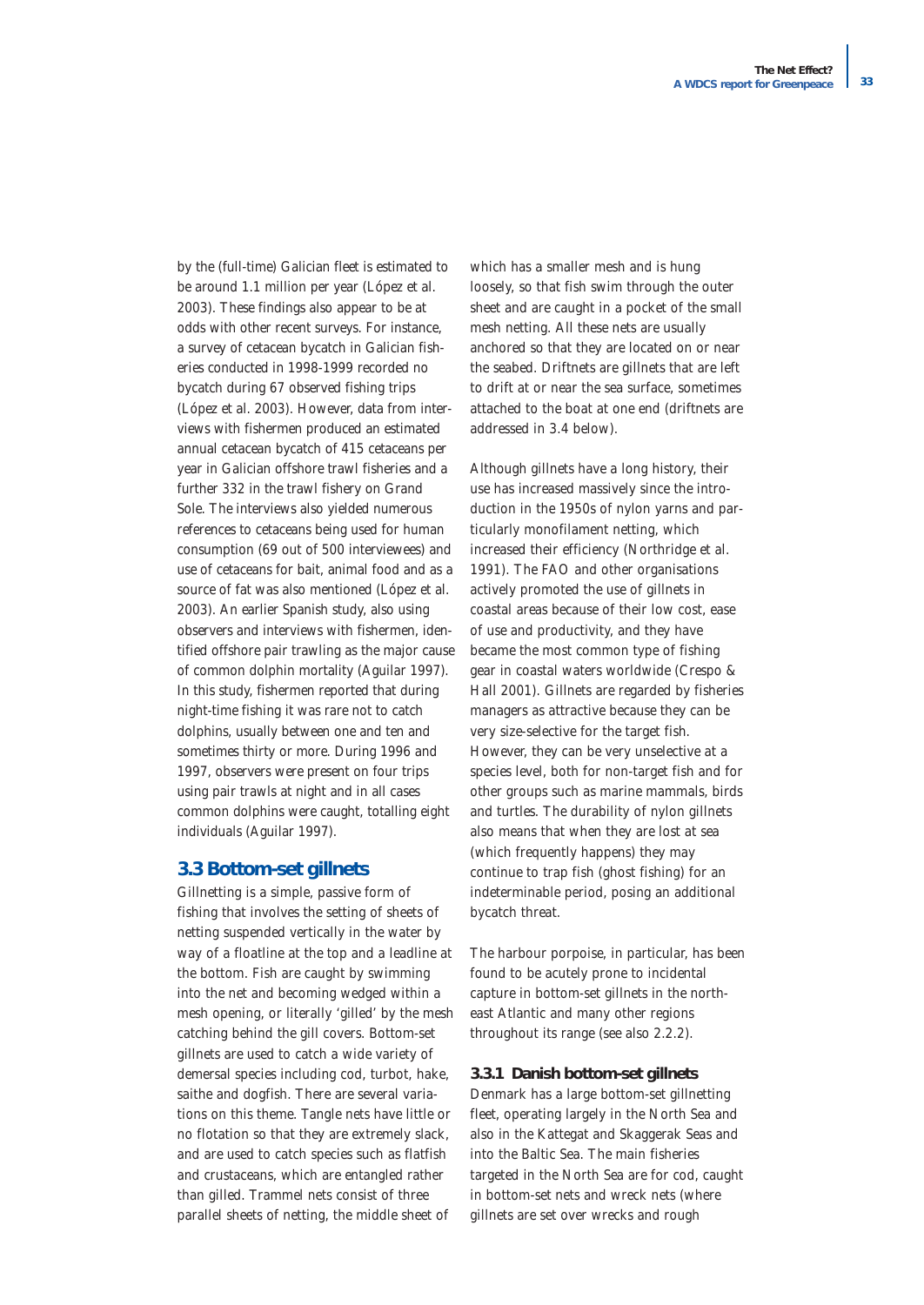ground), hake, turbot, plaice and sole.

Several programmes of bycatch monitoring have been conducted in the Danish set-net fisheries, and have indicated high and unsustainable levels of harbour porpoise bycatch (outlined in 2.2.2). Total porpoise bycatch by the Danish fleet is estimated to have peaked at 7,366 animals in 1994 (Vinther & Larsen 2002). The greatest porpoise mortality occurs in the turbot fishery, which uses long nets with large mesh sizes (mainly 270 mm) and a very long soak-time. However, the highest rate of porpoise bycatch per km of net per hour occurs in the wreck-net fishery for cod, particularly in the third quarter of the year (Vinther 1999).

As a result of these findings, the Danish Government introduced in 2000 a requirement for the use of pingers in the North Sea cod wreck-net fishery in the third quarter of the year. This measure is reported to have completely eliminated observed bycatch in the wreck-net fishery during this quarter (Larsen *et al.* 2002a; see also 4.2.2). Danish trials of high-density gillnets have also been conducted and have shown that they reduce porpoise bycatch, but also reduce catches of cod (Larsen *et al.* 2002b; see also 4.2.4 below).

Since its peak in 1994, bycatch of harbour porpoises in Danish set nets has declined steadily, largely as a result of reduced fishing effort due to poor fish stocks (Vinther & Larsen 2002). However, total annual catches are still substantial, estimated at 3,482 porpoises in 2001 (CEC 2002b), and no mitigation measures have yet been introduced in most Danish bottom-set gillnet fisheries.

#### **3.3.2 UK bottom-set gillnets**

The UK also has substantial gillnet fisheries operating in all waters around the British Isles, many of which land mixed species, making categorisation difficult (CEC 2002a). Most gillnetting effort in the central and southern North Sea up to 2000 targeted cod

(in both bottom-set and wreck nets), followed by sole, although effort in almost all the North Sea fisheries has decreased substantially since the mid- to late 1990s. In Atlantic and Channel waters a wide variety of species is targeted. The greatest gillnetting effort occurs in the coastal waters of the eastern Channel (ICES area VIId), targeting cod, flatfish, cuttlefish and other species, and there is significant fishing effort in the Celtic Sea, targeting hake, monkfish (Angler fish) and crustaceans (CEC 2002a). There is also an offshore set-net fishery operated by large freezer-netters which typically operate along the continental shelf edge and on offshore banks. Gillnetting (set and driftnet) effort in many areas, for example the North Sea, has decreased, but there were notable increases in effort recorded in the few years up to 2000 in the waters well offshore west of Scotland (ICES area VIb), the Irish Sea (VIIa), and in the Celtic Sea (VIIg) (CEC 2002a).

Many UK gillnet fisheries have been monitored for cetacean bycatch since the early 1990s, and predictably the main species recorded is the harbour porpoise (see 2.2.2).

In 1992-94 the Celtic Sea hake gillnet fishery from the UK and Ireland was investigated, revealing an estimated annual catch of 740 porpoises by the UK fleet and an additional 1,500 by the Irish fleet, giving a total of 2,240 animals (Tregenza *et al.* 1997a). Bycatches of common dolphins were also recorded in this fishery, with an estimated annual catch of 200 animals (Tregenza & Collet 1998). Fishing effort has declined in the hake fishery as a result of fish stock recovery measures. However, there have also been shifts in effort between fisheries, and bycatch in Celtic Sea set-net fisheries is still considered to be at unacceptable levels.

Cetacean bycatch in UK gillnet and tangle net fisheries was observed in the North Sea and off the west coast of Scotland between 1995 and 1997. In the North Sea, porpoise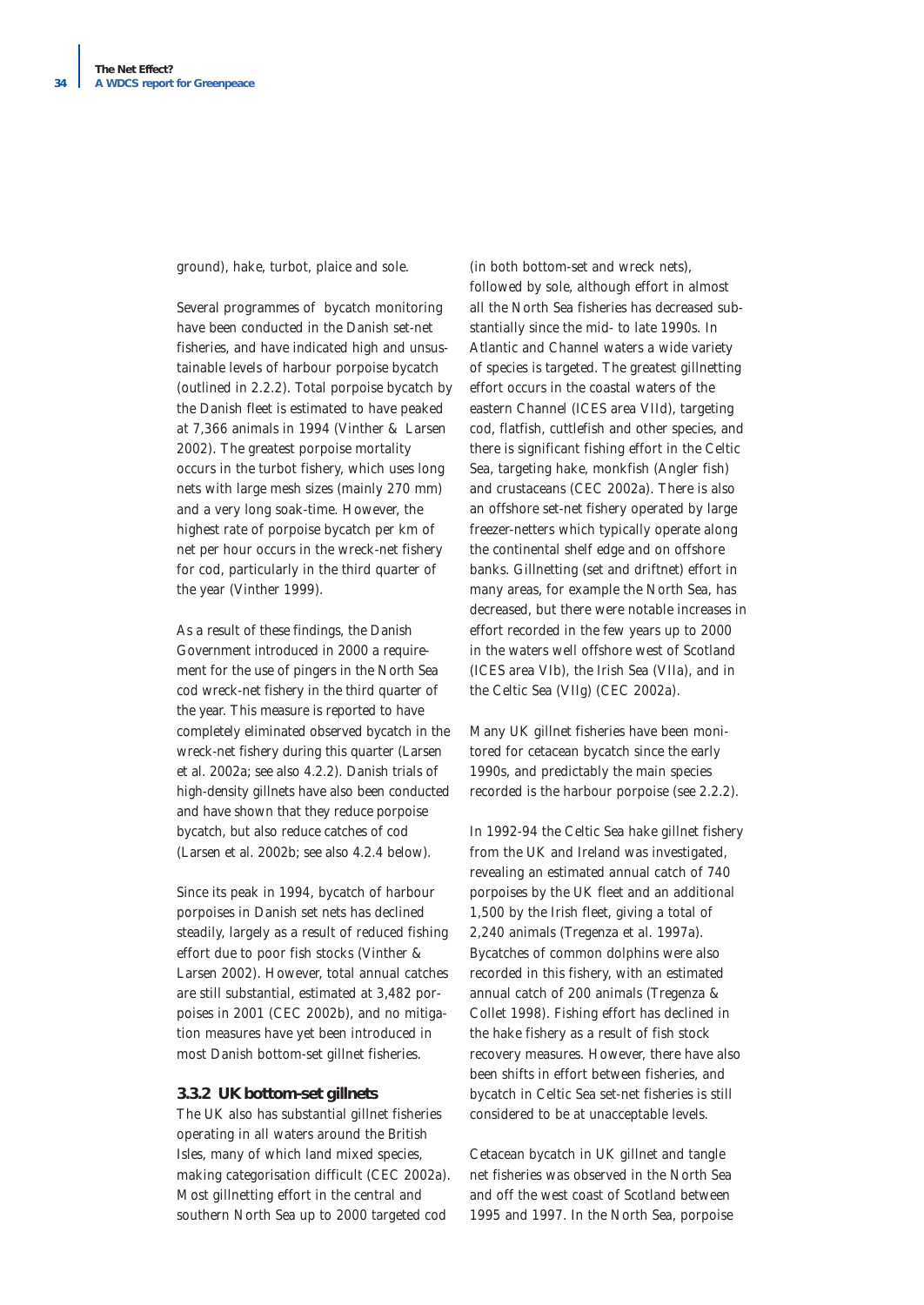catches in the cod, sole, skate and turbot fisheries were estimated to total between 600 and 800 animals per year (Northridge & Hammond 1999). West of Scotland, fisheries for dogfish, crayfish and skate were estimated to catch between 150 and 200 porpoises per year (Northridge & Hammond 1999). These figures are estimated to have fallen by 1999, to around 450 animals in the North Sea and 22 west of Scotland, as a result of fishing effort reductions and the collapse of the Scottish crayfish fishery (CEC 2002a).

Since these studies, there has been significant research effort in the UK into pingers as a potential mitigation measure, particularly in the Celtic Sea hake set-net fishery (see 4.2.2). Despite several years of field trials and a finding of 92% reduction in bycatch levels in pingered nets (SMRU 2001), no mitigation measures have yet been introduced in the UK. However, the UK Government launched a consultation paper in March 2003 detailing proposals for a bycatch response strategy that would include compulsory use of pingers in specified bottom-set gillnet and wreck-net fisheries (DEFRA 2003). These proposals are still under consideration.

#### **3.3.3 French, Spanish and Portuguese bottom-set gillnets**

In 1994, there were around 800 French boats fishing with bottom-set gillnets (Pouvreau & Morizur 1995). In the Bay of Biscay the main target is sole, but hake, monkfish, turbot, whiting and rays are also taken. In the western Channel (ICES area VIIe), sole, monkfish, turbot, rays, spider crabs, pollack and hake are targeted, and in the eastern Channel set nets are used for cod. There is little reported bycatch in these French fisheries, but interviews with fishermen indicate that some porpoise bycatch occurs in the middle of the western Channel (CEC 2002a). Bycatch of porpoises is suspected by analogy in French hake and monkfish fisheries in the Celtic Sea and on the continental shelf edge, and also of a range of cetaceans in the sole,

hake and monkfish fisheries in Biscay.

Spain has a very large fleet of set-netters. In 1998, there were over 1,000 small Galician boats fishing in inshore waters and 535 netting offshore (ICES areas VIIIc and IXa). In 2000, 43 boats were recorded fishing in areas VIIIa and b (inner Bay of Biscay) targeting demersal species (CEC 2002a). No catches of cetaceans were observed in Spanish gillnets during two monitoring programmes conducted in 1994 and between 1996-2000. However, a recent study of Galician fisheries, involving interviews, carcass retrieval and observation, estimates that the annual cetacean bycatch is 190 animals in the inshore gillnet fleet and 955 in the offshore fleet (López *et al.* 2003).

Portugal also has a large gillnetting fleet, mainly of small boats fishing in inshore waters, with over 4,800 netters registered in 1991 (Sequeira & Ferreira 1994). Although there is little reliable information on cetacean bycatches in Portuguese fisheries, considerable numbers of cetaceans are reported to be killed incidentally each year, with highest levels in the gillnet fishery. Common dolphins are thought to be the most affected, particularly in the central zone, but harbour porpoises are particularly vulnerable in the northern region. Bycatches of striped and bottlenose dolphins are also reported (Sequeira & Ferreira 1994). A recent analysis of common dolphin strandings data in Portugal suggests that gillnets were responsible for 67% of the bycaught animals recorded (Silva & Sequeira 2003). Beach seine nets were the next most prevalent cause, responsible for 11% of the bycatches.

#### **3.3.4 Baltic Sea bottom-set gillnets**

Bottom-set gillnets are used by fleets from all Baltic States, targeting species such as cod, turbot, sole, salmon and sea trout. There is little information available on fishing effort in the Baltic. However, Sweden, for example, has a very large set gillnet fishery for cod and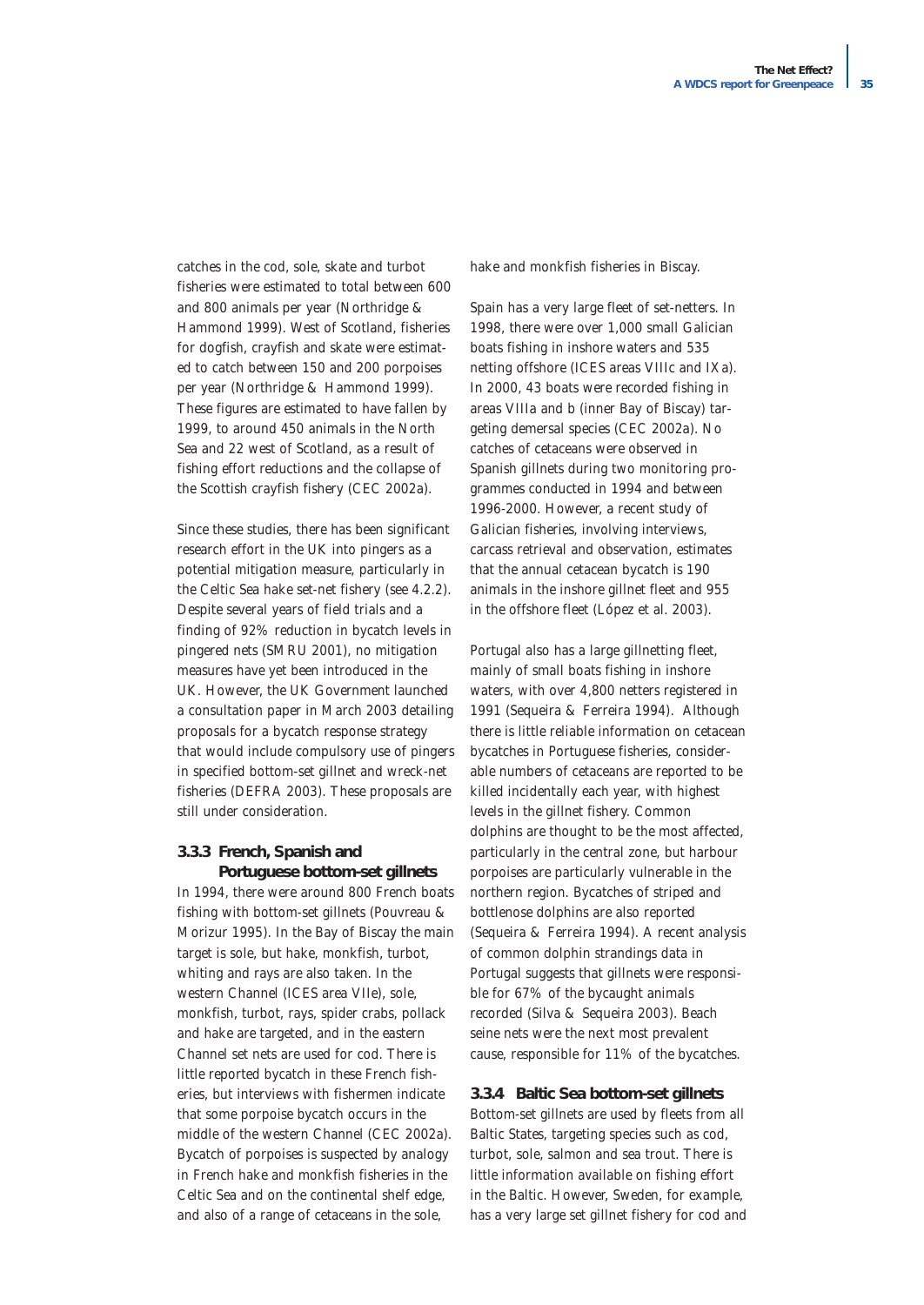herring, in which effort increased from 173,400 km net.days to 203,000 km net.days (17%) between 1997 and 2000 (CEC 2002a). An assessment of bycatch, based on reports from fishermen, produced an estimated minimum catch of five harbour porpoises per year in Swedish salmon driftnets and cod gillnets in the early 1990s (Berggren 1994).

There is also a substantial Polish bottom-set gillnet fishery, targeting cod, herring and other species. In addition, there is a small semidriftnet fishery for sea trout and salmon. Although there is no independent observer programme in Poland, analysis of bycatches voluntarily reported by fishermen since 1990 shows that the majority of animals (25 harbour porpoises and one striped dolphin) were caught in bottom-set gillnets (Kuklik & Skóra 2003). The small semi-driftnet fishery for salmonids accounted for more than 40% of all reported porpoise bycatches, most of these occurring in the small area of Puck Bay. A further two bycaught porpoises were reported in 2002, one in a Polish coastal salmon set net and the other in a trawl net (ASCOBANS 2003a). Porpoise bycatches have also been reported in German bottom-set gillnets in the Baltic (CEC2002b).

In light of the critically depleted state of the harbour porpoise in the Baltic Sea and continued losses through fisheries bycatch (see 2.2), a Recovery Plan for Baltic Harbour Porpoises (Jastarnia Plan) has been agreed (ASCOBANS 2002; see also 5.2.2). Amongst other measures, this plan recommends that action should be taken to reduce the fishing effort of driftnet and bottom-set gillnet fisheries in the Baltic and to shift fishing effort towards alternative, less harmful gear.

### **3.4 Driftnets**

Driftnets are usually deployed at or near the sea surface and are used in a wide range of fisheries. The more traditional driftnets, typically using cotton net, are short, smallmeshed and used by small boats operating

inshore to target species such as herring, sprat and mackerel. However, as with other gillnets, the emergence of synthetic nylon netting enabled larger-scale driftnet fisheries to develop for larger and offshore species such as tuna, squid and swordfish. Driftnets are also widely used to catch salmon.

#### **3.4.1 Driftnets in the North-east Atlantic and Mediterranean Sea**

Small inshore driftnet fisheries exist in the UK, for herring in the Irish Sea, south-west England and the Thames estuary, for sea bass in the Channel and Irish Sea, and for salmon off north-east England (CEC 2002b). Harbour porpoise bycatch is known or suspected in most of these fisheries but not quantified. Norway had, until 1998, a salmon driftnet fishery, in which the rate of harbour porpoise bycatch was among the highest recorded cetacean bycatches in a net fishery. This fishery was subsequently closed mainly for reasons of salmon conservation (CEC 2002a). Ireland still has a salmon driftnet fishery that occurs west of Ireland and in the Celtic Sea, in which cetacean bycatch of a number of species is known to occur (CEC 2002b).

The driftnet fishery for albacore tuna in the north-east Atlantic developed in the late 1980s. France introduced the use of driftnets in this fishery in 1986, followed by Ireland in 1990 and the UK in 1991 (CEC 1993). Initially these driftnets were not restricted in length, although the French driftnetters had a voluntary maximum limit of 9.25 km (BIM 1994). Considerable concern had already arisen by this time about the damage being caused to both target fisheries and non-target marine species as a result of the indiscriminate and wasteful nature of large-scale pelagic driftnets in other ocean areas. This led to the United Nations agreement of a worldwide moratorium on the use of such nets as from the end of 1992. Similar concerns resulted in the adoption by the EU of Council Regulation 345/92 which pro-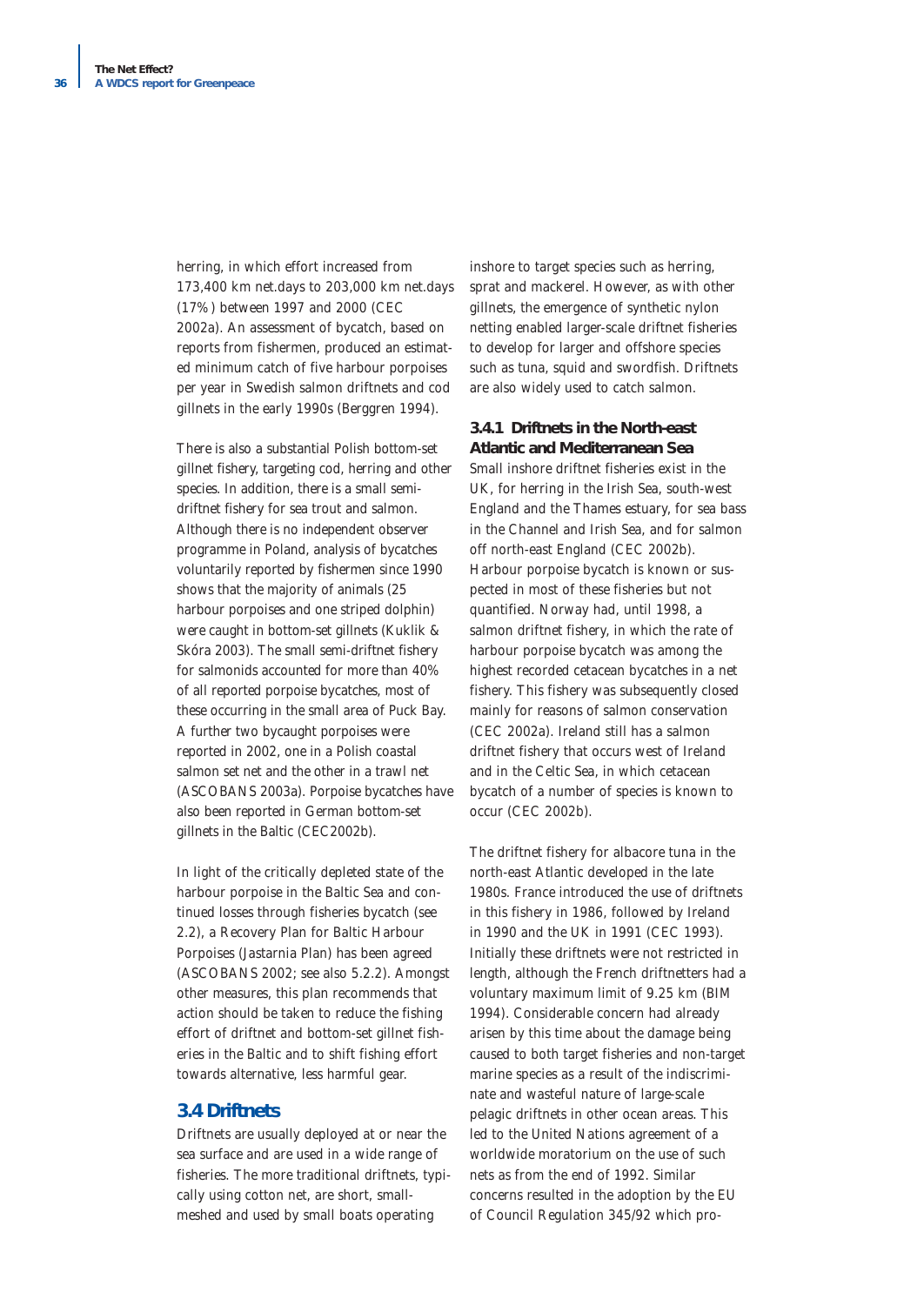hibits the use of driftnets longer than 2.5 km in the waters of the Member States, with the exception of the Baltic Sea, and, outside those waters, to all Community fishing vessels. However, a derogation was granted under this regulation, which allowed vessels that had operated in the albacore fishery for the previous two years to continue to use nets of up to 5 km.

This derogation only applied to French vessels and was for one year, only to be extended *"in the light of scientific evidence showing the absence of any ecological risk linked thereto"*. As a result, French scientists conducted an observer programme in 1992 and 1993 to assess the ecological risk associated with the French use of 5 km nets. This study produced an estimated bycatch in the French tuna fishery of 1,700 cetaceans per year, including 1,200 striped dolphins and 400 common dolphins (Goujon *et al.* 1993). This level represents around 1.6% and 0.6% of the estimated populations of striped and common dolphins respectively in the tuna fishery area. Considering also the Irish and UK components of the tuna driftnet fishery, the total mortality was assumed to be 30% higher (CEC 1993). The European Commission's Scientific and Technical Committee for Fisheries recommended that bycatch should be kept below half the maximum rate of increase of the population (assumed to be 4%) i.e. below 2% of the population. They concluded that for striped dolphins the estimated mortality was above this level (CEC 1993). The French derogation was not extended.

Subsequent observer monitoring of the smaller UK tuna driftnet fishery in 1995 produced an estimated catch of 165 dolphins in that season, comprising 61 common dolphins and 104 striped (SMRU 1995). This rate of dolphin bycatch was almost three times greater than the French rate per 100 tuna caught. In 1996 the Irish driftnet fleet was observed, recording a mean catch rate of 2

cetaceans per haul (Harwood *et al.* 1999), considerably above the French or the UK rate. Using this bycatch rate, the total bycatch by the Irish fleet in 1998 (18 vessels) was estimated to be 964 striped dolphins and 2,522 common dolphins (Harwood *et al.* 1999).

In 1998 EU Fisheries Ministers agreed to a ban on driftnet fishing for tuna, swordfish and similar listed species in the waters of Member States, with the exception of the Baltic Sea, and, outside those waters, to all Community fishing vessels (Council Regulation (EC) No. 1239/98). This ban came into force in January 2002.

Although the phasing out of driftnets seems to have been adhered to in the north-east Atlantic albacore fishery, this has not been the case in the Mediterranean. The French fleet has continued to operate driftnets, known as 'thonaille', to catch bluefin tuna. This fishery is known to catch striped dolphins (CEC 2002b). There is also increasing evidence of a resurgence of illegal driftnet use by Italian vessels to catch tuna and swordfish. In addition, non-EU Mediterranean countries such as Morocco and Turkey, which are not bound by the EU driftnet ban, continue to use these nets, despite the UN moratorium on large-scale pelagic driftnets. These fisheries catch a large number of cetaceans, mostly striped dolphins but also including pilot whales, common dolphins and sperm whales (CEC 2002b).

#### **3.4.2 Driftnets in the Baltic Sea**

The restrictions on EU driftnets introduced in 1992, restricting driftnet length to 2.5 km, and in 2002, prohibiting the use of driftnets of any length in fisheries for tuna, swordfish and similar species (see 3.4.1), do not apply to the Baltic Sea, which was specifically exempted during the negotiations. A substantial driftnet fishery for salmon occurs in the Baltic, operated by a number of Baltic states, in which nets of up to 21 km are still allowed. Bycatch of harbour porpoises in the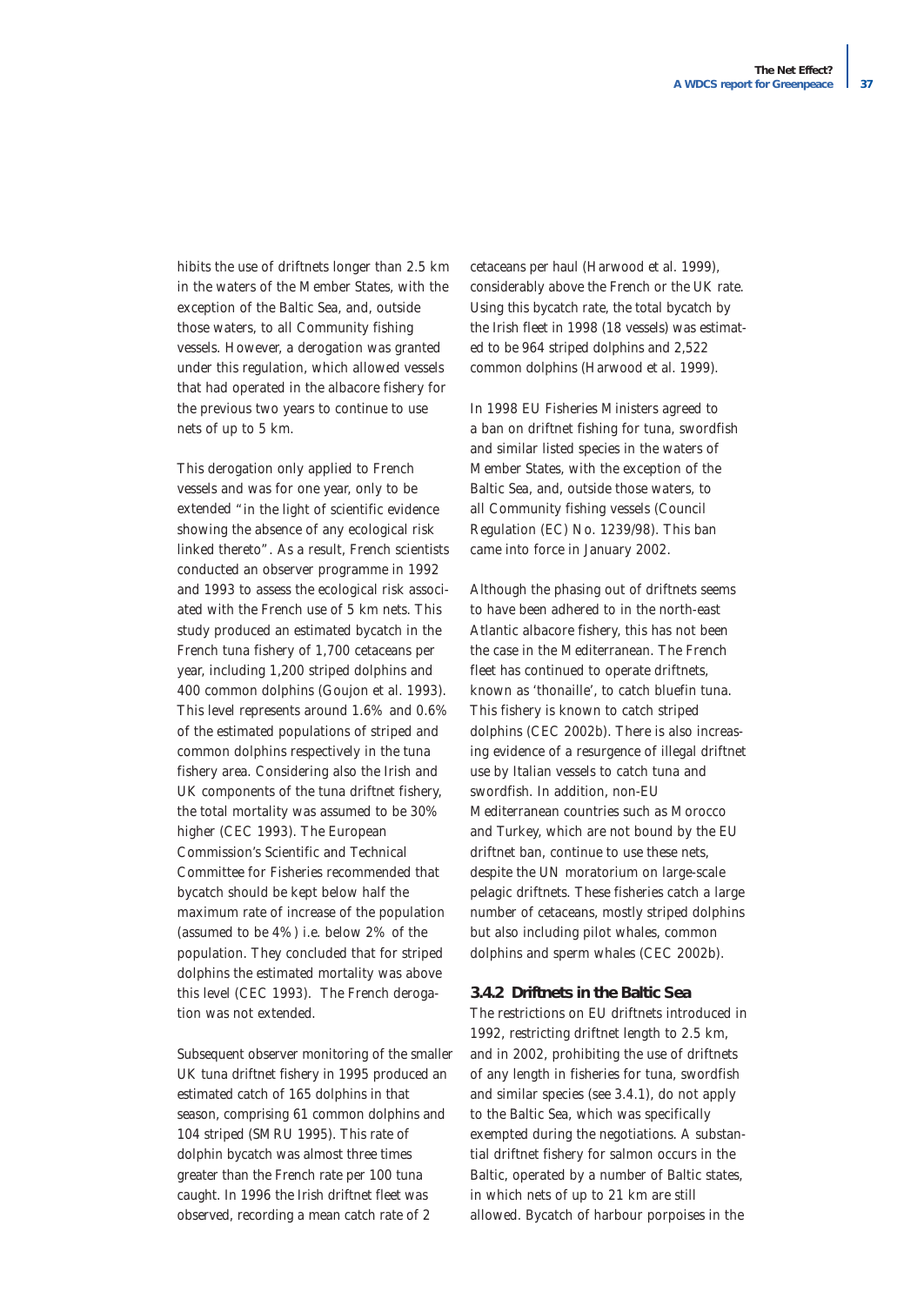Baltic has been recorded mainly in salmon driftnets and bottom-set gillnets, and these fisheries are considered to pose the major threat to the critically small remaining porpoise population in the Baltic Sea (ASCOBANS 2002; see 2.2). Consistent with the recommendations of the Jastarnia Plan (see 3.3.4 and 5.2.2), the European Commission has proposed to restrict the length of driftnets in the Baltic to 2.5 km and to phase out their use completely by 2007 (CEC 2003a; see 5.4 below).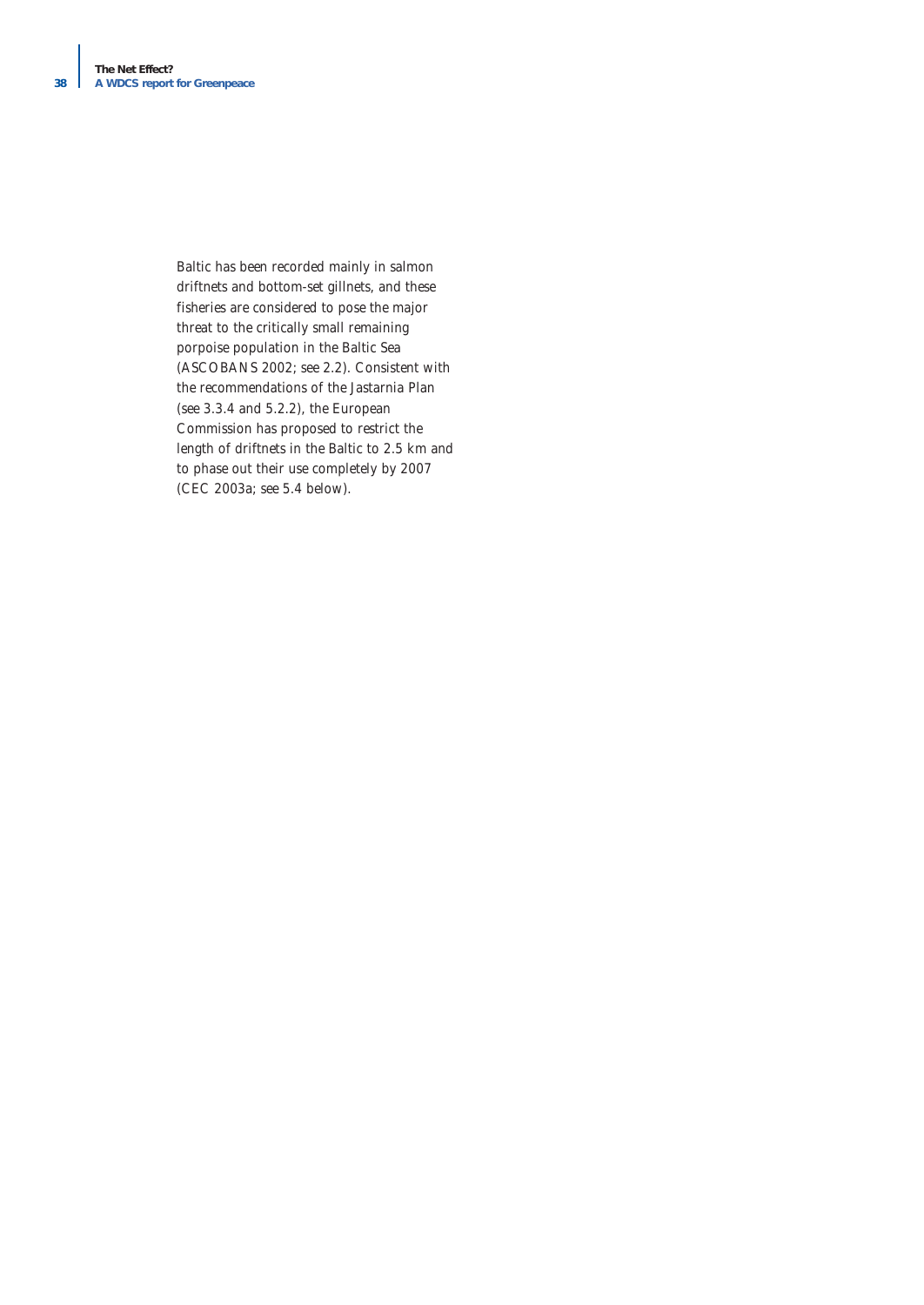# **4. Measures to reduce Bycatch**

### **4.1 Why cetaceans get caught**

It is important to obtain details of when and where cetaceans get caught in fishing nets and also to investigate how and why this happens, in order to devise effective preventative measures. It has been emphasised that each operational interaction between small cetaceans and commercial fishing gear is likely to require a solution specific to that combination of animals and gear (Read 2000). In other words, a mitigation measure that is effective for one species in a particular fishery may not work for different species. Equally, a measure that effectively reduces bycatch of a species in one particular fishery may not be effective for that species in another fishery. It is also worth noting that in the United States, where bycatch reduction strategies have been devised and implemented since the mid-1990s, these have all involved a combination of several measures to address each bycatch problem (Read 2000; see also 5.1.2).

The problem of harbour porpoise bycatch in bottom-set gillnets has been studied in a wide variety of fisheries, as has the behaviour of these animals around nets. Most hypotheses about the mechanisms of their bycatch assume that animals that are foraging near the seabed may not detect the nets in time due to the limited acoustic detectability of these nets (Kaschner 2003). Therefore, most research into mitigation measures for this problem has focused on methods of increasing the acoustic properties of the nets, or

acoustically alerting the animals to their presence.

In the case of dolphin catches in pelagic trawl nets there is clearly another mechanism at play. Pelagic trawls are very noisy underwater and it is therefore very unlikely that animals get caught because they do not detect them. Although little is known about the behaviour of small cetaceans around pelagic trawls, analysis of the stomach contents of bycaught animals indicates that, in at least some cases, they are predating on the same fish species as the fishing vessels are fishing for (e.g. Couperus 1997a; Gosselin 2001). It is also possible that dolphins actively approach and enter pelagic trawl nets for foraging purposes. In this case, the disorientation of animals caused by changes in net geometry that occur during hauling operations or changes in direction or speed of the towing vessels may be a possible reason for their capture (Couperus 1996; Connelly *et al.* 1997; de Haan *et al.* 1999). Most effort on mitigation to date has looked at how to exclude animals from the trawl net, through either physical or acoustic means.

Another strategy to reduce cetacean bycatch levels is to adjust how the problem fisheries are managed in terms of when and where the fishing takes place, the level of fishing effort and the fishing method used.

The following sections outline some of the key measures available or under development for the mitigation of cetacean bycatch.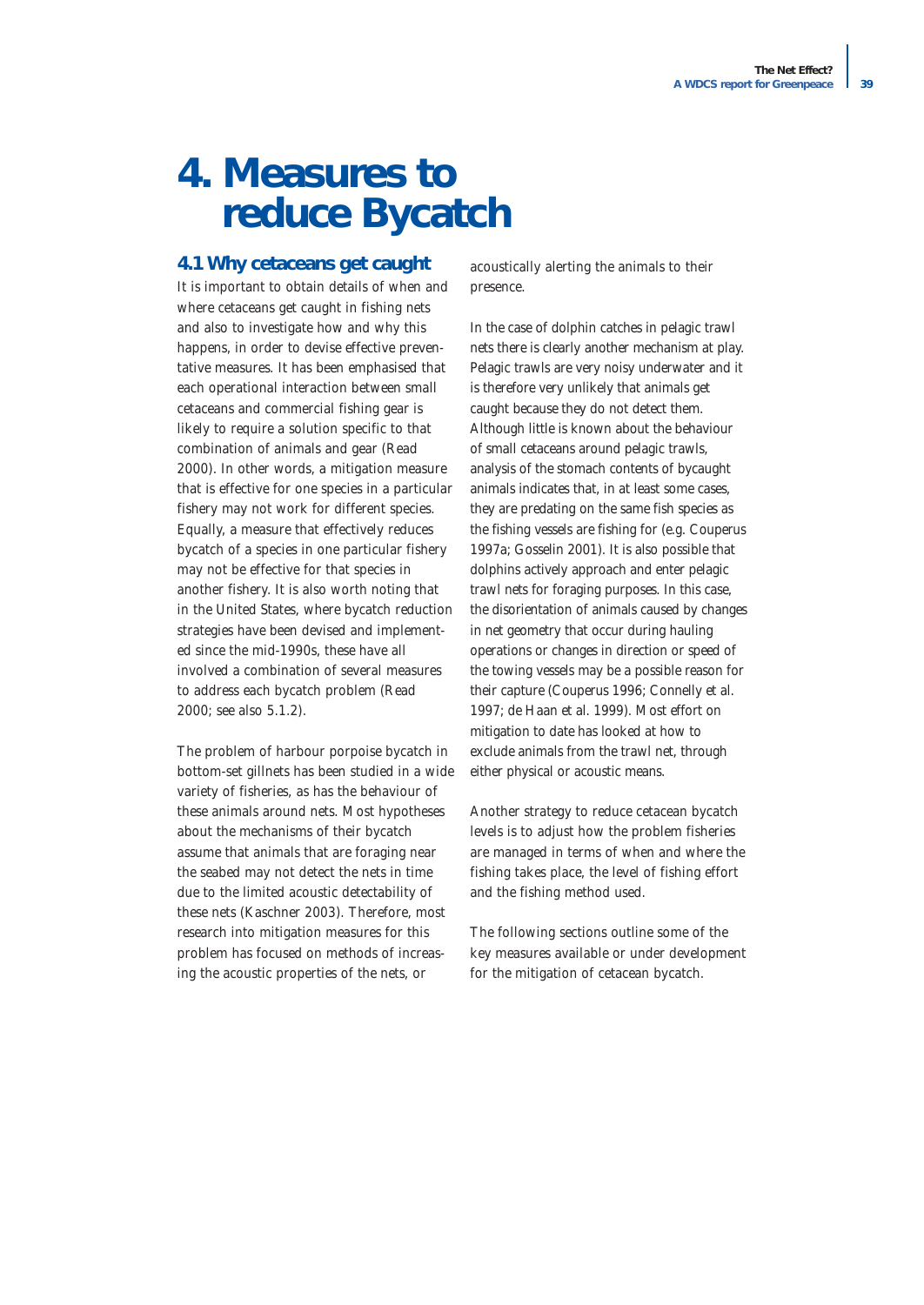# **4.2 Technical mitigation measures**

#### **4.2.1 Exclusion devices**

Exclusion devices (also known as selection grids or Nordmore grids) are widely used in trawl fisheries to prevent unwanted fish and non-fish species bycatches. For instance, the turtle exclusion device is used to prevent turtle bycatches in many shrimp trawl fisheries. The device consists of a widely spaced metal grid (through which fish can pass), placed in the extension piece of the trawl (i.e. the long tube before the cod-end). The angle of the grid deflects large animals, such as dolphins, upwards to an escape hatch in the top of the trawl net, while fish continue through the grid into the cod-end (Northridge 2003b).

In response to the high common dolphin bycatch rate recorded in the UK's winter sea bass fishery in the western Channel, research to investigate possible mitigation measures was initiated in 2001 by the Sea Mammal Research Unit (SMRU) in collaboration with the Scottish Pelagic Fishermen's Association (Northridge 2003b). Initially, the use of pingers was trialled in 2001 (see 4.2.2 below). However, soon after this fishing season, work was started on the development of a dolphin exclusion device. After development of a prototype that was tested in a flume tank, an initial sea trial by one Scottish pair was conducted in the spring of 2002. The trial was to be recorded with an underwater camera mounted onto the trawl but this was curtailed by technical difficulties. However, fish were recorded passing success-

**Figure 2. Schematic model of the exclusion grid** 

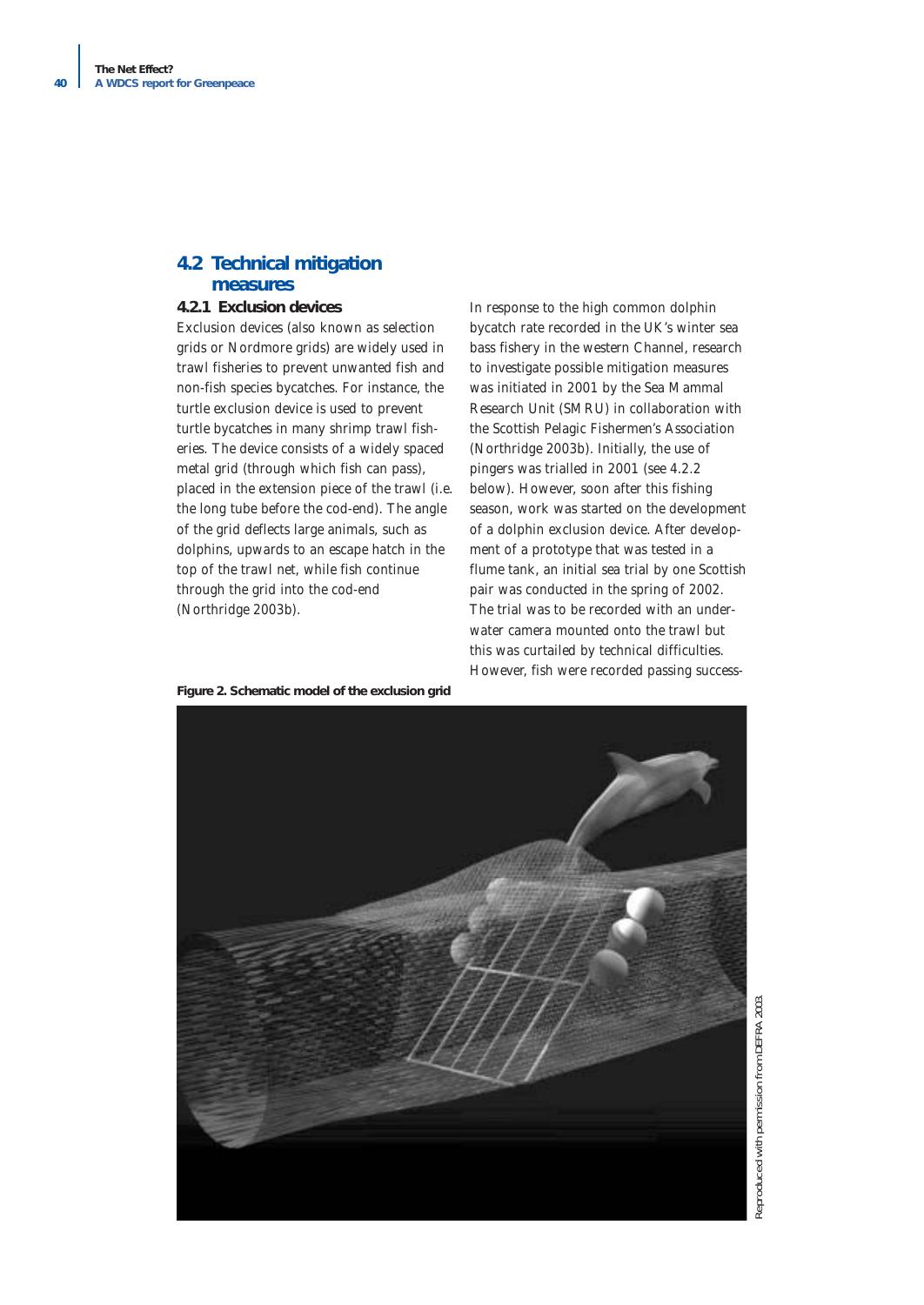| Non-grid  | No. of tows | No. of<br>dolphins caught | No. of tows<br>with dolphin catches | Dolphin tows as<br>% of total tows | Dolphins caught<br>per tow |
|-----------|-------------|---------------------------|-------------------------------------|------------------------------------|----------------------------|
| February  | 16          | 16                        | 3                                   | 0.19                               | 1.00                       |
| March     | 29          | 21                        | 6                                   | 0.21                               | 0.72                       |
| April     | 17          | $\mathbf{0}$              | 0                                   | 0.00                               | 0.00                       |
| Total     | 37          | 9                         | 0.15                                | 0.60                               |                            |
| Grid pair |             |                           |                                     |                                    |                            |
| March     | 40          | $\overline{2}$            |                                     | 0.03                               | 0.05                       |
| April     | 42          | $\theta$                  | $\Omega$                            | 0.00                               | 0.00                       |
| Total     | 82          | $\overline{2}$            | 1                                   | 0.01                               | 0.02                       |

#### **Table 3. Comparison of catches between pairs with standard tows and one fitted with a selection grid and associated experimental equipment**

*From Northridge 2003a*

fully through the grid. In the event, no dolphins were seen during the grid's four-day trial in 2002, although a shark was recorded escaping through the hatch apparently without problem (Northridge 2003b).

In 2003, after some modification of the device, 42 days of sea trials were conducted and monitored with two cameras, one inside and one outside the trawl (although the latter was removed for part of the trial) (Northridge 2003a). An electronic grid sensor was also used to monitor the angle of the grid and the speed of water passing through the grid. During the trial, observers monitored bycatch in the Scottish pair fishing with the grid, and the others without it, all of which were fishing in the same general location.

The results from 2003 show that bycatch rates for the three pairs not using the grid were high, with 37 dolphins caught in 62 tows, a mean of 0.6 animals per tow. The highest bycatch rate was recorded in February (1 animal per tow). The grid pair was only operational during March and April, therefore the total bycatch rates are not comparable. However, in the 82 gridtows observed only two dolphins were killed (Northridge 2003a; see Table 3).

The two dolphin fatalities occurred during a period when the camera was not functioning. However, it was evident that one of the dolphins had passed up to the escape hatch and then become caught by its beak in the mesh of the cover net (which is a flap designed to reduce fish losses). The second animal had become trapped behind the first. It was concluded that the two deaths were the result of using a mesh size for the cover flap that was too large and that the problem could be rectified by using a smaller mesh (Northridge 2003a).

The very much reduced bycatch rate in the pair using the grid was clearly not achieved by the intended mechanism as no animals were observed to swim through the escape hatch. Instead, it seems that the experimental set-up had the effect of deterring animals from venturing too far down the trawl net (Northridge 2003a). Two possible reasons for this effect have been put forward. First, the grid sensor, which emits a loud noise at typical dolphin echolocation frequencies, may have caused the animals to turn back before they reached the final narrow section of the net. Second, the grid itself, which is made of solid stainless steel bars, would be easily detectable to dolphins either visually or acoustically and this alone may have deterred animals from entering the narrow tunnel. If the latter explanation is correct, it is suggested that the simple placement of a large metal grate further forward in the net, at the start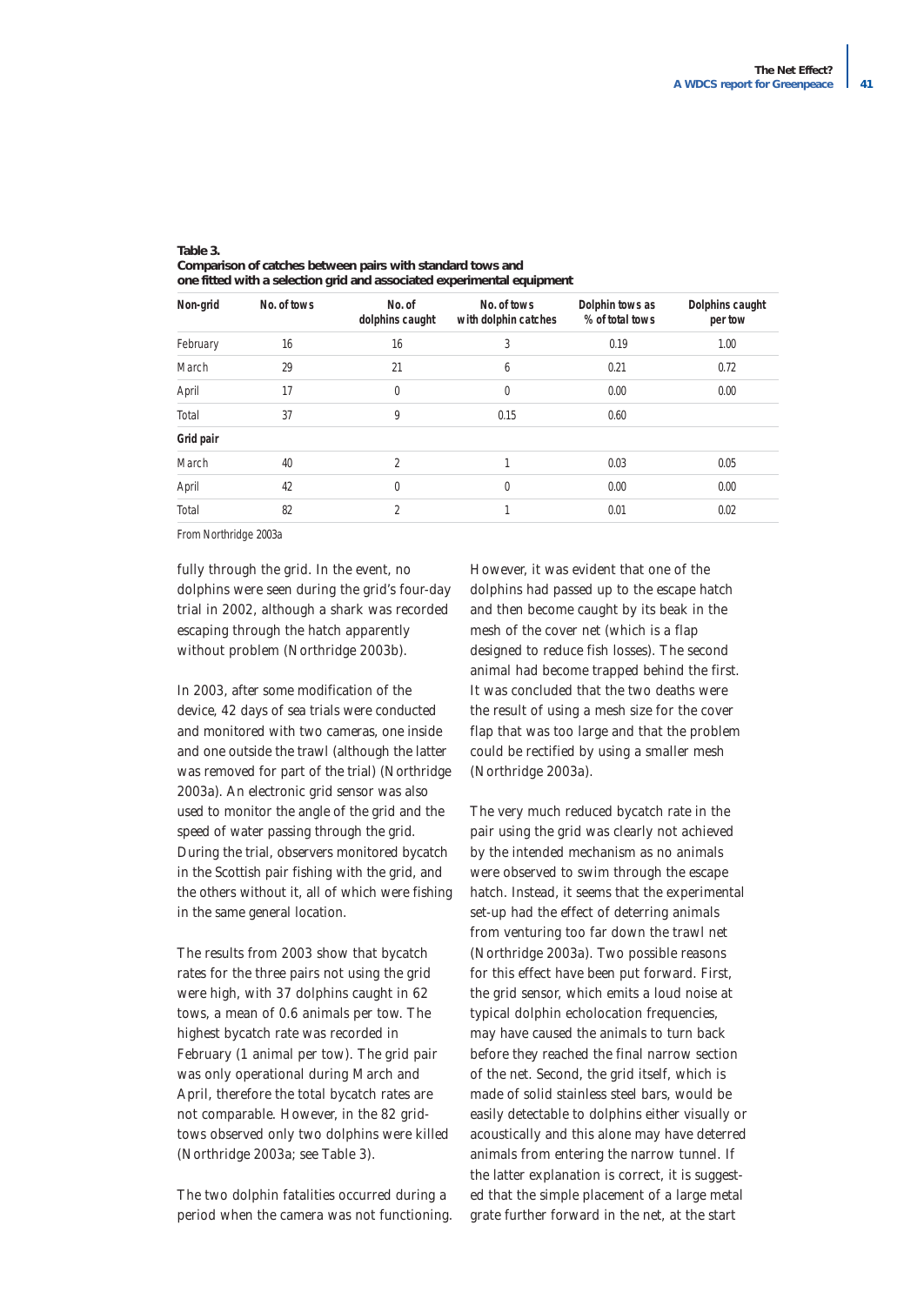of the narrow tunnel section, might be sufficient to cause dolphins to turn round and escape before they enter the lethal part of the net. Further trials are planned for 2004 to try to elucidate how and why the grid appears to be working, and whether this effect is likely to present a long-term solution.

Concern has been raised that use of exclusion devices may lead to the injury of animals that pass through them, for instance as a result of impact with the grid. This has particularly been raised as an issue in New Zealand where exclusion devices are already in commercial use in the pelagic trawl fishery for squid which has a high bycatch of New Zealand sea lions*.* Post-mortem examination of sea lions that have passed through the exclusion device has found considerable injuries, including blunt trauma to the head and body (Duignan & Gibbs 2001). However, the cause of these injuries is not clear as the animals that passed through the exclusion device were retained within a cover net, in which they then died. There do not appear to be significant differences between the injuries sustained by the animals that were excluded and died in the cover net and those that died in the trawl net itself. Indeed, the injuries recorded in the sea lions appear to have been similar to those found in common dolphins that are assumed to have been bycaught in pelagic trawl nets in the UK.

However, it is vital that, if the exclusion device is found to provide an effective means of preventing dolphin bycatch in pelagic trawl nets, it must be clearly demonstrated that the animals are unharmed by the process. It is also important that any future use of such devices in commercial fisheries is closely monitored to ensure that they are being used correctly and are working effectively.

Also, as outlined in 3.2 above, different pelagic trawl fisheries and fleets use nets with different configurations and operational characteristics. Therefore, it will not neces-

sarily be a quick or simple process to transfer a technological adaptation such as this from one fishery to another. Even within the sea bass fishery, further trials may be required to ensure that an exclusion device developed for the Scottish fleet could function effectively in the larger French fleet, for instance. Although the French industry has shown an interest in the UK's research on exclusion devices, and representatives attended a presentation of the preliminary results in April 2002, the French have not yet embarked on any collaborative work in this area.

#### **4.2.2 Acoustic deterrent devices (pingers) in set nets**

Acoustic deterrent devices, or pingers, are small electronic devices that are attached to fishing nets and emit sounds at the frequencies to which small cetaceans are most sensitive. The aim of pingers is to produce a sound that is either aversive to the animals or that alerts them to the presence of nets. The devices were first developed in the late 1980s to reduce entanglement of humpback whales in Newfoundland cod traps, but experiments with them in the Gulf of Maine during the early 1990s demonstrated that they are also effective in reducing the bycatch of harbour porpoises in gillnet fisheries (Read 2000).

Several different devices are now commercially available, with varying physical and acoustic characteristics. It has been emphasised that it is necessary to test the efficacy of any particular pinger in the context of the cetacean species of concern and the specific fishery (CEC 2002b). Numerous trials have now been conducted in North America, New Zealand and Europe demonstrating, for the most part, impressive reductions in cetacean bycatch rates of up to 92% (e.g. Kraus *et al.*. 1997; Dawson *et al.* 1998; Barlow & Cameron 1999; SMRU 2001; Larsen *et al.* 2002a). As a result, pinger deployment has been introduced as a mandatory management requirement in several fisheries (e.g. in the USA, the Gulf of Maine bottom-set gillnet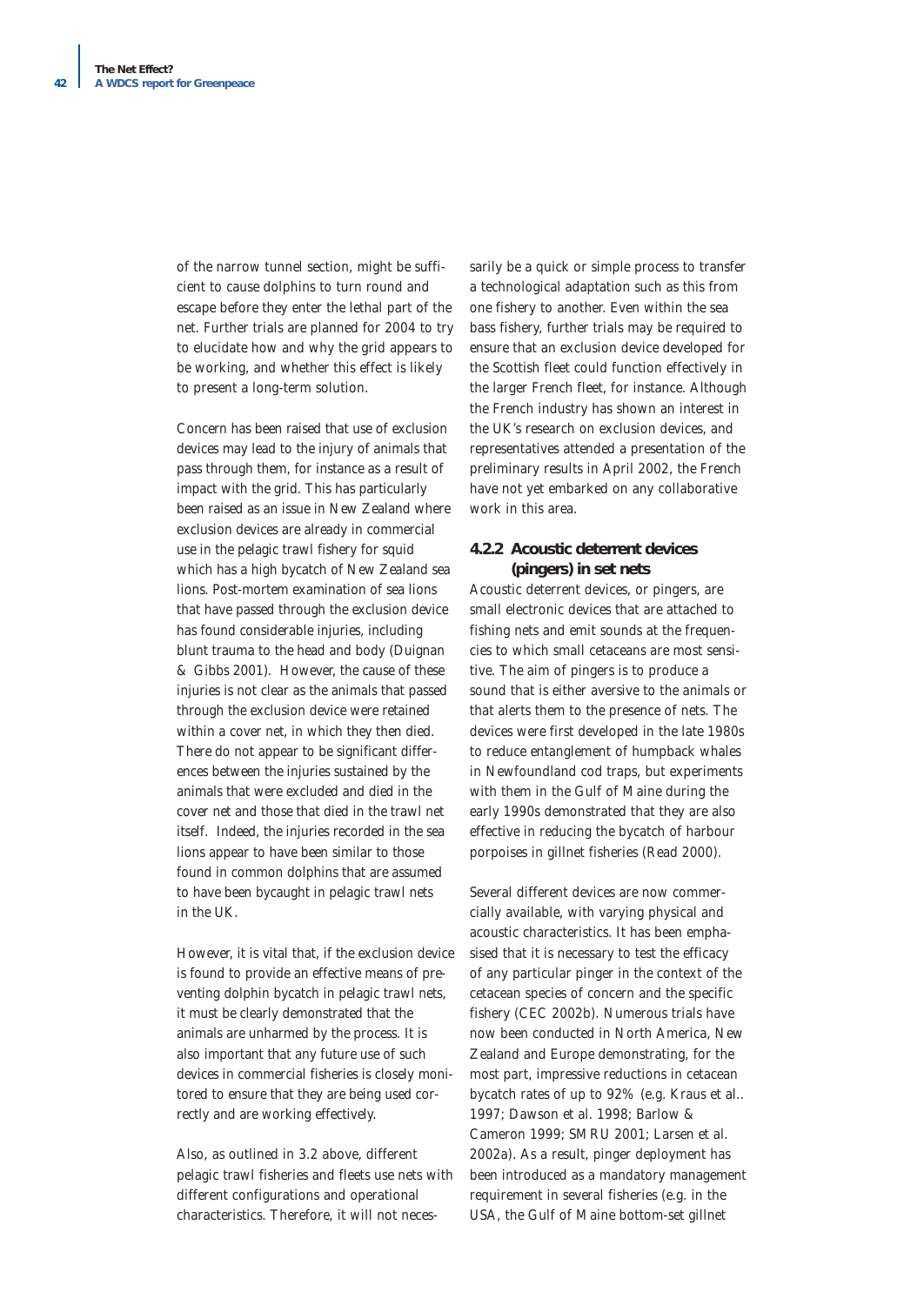fishery and the Californian driftnet fishery).

However, there are serious concerns about the use of pingers as a bycatch mitigation measure. The devices are expensive, require maintenance such as periodic battery changing, are prone to failure and may interfere with the setting and hauling of the nets. These factors make them generally unpopular with fishermen (Read 2000). There are also serious problems with monitoring and enforcing their use. The efficacy of pingers has been observed to decrease substantially when deployed in a commercial fishery rather than a controlled trial and also over time. For instance, porpoise bycatch in nets equipped with pingers in the Gulf of Maine gillnet fishery was found to increase from 0 porpoises per haul in 1997 to 0.3 porpoises per haul in 1999 (NMFS 2000). There is some evidence that porpoises may become habituated to pingers after prolonged exposure, showing lessened reactions (Cox *et al.* 2001). Finally, there is considerable concern that the continuous and widespread deployment of pingers may result in exclusion of harbour porpoises from critical habitats with potentially negative consequences for their conservation status (CEC 2002a).

In the north-east Atlantic region, trials to test the efficacy and practicality of pingers began in the Celtic Sea bottom-set gillnet fishery for hake in 1998. In this fishery, operated by English and Irish vessels, the trial initially used a UK-manufactured device, known as the PICE pinger, which had recently been successfully tested in Denmark (SMRU 2001). However, the devices suffered technical failure and had to be abandoned. In 1999, the project was restarted using American Dukane pingers and continued for six months. The results demonstrated that the porpoise bycatch rate in the pingered nets was 92% lower than that in the unpingered nets (SMRU 2001). However, the trial also revealed practical problems with attachment of the devices,

observed damage to the pingers (27%) and failure of some devices as a result of poor connections. The researchers concluded that although they recorded a substantial reduction in bycatch rate, there are practical issues associated with pingers, such as attachment and battery changing as well as cost that might make the industry reluctant to adopt them. They also noted that effective monitoring and enforcement of pinger use will be very difficult and that any mandatory scheme must be accompanied by an independent observer programme to monitor the efficacy of the pingers (SMRU 2001).

In March 2003 the UK Government produced a consultation document outlining proposals for measures to reduce bycatch of small cetaceans in UK fisheries (DEFRA 2003). Amongst other measures, the strategy proposes the compulsory use of pingers in UK bottom-set gillnets in the western Channel and Celtic Sea area (outside the 6-mile limit), in all UK set-net fisheries using a mesh size greater than 220 mm in the central and southern North Sea, and in the North Sea wreck net fishery (on nets up to 300 m long). The development of these proposals is still under consideration by the Government. However, an immediate observation by the fishing industry was that they should not be expected to invest in expensive equipment if it is not clear which, if any, pingers would function effectively in their fishery. As a result, in September 2003 a pinger deployment trial was initiated in the Celtic Sea hake fishery, to test the practicality and durability of the four devices currently available (Airmar, Aquamark, Fumunda and Save Wave). The first phase of the trial was conducted over the course of one commercial fishing trip, during which most of the pingers were subjected to four shooting/hauling cycles. At the end of this phase only one of the four pinger models tested had performed satisfactorily. The manufacturers are planning improvements (Seafish 2003).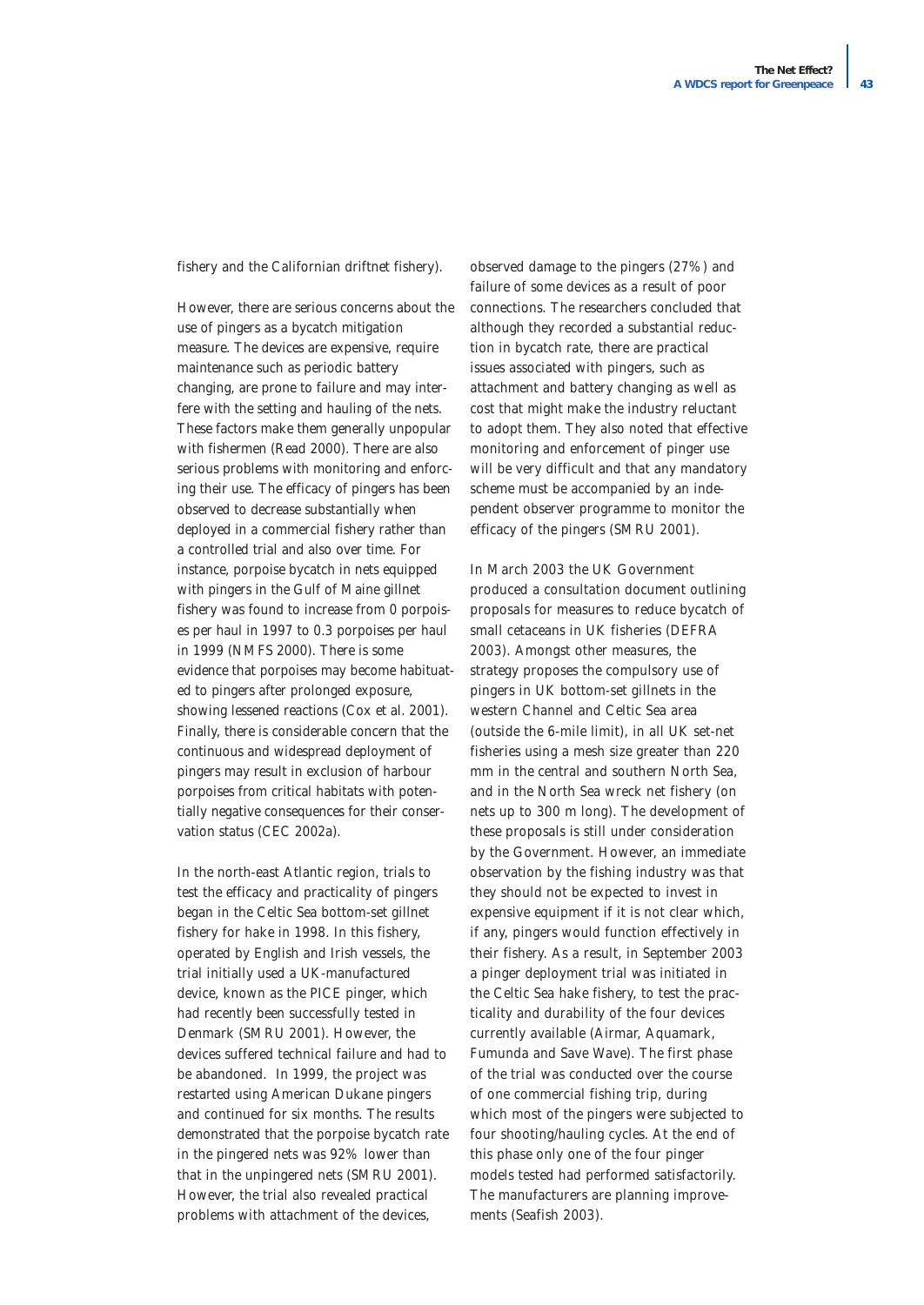In Denmark, following various trials in the late 1990s, the Danish action plan to reduce bycatch of porpoises in the North Sea (Ministry of Environment and Energy 1998) was adopted. As part of this, a regulation was introduced in 2000 requiring pingers to be used in all Danish bottom-set gillnet fishing using nets up to 300m long in the North Sea from August to October (Larsen *et al.* 2002a). In effect, this requirement applies only to wreck-net fishing for cod, and in the period of highest observed porpoise bycatches. Observations during 2000 and 2001 recorded no porpoise bycatches in 129 wreck-net sets with pingers, whereas two porpoises were caught in 11 wreck-net sets without pingers during the same period in 2000 (Larsen *et al.* 2002a). The researchers conclude that the use of pingers in the Danish North Sea wreck-net fishery has eliminated bycatch of harbour porpoises, although they acknowledge that even with functional pingers on the nets they should expect to see some porpoise catches in future. They also note that it is important to continue monitoring the wreck-net fishery to assess the efficacy of pinger use and any signs of porpoise habituation.

Recently there has been some research into interactive pingers, where the deterrent sounds are triggered by the sonar clicks of the approaching porpoises (Amundin *et al.* 2002). This approach aims to address several concerns as it reduces noise pollution by only transmitting sounds when they are needed, and thus also delays habituation. To date, results of this work have only been reported from trials carried out using captive harbour porpoises in Denmark (CEC 2002a), although sea trials were scheduled for summer 2002.

#### **4.2.3 Acoustic deterrent devices (pingers) in pelagic trawls**

The potential for pingers to reduce bycatch of cetaceans in pelagic trawl nets has been investigated recently. In response to the high

dolphin catch rate recorded in the UK sea bass pelagic pair-trawl fishery, pingers were deployed during 2001, the first year of mitigation trials. Dukane pingers were simply placed around the mouth of the trawl of one pair with the intention of deterring animals from entering (Northridge 2003b). However, the rate of dolphin bycatch was found to be higher in the 15 tows conducted with pingers than it was in the 37 tows without pingers. This trial was therefore abandoned. During further trials in the UK sea bass fishery in 2003, Aquamark pingers were deployed, this time placed well back in the trawl in order to deter animals from swimming into the rear part of the net. The pingers were intended to be removed and replaced on a daily basis on two of the observed pairs. However, rigorous trials were not completed because in both of the pairs, high catches of dolphins occurred in the first tow of the trial when no pingers were in place (20 animals in two tows with no pingers deployed), and both the skippers asked to have pingers installed and kept in place for the rest of the trial (catching eight dolphins in 32 tows with pingers deployed) (Northridge 2003a). Although the bycatch rate appears to be much lower in the pingered nets than in the unpingered nets, dolphins were caught in both cases and, because the trial was unbalanced, no conclusions could be drawn on the effect of the pingers on bycatch rates.

Pingers are also being investigated in the Irish pelagic pair-trawl fishery for albacore tuna (BIM 2003). The alarm system being developed looks at deterring dolphins from the vicinity of the trawl when the risk of cetacean bycatch is believed to be high, i.e. when there is a change in net geometry, for instance resulting from the vessel changing course or hauling the net. A prototype system was tested during the tuna season from July to September 2002, consisting of a control unit in the wheelhouse of the boat which communicates with an underwater pinger, via a through-water acoustic link.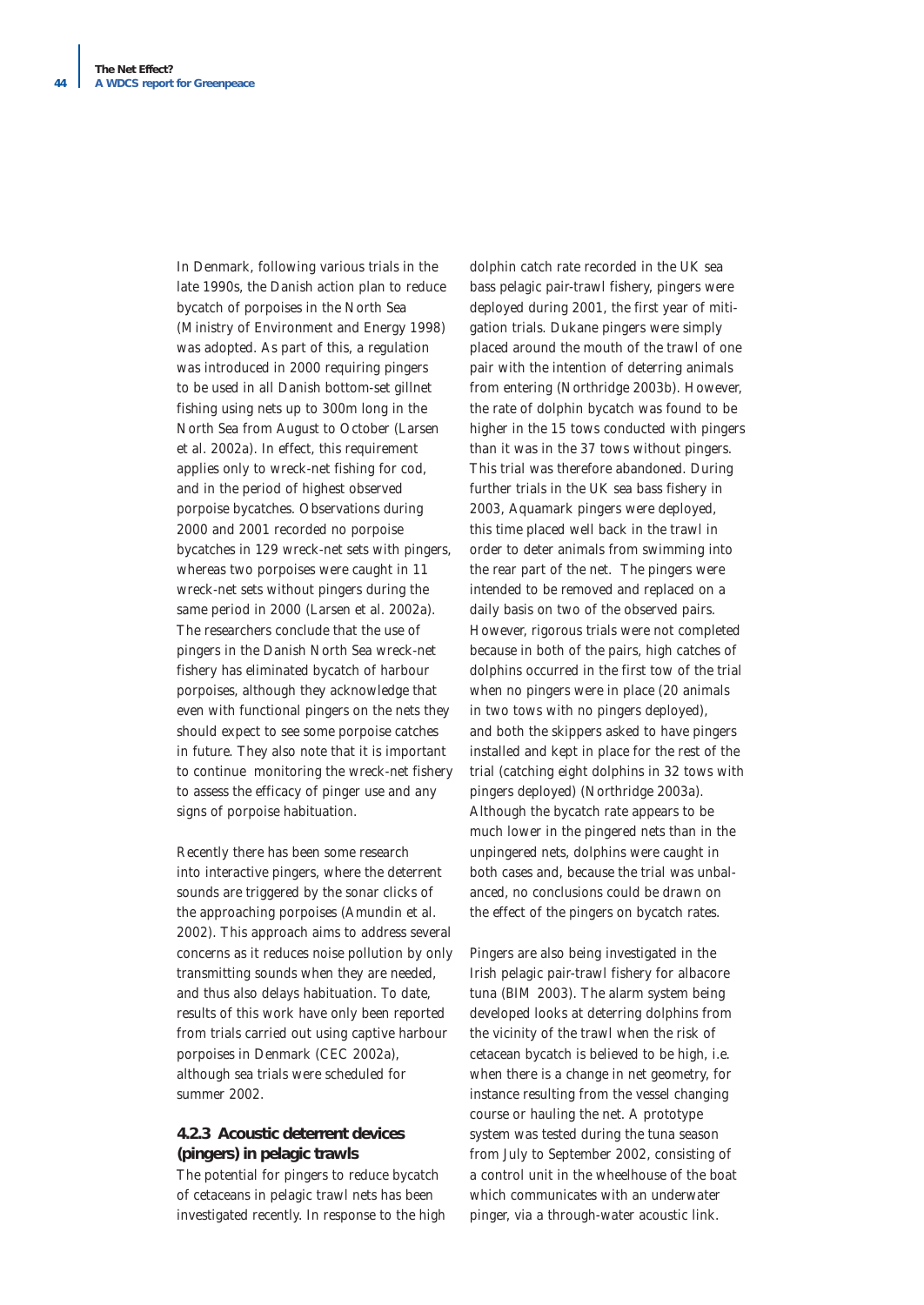The system is triggered manually from the wheelhouse to coincide with high-risk manoeuvres (BIM 2003), an approach which is predicted to reduce the risk of habituation of the cetaceans. The trials have also investigated the use of Aquamark pingers, which automatically emit signals at randomised intervals. Four pingers were placed round the trawl, about halfway back in the net.

Although the details of the Irish trials have not yet been published, the results are reported to be encouraging and suggest that the devices are effective in reducing cetacean bycatch (BIM 2003). However, the manually triggered device, although technically feasible, is considered to be risky as errors may occur. Further work in 2003 is to investigate the possibility of automatic or interactive activation of pingers when the vessel starts to manoeuvre or when an echolocating animal approaches (BIM 2003).

#### **4.2.4 Net modifications**

Several different approaches to reducing porpoise bycatch in gillnets by modifying the netting material have been investigated. Attempts have been made to increase the acoustic properties of the nylon used in gillnets by impregnating it with a dense material (such as barium sulphate). Such modified nets, described as "acoustically reflective nets", were trialled in the Bay of Fundy. No porpoise catches were recorded in 124 strings of modified nets, compared to at least one porpoise caught in seven of 242 control strings, but low bycatch rates in both the modified nets and the controls prevented any definitive conclusion being drawn about the efficacy of the modified nets (Trippel *et al.* 2000). No significant difference was observed in the catch rate of the target species in this trial.

A further study of impregnated nets was conducted in the Danish North Sea bottom-set gillnet fishery. Here, the netting was modified using iron oxide and described as "high

density net" (Larsen *et al.* 2002b). The trial recorded no porpoises caught in the modified nets, compared to eight caught in the control nets. However, the sampled effort was insufficient to draw a clear conclusion because the trial was terminated prematurely. This occurred because of the significantly reduced (20%) catches of the target cod in the modified nets. Surprisingly, the Danish researchers found that the acoustic properties of the 'reflective' net were no different to the unmodified net. They conclude that the reduced porpoise catches, and indeed fish catches, are probably explained by the increased stiffness of the net rather than its acoustic detectability (Larsen *et al.* 2002b).

Whatever the mechanism, if high-density netting can be demonstrated to be effective at reducing bycatch, it has the potential to offer a simple and inexpensive mitigation measure. However, the heavier and bulkier nets and reduced fish catches are unlikely to make this an attractive option for fishermen.

The diameter of the twine used in gillnets may significantly affect the level of porpoise bycatch according to an analysis of observercollected bycatch data from gillnet fisheries (Palka 2000). Lower bycatch levels seem to be associated with thinner twines, although it is not clear why this would be the case. The effect of twine diameter and other net characteristics on bycatch is currently being investigated in trials conducted by SMRU in the UK (Simon Northridge, SMRU, pers.comm.). A similar association seemed to be evident from differences in bycatch rates in monofilament and multi-monofilament nets (Northridge *et al.* 2001). However, when this factor was investigated experimentally, no differences in porpoise bycatch rate were found.

# **4.3 Management mitigation measures**

#### **4.3.1 Effort reduction**

In general terms, the most direct way to reduce bycatch is to reduce the amount of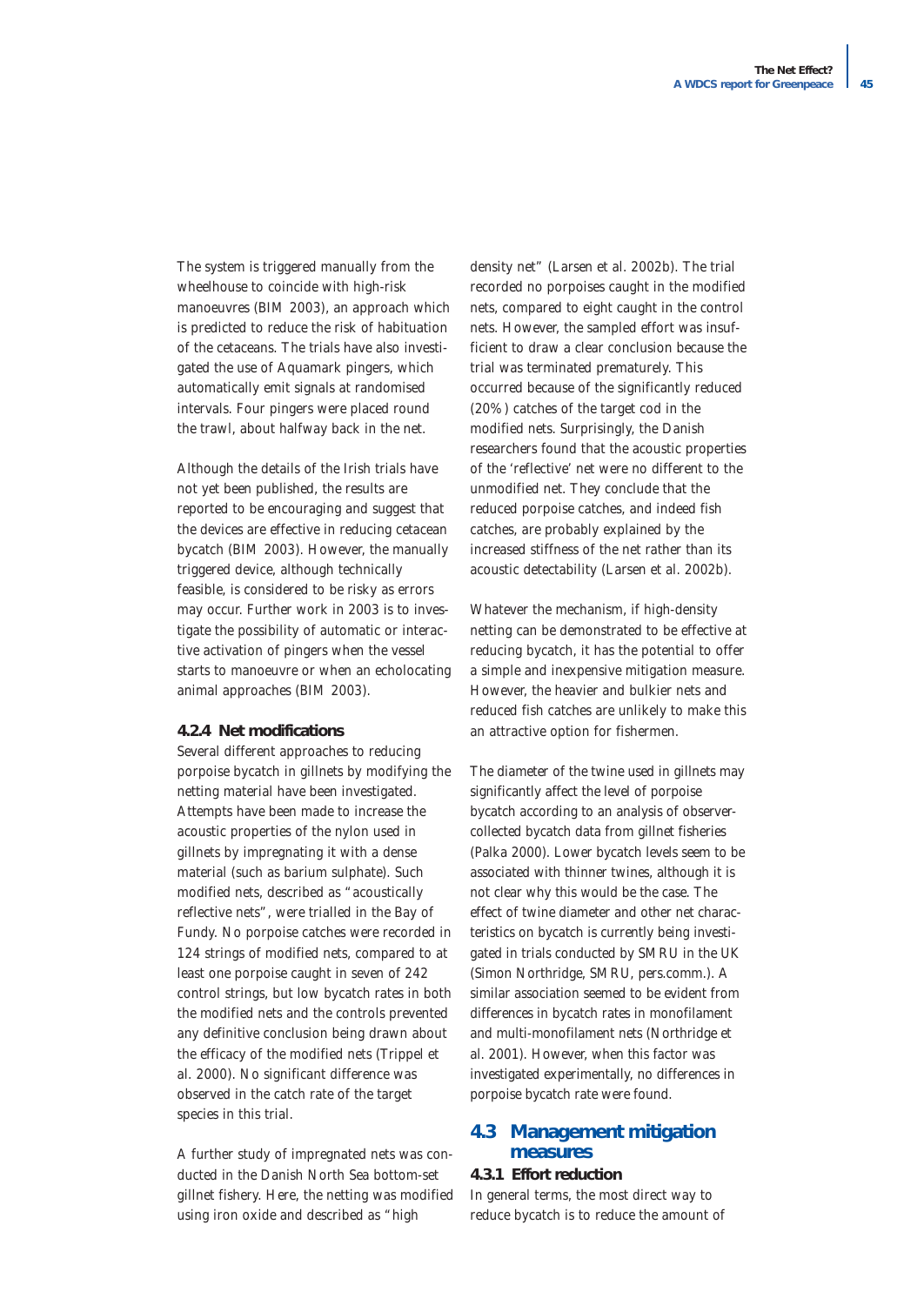fishing effort. However, this approach will produce the greatest bycatch benefit if the effort reduction can be targeted at those fishing sectors or gear types with the highest bycatch rates (CEC 2002b).

Reducing fishing effort is not likely to be a popular mitigation measure. However, when effort reduction is being introduced for other management purposes, such as fish stock conservation, the greatest reductions in cetacean bycatch could be achieved if such effort reduction was targeted at the vessels using the gears with the highest bycatch or within the times or areas with the highest bycatch. The danger in relying on effort reductions resulting from fish stock conservation measures to gain cetacean bycatch reductions is that, without other precautions in place, when fish stocks recover and fishing effort increases, the bycatch is likely to increase as well.

The European Commission has identified priority measures for the integration of environmental protection requirements into the Common Fisheries Policy (CFP), which include the reduction of fishing pressure on fishing grounds to sustainable levels (CEC 2002c). It specifies that *"this reduction should target fishing activities having adverse effects both on the sustainability of fish stocks and on the favourable conservation status of non-commercial species and habitats".* However, there are as yet no examples of targeted effort reduction being introduced in the EU for the purpose of cetacean bycatch reduction.

#### **4.3.2 Time and area restrictions**

Addressing cetacean bycatch through restriction or closure of fisheries over a particular period or area is only likely to be effective when bycatch is known to occur predictably at higher levels at that time or in that area than at other times or places (Read 2000). In other words, time/area restrictions will be of little use where there is little spatial or

temporal variation in the bycatch rate. Time closures need not be on a monthly or seasonal basis but, if a diurnal pattern of bycatch is evident, could be applied to the time of day or night that fishing occurs (CEC 2002 b).

There are potential pitfalls with the use of such partial restrictions. For instance, if an area is closed to a particular gear type either permanently or seasonally, fishermen may switch to a different gear type or continue fishing with the same gear elsewhere, possibly in waters adjacent to the closed area (CEC 2002b). The environmental effects of either of these outcomes need to be assessed before such management measures are introduced. This may militate against the introduction of such measures, if the consequences for either cetacean bycatch or other environmental parameters are found to be negative. Alternatively, it could result in the introduction of additional safeguards to ensure that the measure does not result in negative consequences elsewhere.

In the Gulf of Maine bottom-set net fishery, time/area closures were introduced in 1994 that actually resulted in an increase in harbour porpoise bycatches. A review of the measures concluded that they failed because the area and duration of the closure were not adequate to cover the variation in spatial and temporal distribution of bycatches, and because of the displacement of fishing activity and bycatch to outside the closed area (Murray *et al.* 2000).

Time/area restrictions can also be combined with the use of technical mitigation measures. The requirement on the use of pingers in the Danish North Sea cod wrecknet fishery only in the third quarter of the year (i.e. the period of highest porpoise bycatch) is an example of this approach. Observer monitoring of this measure demonstrated that porpoise catches were reduced to zero in the pingered fishery during the first two years (Larsen *et al.* 2002a). However,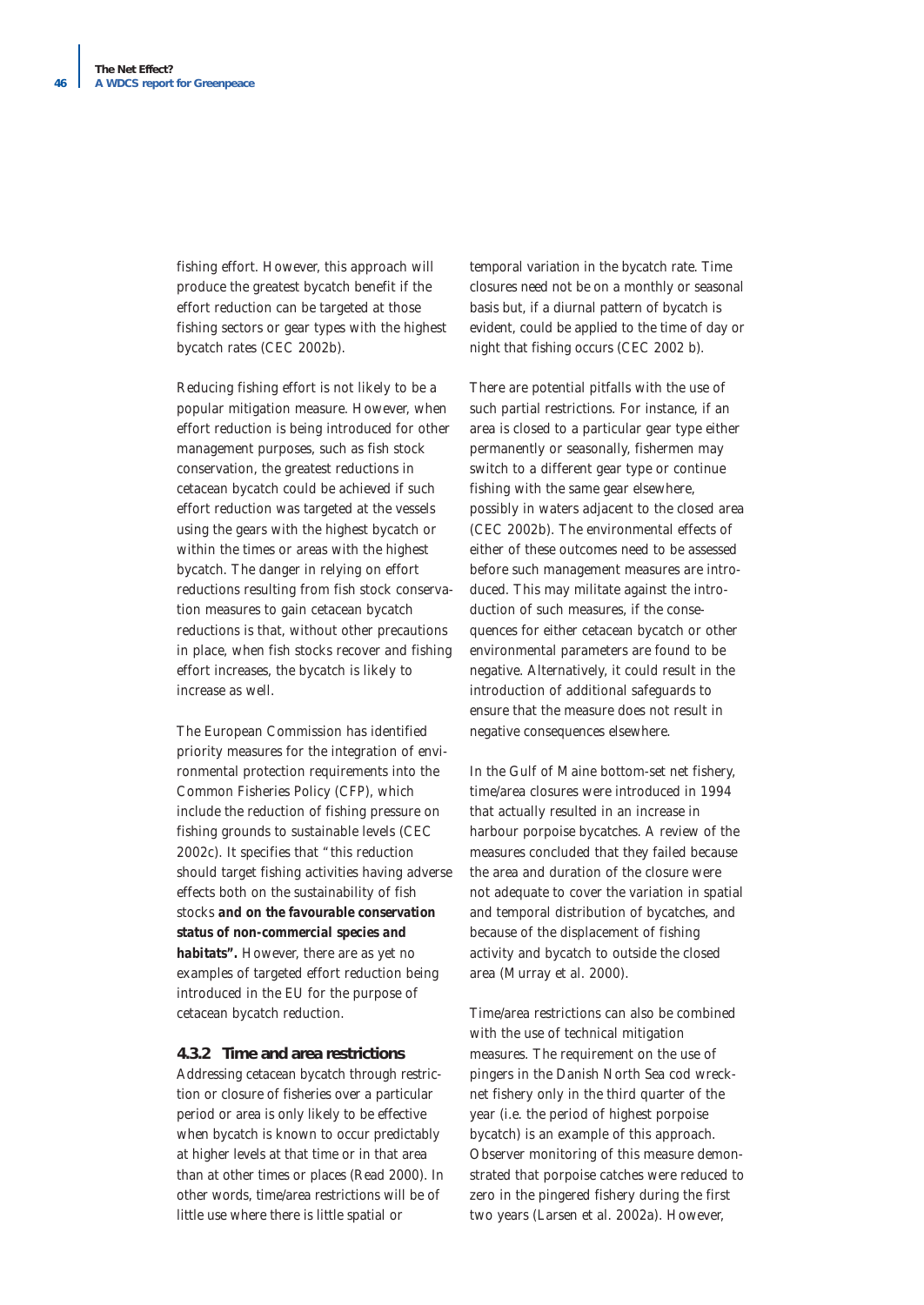the report of this work does not include any assessment of the levels of fishing effort in the wreck-net fishery, or whether the pinger requirement may have resulted in any redistribution of effort into other periods or fishing métiers.

#### **4.3.3 Alternative gear types**

Some fishing gear types are inherently prone to cetacean bycatch and in some cases the most effective way to solve the problem is to stop their use and introduce alternative gear types. For instance, the plan drawn up for the recovery of harbour porpoises in the Baltic Sea (the Jastarnia Plan), recommends that trials of fish traps, fish pots and longlines should be conducted with the goal of replacing gillnets in the cod fishery (ASCOBANS 2002). It also suggests that driftnets used in the salmon fishery should be replaced with longlines in areas where porpoise bycatch is likely to occur.

However, it is important when prohibiting the use of one gear type that an adequate assessment is made of the alternative gears that may replace it and their potential impacts. For instance, the EU ban on driftnets used for tuna and other large pelagic fish was introduced in 2002 largely because of the high bycatch of dolphins and other wildlife species (see 3.4.1). However, one consequence of this has been a growth in the use of pelagic pair trawls to catch tuna, which may have a bycatch of dolphins even greater than the driftnets (see 3.2.4).

#### **4.3.4 Emergency measures**

It has been proposed that timetabled default management options should be adopted in the absence of effective implementation of bycatch reduction measures (ICES 2002). Such measures could include the restriction or closure of fisheries, for instance where critical new bycatch problems are identified, where other mitigation measures are unavailable or ineffective, or where bycatch reduction targets are not met. In particular, where

there is evidence of a serious threat to the conservation of cetacean populations, such emergency measures could be introduced under the provisions of the new Framework Regulation on the conservation and sustainable exploitation of fisheries resources under the Common Fisheries Policy (see 5.3.1).

## **4.4 Bycatch management framework**

Experience from around the world has shown that bycatch reduction can be achieved most effectively if mitigation measures are tailored to individual fisheries and their particular circumstances, and that this tailoring is best done by a combination of relevant fishermen, scientists, managers and conservationists (ICES 2002). However, to achieve this case-by-case approach and to implement it effectively in the complex, multinational fisheries that occur in EU waters will require the creation of a formal and strategic management framework and prescribed procedures for identifying and responding to bycatch problems.

In its 2002 report to the European Commission on incidental catches of small cetaceans, the Subgroup on Fishery and Environment (SGFEN) of the Scientific, Technical and Economic Committee for Fisheries (STECF) concludes that, in order for the issue be properly addressed, "a bycatch management framework should be established at an EU level at the earliest opportunity" (CEC 2002b). The subgroup goes on to list the vital components of such a management framework.

Identification of overall management goals is highlighted as a vital prerequisite for any management scheme. In the case of cetacean bycatches in the European context, the aim adopted by ASCOBANS of restoring or maintaining cetacean populations at or above 80% of their notional environmental carrying capacity (see 5.2.2) has been identified as an appropriate goal (CEC 2002b).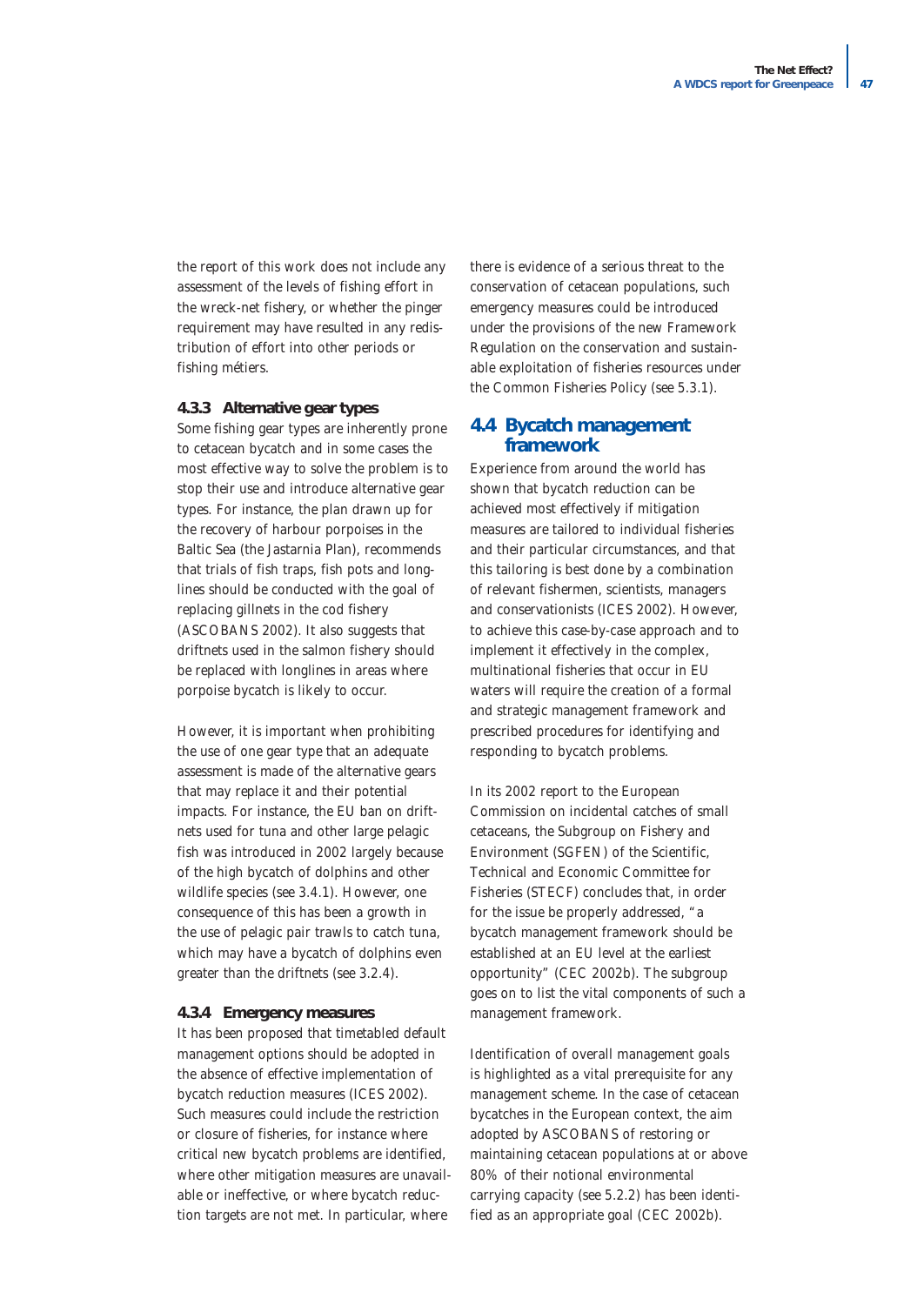Within the overall management framework there must be a monitoring and surveillance programme to identify fisheries, or times and areas where cetacean bycatch is a problem and to quantify bycatch levels. Timely assessments of cetacean populations are necessary, as is an agreed means of determining the level of conservation threat. A formal institutional framework is required in which to devise bycatch reduction plans where these are necessary, with set bycatch reduction targets and timeframes. Further, there must be a means of

implementing bycatch reduction plans, including effective enforcement and continuous monitoring and feedback to ensure that the overall objectives are met (CEC 2002b). An additional recommendation has been made by ICES that timetabled default management options should be applied if bycatch mitigation is not implemented effectively (ICES 2002). In other words, measures to reduce bycatch should be imposed (which could include restriction or closure of the fishery) if bycatch reduction targets are not met.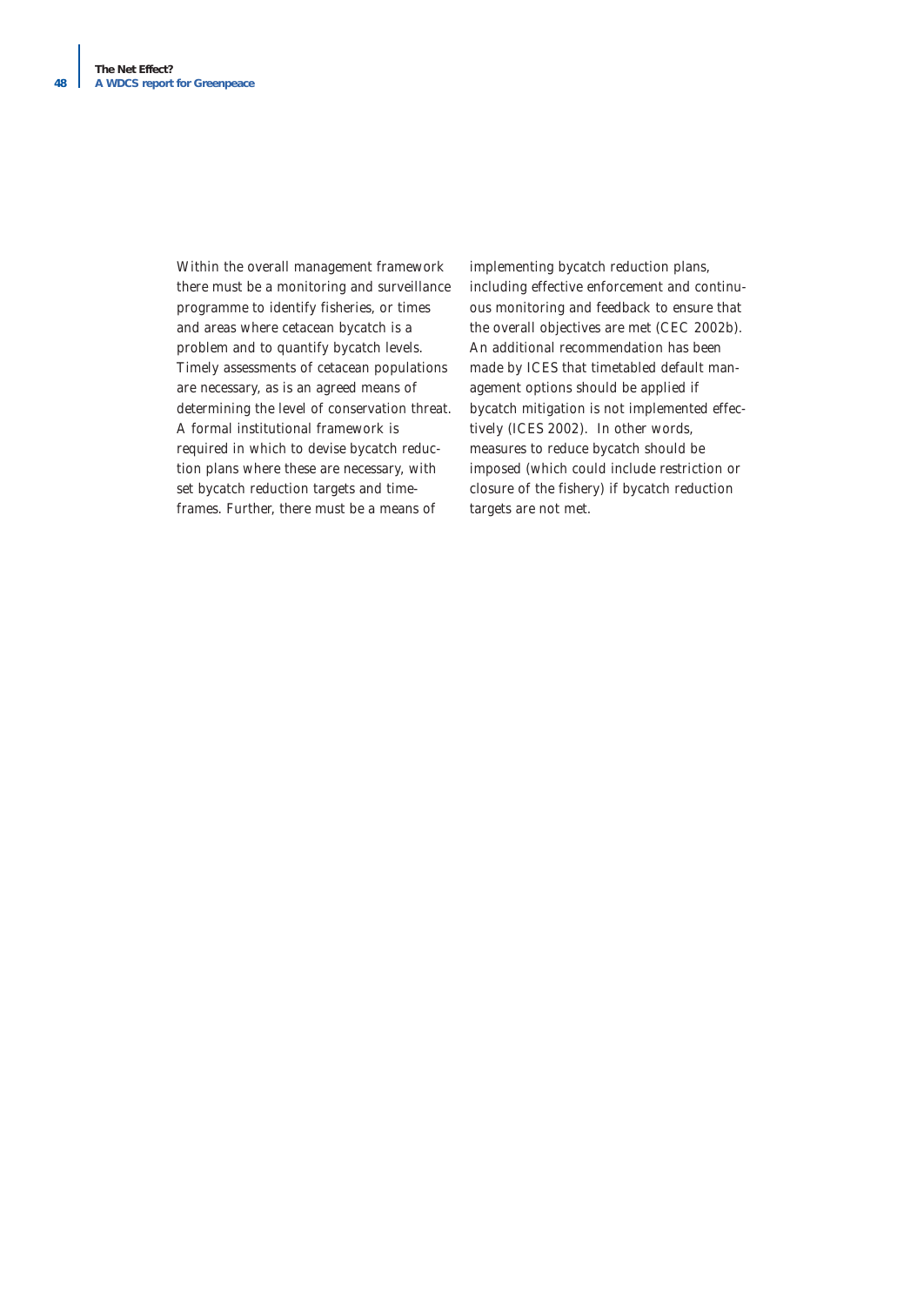# **5. Bycatch regulation**

# **5.1 Regulation of bycatch around the world**

#### **5.1.1 International treaties, conventions and agreements**

A large number of international and regional treaties, conventions and agreements have a bearing on the protection of the marine environment; many of them cover fisheries or the exploitation of living marine resources, and several make specific commitments or resolutions on the matter of incidental capture of cetaceans. The United Nations Convention on the Law of the Sea (UNCLOS) of 1982 places a duty on states to make sure that species associated with or dependent on harvested species are not depleted to levels at which they would become seriously threatened. The problem of indiscriminate fishing methods has also been addressed within the Rio Earth Summit (1992), the UN Food and Agriculture Organisation Code of Conduct for Responsible Fishing (1994) and the Rome Consensus on World Fisheries (1995). In particular, the 1995 Agreement for the Conservation and Management of Straddling Fish Stocks requires that the catch of target and non-target species is reported along with compliance with regional organisations which have specific measures aimed at minimising catches of non-target species (Gillespie 2002).

The issue of bycatch has become prominent within the International Whaling Commission (IWC) which, as early as 1975, recommended that member nations begin to record the bycatch of small cetaceans. The Convention on Migratory Species of Wild Animals (CMS) has also taken a serious interest in bycatch, passing a resolution (Resolution 6.2) in 1999 which recognises bycatch as one of the major causes of mortality of migratory species in the marine environment and requires Parties to the Convention to minimise as far as possible the incidental mortality of migratory species (CMS 1999). This resolution was reaffirmed and reinforced in 2002 when the CMS Parties emphasised that bycatch remains one

of the major causes of mortality from human activities in the marine environment and recommended a speedy implementation of CMS Resolution 6.2 (CMS 2002).

#### **5.1.2 National legislation elsewhere**

There are several notable examples from around the world of national legislation that has been introduced specifically, or is being applied, to address the problem of cetacean bycatch. While none is held up as the panacea, and bycatch still presents serious problems in these countries, the process that has been adopted in the United States and some of the principles being applied in New Zealand are progressive and provide important precedents that could be applied in the north-east Atlantic region.

In the United States, the incidental capture of cetaceans is regulated by the Marine Mammal Protection Act (MMPA), which was amended in 1994 to address interactions between marine mammals and commercial fisheries. The Act identifies the following goals:

- i) reducing incidental mortality or serious injury of marine mammals occurring in the course of commercial fishing operations to below Potential Biological Removal (PBR, defined as the maximum number of animals, not including natural mortalities, that may be removed from a marine mammal stock while allowing that stock to reach or maintain its optimum sustainable population) within 6 months of enactment; and
- ii) further reducing these mortalities and serious injuries to insignificant levels approaching a zero mortality and serious injury rate by 2001.

The MMPA requires assessments to be made of the status of marine mammal stocks, including stock structure, abundance, trends and levels of anthropogenic mortality. It further requires fisheries to be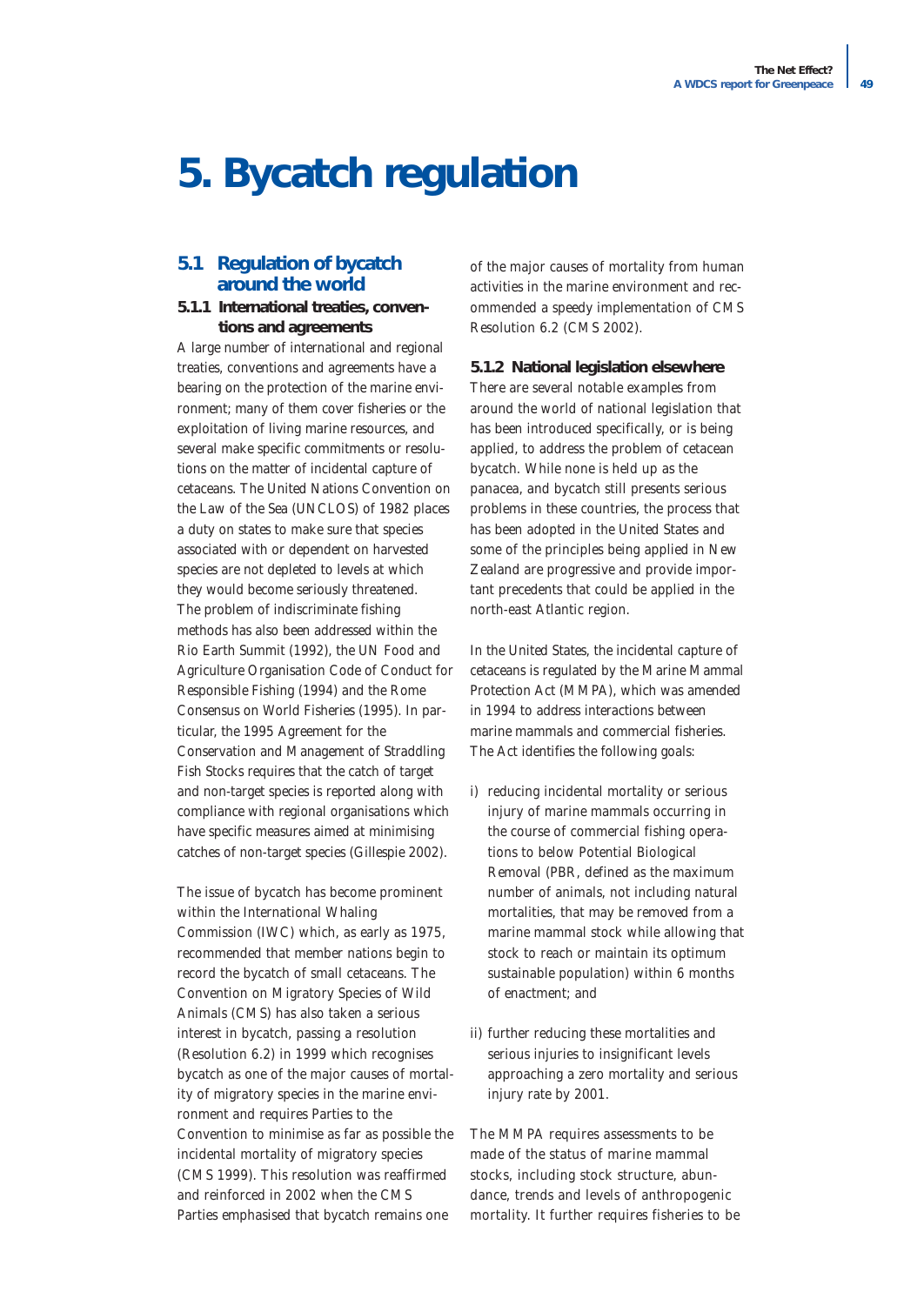categorised according to their likelihood of catching marine mammals, which is assessed through compulsory carriage of observers (Read 2000). If the magnitude of bycatches, or other anthropogenic mortality, exceeds PBR for a stock of marine mammals, that stock is deemed to be strategic, and the MMPA requires that a take reduction plan be developed. Such plans must include regulatory and/or voluntary measures that will reduce mortality and serious injury levels to below PBR within six months of their implementation. The take reduction plans are developed by teams of stakeholders, including representatives from the commercial fishing industry, conservation groups, scientists, federal and state officials, and fisheries management councils. If the team cannot reach consensus on the plan, the Secretary of Commerce is required by the MMPA to develop a plan to reduce takes below PBR. This default provision has acted as an incentive for stakeholders of diverse backgrounds and interests to work together to develop bycatch mitigation strategies (Read 2000).

This system has been implemented in a range of fisheries throughout US waters and, while not without problems, it has made significant steps towards reducing bycatch in some of the fisheries addressed (see Read 2000 for individual case studies of four take reduction teams).

In New Zealand, the Government has acknowledged that increased fishing effort in recent years has resulted in the incidental capture of significant numbers of non-target species of marine wildlife protected under New Zealand law, including Hector's dolphin. As a response, the New Zealand Government introduced in 1996 a scheme to recover from the domestic commercial fishing industry the funding required to investigate and mitigate the impacts of fishing on protected species of marine wildlife (West *et al.* 1999). Conservation Services Levies are approved by the Minister

of Conservation, administered by the Department of Conservation, and are collected by the Ministry of Fisheries. The levies are set annually following extensive consultation between the relevant government agencies and stakeholder groups. Levies are primarily used to boost observer coverage in selected fisheries, to monitor the status of protected species known to be incidentally taken in fishing operations, and to develop ways of mitigating the bycatch of species protected under the New Zealand Marine Mammals Protection Act 1978 and the Wildlife Act 1953. These levies give fishermen a strong financial incentive to address their interactions with protected species and thus negate the need for levies to be paid (West *et al.* 1999).

In Australia, the Environment Protection and Biodiversity Conservation Act 1999 is the primary instrument for actions to protect and assist the recovery of endangered species and ecological communities. Under this Act, endangered or vulnerable species can be listed along with key threatening processes, for each of which a Threat Abatement Plan must be prepared. In the case of bycatch, the plan outlines actions to implement mitigation measures that are known to be effective in reducing bycatch, provide for the development of new measures or improvements to existing measures, educate fishermen about threat mitigation and collect information to support future management decisions. Threat Abatement Plans are developed in consultation with the fishing industry, nongovernmental conservation groups, scientists and government authorities responsible for conservation and fisheries management. However, Australia has temporarily exempted the major fishing operations from cetacean bycatch assessment under the current passage of the Act and none of the Act's provisions are being used to mitigate cetacean bycatch.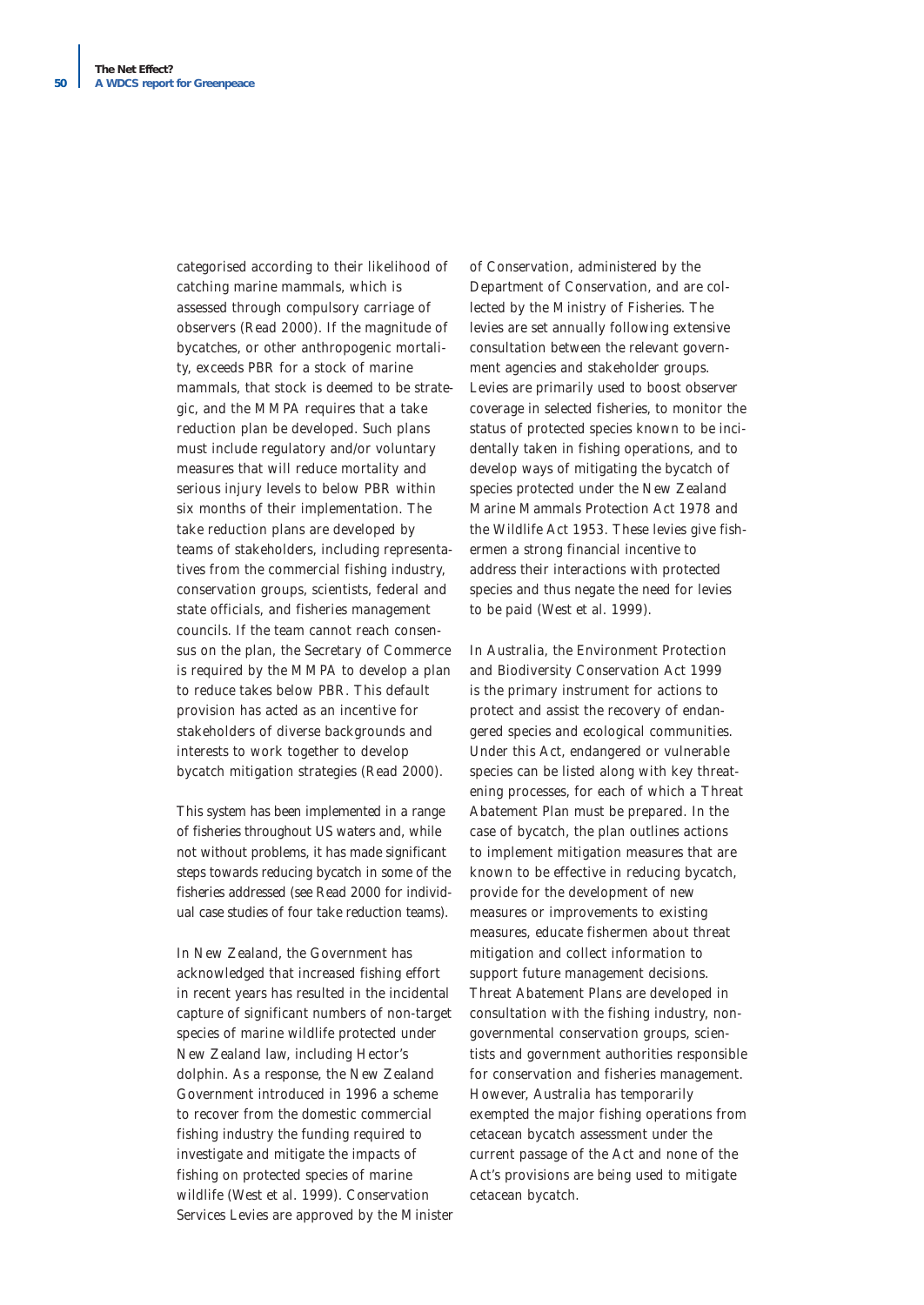# **5.2 Existing obligations within the north-east Atlantic**

#### **5.2.1 Regional conventions and agreements**

The Convention for the Protection of the Marine Environment of the North-East Atlantic (OSPAR Convention), which came into force in 1998, addresses the issue of bycatch, highlighting the need for more research and information on the effects of fishing on non-target species such as marine mammals, amongst other impacts, and for improvements in the monitoring and reporting of bycatch and discards (OSPAR 2000). Equally, the North Sea Conferences have repeatedly raised this issue. Most recently, in 2002 the Ministerial Declaration of the Fifth International Conference on the Protection of the North Sea (the Bergen Declaration) included agreement of a precautionary objective to reduce bycatches of marine mammals to less than 1% of the best available population estimate. The ministers also agreed to develop, and adopt as soon as possible, a recovery plan for harbour porpoises in the North Sea (Anon. 2002).

However, the fora that probably have most bearing on the issue of cetacean bycatch in the north-east Atlantic region are the CMS Agreement on the Conservation of Small Cetaceans of the Baltic and North Seas (ASCOBANS) and the European Union (EU). These are addressed in more detail below.

#### **5.2.2 ASCOBANS**

The Agreement on the Conservation of Small Cetaceans of the Baltic and North Seas was set up under the auspices of the Convention on Migratory Species of Wild Animals (CMS). It came into force in 1994 and currently has eight Parties (Belgium, Denmark, Finland, Germany, the Netherlands, Poland, Sweden and the UK). Other Range States, including France and Lithuania, are currently in the process of accession (ASCOBANS 2003c).

In the text of the Agreement, Parties recog-

nise *"that small cetaceans are and should remain an integral part of marine ecosystems"* and that bycatches, along with habitat deterioration and disturbance, may adversely affect populations in the Baltic and North Seas. They therefore undertake to cooperate closely in order to achieve and maintain a favourable conservation status for small cetaceans. In particular, Parties agree to apply specific conservation, research and management measures which include *inter alia "the development, in the light of available data indicating unacceptable interaction, of modifications of fishing gear and fishing practices in order to reduce bycatches"* (ASCOBANS 1991).

The aim of ASCOBANS was agreed at the Second Meeting of the Parties (MoP) in 1997 as *"to restore and/or maintain biological or management stocks of small cetaceans at the level they would reach when there is the lowest possible anthropogenic influence"*. A suitable short-term practical sub-objective was specified: to restore and/or maintain stocks/populations to 80% or more of the carrying capacity (ASCOBANS 1997). The Parties also agreed that the general aim should be *"to minimise (i.e. to ultimately reduce to zero) anthropogenic removals within some yet-to-be specified time frame, and that intermediate target levels should be set".*

The Second MoP defined a level of *"unacceptable interactions"* as being, in the short term, a total anthropogenic removal above 2% of the best available estimate of abundance (ASCOBANS 1997). However, when in 1999 the IWC-ASCOBANS Working Group on Harbour Porpoises was tasked with assessing their status in the North Sea and adjacent waters, it advised that, using a basic population model for harbour porpoises and assuming no uncertainty in any parameter, the maximum annual bycatch that achieves the ASCOBANS interim objective over an infinite time horizon is 1.7% of the population size in that year. If uncertainty is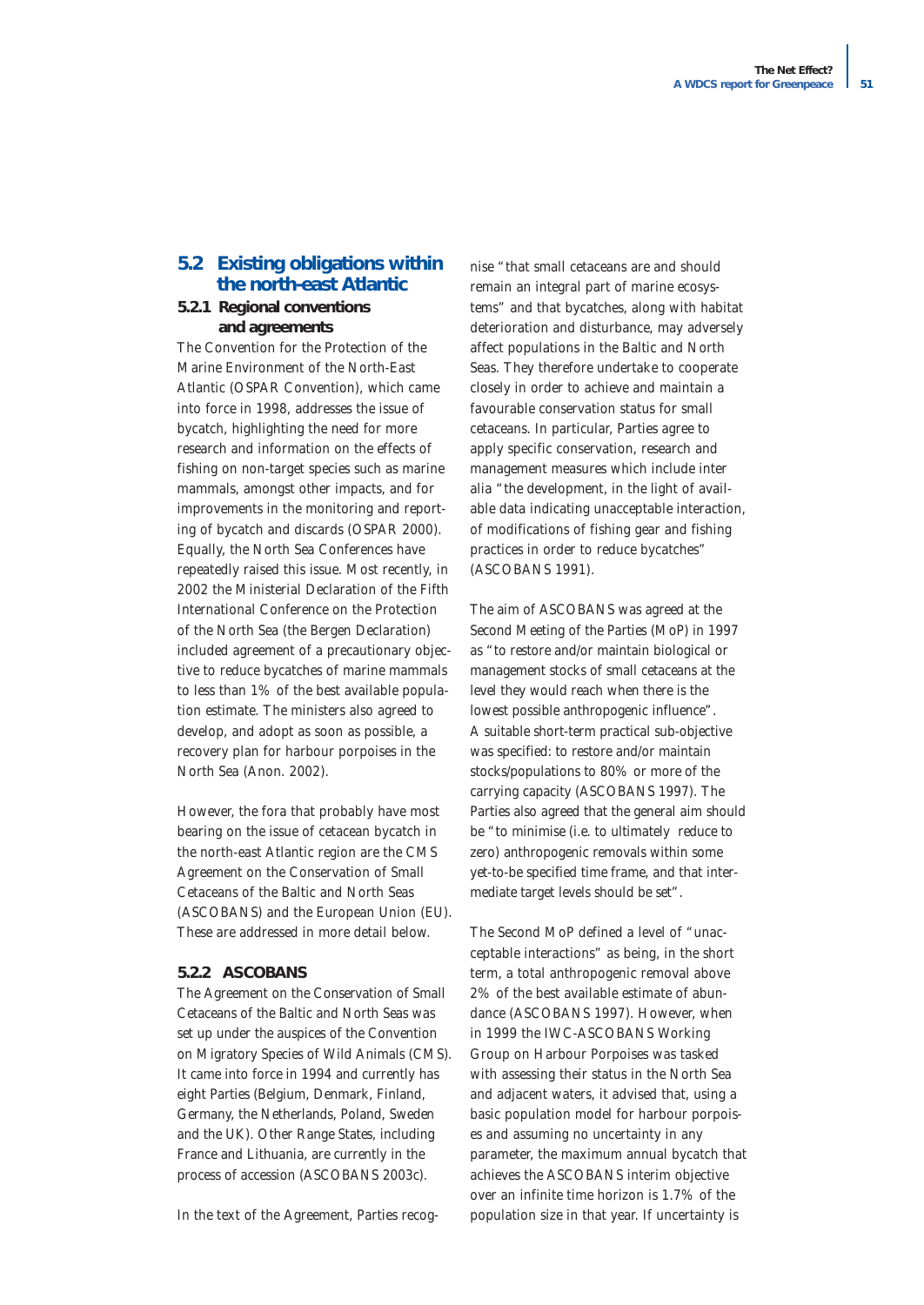considered, such as in estimating population size, maximum annual bycatch must be less than 1.7% to ensure a high probability of meeting the objective. They further stated that meeting the objective in a shorter time will require that annual bycatch be reduced to an even lower fraction of the abundance (Anon. 2000).

As a result, at the Third MoP in 2000 a resolution was passed that *"defines, for the present … unacceptable interactions"* as being, in the short term a total anthropogenic removal above 1.7% of the best available estimate of

abundance"(ASCOBANS 2000b). The resolution also notes that in the case of a severely reduced population, or of species other than the harbour porpoise, or where there is significant uncertainty in parameters such as population size or bycatch levels, then unacceptable interaction may involve an anthropogenic removal of much less than 1.7% (ASCOBANS 2000b). The Parties called on competent authorities to take precautionary measures to ensure that the total anthropogenic removal of marine mammals in the ASCOBANS area and adjacent waters is reduced as soon as possible to below an unacceptable interaction level. The meeting also identified the intermediate precautionary objective "to reduce bycatches to less than 1% of the best available population estimate" (ASCOBANS 2000b).

Although bycatch has been recognised by ASCOBANS as being the highest-priority threat to the conservation of small cetaceans, it was noted by the Chair of the Advisory Committee in 2000 that least progress has been made by the Agreement with respect to this factor (ASCOBANS 2000a). Indeed, at the Fourth MoP in August 2003, in a resolution passed on incidental take, Parties regretted "that the recommendations set out [at the Third MoP] to reduce bycatch to below 'unacceptable interaction' levels have probably not been fulfilled" (ASCOBANS 2003b). The

Parties also noted the increasing levels of stranded cetaceans on coasts of the Celtic Sea and adjacent waters, which may be caused by interaction with pelagic trawling.

However, ASCOBANS has made some progress with respect to the harbour porpoise in the Baltic Sea. In 2002, the ASCOBANS Recovery Plan for Baltic Harbour Porpoises (Jastarnia Plan) was finalised (ASCOBANS 2002), the culmination of considerable political and scientific effort, managed under the auspices of ASCOBANS since 1997. In brief, the objectives of the plan are to:

- a) implement precautionary management measures immediately to reduce the bycatch rate to two or fewer porpoises per year in the portion of the Baltic that was surveyed in 1995;
- b) improve knowledge in key subject areas as quickly as possible; and
- c) develop more refined (quantitative) recovery targets as new information becomes available on population status, bycatch and other threats.

The Jastarnia plan was supported by the Parties in a resolution passed at the Fourth MoP (ASCOBANS 2003b) and the Meeting emphasised the importance of Parties and Range States now implementing the Plan.

A further significant development at the Fourth MoP of relevance to bycatch was agreement of the extension of the ASCOBANS area. The new area encompasses waters west of the UK and Ireland to longitude 15º W, and southwards to include the Bay of Biscay and waters west of Spain and Portugal to latitude 36º N, where it meets the boundary of the Agreement on the Conservation of Cetaceans in the Black Sea, Mediterranean Sea and Contiguous Atlantic Area (ACCOBAMS). The name of the Agreement is, therefore, changed to the Agreement on the Conservation of Small Cetaceans of the Baltic, North East Atlantic,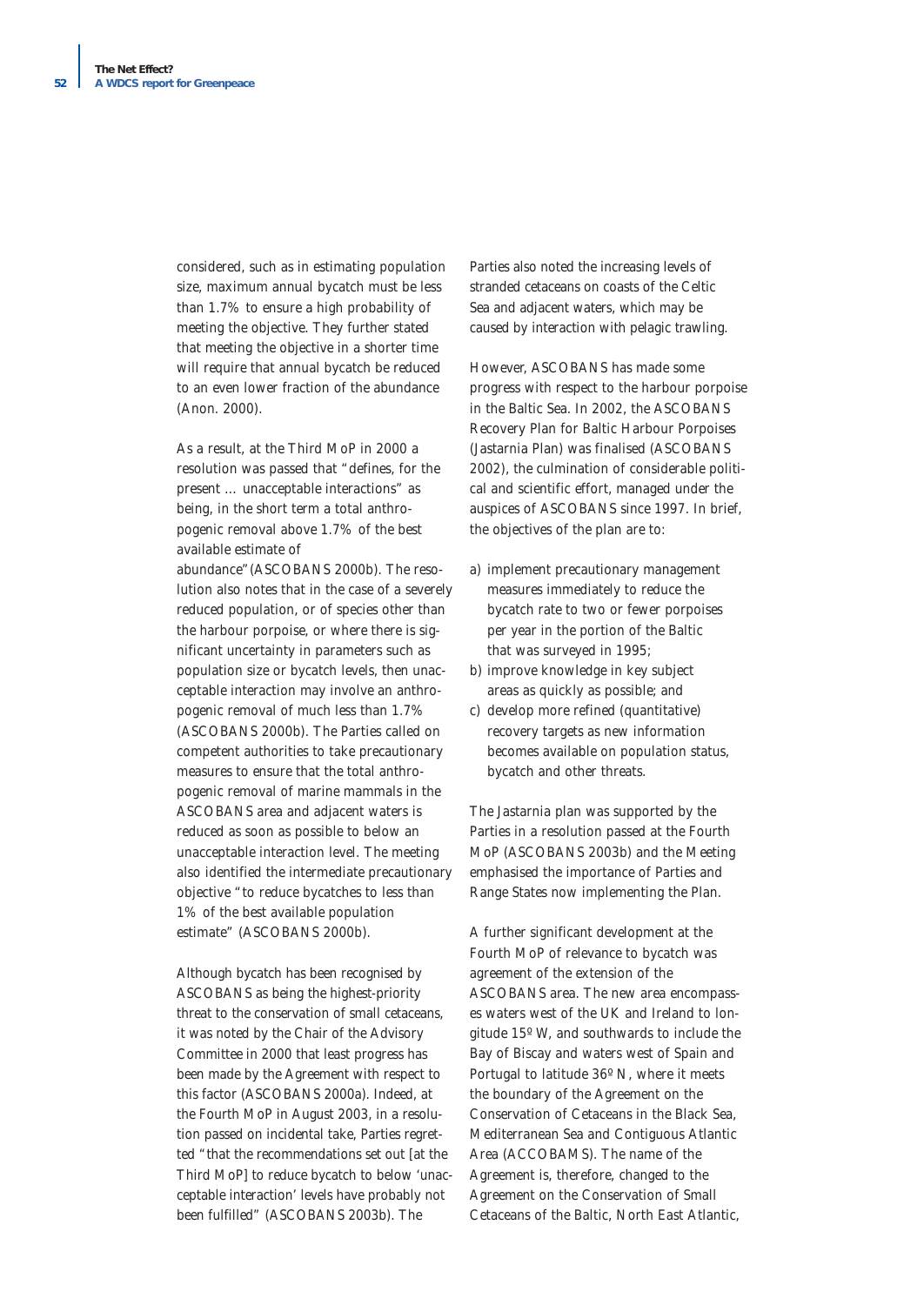Irish and North Seas (ASCOBANS 2003d).

However, the limited capacity of ASCOBANS to make commitments, or even influence policy, relating to fisheries management was highlighted at the Fourth MoP. It was emphasised in the resolution passed on incidental take that the European Community has exclusive competence for the conservation, management and exploitation of living aquatic resources in the context of the Common Fisheries Policy (ASCOBANS 2003b).

## **5.3 Existing EU legislation**

**5.3.1 Common Fisheries Policy**

The CFP has evolved through a series of developments, initiated by the signing of the Treaty of Rome which established the European Economic Community in 1957 (Coffey 1995). Since this time, new Member States have joined the Community and various regulations and agreements have been introduced shaping policy, for instance with regard to access to Member States' territorial waters, 200-mile limits, and so on. In 1983, the introduction of Regulation 170/83 established a twenty-year system for the conservation and management of fisheries resources in EC waters. A mid-term review of the CFP followed in 1992, and resulted in a new system for fisheries and aquaculture under Regulation 3760/92.

In short, under the European Community's Common Fisheries Policy (CFP) only the Community has competence in fisheries matters. This means that only the European Commission can propose new legislation on fisheries and only the Council of Ministers can adopt that legislation. Member States can (within limits) apply more stringent national rules to the activities of their own vessels and within their own waters (DEFRA 2003).

In 2002, a major review of the CFP was conducted, with an explicit objective to minimise the impact of fishing activities on marine ecosystems, and in particular non-target

species and sensitive habitats (CEC 2002d). This resulted in the adoption in December 2002 of a new Framework Regulation (EC) No. 2371/2002 on the conservation and sustainable exploitation of fisheries resources under the Common Fisheries Policy. Article 2 defines the objective of the CFP as *"to ensure exploitation of living aquatic resources that provides sustainable economic, environmental and social conditions"*. It further states that "the Community shall apply the precautionary approach in taking measures designed to protect and conserve living aquatic resources, to provide for their sustainable exploitation and to minimise the impact of fishing activities on marine ecosystems. It shall aim at a progressive implementation of an ecosystem-based approach to fisheries management."

Among the many new provisions in the Framework Regulation are powers for the introduction of emergency measures. *"If there is evidence of a serious threat to the conservation of living aquatic resources, or to the marine ecosystem resulting from fishing activities and requiring immediate action, the Commission, at the substantiated request of a Member State or on its own initiative, may decide on emergency measures"* (Article 7). These can last for up to six months (extendable for another six months). Similarly, if there is evidence of such a serious and unforeseen threat resulting from fishing activities in waters falling under the sovereignty or jurisdiction of a Member State and where any undue delay would result in damage that would be difficult to repair, that Member State can take emergency measures, not exceeding three months (Article 8).

To date, only three pieces of EU legislation have been introduced under the CFP that relate specifically to cetacean bycatch. In 1992, Regulation (EC) No 345/92 restricted the length of driftnets to 2.5 km. In 1998, the introduction of Regulation (EC) 1239/98 provided for the phasing out of all driftnets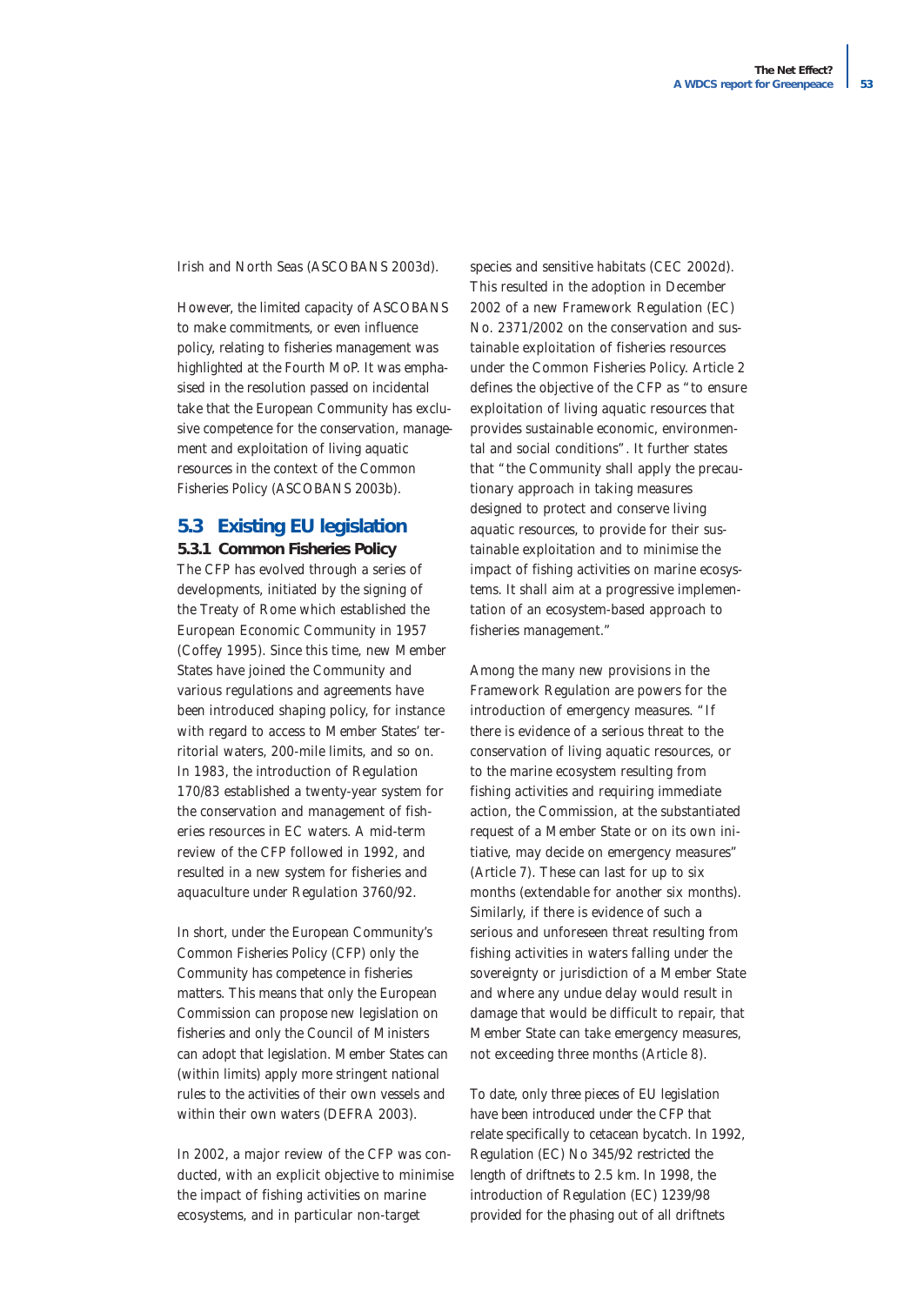used to catch tuna, swordfish and similar listed species, and their total prohibition from 1 January 2002. Both these provisions apply to all EU waters (with the exception of the Baltic Sea, which is exempt from both provisions) and, outside those waters, to all EU fishing vessels. In addition, Regulation (EC) No 973/2001 prohibits the encircling of schools or groups of marine mammals with purse seines, except in the case of vessels operating with a dolphin mortality limit (DML) under the conditions laid down in the Agreement of the International Dolphin Conservation Program in the Eastern Pacific Ocean.

#### **5.3.2 The Habitats Directive**

Council Directive 92/43/EEC on the Conservation of Natural Habitats and Wild Fauna and Flora (the 'Habitats Directive') was adopted in May 1992. Article 2 of the Directive places a duty on Member States to ensure that any measures taken under the Directive are designed to *"maintain or restore, at a favourable conservation status, natural habitats and species of wild fauna … of Community interest"* (which include all cetaceans). Article 11 requires Member States to undertake surveillance of the conservation status of these natural habitats and species. Article 12 requires Member States to establish a system of strict protection for the animal species listed in Annex IV(a) (which include all cetaceans).

Most specifically, Article 12.4 requires Member States to establish a system to monitor the incidental capture and killing of Annex IV(a) species. In the light of the information gathered, Member States are required to take further research or conservation measures as required to ensure that incidental capture and killing does not have a significant negative impact on the species concerned.

It is evident that Member States are not meeting their obligations under Article 12.4 of the Habitats Directive, and this fact has

been acknowledged by the European Commission in the Explanatory Memorandum accompanying its proposal for a new Council Regulation on cetacean bycatch (CEC 2003a). This states that *"the Commission has come to the conclusion that the measures taken so far are insufficient or lacking in coordination"* and that *"additional Community action is needed in the fisheries sector to improve, in a consistent and cooperative manner, measures aimed at the conservation of small cetaceans."*

# **5.4 Proposed EU regulation on incidental catches of cetaceans**

As part of the 2002 review of the CFP, the European Commission set out an Action Plan to integrate environmental protection requirements into the CFP. Part of this was a commitment to introduce a *"new set of technical conservation measures designed to reduce bycatch of cetaceans to levels guaranteeing favourable conservation status of cetacean populations before 31 December 2002"* (CEC 2002c).

In June 2003 the Commission published its Proposal for a Council Regulation laying down measures concerning incidental catches of cetaceans in fisheries and amending Regulation (EC) No 88/98 (CEC 2003a). This Proposal is based on advice provided by ICES (e.g. ICES 2002) and the Subgroup on Fishery and Environment (SGFEN) of the Scientific, Technical and Economic Committee for Fisheries (STECF) (CEC 2002a and b) and also on various consultations.

The Proposal consists of three main measures:

- 1 restrictions on the use of driftnets in the Baltic Sea (Article 9: introducing an immediate length limit of 2.5 km, and phasing them out completely by 1 January 2007);
- 2 the mandatory use of acoustic deterrent devices in certain fisheries (Articles 2 and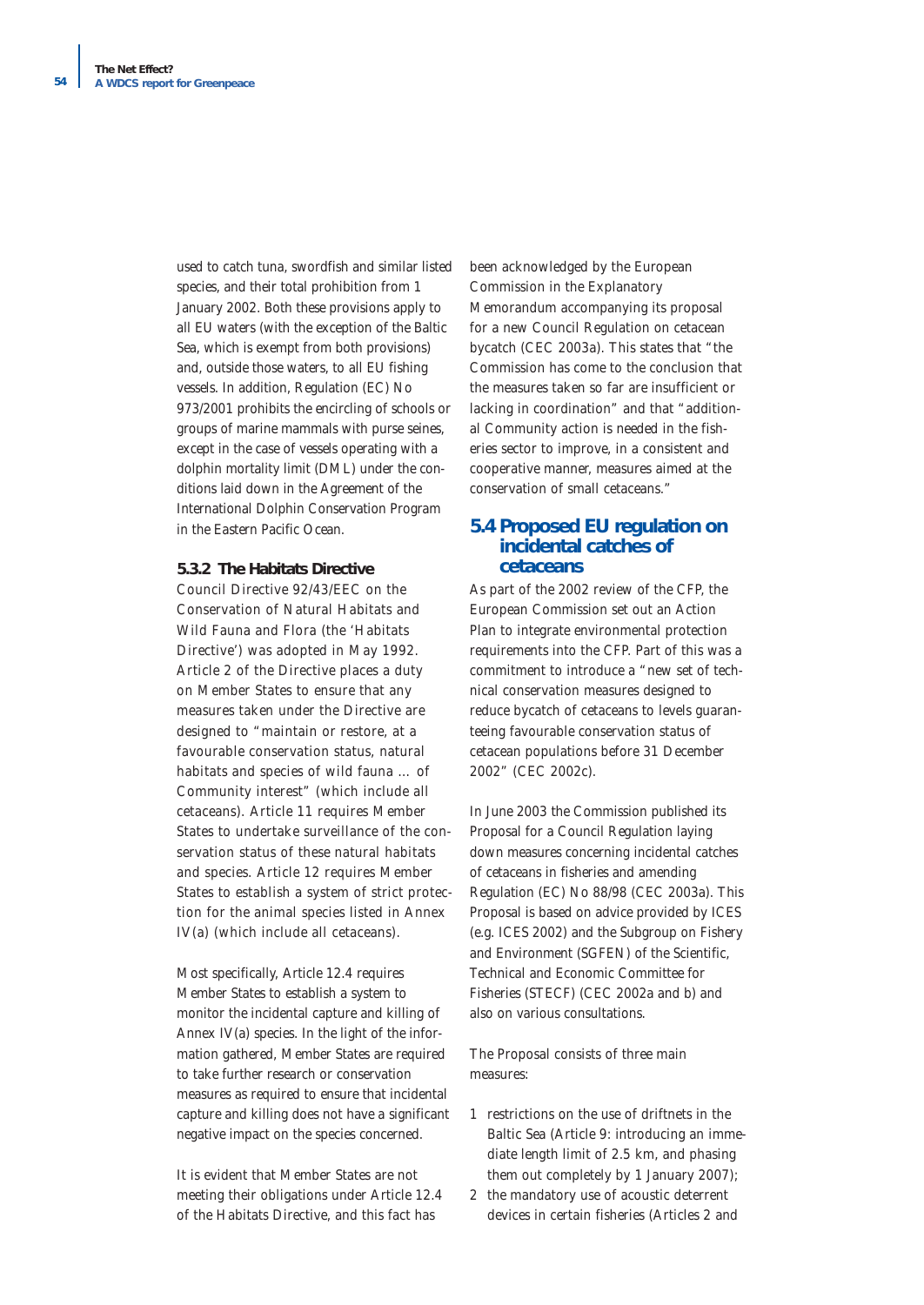3: Annex I specifies the fishing gear, areas and periods in which pingers are compulsory, including driftnets, bottom-set gillnets and tangle nets in the Baltic Sea, wreck nets and large-mesh bottom-set gillnets in the North Sea and bottom-set gillnets and tangle nets in the Celtic Sea; Annex II sets out the technical specifications of the devices and conditions of use), and

3 coordinated monitoring of cetacean bycatch through compulsory onboard observers for given fisheries (Articles 4 and 5: Annex II specifies the fisheries to be monitored and levels of coverage required, including driftnets in the Baltic Sea, North Sea and waters west of the UK and Ireland, pelagic trawls west of the UK, Ireland, France, Spain and Portugal as well as in the North Sea, high opening trawls, and fisheries required to use pingers as listed in Annex I; also Article 5 sets out the qualifications required of observers, their tasks and reporting requirements).

While the Proposal has generally been welcomed by conservationists as a good first step, a number of weaknesses and serious omissions have been highlighted (e.g. WDCS 2003). Broadly, these concern the degree of emphasis on pingers, the adequacy of proposed observer coverage levels, the lack of management objectives, targets or a management framework for bycatch reduction and, more specifically, the absence of any measures, or even stated intent, to reduce bycatch in pelagic trawl fisheries. These concerns are discussed in more detail in Chapter 6 below.

The proposed Regulation will go through a process of scrutiny and negotiations in Council Working Groups consisting of civil servants from the Member States, in the Fisheries Committee of the European Parliament, and then in the European Parliament itself before the final decision is made in the Council of Fisheries Ministers. This process is expected to extend well into 2004 and possibly beyond, and its outcome is likely to be affected by the level of public interest and concern in the matter.

In the meantime, the European Commission has issued a contract for a study, using trained observers, of the numbers of cetaceans bycaught in pelagic trawls in the north-east Atlantic (CEC 2003b). The study is directed to give priority to the winter and spring fisheries of the Western Channel and the Celtic Sea (various pelagic fish and spawning sea bass), to the summer albacore fishery in the north-east Atlantic, and to the year-round fishery for anchovy in the Bay of Biscay. The observation of fisheries is expected to begin early in 2004.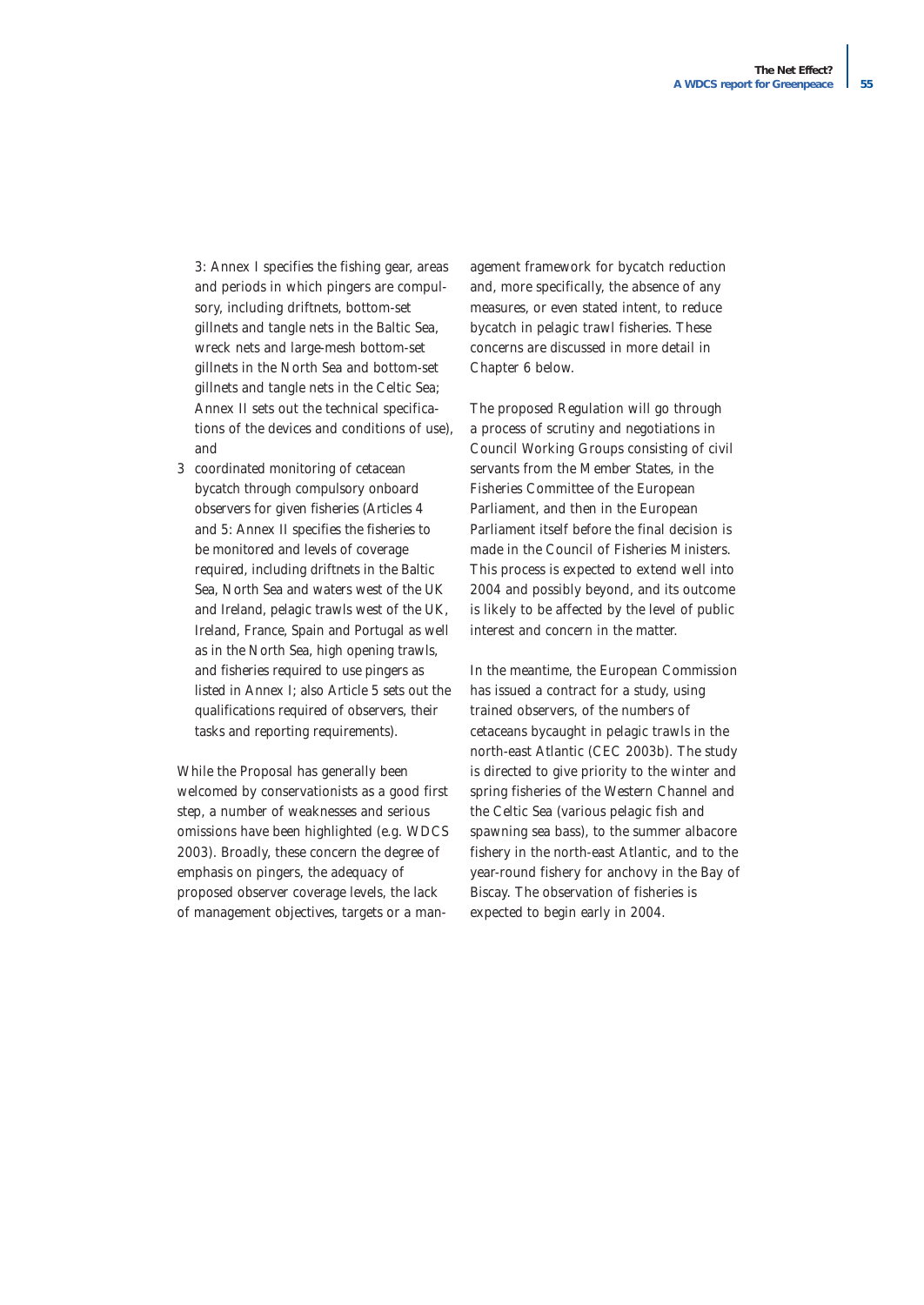# **6. Conclusions and recommendations**

# **6.1 Significance of cetacean bycatch**

Fisheries bycatch clearly represents a major problem for populations of small cetaceans, probably **the** major problem in many parts of the world and in the north-east Atlantic in particular. Numerous studies have investigated the issue in the north-east Atlantic over the past two decades, albeit in a mostly piecemeal and small-scale fashion, resulting in probably hundreds of publications over many thousands of pages. These have been funded by various national governments and in many cases by the European Commission. Clear indications of problems have emerged, both from onboard observer monitoring and from strandings records, and in some cases good estimates of the scale of the problem have been produced. What is astounding, therefore, is the almost total lack of any policy or, more importantly, practical response to the issue at either national or EU level (beyond the driftnet ban adopted in 1998).

The cetacean species that are most affected by bycatch in the north-east Atlantic, in terms of absolute numbers, are the common dolphin and the harbour porpoise. Bycatch of common dolphins has been recorded in the greatest numbers in pelagic trawl fisheries, and that of harbour porpoises in bottom-set gillnet fisheries.

In the case of pelagic trawls, there has been too little monitoring to date to be able to assess total mortality levels. However, the number and scale of pelagic trawl fisheries operating in the Celtic Sea, Biscay and Channel area, coupled with the number of stranded bycaught common dolphins recorded on surrounding coasts, indicate that the total mortality figure is likely to be high and probably unsustainable.

More monitoring has been conducted of bottom-set gillnet fisheries, at least in some areas, and this has clearly demonstrated large and unsustainable levels of harbour porpoise

bycatch, particularly in the Celtic Sea and North Sea. In areas where porpoise population levels are very low, such as the Baltic Sea and the southern North Sea/eastern Channel, even a very low level of bycatch is extremely serious in conservation terms.

For other species, although bycatches may be lower in absolute numbers, the impact may be equally or possibly even more significant. For instance, bycatches in pelagic trawl fisheries include Atlantic white-sided dolphins, striped dolphins, long-finned pilot whales and bottlenose dolphins, most of which are considered to be far less numerous in the region than common dolphins. As both population and bycatch estimates for these species are at best only partial, the significance of these mortalities for local populations is unknown, but they are a potential major cause for concern. The bottlenose dolphin, for instance, is only recorded in very small isolated populations in the waters off south-west England and is also at risk from inshore gillnets. Any incidental capture of this species would be highly significant.

It is important to recognise that populations of many of these species are probably being impacted by several different fisheries (as well as other anthropogenic causes of mortality). For instance, the populations of common dolphins in the Celtic Sea, Biscay and Channel area have already been subjected over many years to bycatch in the pelagic tuna driftnet fishery (which has recently been terminated) at levels that were probably unsustainable. The limited studies of pelagic trawl fisheries to date, combined with evidence from strandings data, suggest that common dolphin mortalities in these fisheries may well be unsustainable. In addition, common dolphins are caught, if to a lesser extent, in bottom-set gillnet fisheries (and possibly others) in this area.

Equally, the harbour porpoise population in the Celtic Sea is already known to have been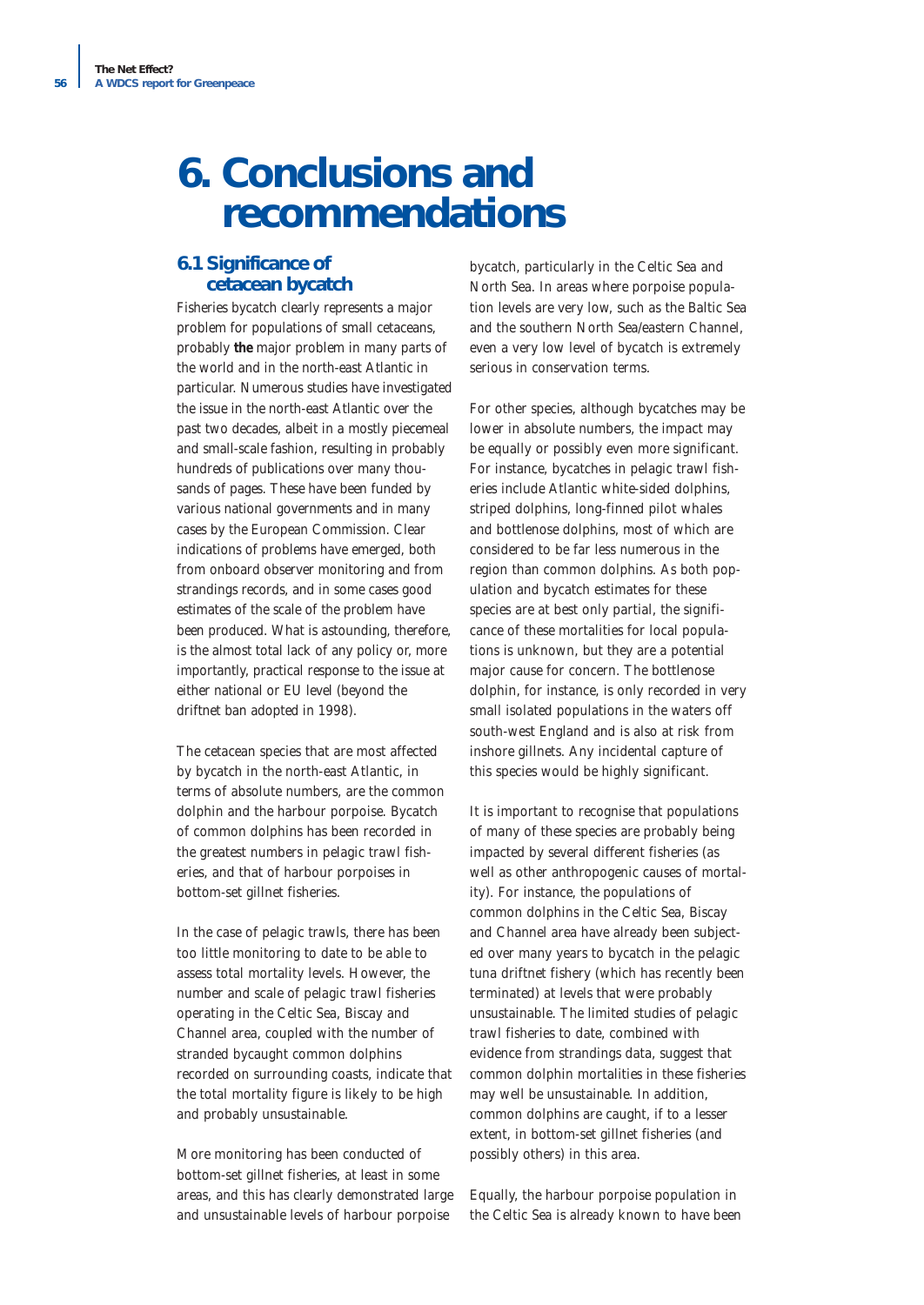subjected to bycatch rates that far exceed what could be considered sustainable (over 6% per annum) in English and Irish bottomset gillnets alone, for probably more than a decade. Other gillnet fleets in the Celtic Sea have yet to be investigated. Plus, there is now evidence from stranded animals in the UK that this species may also be being impacted by the pelagic trawl fisheries in this area.

Therefore, judgement of whether any individual interaction is 'sustainable' must be made in the context of total known or suspected mortality across the range of fisheries (and other causes of mortality) operating in an area. It must also take account of the cumulative depletion of populations that will be caused by unsustainable mortality levels. In principle, if an unsustainable level of bycatch continues unchecked, the significance of that mortality will become more acute year on year as the population is gradually depleted.

Current bycatch levels for several species are being judged against abundance estimates that may now be significantly above the true population levels, given the mortality rates that are assumed to have occurred in the years since population surveys were last conducted. Current cetacean abundance estimates in the north-east Atlantic are at best speculative, as the only major survey was conducted in the early 1990s, covering the North Sea (and eastwards), but only the Celtic Sea to the west of Britain and mainland Europe. For most populations there has been no assessment of trends or conservation status. In this respect, the largescale cetacean abundance survey (SCANS II) planned to cover the North Sea and northeast Atlantic, broadly out to EU fisheries limits, in 2005 and 2006 is welcome. However, more continuous surveillance of population trends is also required.

Given all the major areas of uncertainty, it is vital that extreme precaution is applied in assessing the significance of cetacean bycatch and, in particular, in defining conservation and management objectives. It is recommended that the intermediate precautionary objective identified by ASCOBANS, to reduce bycatches to less than 1% of the best available population estimate, be the absolute maximum threshold that should be applied, and that targets and timeframes to reduce bycatch to below this level, and ultimately towards zero, should be adopted.

# **6.2 Assessment and monitoring of fisheries**

The collection of data on fisheries, including effort, gear and location, must be improved, and these data must be comparable between fleets, in order to allow the extrapolation of bycatch rates to individual fisheries and the estimation of total mortality levels within an area or population. Also, the accessibility of these data, much of which are currently only available for enforcement purposes, needs to be extended to allow proper assessment of the impacts of fisheries.

Routine and ongoing monitoring of fisheries for cetacean bycatch is clearly essential in order to assess the nature and scale of the problem and also to acquire the information needed to be able to devise appropriate mitigation strategies. This can only be achieved reliably through independent onboard observers, with alternative monitoring strategies only in the extreme circumstances where an observer physically cannot be carried on a vessel. Given the reluctance of many governments to introduce routine monitoring of incidental capture (despite an obligation to do this under the Habitats Directive), and the refusal of some skippers and even whole fleets to carry observers where this has been proposed, compulsory observer schemes are the only way to ensure effective and equitable monitoring.

Monitoring of fisheries must continue after the introduction of mitigation measures in order to assess the adequacy of their implementation,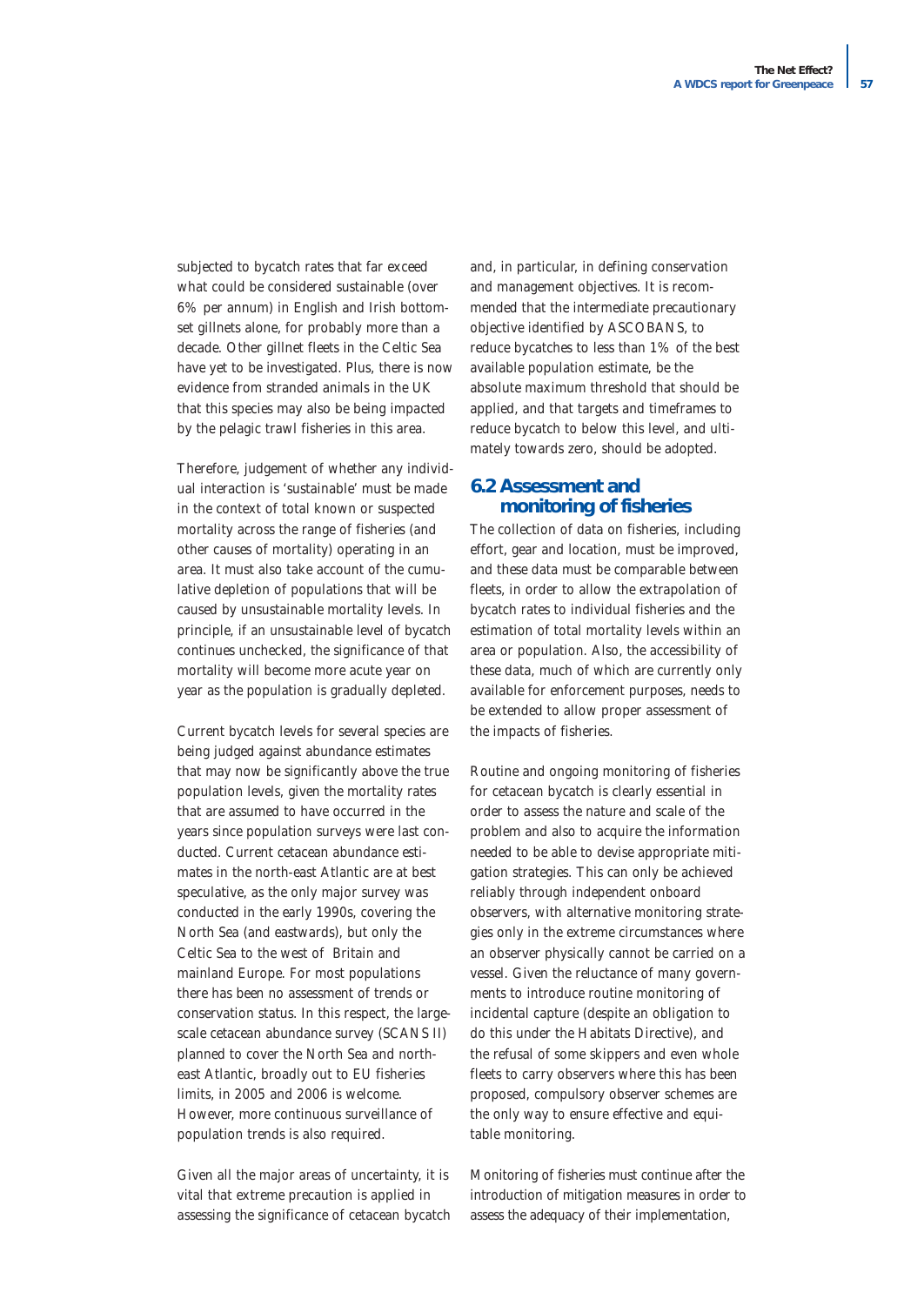and the efficacy of the measures in terms of bycatch reduction. Where there is potential for the mitigation measures themselves to have wider environmental impacts, as in the case of pingers, it is essential that there is proper investigation and monitoring of these and, of course, withdrawal of the measure if the wider impact is found to be unacceptable.

While the need to assess the impact of existing fisheries is now acknowledged and is being dealt with to some extent, no proposals have yet been forthcoming for the prior assessment of the environmental impact of new fisheries or changes in fisheries policy in order to prevent new problems from arising. While environmental impact assessment (EIA) and now also strategic environmental assessment (SEA) are routine procedures for many other sectors of industry, the fisheries industry has yet to be included. Clearly, until proper prior assessment is made of new fisheries developments or the wider implications of policy decisions, fisheries managers and politicians will continue to be fire-fighting. Dealing with problems after they have become entrenched becomes much harder politically, and results in greater and unnecessary environmental impact and also, ultimately, in a greater social and economic burden for the fishing communities involved.

## **6.3 Proposed new EU regulation**

The European Commission's initiative to introduce the Proposal for a Council Regulation on incidental catches of cetaceans is an extremely important and welcome development, not least for its formal acknowledgement of the importance of cetacean bycatch as a major conservation threat and the inadequacy of the measures taken so far to address it. The proposed Regulation has some significant weaknesses that must be addressed, but it is important that the Regulation is adopted and implemented as soon as possible. However, even if the Proposal is adopted reasonably intact, it will not solve the EU's bycatch problems in

itself. It will need to be built on with further and more far-reaching measures and this must be done quickly if the momentum of the initiative and the work that has led to it is not to be lost. Therefore, the following comments relate both to the measures put forward in the current proposal and to measures that are still required.

The proposed restrictions on driftnets in the Baltic Sea are extremely important. The Baltic population of harbour porpoises is severely threatened and is estimated to number as few as 600 animals, with fisheries bycatch in both bottom-set gillnets and driftnets presenting the major threat. The proposed immediate restriction on driftnet length to 2.5 km brings the Baltic very belatedly into line with the rest of the EU, and their proposed total prohibition by 2007 reflects the critical needs of this struggling porpoise population. These time frames should not be allowed to slip.

While the potential for effective deployment of pingers dramatically to reduce harbour porpoise bycatch in gillnets under certain circumstances is acknowledged, serious concerns remain over their practicality and efficacy in the longer term, their enforceability and their potential negative impacts through habitat exclusion. Therefore, although compulsory use of pingers may offer the best means of reducing the current unacceptable level of bycatch in the short term, they should not be considered or presented as a long-term solution. Indeed, the current proposal places too much emphasis on pingers to the exclusion of other potential mitigation measures and more selective fishing methods. It should be made clear that the pinger requirement is subject to review and will be time-limited. In the meantime, the Regulation should make provisions for a) comprehensive observer monitoring of vessels using pingers to assess both efficacy of deployment and bycatch rates; b) monitoring of cetacean populations in the affected areas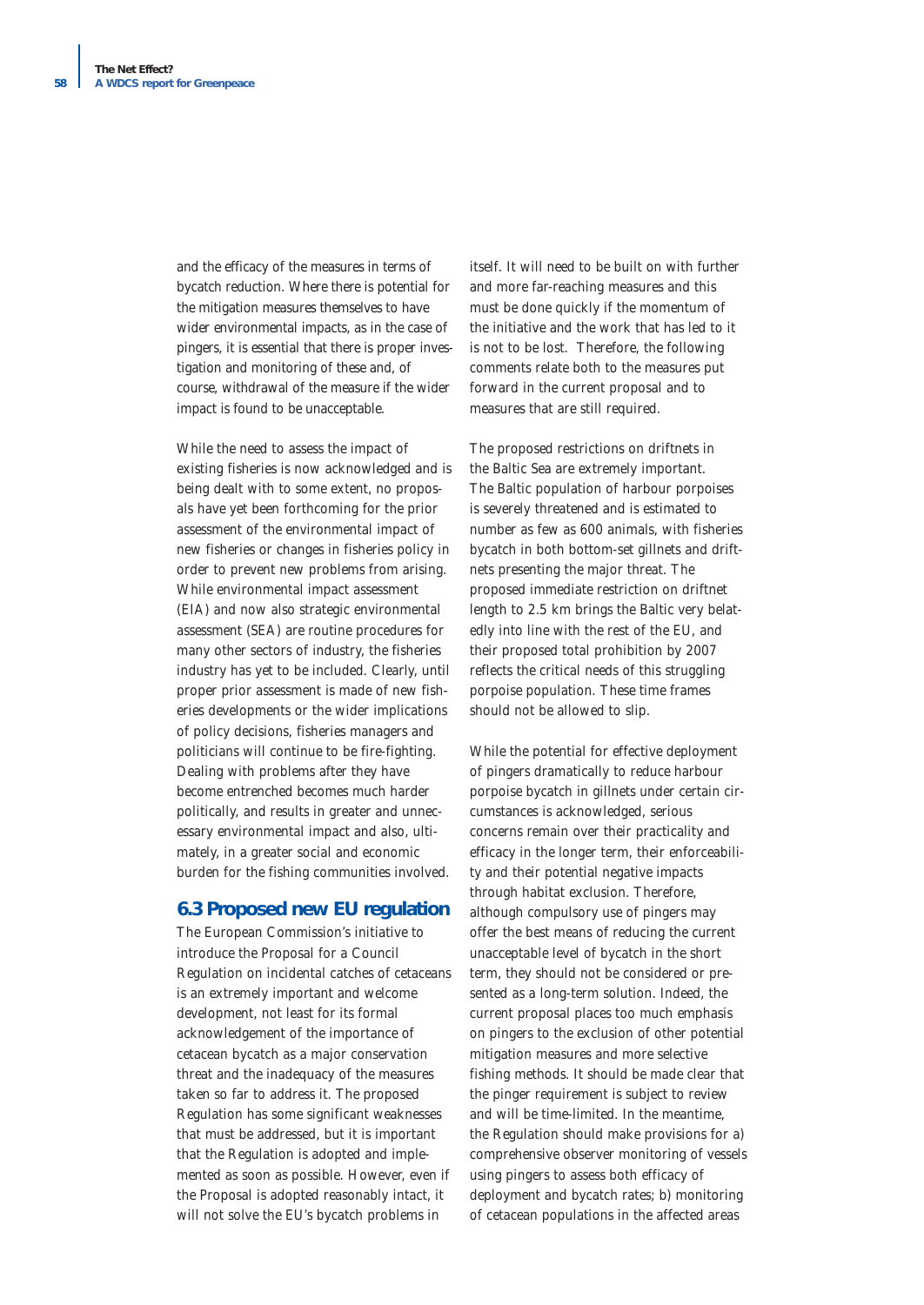to investigate any potential exclusion effects; and c) a parallel programme of development of other forms of mitigation and alternative fishing methods with an explicit view to phasing out pingers within a set timeframe.

The Commission's proposed requirement for at-sea observer schemes in fisheries that present a risk of cetacean bycatch is essential. This measure is fundamental to any efforts to quantify and address the bycatch problem across the broad range of fisheries in which it occurs. However, the levels of observer coverage set out in the Proposal represent only the minimum levels recommended by the scientific advisers (SGFEN) and in some cases fall below this. For instance, SGFEN recommended that observer coverage should be a minimum of 5–10% in the pelagic trawl fisheries in the Biscay, Celtic Sea and Channel areas, and "as high as feasible" during the December to March period when mass dolphin strandings occur. The Commission proposes only 5% coverage in these fisheries and 10% during these critical months. While even the proposed levels of observation would represent a major improvement in most fisheries, political and budgetary expediency must not be allowed to compromise the proper assessment of the scale and nature of the bycatch problem.

The Commission states in the accompanying documents that "scientists consider that mitigation of cetacean bycatch can be primarily addressed through an overall reduction in fishing pressure" and that this "is expected as a result of other community measures aimed at ensuring the sustainability of fisheries". While measures being planned and introduced to reduce fishing effort within the CFP are to be welcomed, effort reduction targeted at those fishing sectors and gear types causing the greatest impact should be more actively used as a bycatch reduction measure in its own right.

any management objectives or targets for bycatch reduction. Nor are any management options identified in the event that reduction of bycatch levels is not achieved. Although the Commission acknowledges the need for a management framework within which a comprehensive strategy can be set up, it contends that this cannot be put together at this stage *"given the absence of precise information on bycatch patterns [etc]"*. On the contrary, a management framework is precisely the tool required to identify monitoring and surveillance requirements, assess the data that are collected, devise appropriate management responses for each specific fishery or area (bycatch reduction plans with clear targets and timeframes), oversee their implementation and enforcement, and evaluate their efficacy and impacts. Indeed, the first and key recommendation in the SGFEN final report is that "a management framework … needs to be implemented at an EU and other appropriate levels if cetacean bycatch is to be addressed adequately" (CEC 2002b). This must be introduced without delay.

## **6.4 Pelagic trawl fisheries**

Although the Commission acknowledges that gillnets and pelagic trawls appear to contribute most cetacean bycatch in European fisheries, the proposed Regulation makes no provisions regarding the pelagic trawl sector beyond observer monitoring. To date, only a limited number of these pelagic fisheries have been monitored in any depth, so the compulsory observer monitoring provisions are extremely important. However, high dolphin bycatch rates have been recorded already in the Dutch mackerel and horse mackerel single-trawl fishery, the Irish albacore pair-trawl fishery and the UK sea bass pair-trawl fishery. The Community must make clear its intention to introduce without delay measures to reduce bycatch in those pelagic trawl fisheries where bycatch levels are found to be problematic.

The Commission's Proposal does not identify

While the UK's work to develop an exclusion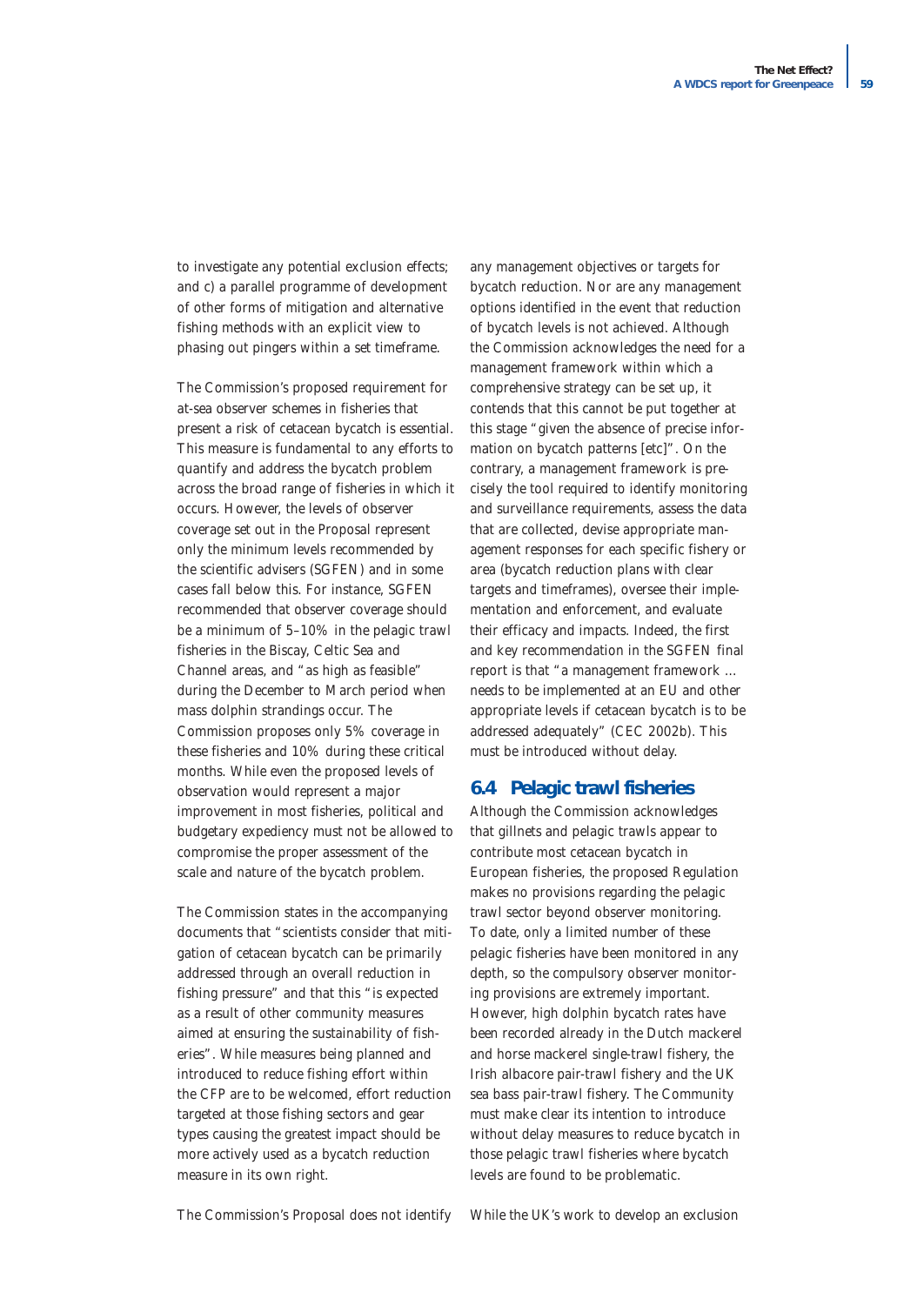device may show promising early results, these are currently only based on a very small dataset. There is still considerable uncertainty as to why the device appears to be working and whether this effect will continue in the longer term and without detriment to the dolphins. Therefore, there should be a parallel programme of research to investigate possible alternative mitigation measures or fishing methods for these fisheries.

In the absence of any other effective measures for the mitigation of bycatch in pelagic trawls, the Community must be prepared to introduce management measures including the suspension or closure of fisheries where necessary. In particular, where there is evidence of a serious threat to the

conservation of cetacean populations, the Commission should introduce emergency measures, as provided for by Article 7 of the new Framework Regulation of the CFP ((EC) No 2371/2002).

Finally, the proposals put forward to date apply only to fisheries that operate within EU waters. However, there is evidence of substantial cetacean and other protected species bycatch occurring in the EU's considerable distant water fisheries such as the pelagic trawl fisheries off Mauritania. It is therefore, essential that provisions made for bycatch monitoring and mitigation (as well as the requisite provisions for surveillance and enforcement) are also reflected in the Community's regulation of its distant water fleets.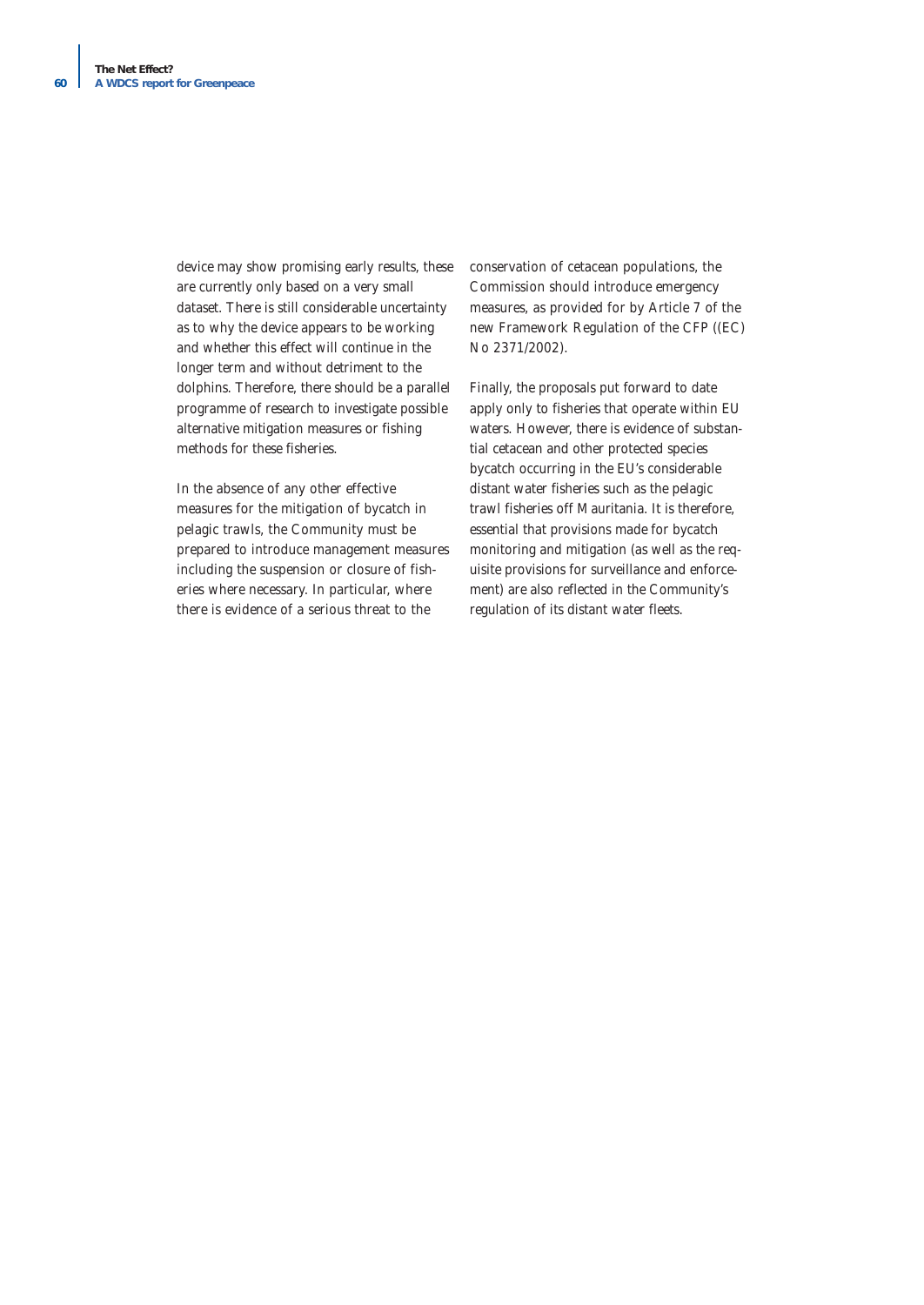# **Acknowledgements**

We would sincerely like to thank Marie-Pierre Gosselin for her assistance in researching this report. We are also grateful to Kristin Kaschner and Simon Northridge for their valuable input and to Henrique Cabral, Marina Sequeira, Carina Vonk, Stella Turk, Jan Haelters and Alfredo López for providing much useful information. We would like to thank many WDCS staff for their assistance, particularly Mark Simmonds, Jo Clark, Simon Keith, Kate O'Connell and Gina Davies. We also thank Doug Parr and others at Greenpeace for their support of this project.

This report was funded by Greenpeace Environmental Trust.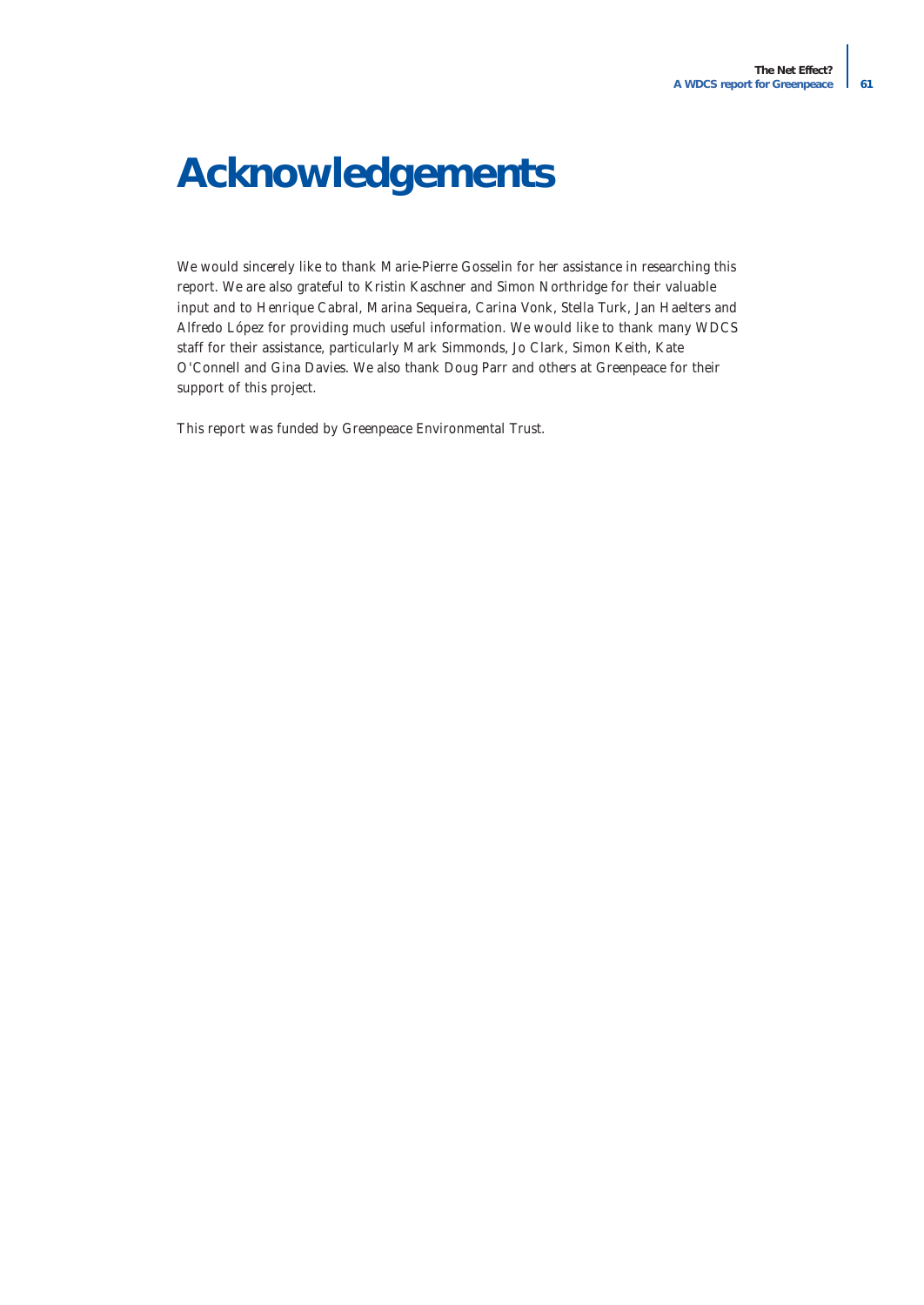# **Appendix 1**

**ICES Fishing Areas in the north-east Atlantic**



**Reproduced with permission ICES 2003.**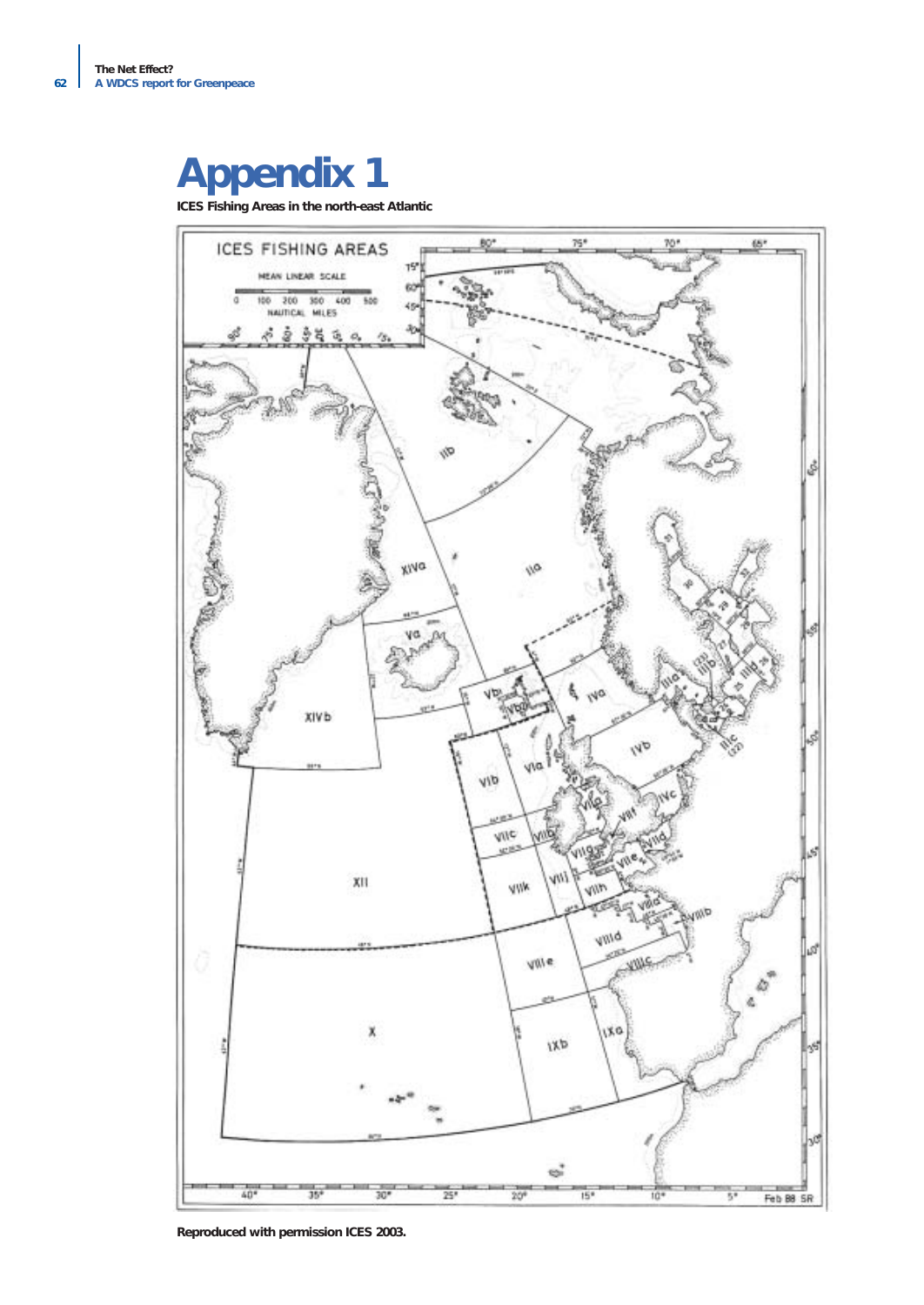# **Appendix 2**

**Breakdown of the French pelagic fleet for 1992** 

| 1992                           |                                                                                                                                                                                          |                                                                                                                                                                  |                                                                                                                                                               |                                                                                                                                           |  |  |
|--------------------------------|------------------------------------------------------------------------------------------------------------------------------------------------------------------------------------------|------------------------------------------------------------------------------------------------------------------------------------------------------------------|---------------------------------------------------------------------------------------------------------------------------------------------------------------|-------------------------------------------------------------------------------------------------------------------------------------------|--|--|
|                                | Quarter 1                                                                                                                                                                                | Quarter 2                                                                                                                                                        | Quarter 3                                                                                                                                                     | Quarter 4                                                                                                                                 |  |  |
| Northern Biscay                | Total: 147 boats, working<br>in pairs targeting horse<br>mackerel or hake.                                                                                                               | Total: 150 boats, working<br>in pairs targeting sardine,<br>hake and horse mackerel.<br>(Also small activity in the<br>Celtic Sea.)                              | Total: 137 boats, targeting<br>anchovy and sardine.                                                                                                           | Total: 79 boats, targeting<br>anchovy.                                                                                                    |  |  |
|                                | 77 boats, pair trawlers<br>with mesh size >20mm,<br>targeting hake, sea bass<br>and horse mackerel.                                                                                      | 78 boats, working in pairs<br>and targeting hake and<br>horse mackerel (with<br>some trips to the<br>Celtic Sea).                                                | 90 boats, working in pairs,<br>targeting small pelagic<br>species such as anchovy,<br>sardine and horse<br>mackerel.                                          | 34 boats, working in pairs,<br>targeting anchovy.                                                                                         |  |  |
|                                | 62 boats, pair trawlers<br>working with several<br>gears, targeting horse<br>mackerel, cephalopods<br>and pollack.                                                                       | 42 boats, targeting<br>sardine and mackerel.                                                                                                                     | 47 boats, working with<br>panel trawls (one trawl<br>/single boat), targeting<br>anchovy.                                                                     | 17 boats, working in pairs,<br>targeting sardine and herring.                                                                             |  |  |
|                                |                                                                                                                                                                                          | 33 boats, working in pairs<br>using various types of<br>trawls, targeting cuttlefish<br>and pollack.                                                             |                                                                                                                                                               | 32 boats, targeting anchovy,<br>using panel trawl.                                                                                        |  |  |
| Southern Biscay                | <b>Total:</b> 103 boats, targeting<br>anchovy and occasionally<br>whiting.                                                                                                               | Total: 108 boats, targeting<br>sea bream, squid, anchovy, tuna and swordfish.<br>hake, Norway pout and<br>other species.                                         | <b>Total:</b> 131 boats, targeting<br>(Also offshore.)                                                                                                        | Total: 48 boats, targeting tuna<br>species and swordfish. Also<br>capture other species<br>including squid.<br>(Sometimes work offshore.) |  |  |
|                                |                                                                                                                                                                                          | 16 boats, targeting sea<br>bream and bass, and<br>also capture herring<br>and mackerel.*                                                                         | 22 tuna boats, working<br>offshore, targeting<br>tuna and swordfish.                                                                                          | 16 boats, targeting horse<br>mackerel, swordfish, tuna,<br>squid and hake. (Some<br>offshore trips for tuna<br>species)                   |  |  |
|                                |                                                                                                                                                                                          | 35 boats, working in pairs,<br>targeting horse mackerel,<br>sea bream and hake.<br>(They sometimes use)<br>small-mesh trawls for<br>anchovy. $)^*$               | 49 boats, targeting tuna<br>and hake.                                                                                                                         | 13 boats, targeting Norway<br>pout and other species,<br>using several trawls.                                                            |  |  |
|                                |                                                                                                                                                                                          | 37 boats, targeting various<br>other species with several<br>trawls for a single boat.<br>(Fisheries of Norway pout,<br>whiting and squid also<br>take place.)*  | 60 boats, targeting Norway<br>pout, mullet, bass, squid,<br>cuttlefish, sea bream<br>and others, using various<br>types of trawl<br>(including bottom trawl). |                                                                                                                                           |  |  |
| <b>Western English Channel</b> | 44 boats with several<br>trawls for a single boat,<br>targeting sea bream.<br>(Also targeting of whiting<br>in the Bay of Biscay, with<br>captures of Norway pout<br>and other species). |                                                                                                                                                                  |                                                                                                                                                               | 15 boats, targeting sea bream<br>(and targeting tuna and<br>swordfish offshore).                                                          |  |  |
| <b>Notes</b>                   | 250 boats used pelagic<br>trawls during this quarter.<br>67 boats, targeting anchovy 17 boats, targeting<br>in the Bay of Biscay,<br>working in pairs.                                   | 258 boats used pelagic<br>trawls during this quarter.<br>anchovy in the Bay of<br>Biscay with panel trawl.<br>* These boats also work<br>in the English Channel. | 268 boats used pelagic<br>trawls during this quarter.                                                                                                         | 127 boats used pelagic trawls<br>during this quarter.                                                                                     |  |  |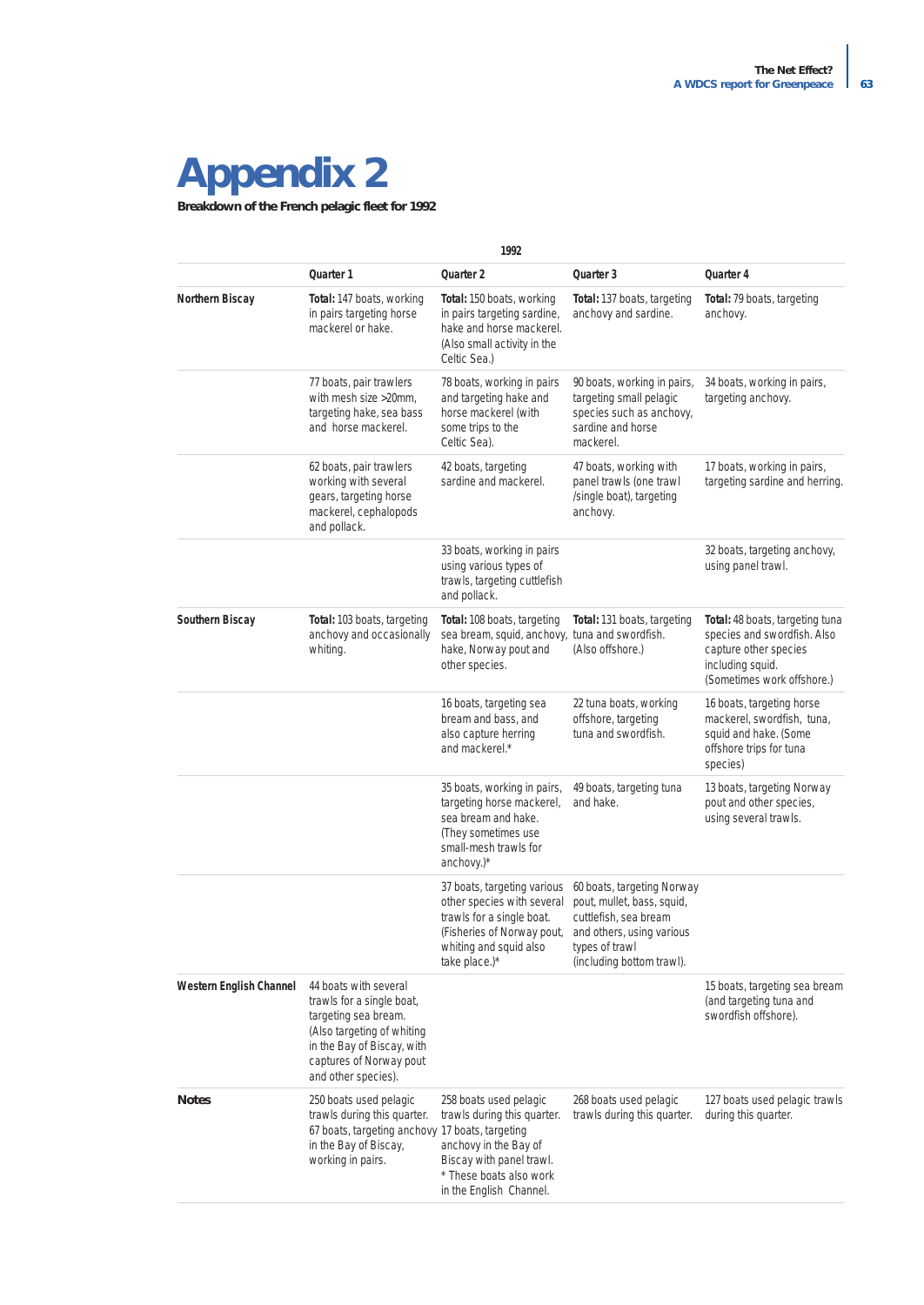# **Appendix 3**

**Table of scientific names of species referred to**

| <b>Common Name</b>                    | <b>Scientific Name</b>         |
|---------------------------------------|--------------------------------|
| Cetaceans                             |                                |
| Atlantic white-sided dolphin          | Lagenorhyncus acutus           |
| Bottlenose dolphin                    | Tursiops truncatus             |
| <b>Blue whale</b>                     | Balaenoptera musculus          |
| Common Dolphin                        | Delphinus delphis              |
| Fin whale                             | Balaenoptera physalus          |
| Harbour Porpoise                      | Phocoena phocoena              |
| Hector's Dolphin                      | Cepalorhynchus hectori         |
| Humpback whale                        | Megaptera novaeangliae         |
| Minke whale                           | Balaenoptera acutorostrata     |
| Orca (also known as killer whale)     | Orcinus orca                   |
| Pilot whale (long-finned)             | Globicephala melas             |
| Pilot whale (short-finned)            | Globicephala macrorhyncus      |
| Risso's dolphin                       | Grampus griseus                |
| Sei whale                             | Balaenoptera borealis          |
| Sperm whale                           | Physeter macrocephalus         |
| <b>Striped Dolphin</b>                | Stenella coeruleoalba          |
| Vaquita                               | Phocoena sinus                 |
| White-beaked dolphin                  | Lagenorhyncus albiostris       |
|                                       |                                |
| Fish                                  |                                |
| Albacore                              | Thunnus alalunga               |
| Anchovy                               | Engraulis encrassicolus        |
| Bigeye tuna                           | Thunnus obesus                 |
| <b>Black Bream</b>                    | Spondyliosoma cantharus        |
| <b>Blue whiting</b>                   | Micromesistius poutassou       |
| <b>Bluefin Tuna</b>                   | Thunnus thynnus                |
| <b>Bogue</b>                          | <b>Boops boops</b>             |
| Cod                                   | Gadus morhua                   |
| Dogfish                               | Scyliorhinus canicula          |
| Gobies                                | Gobiidae                       |
| Hake                                  | Merluccius merluccius          |
| Herring                               | Clupea harengus                |
| Horse mackerel (also known as 'scad') | Trachurus trachurus            |
| Lantern fishes                        | Myctophidae                    |
| Lumpfish                              | Cyclopterus lumpus             |
| Mackerel                              | Scomber scombrus               |
| Norway pout                           | Trisopterus esmarkii           |
| Pearlsides                            | Maurolicidae                   |
| Pilchard (also known as 'sardine')    | Sardina pilchardus             |
| Plaice                                | Pleuronectes platessa          |
| Poor cod                              | Trisopterus minutus            |
| Rays                                  | Raja spp.                      |
| Saithe                                | Pollachius virens              |
| Salmon                                | Salmo salar                    |
| Sandeels                              | Ammodytidae                    |
| Sea bass                              | Dicentrarchus labrax           |
| Silvery pout                          | Gadiculus argenteus ssp. thori |
| <b>Skate</b>                          | Raja batis                     |
| Skipjack tuna                         | Katsuwonus pelamis             |
| Sole                                  | Solea solea                    |
| Sprat                                 | Sprattus sprattus              |
| Swedish pollack                       | Pollachius pollachius          |
| Swordfish                             | Xiphias gladius                |
| Trout                                 | Salmo trutta                   |
| Turbot                                | Psetta maxima                  |
| Whiting                               | Merlangius merlangus           |
| Yellowfin tuna                        | Thunna albacares               |
|                                       |                                |
| Other species                         |                                |
| Grey seal                             | Halichoerus grypus             |
| New Zealand sea lion                  | Phocarctos hookeri             |
| Spider crab                           | Maia squinado                  |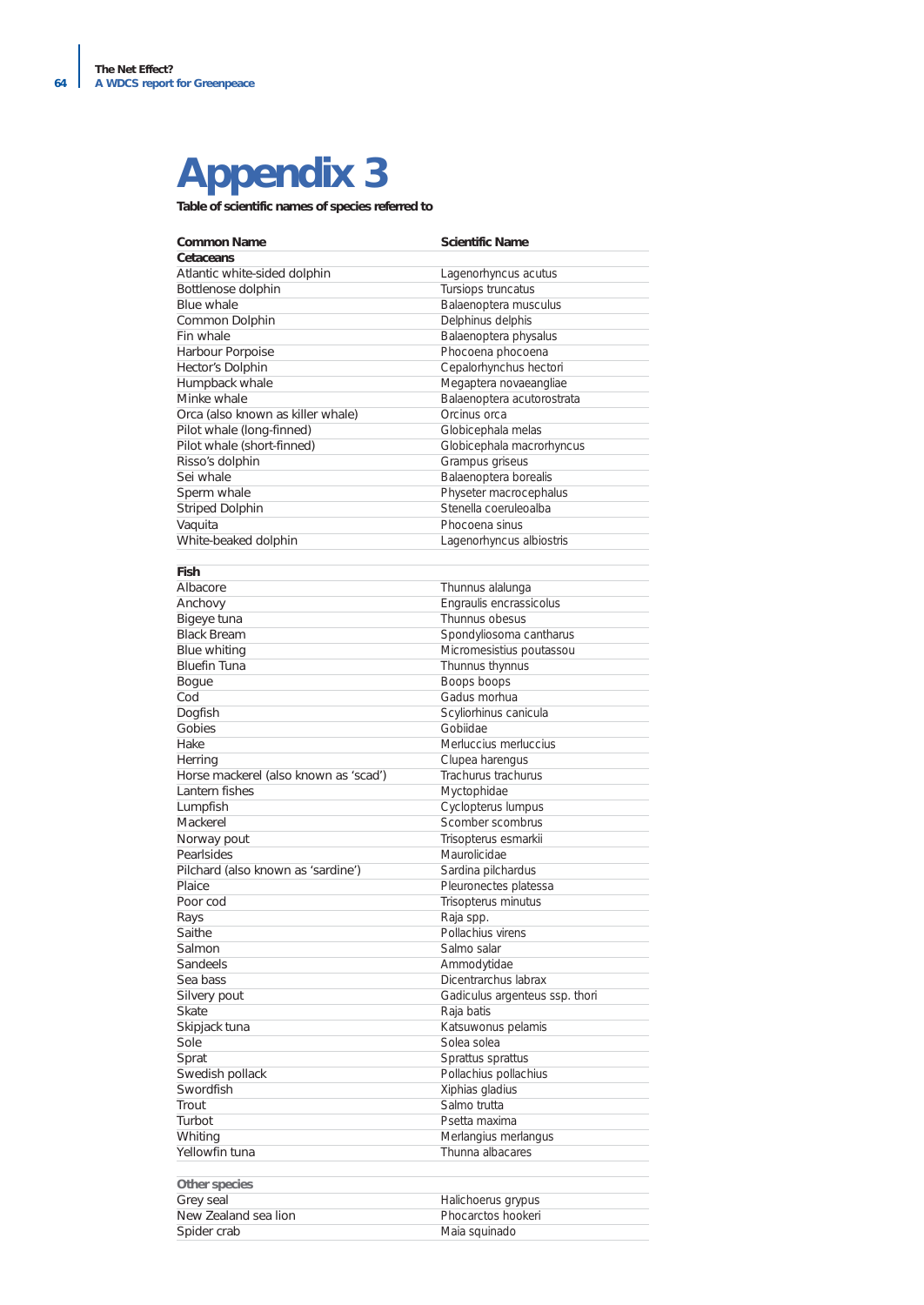# **References**

Aguilar, A. 1997. Inventario de los cetáceos de las aguas atlánticas peninsulares: aplicación de la directiva 92/43/CEE. Memoria Final. Department of Animal Biology (Vertebrate), Faculty of Biology, University of Barcelona. Cited in López 2003.

Alverson, D.L., Freeberg, M.H., Pope, J.G., Murawski, S.A. 1994. *A global assessment of fisheries bycatch and discards.* FAO Fisheries Technical Paper no. 339. Rome, Food and Agriculture Organisation.

Amundin, M., Desportes, G., Goodson, D. 2002. Only squawking at factual porpoises: is that possible? Testing an interactive pinger concept. Poster presentation at Annual Conference of the European Cetacean Society, Liège, 8–11 April 2002. Abstract published in proceedings.

Andersen, S.H., Clausen, B. 1983. Bycatches of the harbour porpoise, *Phocoena phocoena,* in Danish fisheries 1980–1981, and evidence for overexploitation. MS. presented to the Scientific Committtee of the International Whaling Commission, Cambridge, UK. SC/35/SM14. Unpublished.

Anon. 2000. Report of the IWC-ASCOBANS Working Group on Harbour Porpoises. *Journal of Cetacean Research and Management,* **2** (Suppl.): 297–305.

Anon. 2002. Bergen Declaration. Ministerial Declaration of the Fifth International Conference on the Protection of the North Sea,

Bergen, Norway 20–21 March 2002.

Anon. 2003. NECESSITY – *Nephrops* and cetacean species selection information and technology. Proposal for European Commission funding under the Sixth Framework Programme, policy-oriented research (SSP). Call FP6-2002-SSP-1. Unpublished.

Arnold, H., Bartels, B., Wilson, B., Thompson, P. 1997. *The bottlenose dolphins of Cardigan Bay: selected biographies of individual bottlenose dolphins recorded in Cardigan Bay, Wales.* Report to Countryside Council for Wales. CCW Science Report No. 209.

ASCOBANS 1991. *Agreement on the Conservation of Small Cetaceans of the Baltic and North Seas.* UNEP.

ASCOBANS 1997. Resolution on incidental take of small cetaceans. Annex K of *Proceedings of the Second Meeting of the Parties to ASCOBANS*, Bonn, Germany, November 1997. ASCOBANS, Bonn, Germany.

ASCOBANS 2000a. *Proceedings of the Third Meeting of the Parties to ASCOBANS*, Bristol, UK, July 2000. ASCOBANS, Bonn, Germany.

ASCOBANS 2000b. Resolution on incidental take of small cetaceans. Annex 9c of *Proceedings of the Third Meeting of the Parties to ASCOBANS.* ASCOBANS, Bonn, Germany.

ASCOBANS 2002. *Recovery plan for Baltic harbour porpoises (Jastarnia Plan)*. ASCOBANS, Bonn, Germany.

ASCOBANS 2003a. *Annual National Reports: Finland, Poland, Sweden, United Kingdom.* MOP4/Doc.24(S). Fourth Meeting of the Parties, Esbjerg, Denmark. ASCOBANS, Bonn, Germany.

ASCOBANS 2003b. Resolution on incidental take of small cetaceans. *Annex 14 of Proceedings of the Fourth Meeting of the Parties to ASCOBANS*. ASCOBANS, Bonn, Germany.

ASCOBANS 2003c. *Proceedings of the Fourth Meeting of the Parties to ASCOBANS*, Esbjerg, Denmark, 19–22 August 2003. ASCOBANS, Bonn, Germany.

ASCOBANS 2003d. Resolution on extension of the ASCOBANS Agreement area. Annex 12 of *Proceedings of the Fourth Meeting of the Parties to ASCOBANS*. ASCOBANS, Bonn, Germany.

Barlow, J., Cameron, G.A. 1999. Field experiments show that acoustic pingers reduce marine mammal bycatch in the California drift gillnet fishery. Paper submitted to the Scientific Committee of the International Whaling Commission, Cambridge, UK. SC/51/SM2. Unpublished.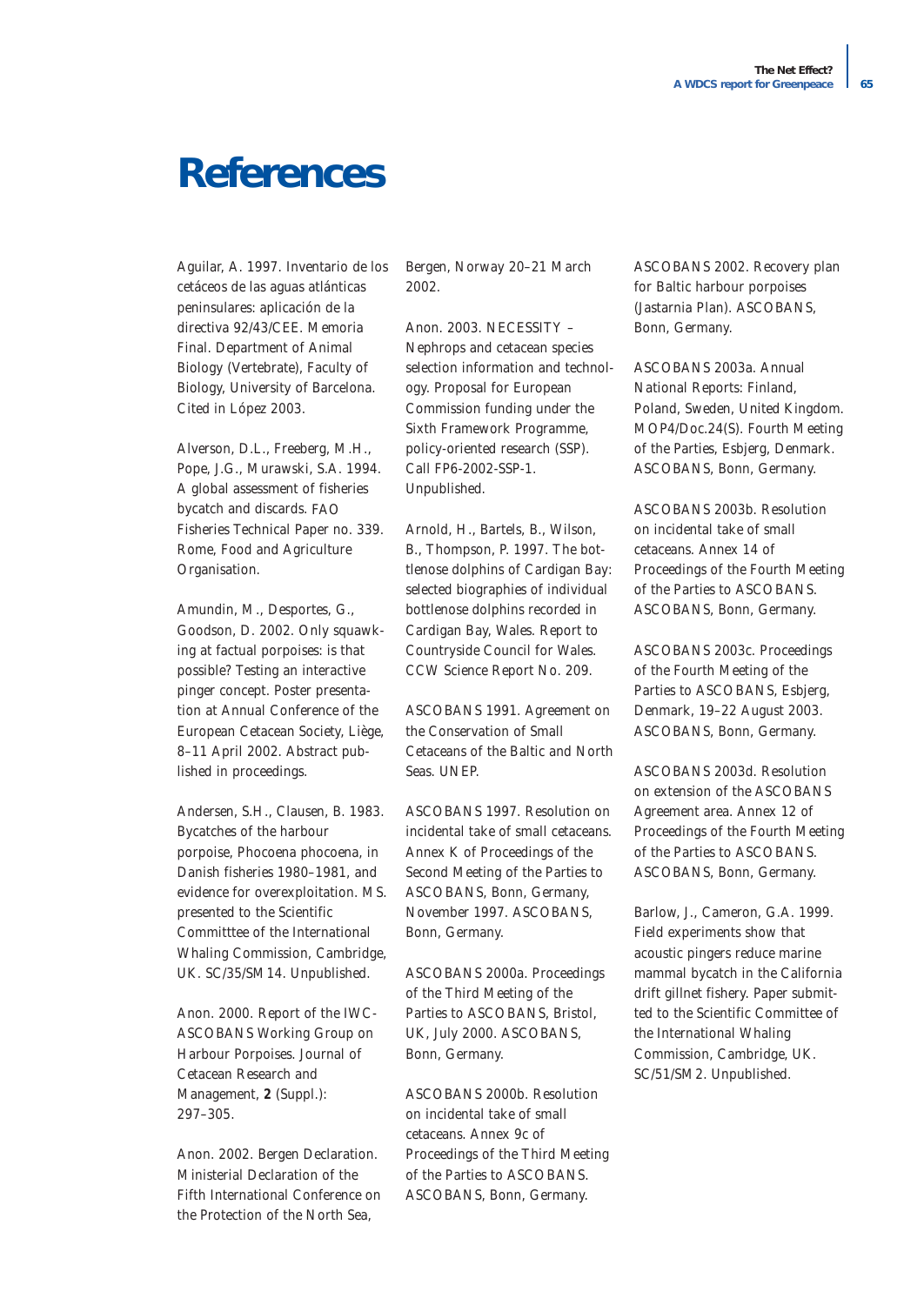Berggren, P. 1994. Bycatches of the harbour porpoise (Phocoena phocoena) in the Swedish Skaggerak, Kattegat and Baltic Seas: 1973–1993. *Report of the International Whaling Commission* (Special Issue 15): 211–215.

Berggren, P., Carlström, J. 1999. Estimating the size of porpoise bycatch in the Skaggerak and Kattegat Seas. In: Harwood, J. (ed.) *Assessment and reduction of the bycatch of small cetaceans in European waters* (BY-CARE). NERC Sea Mammal Research Unit, St. Andrews, Scotland.

Berggren, P., Wade, P.R., Carlstrom, J., Read, A.J. 2002. Potential limits to anthropogenic mortality for harbour porpoises in the Baltic region. *Biological Conservation,* **103**: 313–322.

Berrow, S.D., O'Neill, M., Brogan, D. 1996. By-catch and discarding in the Celtic Sea pelagic trawl fisheries. In Morizur *et al.* 1996:99-109.

BIM 1994. *The use of large driftnets under the Common Fisheries Policy*. Memorandum by the Irish Sea Fisheries Board (Bord Iascaigh Mhara). Written evidence to the House of Lords Select Committee on the European Communities enquiry on the regulation of drift net fishing. In HL Paper 77. HMSO, London: 55-59.

BIM 2000. Diversification trials with alternative tuna fishing techniques including the use of remote sensing technology. Final Report to the Commission of the

European Communities. EU contract No. 98/010. Bord Iascaigh Mhara (Irish Sea Fisheries Board), Dun Laoghaire, Co. Dublin.

BIM 2003. *Sea fishing – new technology*. Bord Iascaigh Mhara (Irish Sea Fisheries Board). http://www.bim.ie/templates/text\_c ontent.asp?node\_id=211

Biseau, A., Jezequel, M., Morizur, Y. 1996. Description de l'activité et segmentation de la flotte pélagique française. Unpublished report for IFREMER, Plouzané, France.

Bjørge, A., Donovan, G.P. 1995. Harbour porpoises in the North Atlantic; edited extract from the Report of the Scientific Committee of the International Whaling Commission, Dublin 1995. In: Bjørge, A., Donovan, G.P. (eds). Biology of the Phocoenids: *Report of the International Whaling Commission* (Special Issue 16). IWC, Cambridge.

Bjørge, A., Øien, N.1995. Distribution and abundance of harbour porpoise Phocoena phocoena in Norwegian waters. *Report of the International Whaling Commission* (Special Issue 16): 89–98.

Bloch, D., Desportes, G., Peterssen, A., Sigurjonsson, J. 1996. Strandings of striped dolphins (*Stenella coeruleoalba*) in Iceland and the Faroe Islands and sightings in the north-east Atlantic, north of 50ºN latitude. *Marine Mammal Science*, **12**(1): 125–132.

Carwardine, M. 2000. Whales, dolphins and porpoises. Dorling Kindersley Handbooks, London.

Caswell, W., Brault, S., Read, A.J., Smith, T.D. 1998. Harbor porpoise and fisheries: An uncertainty analysis of incidental mortality. *Ecological Applications*, **8**: 1226–1238.

CEC 1993. 24th report of the Scientific and Technical Committee for Fisheries. Brussels, November 1993. Commission staff working paper. SEC(93) 1993.

CEC 2002a. *Incidental catches of small cetaceans*. Report of the meeting of the subgroup on fishery and the environment (SGFEN) of the Scientific, Technical and Economic Committee for Fisheries (STECF), Brussels December 2001. SEC (2002) 376. Commission of the European Communities, Brussels.

CEC 2002b. *Incidental catches of small cetaceans*. Report of the second meeting of the subgroup on fishery and the environment (SGFEN) of the Scientific, Technical and Economic Committee for Fisheries (STECF), Brussels, June 2002. SEC (2002) 1134. Commission of the European Communities, Brussels.

CEC 2002c. Communication from the Commission: setting out a Community Action Plan to integrate environmental protection requirements into the Common Fisheries Policy. COM (2002) 186 final. Commission of the European Communities, Brussels, Belgium.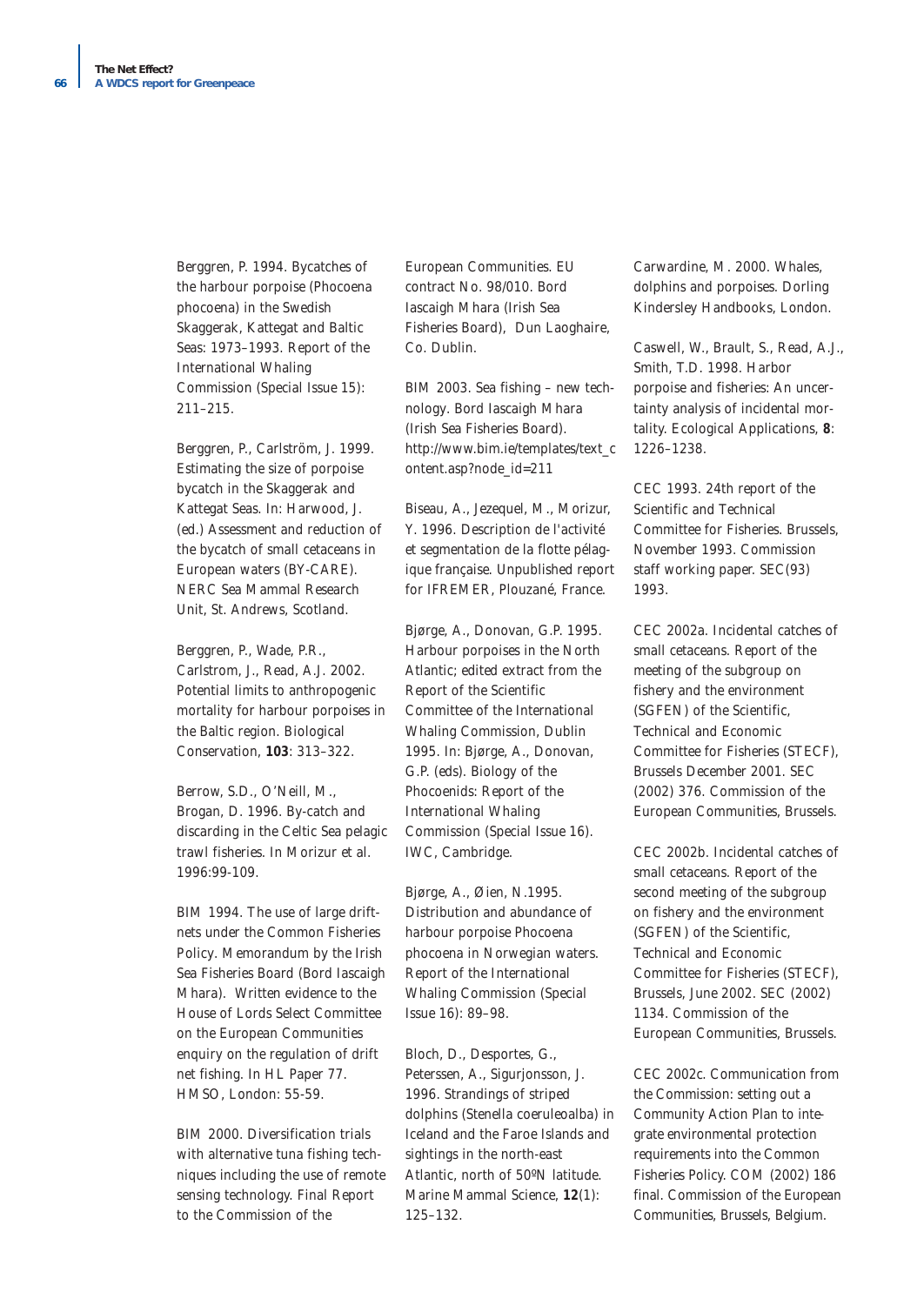CEC 2002d. Proposal for a Council Regulation on the conservation and sustainable exploitation of fisheries resources under the Common Fisheries Policy. COM (2002) 185 final. 2002/0114 (CNS). Commission of the European Communities, Brussels.

CEC 2003a. Proposal for a Council Regulation laying down measures concerning incidental catches of cetaceans in fisheries and amending Regulation (EC) No 88/98. COM (2003) 451 final. 2003/0163 (CNS). Commission of the European Communities, Brussels.

CEC 2003b. Impact of pelagic trawls on cetaceans. Tendering specifications. Open call for tenders. Reference no. FISH/2003/09.

Clausen, B., Andersen, S. 1988. Evaluation of bycatch and health status of the harbour porpoise (*Phocoena phocoena*) in Danish waters. *Danish Review of Game Biology*, **13**(5): 1–20.

CMS 1999. Resolution 6.2 'Bycatch'. Sixth Meeting of the Conference of the Parties to the Convention on Migratory Species of Wild Animals, Cape Town, South Africa, 1999.

CMS 2002. Recommendation 7.2 'Implementation of Resolution 6.2 on By-catch'. Seventh Meeting of the Conference of the Parties to the Convention on Migratory Species of Wild Animals, Bonn, Germany, 2002.

Coffey, C. 1995. *Introduction to the Common Fisheries Policy: an environmental perspective*. IEEP London Background Briefing No.2. Institute for European Environmental Policy, London.

Collet, A. 1981. Biologie du dauphin commun *Delphinus delphis* L. en Atlantique Nord-Est. Doctoral thesis, University of Poitiers, France.

Connelly, P.R., Woodward, B., Goodson, A.D., Lepper, P.A., Newborough, D. 1997. Remote sensing methods for cetacean interactions with pelagic trawl fishing gears. Proceedings of the 11th annual conference of the European Cetacean Society, Stralsund, Germany.

Couperus, A.S. 1996. By-catch and discarding in the Dutch pelagic trawl fishery. Chapter 3 in Morizur *et al.*. 1996: 81-97.

Couperus, A.S. 1997a. Interactions between Dutch midwater trawl and Atlantic white-sided dolphins (*Lagenorhynchus acutus*) southwest of Ireland. *Journal of Northwest Atlantic Fisheries Science*, **2**: 209–218.

Couperus, A.S. 1997b. By-catch of marine mammals and discards in pelagic fisheries (MAMDIS). Final report. CFP 94/018. Agricultural Research Department, Netherlands Institute for Fisheries Research.

Cox, T.M., Read, A.J., Solow, A., Tregenza, N. 2001. Will harbour porpoises (Phocoena phocoena)

habituate to pingers? *Journal of Cetacean Research and Management*, **3**(1): 81–86.

Crespo, E.A., Hall, M.A. 2001. Interactions between aquatic mammals and humans. In: Evans, P.G.H., Raya, J.A. (eds) *Marine Mammals: Biology and Conservation*. Kluwer Academic, London.

Crowder, L.B., Murawski, S.A. 1998. Fisheries bycatch: implications for management. *Fisheries*, **23**: 8–17.

D'Agrosa, C., Lennert-Cody, C.E., Vidal, O. 2000. Vaquita by-catch in Mexico's artisanal gillnet fisheries: driving a small population to extinction. *Conservation Biology*, **14**: 1110–1119.

Dawson, S.M., Read, A., Slooten, E. 1998. Pingers, porpoises and power: uncertainties with using pingers to reduce bycatch of small cetaceans. *Biological Conservation*, **84**: 141–146.

Dayton, P.K., Thrush, S.F., Agardy, M.T., Hofman, R.J. 1995. Environmental effects of marine fishing. *Aquatic Conservation: Marine and Freshwater Ecosystems*, **5**: 205–232.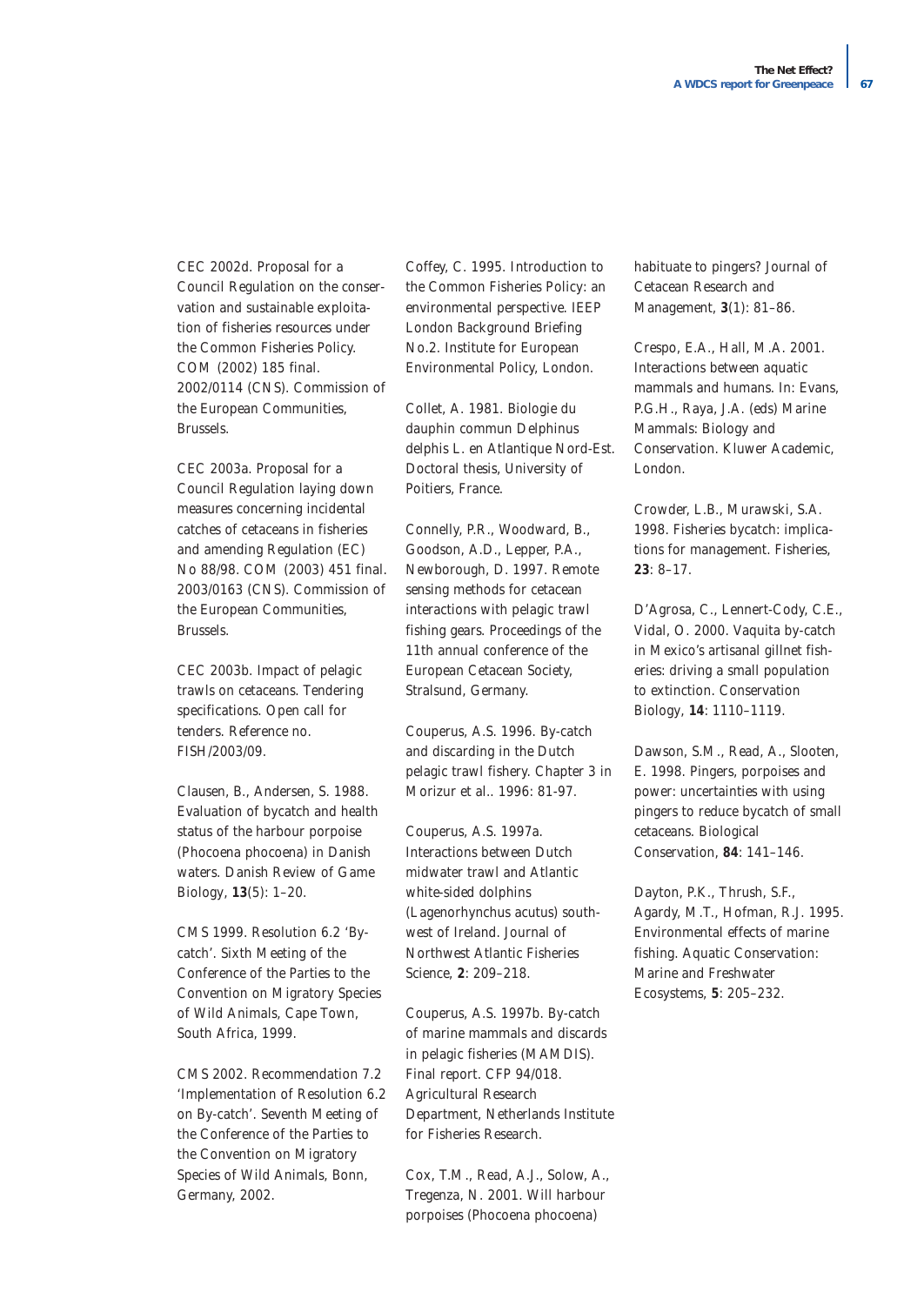DEFRA 2003. *UK small cetacean bycatch response strategy*. A consultation paper outlining the proposed strategy by the Department for Environment, Food and Rural Affairs, the Scottish Executive, the Welsh Assembly Government and the Department of Agriculture and Rural Development in Northern Ireland to reduce the incidental capture of small cetaceans in UK fisheries. DEFRA, London.

de Haan, D., Dremière, P.Y., Woodward, B., Kastelein, R.A., Amundin, M., Hansen, K. 1999. *Prevention of the by-catch of cetaceans in pelagic trawls by technical means*. CETASEL Final Report, 1994–1997. DLO-Netherlands Institute for Fisheries Research.

Desportes, G., Saboureau, M., Lacroix, A. 1993. Reproductive maturity and seasonality of male long-finned pilot whales off the Faroe Islands. *Report of the International Whaling Commission* (Special Issue 14): 233–262.

Duignan, P.J., Gibbs, N. 2001. Autopsy of New Zealand sea lions incidentally caught in commercial fisheries: preliminary results of cover-net trials. Department of Conservation CSL 2000/2001 contract. Progress report 16 July 2001.

Evans, P.G.H. 1980. Cetaceans in British waters. *Mammal Review*, **10**: 1–52.

Evans, P.G.H. 1992. *Status review of cetaceans in British and Irish*

*waters*. Report to the UK Department of the Environment. UK Mammal Society Cetacean Group, Oxford.

Evans, P.G.H. 1998. Biology of cetaceans of the north-east Atlantic (in relation to seismic energy). *Proceedings of the seismic and marine mammals workshop*, London 23–25 June 1998.

Ferreira, M., Sequeira, M., Vingada, J., Eira, C. 2003. Cetacean bycatches in coastal fisheries off northern Portugal. 17th Annual Conference of the European Cetacean Society, Las Palmas de Gran Canaria, Canary Islands, 9–13 March 2003: 166.

Forcada, J., Aguilar, A., Evans, P.G.H., Perrin, W.F. 1990. Distribution of common and striped dolphins in the temperate waters of the eastern north Atlantic. *European Cetacean Society Conference*, Palma de Mallorca, Spain, 2–4 March 1990.

Gannier, A., David, L. 1997. Day and night distribution of the striped dolphin (Stenella coeruleoalba) in the area off Antibes (Ligurian Sea). *European Research on Cetaceans*, **11**: 160–163.

Gillespie, A. 2002. Wasting the oceans: searching for principles to control bycatch in international law. *International Journal of Marine and Coastal Law*, **17**(2): 161–193.

Gosselin, M.-P. 2001. Aspects of

the biology of common dolphins (*Delphinus delphis*) subject to incidental capture in fishing gears in the Celtic Sea and Channel. MSc thesis, Herriot-Watt University, Edinburgh, Scotland.

Goujon, M. 1996. Captures accidentelles du filet maillant dérivant et dynamique des populations de dauphins au large du Golfe de Gascogne. PhD thesis, École Nationale Supérieure Agronomique de Rennes, France.

Goujon, M., Antoine L., Collet, A., Fifas S. 1993. Approche de l'impact écologique de la pêcherie thonière au filet maillant dérivant en Atlantique nord-est. Internal report, Department of Living Resources, IFREMER, Plouzané, France. Reference no. RI.DRV – 93.034. Unpublished.

Hammond, P.S., Benke, H., Berggren, P., Borchers, D.L., Buckland, S.T., Collet, A., Heide-Jørgensen, M.P., Heimlich-Boran, S., Hiby, A.R., Leopold, M.F., Øien, N. 1995. *Distribution and abundance of the harbour porpoise and other small cetaceans in the North Sea and adjacent waters*. Final report to the European Commission under contract LIFE 92-2/UK/027.

Harwood, J., Andersen, L.W., Berggren, P., Carlström, J., Kinze, C.C., McGlade J., Metuzals, K., Larsen, F., Lockyer, C.H., Northridge, S., Rogan, E., Walton, M., Vinther, M. 1999. Assessment and reduction of the bycatch of small cetaceans (BY-CARE). Final report to the European Commission under contract FAIR-CT05-0523.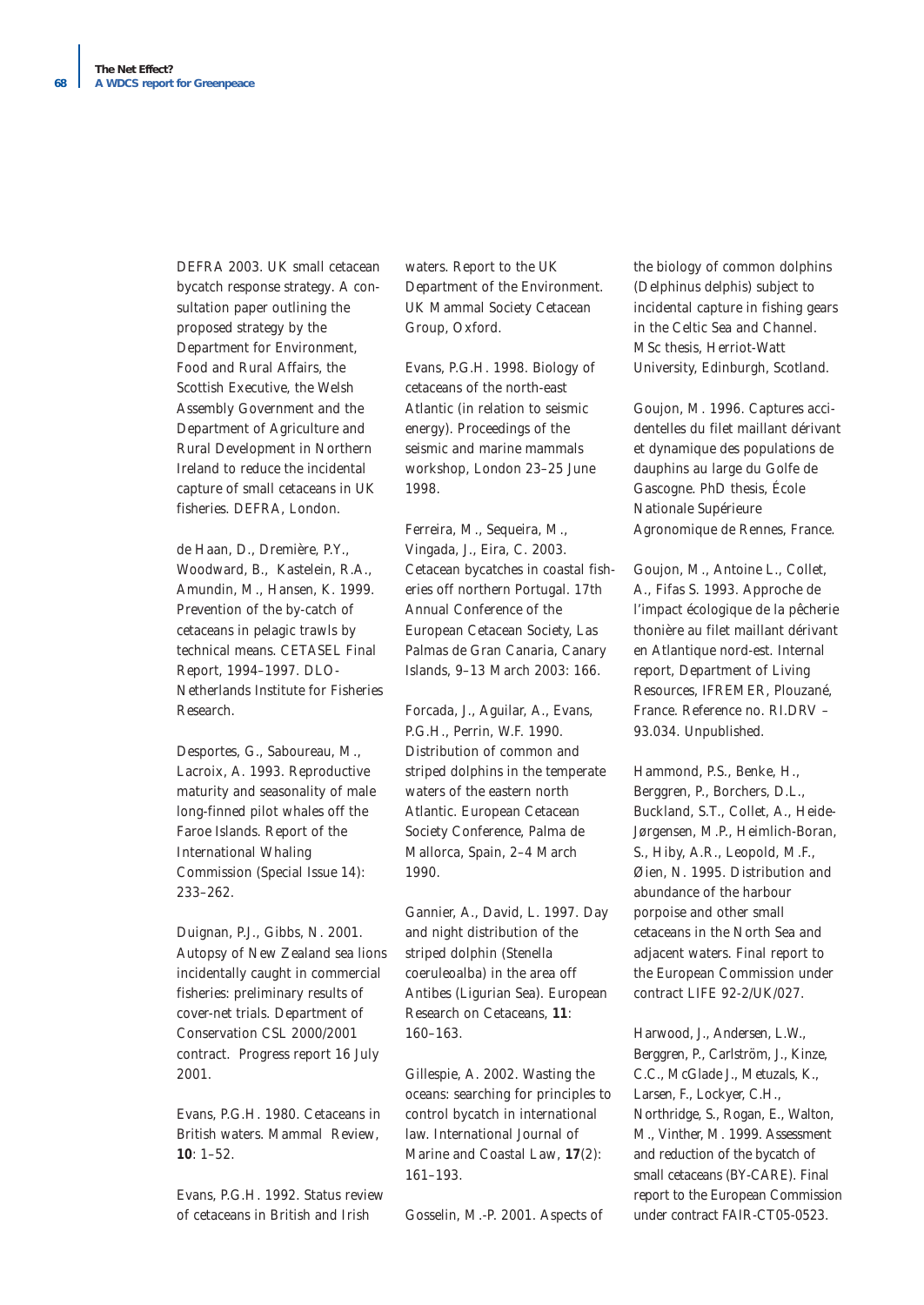Hiby, L., Lovell, P. 1996. Baltic/North Sea aerial surveys – final report.. Unpublished.

Horsten, M.B., Kirkegaard, E. 2002. Bycatch from a perspective of sustainable use. IUCN SSC Group: Comments on the European Commission green paper on the Common Fisheries Policy after 2002. IUCN, Brussels..

ICES 2002. Report of the Working Group on Marine Mammal Population Dynamics and Habitats. ICES CM 2002/ACE:02. ICES.

Ingram, S., Rogan, E., O'Flanagan, C. 1999. Population abundance and seasonal changes in abundance of resident bottlenose dolphins (*Tursiops truncatus*) in the Shannon Estuary, Ireland. *European Research on Cetaceans*, **13**: 328.

Isaksen, K., Syvertsen, P.O. 2002. Striped dolphins Stenella coeruleoalba in Norwegian and adjacent waters. *Mammalia*, **66**(1): 33–41.

IWC 2000. Report of the IWC–ASCOBANS working group on harbour porpoise. *Journal of Cetacean Research and Management*, **2** (Suppl.): 297–305.

Jackson. J.B.C., Kirby, M.X., Berger, W.H., Bjorndal, K.A., Botsford, L.W., Bourque, B.J, Bradbury, R.H., Cooke, R., Erlandson, J., Estes, J.A., Hughes, T.P., Kidwell, S., Lange, C.B., Lenihan, H.S., Pandolfi, J.M.,

Peterson, C.H., Steneck, R.S., Tegner, M.J., Warner, R.R. 2001. Historical overfishing and the recent collapse of coastal ecosystems. *Science*, **293**: 629–638

Jauniaux, T., Petitjean, D., Brenez, C., Borrens, M., Brosens, L., Haelter J., Tavernier, T., Coignoul, F. 2002. Post-mortem findings and causes of death of harbour porpoises (*Phocoena phocoena*) stranded from 1990 to 2000 along the coastlines of Belgium and northern France. *J. Comp. Path*., **126**: 243–253.

Kaschner, K. 2003. Review of small cetacean bycatch in the ASCOBANS area and adjacent waters – current status and future actions. Submitted to the Fourth Meeting of the Parties to ASCOBANS, Esbjerg, Denmark, 19–22 August 2003. Document MOP4/Doc.21 (S). Unpublished.

Kinze, C.C. 1994. Incidental catches of harbour porpoises (Phocoena phocoena) in Danish waters, 1986–1989. *Report of the International Whaling Commission* (Special Issue 15): 183–187.

Kraus, S., Read, A., Anderson, E., Baldwin, K., Solow, A., Spradlin, T., Williamson, J. 1997. Acoustic alarms reduce incidental mortality of porpoises in gillnets. *Nature*, **388**: 525.

Kuiken, T., Simpson, V.R., Allchin, C.R., Bennett, P.M., Codd, G.A., Harris, E.A., Howes, G.J., Kennedy, S., Kirkwood, J.K., Law, R.J., Merrett, N.R., Philips, S. 1994. Mass mortality of

common dolphins (*Delphinus delphis*) in south west England due to incidental capture in fishing gear. *Veterinary Record*, **134**(4): 81–89.

Kuklik, I., Skóra, K.E. 2003. Bycatch of harbour porpoise in Poland. Abstract and poster presentation. 17th Annual Conference of the European Cetacean Society, Las Palmas de Gran Canaria, Canary Islands, 9–13 March 2003.

Larsen, F., Vinther, M., Krog, C. 2002a. Use of pingers in the Danish North Sea wreck net fishery. Paper presented to the Scientific Committee of the International Whaling Commission, Shimonoseki, May 2002. SC/54/SM32.

Larsen, F., Eigaard, O.R., Tougaard, J. 2002b. Reduction of harbour porpoise by-catch in the North Sea by high-density gillnets. Paper presented to the Scientific Committee of the International Whaling Commission, Shimonoseki, May 2002. SC/54/SM30.

Leopold, M.F., Couperus, A.S. 1995. Sightings of Atlantic whitesided dolphins *Lagenorhynchus acutus* near the south-eastern limit of the known range in the northeast Atlantic. *Luta*, **38**: 77–80.

Lewis, E.J. 1992. Social cohesion and residency of bottle-nosed dolphins (*Tursiops truncatus*) in west Wales. An analysis of photographic data. BSc thesis, University of Leeds, England. Cited in Reid *et al.* 2003: 36.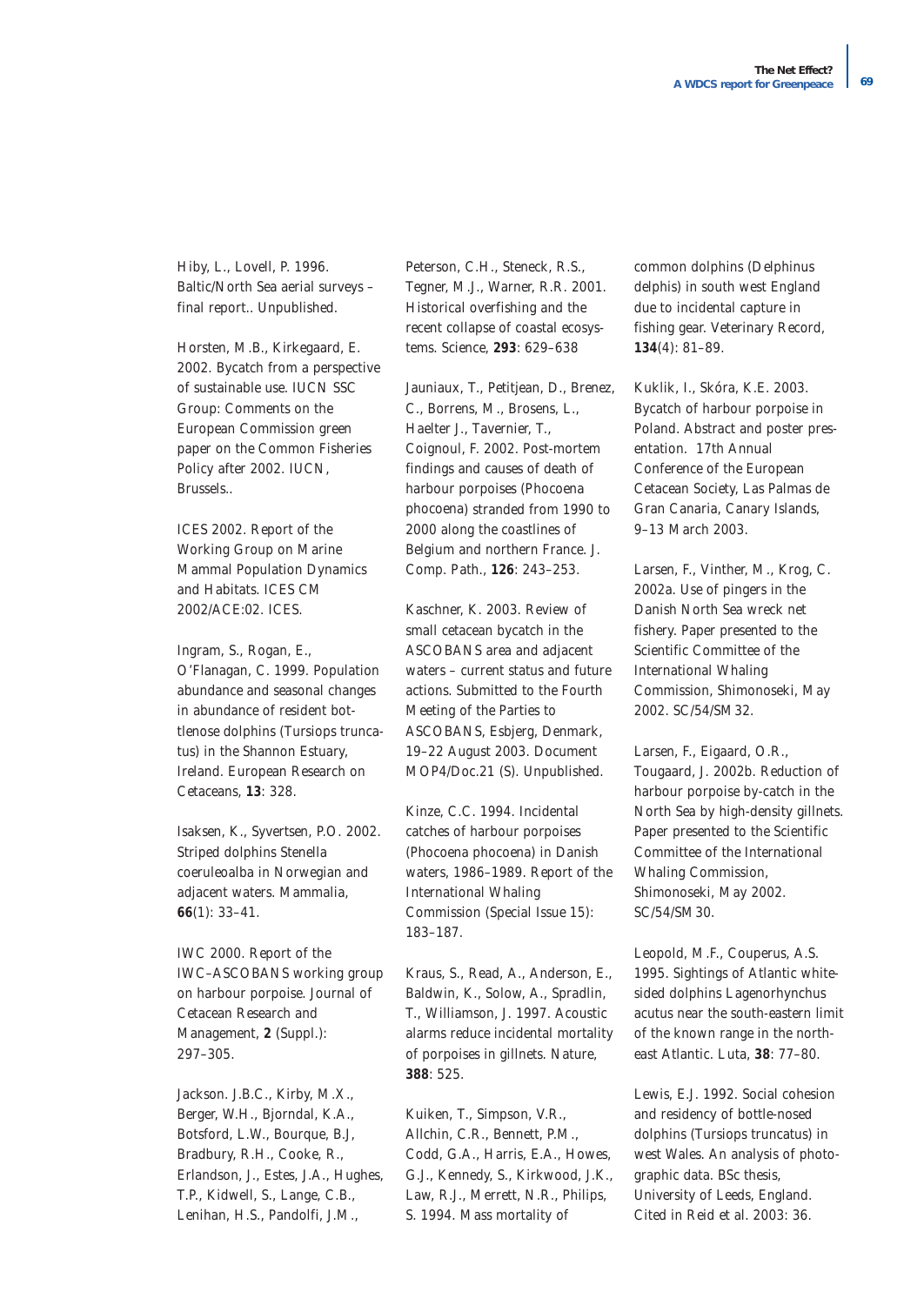Lewis, E.J., Evans, P.G.H. 1993. Comparative ecology of bottlenosed dolphins (*Tursiops truncatus*) in Cardigan Bay and the Moray Firth. *European Research on Cetaceans*, **7**: 57-62.

Lewis, T.P., Tregenza, N.J.C., Rappel, I. 1996. By-catch and discarding in the SW England pelagic trawl fisheries. Chapter 2 in Morizur *et al.* 1996:62-80.

Liret, C., Creton, P., Evans, P.G.H., Heimlich-Boran, J.R., Ridoux, V. 1998. *English and French coastal Tursiops from Cornwall to the Bay of Biscay, 1996*. Photo-Identification Catalogue. Project sponsored by Ministère de l'Environnement, France and Sea Watch Foundation, UK.

López, A., Santos, M.B., Pierce, G.J., González, A.F., Valeiras, X., Guerra, A. 2002. Trends in strandings and by-catch of marine mammals in north-west Spain during the 1990s. *Journal of the Marine Biological Association of the UK*, **82**: 513–521.

López, A., Pierce, G. J., Santos, M.B., Gracia, J., Guerra, A. 2003. Fishery by-catches of marine mammals in Galician waters: results from on-board observations and an interview survey of fishermen. *Biological Conservation*, **111**: 25–40.

Macleod, K. 2001. The spatial and temporal distribution of cetaceans off the west coast of Scotland in relation to environmental factors: implications for marine management. Unpublished PhD thesis, University of Greenwich, London. Cited in CEC 2002b p.29..

Ministry of Environment and Energy 1998. *Action plan for reducing incidental bycatches of harbour porpoises*. Nature and Wildlife Section , National Forest and Nature Agency, Denmark. J.no. SN1996-402-0035.

Morizur, Y., Tregenza, N., Heesen, H., Berrow, S., Pouvreau, S. 1996. By-catch and discarding in pelagic trawl fisheries. Final Report, Contract EC DG XIV-C-1, Study BIOECO/93/017. IFREMER, Plouzané, France.

Morizur, Y., Berrow, S.D., Tregenza, N.J.C., Couperus, A.S., Pouvreau, S. 1999. Incidental catches of marine mammals in pelagic trawl fisheries of the northeast Atlantic. *Fisheries Research*, **41**: 297–307.

Murray, K.T., Read, A.J., Solow, A.R. 2000. The use of time/area closures to reduce bycatches of harbour porpoises: lessons from the Gulf of Maine sink gillnet fishery. *Journal of Cetacean Research and Management*, **2**: 135-141.

NHM 2003. Numbers of reported common dolphin (*D. delphis*), harbour porpoise (*P. phocoena*) and all cetaceans around southwest England (Cornwall, Devon, Dorset), 2001 – 2003. Unpublished data, National Cetacean Strandings Programme, Natural History Museum, London.

NMFS 2000. Presentation to the Gulf of Maine harbor porpoise take reduction team. Northeast Fisheries Science Center, Woods Hole, Massachusetts, USA. Unpublished.

Northridge, S.P. 1984. *World review of interactions between marine mammals and fisheries*. FAO Fisheries. Technical. Paper 251. FAO, Rome, Italy.

Northridge, S.P. 1996. *A review of marine mammal observer schemes with recommendations for best practice*. JNCC Report. Joint Nature Conservation Committee, Aberdeen, UK.

Northridge, S.P. 2003a. Investigations into cetacean bycatch in a pelagic trawl fishery in the English Channel: preliminary results. Paper submitted by the Sea Mammal Research Unit. SC/55/SM26. Report of the Scientific Committee of the International Whaling Commission, Cambridge, UK.

Northridge, S.P. 2003b. Report on preliminary trials of a dolphin exclusion device in the UK bass pair trawl fishery. Report to DEFRA and JNCC by the Sea Mammal Research Unit. Unpublished.

Northridge, S.P., Hammond, P.S. 1999. Estimation of porpoise mortality in UK gill and tangle net fisheries in the North Sea and west of Scotland. SC/51/SM42. International Whaling Commission, Cambridge, UK.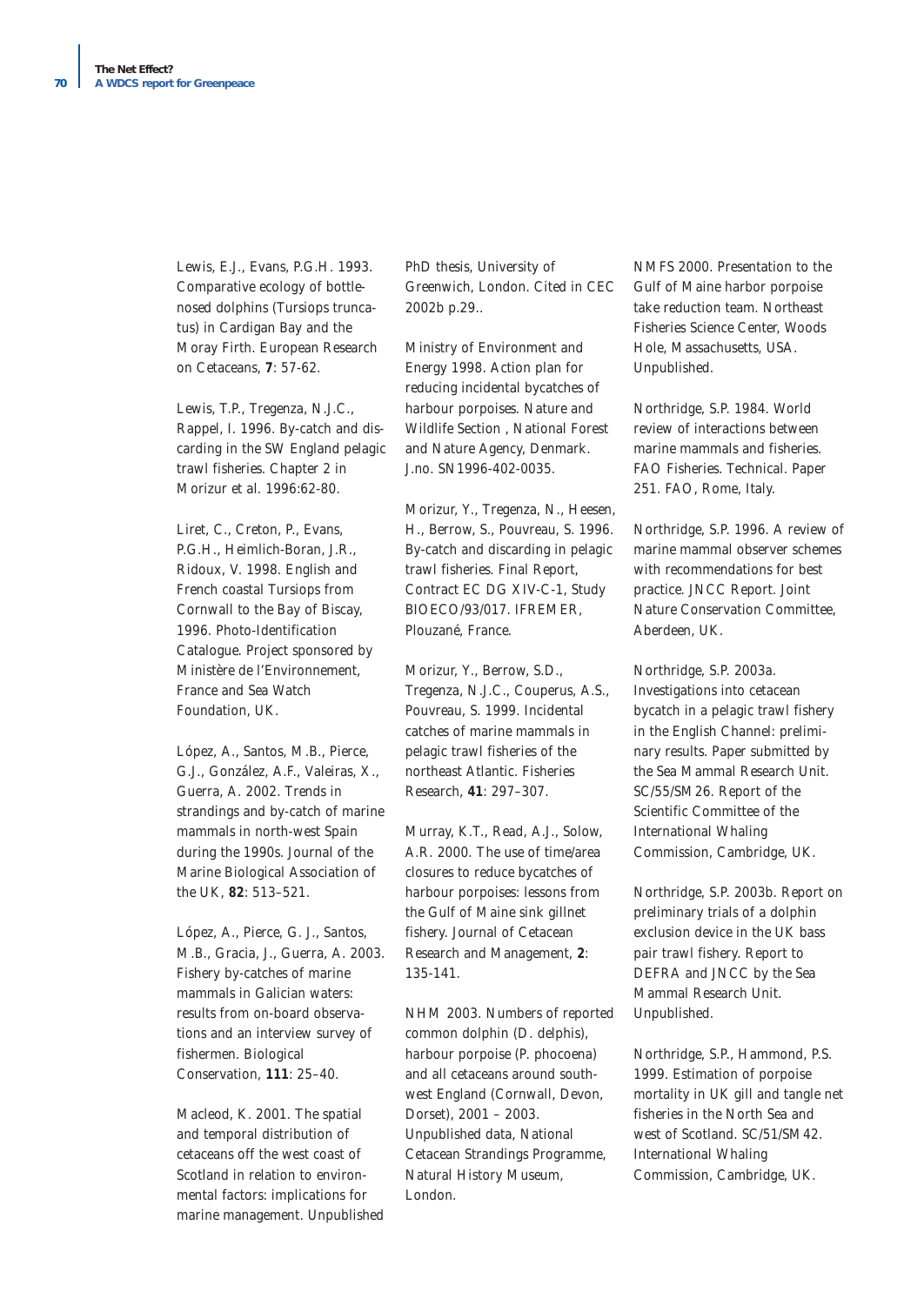Northridge, S.P., Di Natale, A., Kinze, C., Lankester, K., Ortiz de Zarate, V., Sequeira, M. 1991. Gillnet fisheries in the European Community and their impacts on the marine environment. Report to the European Commission's Directorate General Environment, Nuclear Safety and Civil Protection. Marine Resources Assessment Group Ltd. Imperial College, London.

Northridge, S.P., Tasker, M.L., Webb, A., Williams, J.M. 1995. Distribution and relative abundance of harbour porpoises (*Phocoena phocoena* L.), whitebeaked dolphins (*Lagenorhynchus albirostris* Gray), and minke whales (*Balaenoptera acutorostrata* Lacépède) around the British Isles. *ICES Journal of Marine Science*, **52**: 55–66.

Northridge, S.P., Tregenza, N., Hammond, P. 2001. Experimental approaches to understanding porpoise bycatch. Abstract and verbal presentation to the 14th Biennial Conference of Marine Mammals, Vancouver, Canada, 28 November–2 December 2001.

OSPAR 2000. *OSPAR quality status report 2000: The regional quality status reports: Executive summaries*. OSPAR Commission for the protection of the marine environment of the north-east Atlantic. www.ospar.org.

Palka, D. 2000. Effectiveness of gear modifications as a harbor porpoise by-catch reduction strategy off the Mid-Atlantic coast of the USA. *National Marine Fisheries Service, Scientific*

#### *Committee (IWC)*, **52**.

Pouvreau, S., Morizur, Y. 1995. Les métiers du filet fixe en France (Régions 1,2 et 3). Report by IFREMER-RH-Brest-Direction des pêches.

Pouvreau, S., Morizur, Y. 1996. By-catch and discarding in the French small scale pelagic trawl fisheries. Chapter 1 in Morizur *et al.* 1996:1-60.

Rae, B.B. 1973. Additional notes on the food of the common porpoise (Phocoena phocoena). *Journal of Zoology* (London), **169**: 127–131.

Read, A.J. 1996. Incidental catches of small cetaceans. Chapter 5 in: Simmonds, M.P., Hutchinson, J.D (eds) The conservation of whales and dolphins. John Wiley & Sons Ltd, Chichester, UK.

Read, A.J. 1999. Harbour porpoise Phocoena phocoena (Linnaeus, 158). In: Ridgway, S.H., Harrison, R. (eds) Handbook of marine mammals. Vol. 6. The second book of dolphins and porpoises: 323–356. Academic Press, London.

Read, A.J. 2000. Potential mitigation measures for reducing the bycatches of small cetaceans in ASCOBANS waters. Report to ASCOBANS. Nicholas School of the Environment, Duke University, Beaufort, USA.

Read, A.J., Drinker, P., Northridge, S.P. 2003. By-catches of marine mammals in US fish-

eries and a first attempt to estimate the magnitude of global marine mammal bycatch. SC/55/BC5. Report of the Scientific Committee of the International Whaling Commission, Cambridge, UK.

Reid, J.B., Evans, P.G.H., Northridge, S.P. 2003. *Atlas of cetacean distribution in northwest European waters*. Joint Nature Conservation Committee, Peterborough.

Ross, A. 2003. Cetacean bycatch in pelagic trawl fisheries in the Celtic Sea, Biscay, Channel area – a case for emergency action. Working paper presented to the 10th Advisory Committee meeting of ASCOBANS, Bonn, Germany, April 2003. Document AC10/Doc. 19. Unpublished.

Sabin, R.P., Jepson, P.D., Reid, R.J., Chimonides, P.D.J., Deaville, R., Patterson, I.A.P., Spurrier, C.J. 2003. *Trends in cetacean strandings around the UK coastline and marine mammal post-mortem investigations for the year 2002*. Consultancy report for the Department for Environment, Food and Rural Affairs. Contract CRO238. Natural History Museum, London.

Sanders-Reed, C.A., Hammond, P.S., Grellier, K., Thompson, P.M. 1999. Development of a population model for bottlenose dolphins. Scottish Natural Heritage research survey and monitoring report no. 156, 1-38. SNH, Edinburgh, UK.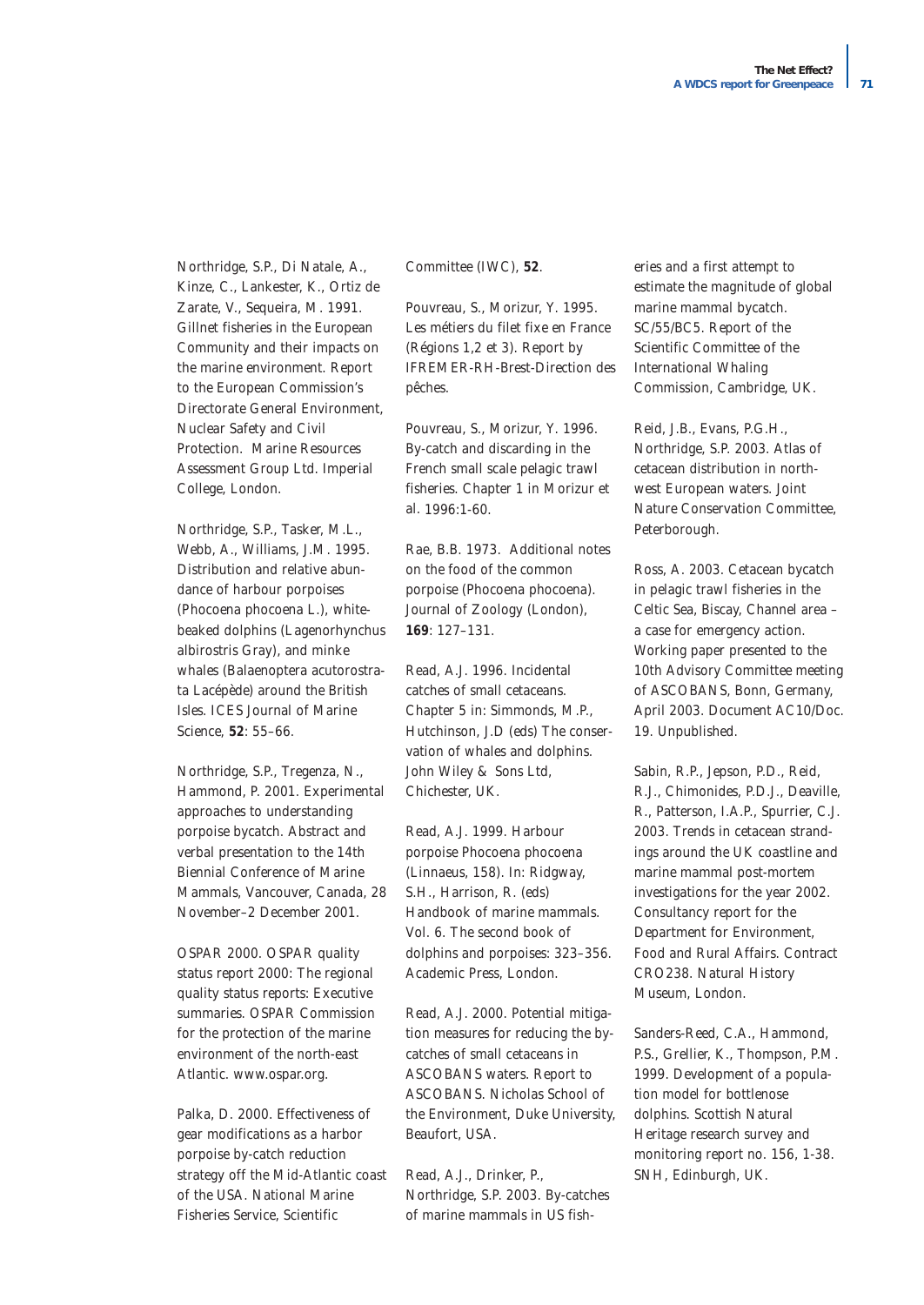Santos Vázquez, M.B. 1998. Feeding ecology of harbour porpoises, common and bottlenose dolphins and sperm whales in the Northeast Atlantic. Unpublished PhD thesis, University of Aberdeen, UK.

Seafish 2003. Trial of acoustic deterrents ('porpoise pingers') for prevention of porpoise (*Phocoena phocoena*) bycatch: phase 1 deployment trial. Financial Instrument for Fisheries Guidance (FIFG) project. Seafish report no. CR201. Unpublished.

Sequeira, M. 1996. Harbour porpoises, Phocoena phocoena, in Portuguese waters. *Report of the International Whaling Commission*, 46 (SC/47/SM33).

Sequeira, M., Ferreira, C. 1994. Coastal fisheries and cetacean mortality in Portugal. *Report of the International Whaling Commission* (Special Issue 15): 165–181.

Sequeira, M.L., Teixeira, A. 1990. On the distribution of the bottlenosed dolphin *Tursiops truncatus in Portugal. European Research on Cetaceans*, **4**. Proceedings of the 4th Annual Conference of the European Cetacean Society, Palma de Mallorca, Spain 2–4 March 1990.

Silva, M.A., Sequeira, M. 2003. Patterns in the mortality of common dolphins (*Delphinus delphis*) on the Portuguese coast, using stranding records, 1975–1998. *Aquatic Mammals*, **29**(1): 88–98.

Silva, M.A., Feio, R., Prieto, R., Goncalves, J.M., Santos, R.S. 2002. Interactions between cetaceans and the tuna fishery in the Azores. *Marine Mammal Science*, **18**(4): 893–901.

Simmonds, M.P., Hutchinson, J.D. 1994. Mass mortality events in marine mammals and their implications for conservation. Scientific symposium on the 1993 North Sea Quality Status Report, Ebeltoft, Denmark, 18–21 April: 227–234.

SMRU 1995. Cetacean bycatch in the UK tuna driftnet fishery in 1995. Sea Mammal Research Unit contract report to the Ministry of Agriculture, Fisheries and Food. SMRU, Cambridge, UK.

SMRU 2001. *Reduction of porpoise bycatch in bottom set gillnet fisheries*. Report to the European Commission, DG Fisheries. Study contract 97/095. Sea Mammal Research Unit, University College Cork/Cornish Fish Producers' Association/Irish South & West Fishermen's Organisation.

Sonntag, R.P., Benke, H., Hiby, A.R., Lick, R., Adelung, D. 1999. Identification of the first harbour porpoise (Phocoena phocoena) calving ground in the North Sea. *Journal of Sea Research*, **41**: 225–232.

Sykes, R., Allen, J., Owens, C. 2003. Factors influencing the seasonal distribution of sightings of bottlenose dolphins (*Tursiops truncatus*) along the Dorset coast. 17th Conference of the European

Cetacean Society, Las Palmas de Gran Canaria, Canary Islands, 9–13 March 2003: 163.

Teilmann, J., Dietz, R., Larsen, F., Desportes, G., Geertsen, B. 2003. Seasonal migrations and population structure of harbour porpoises (*Phocoena phocoena*) in the North Sea and Inner Danish waters based on satellite telemetry (Abstract). ECS, Las Palmas de Gran Canaria, Canary Islands.

Tregenza, N.J.C., Collet, A. 1998. Common dolphin Delphinus delphis bycatch in pelagic trawl and other fisheries in the northeast Atlantic. *Report of the International Whaling Commission*, **48**: SC/49/NA9.

Tregenza, N.J.C., Berrow, S.D., Hammond, P.S., Leaper, R. 1997a. Harbour porpoise (Phocoena phocoena L.) bycatch in set gillnets in the Celtic Sea. *ICES Journal of Marine Science*, **54**: 896–904.

Tregenza, N.J.C., Berrow, S.D., Hammond, P.S. 1997b. Attraction of common dolphins to boats setting gill nets. *European Research on Cetaceans*, **11**: 47–49.

Trippel, E.A., Palka, D., Potter, D., Merrick, R. Holy, N.L., King, D., Conway, J.D., Shepherd, T. 2000. Testing of acoustically reflective gillnets as a management tool to reduce incidental mortalities of harbour porpoise in Northwest Atlantic gillnet fisheries. Paper presented to the Scientific Committee of the International Whaling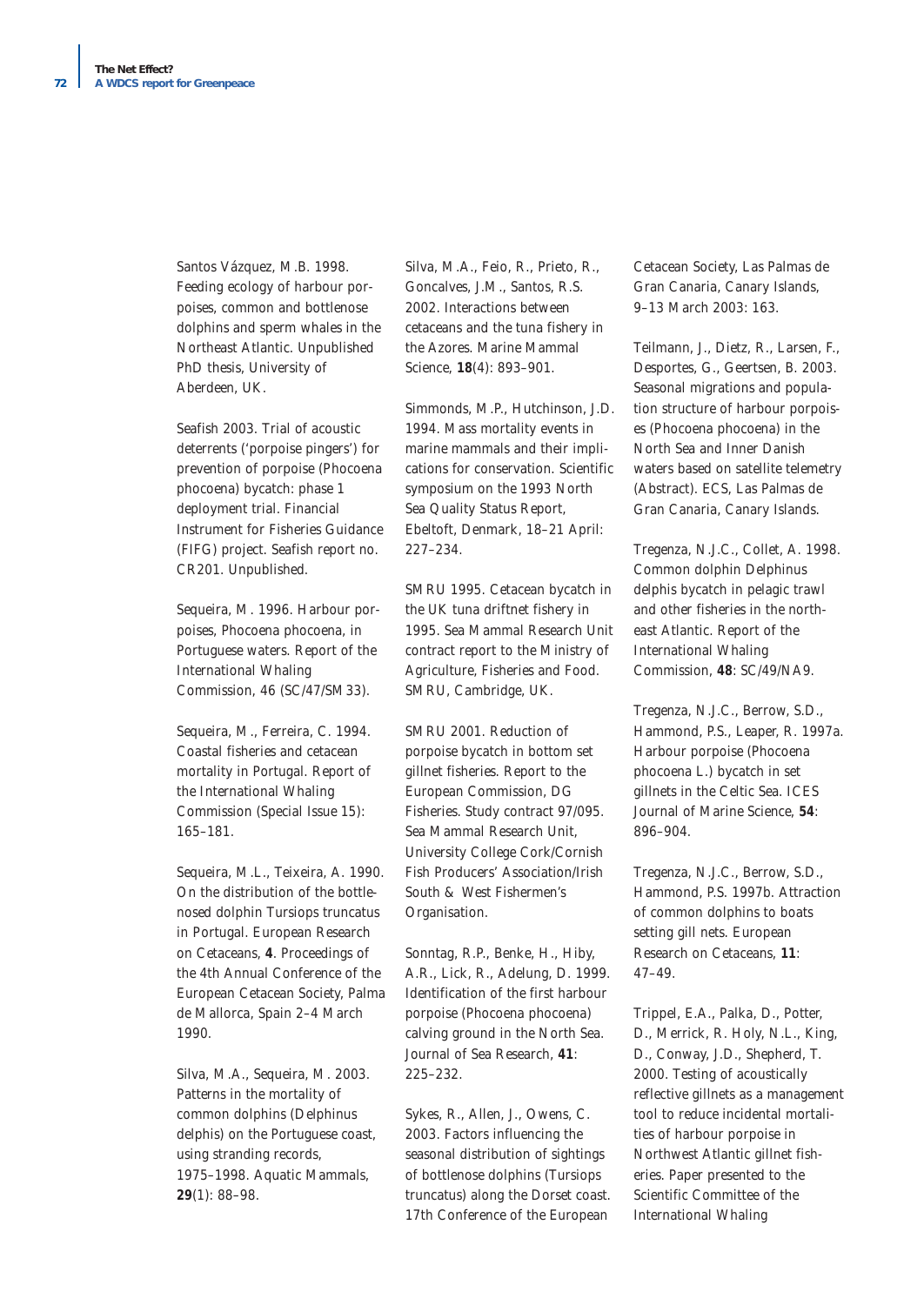Commission, June 2000. SC/52/SM26. Unpublished.

Vinther, M. 1999. Bycatches of harbour porpoises (Phocoena phocoena L.) in Danish set-net fisheries. *J.Cetacean Res. Manage*., **1**(2): 123–135.

Vinther, M., Larsen, F. 2002. Updated estimates of harbour porpoise bycatch in the Danish bottom set gillnet fishery. Paper presented to the Scientific Committee of the International Whaling Commission, Shimonoseki, May 2002. SC/54/SM31. Unpublished.

WDCS. 2003. Proposal for a Council Regulation laying down measures concerning incidental catches of cetaceans in fisheries – Comments submitted on behalf of the Whale and Dolphin Conservation Society to the UK Government consultation, September 2003. Unpublished.

Wells, R.S., Scott, M.D. 1999. Bottlenose dolphin Tursiops truncatus (Montagu, 1821). In: Ridgway, S.H., Harrison, R. (eds) *Handbook of marine mammals. Vol.6. The second book of dolphins and porpoises*: 137–182. Academic Press, London. Cited in: Reid *et al.* 2003: 36.

West, I.F., Molloy, J., Donoghue, M.F., Pugsley, C. 1999. Seabird and marine mammal bycatch reduction through fishing industry funded research: The New Zealand conservation services levy program. Marine Technology Society Journal, 33(2): 13–18.

Williams, A.D., Williams, R., Heimlich-Boran, J.R., Evans, P.G.H., Tregenza, N.J.C., Ridoux, V., Liret, C., Savage, S. 1996. A preliminary report on an investigation into bottlenose dolphins (*Tursiops truncatus*) of the English Channel: A collaborative approach. *European Research on Cetaceans*, **10**: 217–220.

Wilson, B., Thompson, P.M., Hammond, P.S. 1997. Habitat use by bottlenose dolphins: seasonal distribution and stratified movement patterns in the Moray Firth, Scotland. *Journal of Applied Ecology*, **34**: 1365–1374. Cited in Reid 2003.

Woodley, T.H. 1993. *Potential effects of driftnet fisheries for albacore tuna (Thunnus alalunga) on populations of striped (Stenella coeruleoalba) and common (Delphinus delphis) dolphins from the north-east Atlantic*. International Marine Mammal Association Technical Report No. 93-02. IMMA, Ontario, Canada.

Woodley, T.H., Read, A.J. 1991. Potential rates of increase of a harbour porpoise (*Phocoena phocoena*) population subjected to incidental mortality in commercial fisheries. *Canadian Journal of Fisheries and Aquatic Sciences*, **48**: 2429–2435.